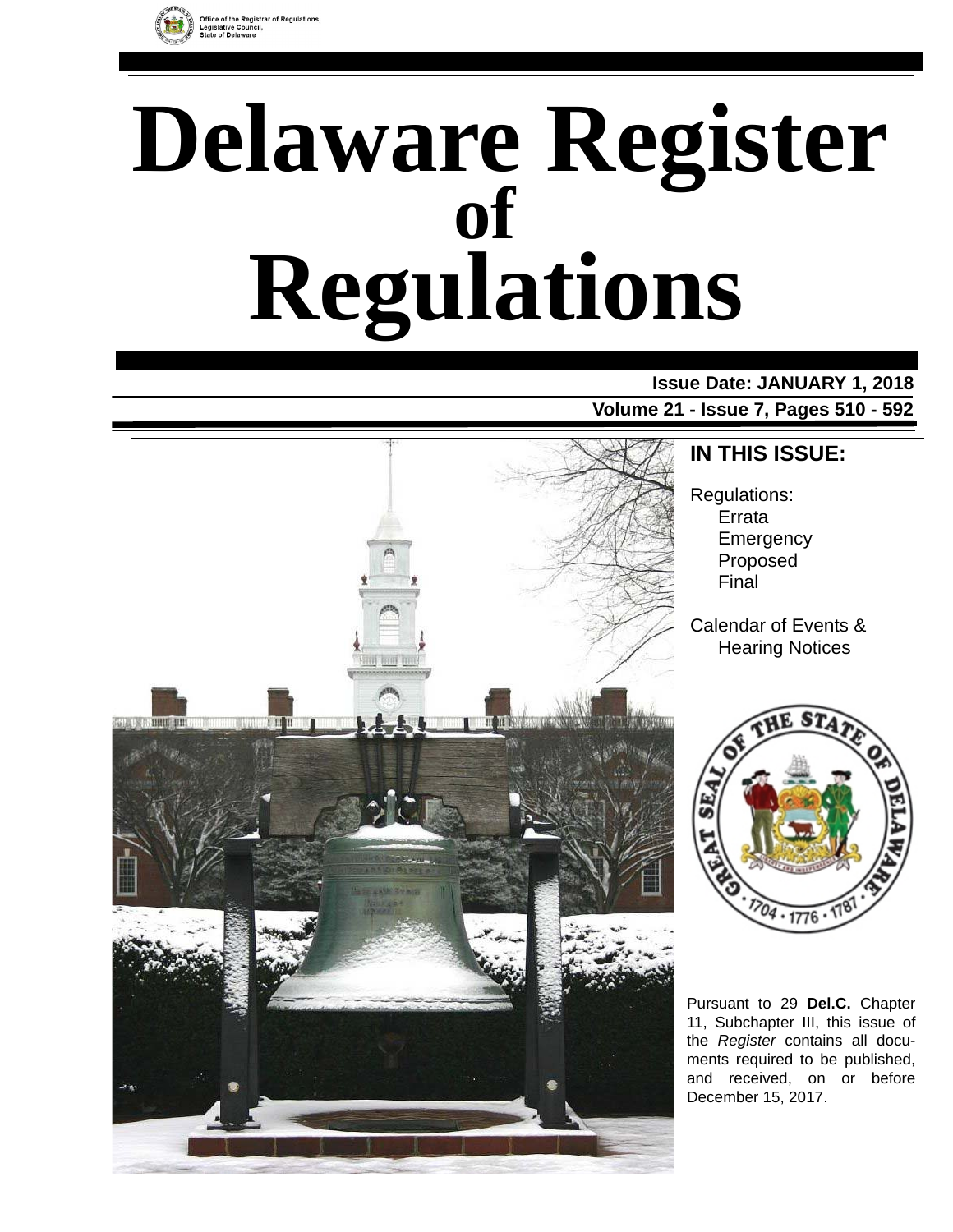### **INFORMATION ABOUT THE DELAWARE REGISTER OF REGULATIONS**

### **DELAWARE REGISTER OF REGULATIONS**

The *Delaware Register of Regulations* is an official State publication established by authority of 69 *Del. Laws*, c. 107 and is published on the first of each month throughout the year.

The *Delaware Register* will publish any regulations that are proposed to be adopted, amended or repealed and any emergency regulations promulgated.

The *Register* will also publish some or all of the following information:

- Governor's Executive Orders
- Governor's Appointments
- Agency Hearing and Meeting Notices
- Other documents considered to be in the public interest.

### **CITATION TO THE DELAWARE REGISTER**

The *Delaware Register of Regulations* is cited by volume, issue, page number and date. An example would be:

19 **DE Reg.** 1100 (06/01/16)

Refers to Volume 19, page 1100 of the *Delaware Register* issued on June 1, 2016.

### **SUBSCRIPTION INFORMATION**

The cost of a yearly subscription (12 issues) for the *Delaware Register of Regulations* is \$135.00. Single copies are available at a cost of \$12.00 per issue, including postage. For more information contact the Division of Research at 302-744-4114 or 1-800-282-8545 in Delaware.

### **CITIZEN PARTICIPATION IN THE REGULATORY PROCESS**

Delaware citizens and other interested parties may participate in the process by which administrative regulations are adopted, amended or repealed, and may initiate the process by which the validity and applicability of regulations is determined.

Under 29 **Del.C.** §10115 whenever an agency proposes to formulate, adopt, amend or repeal a regulation, it shall file notice and full text of such proposals, together with copies of the existing regulation being adopted, amended or repealed, with the Registrar for publication in the *Register of Regulations* pursuant to §1134 of this title. The notice shall describe the nature of the proceedings including a brief synopsis of the subject, substance, issues, possible terms of the agency action, a reference to the legal authority of the agency to act, and reference to any other regulations that may be impacted or affected by the proposal, and shall state the manner in which persons may present their views; if in writing, of the place to which and the final date by which such views may be submitted; or if at a public hearing, the date, time and place of the hearing. If a public hearing is to be held, such public hearing shall not be scheduled less than 20 days following publication of notice of the proposal in the *Register of Regulations*. If a public hearing will be held on the proposal, notice of the time, date, place and a summary of the nature of the proposal shall also be published in at least 2 Delaware newspapers of general circulation. The notice shall also be mailed to all persons who have made timely written requests of the agency for advance notice of its regulation-making proceedings.

**DELAWARE REGISTER OF REGULATIONS, VOL. 21, ISSUE 7, MONDAY, JANUARY 1, 2018**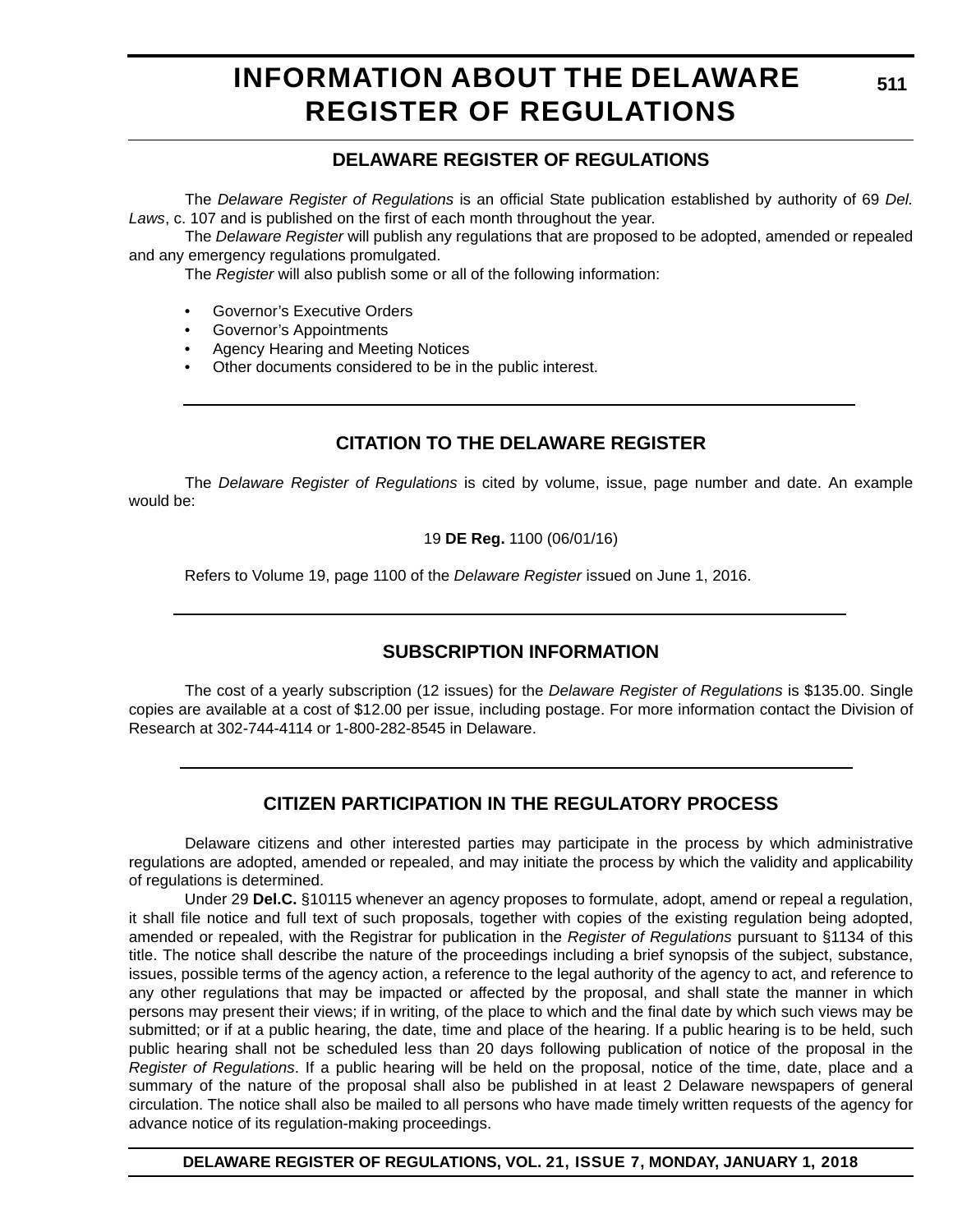**512**

# **INFORMATION ABOUT THE DELAWARE REGISTER OF REGULATIONS**

The opportunity for public comment shall be held open for a minimum of 30 days after the proposal is published in the *Register of Regulations*. At the conclusion of all hearings and after receipt, within the time allowed, of all written materials, upon all the testimonial and written evidence and information submitted, together with summaries of the evidence and information by subordinates, the agency shall determine whether a regulation should be adopted, amended or repealed and shall issue its conclusion in an order which shall include: (1) A brief summary of the evidence and information submitted; (2) A brief summary of its findings of fact with respect to the evidence and information, except where a rule of procedure is being adopted or amended; (3) A decision to adopt, amend or repeal a regulation or to take no action and the decision shall be supported by its findings on the evidence and information received; (4) The exact text and citation of such regulation adopted, amended or repealed; (5) The effective date of the order; (6) Any other findings or conclusions required by the law under which the agency has authority to act; and (7) The signature of at least a quorum of the agency members.

The effective date of an order which adopts, amends or repeals a regulation shall be not less than 10 days from the date the order adopting, amending or repealing a regulation has been published in its final form in the *Register of Regulations*, unless such adoption, amendment or repeal qualifies as an emergency under §10119.

Any person aggrieved by and claiming the unlawfulness of any regulation may bring an action in the Court for declaratory relief.

No action of an agency with respect to the making or consideration of a proposed adoption, amendment or repeal of a regulation shall be subject to review until final agency action on the proposal has been taken.

When any regulation is the subject of an enforcement action in the Court, the lawfulness of such regulation may be reviewed by the Court as a defense in the action.

Except as provided in the preceding section, no judicial review of a regulation is available unless a complaint therefor is filed in the Court within 30 days of the day the agency order with respect to the regulation was published in the *Register of Regulations*.

### **CLOSING DATES AND ISSUE DATES FOR THE DELAWARE REGISTER OF REGULATIONS**

| <b>ISSUE DATE</b> | <b>CLOSING DATE</b> | <b>CLOSING TIME</b> |
|-------------------|---------------------|---------------------|
| February 1        | January 16          | $4:30$ p.m.         |
| March 1           | February 15         | 4:30 p.m.           |
| April 1           | March 15            | 4:30 p.m.           |
| May 1             | April 16            | 4:30 p.m.           |
| June 1            | May 15              | 4:30 p.m.           |

### **DIVISION OF RESEARCH STAFF**

**Lori Christiansen**, Director; **Mark J. Cutrona**, Deputy Director; **Julia Dumas-Wilks**, Administrative Specialist II; **Julie Fedele**, Joint Sunset Research Analyst; **Bethany Fiske**, Assistant Registrar of Regulations; **Deborah Gottschalk**, Legislative Attorney; **Robert Lupo**, Graphics and Printing Technician IV; **Dawn Morales**, Graphics and Printing Technician I; **Kathleen Morris**, Human Resources/Financial Manager; **Victoria Schultes,** Administrative Specialist II; **Don Sellers,** Print Shop Supervisor; **Yvette W. Smallwood**, Registrar of Regulations; **Holly Vaughn Wagner**, Legislative Attorney; **Natalie White**, Administrative Specialist II; **Sara Zimmerman**, Legislative Librarian.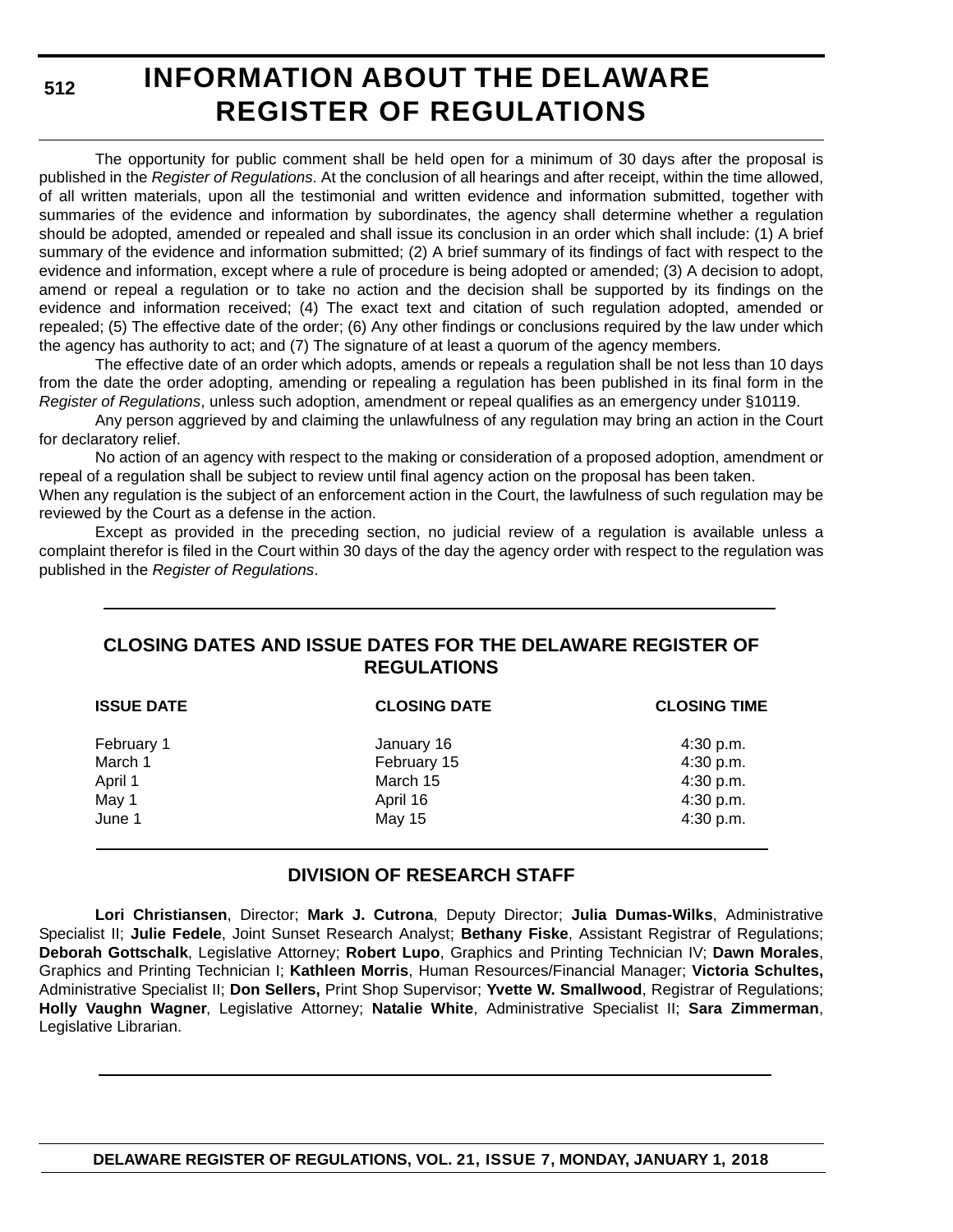# **TABLE OF CONTENTS**

**513**

<span id="page-3-0"></span>

| I ADLE UF VUNTENTJ                                                                                                                   | 513        |
|--------------------------------------------------------------------------------------------------------------------------------------|------------|
|                                                                                                                                      | 515        |
| <b>ERRATA</b>                                                                                                                        |            |
| <b>DEPARTMENT OF STATE</b><br><b>Division of Professional Regulation</b>                                                             | 520        |
| <b>EMERGENCY</b>                                                                                                                     |            |
| <b>DEPARTMENT OF AGRICULTURE</b><br><b>Delaware Forest Service</b>                                                                   |            |
|                                                                                                                                      | 521        |
| DEPARTMENT OF NATURAL RESOURCES AND ENVIRONMENTAL CONTROL<br><b>Division of Fish and Wildlife</b>                                    |            |
| <b>Division of Parks and Recreation</b>                                                                                              | 523        |
|                                                                                                                                      | 523        |
| <b>PROPOSED</b>                                                                                                                      |            |
| <b>DELAWARE RIVER BASIN COMMISSION</b><br>Proposed Amendments to the Administrative Manual and Special Regulations Regarding Natural | 526        |
| <b>DELAWARE STATE FIRE PREVENTION COMMISSION</b>                                                                                     | 529        |
| <b>DEPARTMENT OF EDUCATION</b><br><b>Office of the Secretary</b>                                                                     |            |
|                                                                                                                                      | 530<br>535 |
| <b>DEPARTMENT OF HEALTH AND SOCIAL SERVICES</b><br><b>Division of Social Services</b>                                                |            |
|                                                                                                                                      | 542        |
| <b>DEPARTMENT OF INSURANCE</b><br><b>Office of the Commissioner</b>                                                                  | 546        |
| DEPARTMENT OF NATURAL RESOURCES AND ENVIRONMENTAL CONTROL<br><b>Division of Waste and Hazardous Substances</b>                       |            |
|                                                                                                                                      | 554        |
| <b>DEPARTMENT OF STATE</b><br><b>Division of Professional Regulation</b>                                                             |            |
|                                                                                                                                      | 555<br>556 |

**DELAWARE REGISTER OF REGULATIONS, VOL. 21, ISSUE 7, MONDAY, JANUARY 1, 2018**

[3100 Board of Funeral Services............................................................................................ ............ 559](#page-49-0)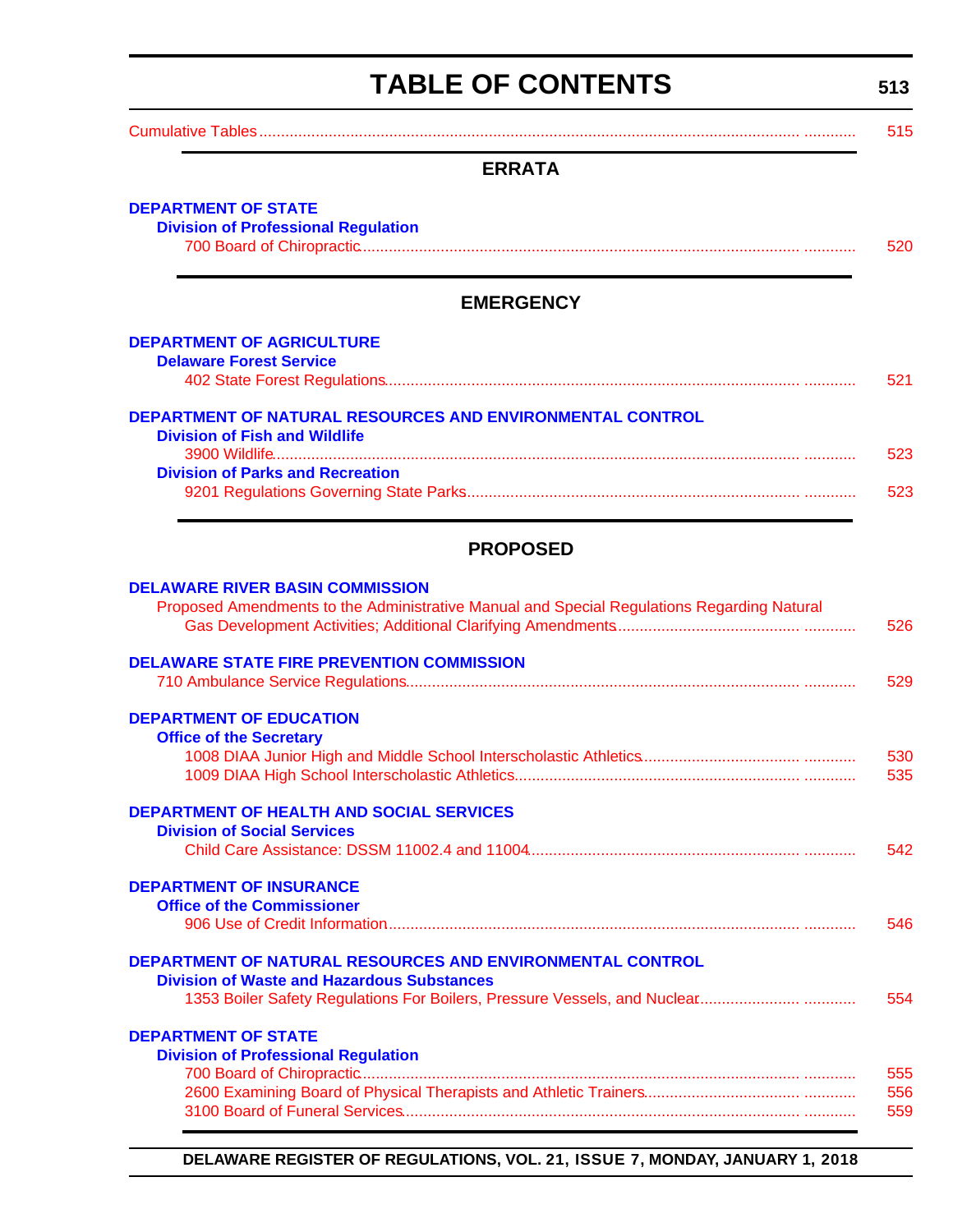# **TABLE OF CONTENTS**

### **FINAL**

| 563<br>564<br><b>DEPARTMENT OF EDUCATION</b><br><b>Office of the Secretary</b><br><b>DEPARTMENT OF HEALTH AND SOCIAL SERVICES</b><br><b>Division of Medicaid and Medical Assistance</b><br>572<br>Div. of Developmental Disabilities Services Lifespan Waiver: DSSM 20700.1, 20720, & 20720.1<br>574<br><b>Division of Social Services</b><br>576<br><b>DEPARTMENT OF INSURANCE</b><br><b>Office of the Commissioner</b><br>1301 Internal Review and Independent Utilization Review of Health Insurance Claims<br>580<br>1315 Arbitration of Health Insurance Disputes Between Individuals and Carriers<br><b>DEPARTMENT OF STATE</b><br><b>Division of Professional Regulation</b><br>584<br><b>DEPARTMENT OF TRANSPORTATION</b><br><b>Division of Transportation Solutions</b><br><b>CALENDAR OF EVENTS/HEARING NOTICES</b> | <b>DEPARTMENT OF AGRICULTURE</b>                                                    |     |
|-------------------------------------------------------------------------------------------------------------------------------------------------------------------------------------------------------------------------------------------------------------------------------------------------------------------------------------------------------------------------------------------------------------------------------------------------------------------------------------------------------------------------------------------------------------------------------------------------------------------------------------------------------------------------------------------------------------------------------------------------------------------------------------------------------------------------------|-------------------------------------------------------------------------------------|-----|
|                                                                                                                                                                                                                                                                                                                                                                                                                                                                                                                                                                                                                                                                                                                                                                                                                               | <b>Harness Racing Commission</b>                                                    |     |
|                                                                                                                                                                                                                                                                                                                                                                                                                                                                                                                                                                                                                                                                                                                                                                                                                               |                                                                                     |     |
|                                                                                                                                                                                                                                                                                                                                                                                                                                                                                                                                                                                                                                                                                                                                                                                                                               |                                                                                     |     |
|                                                                                                                                                                                                                                                                                                                                                                                                                                                                                                                                                                                                                                                                                                                                                                                                                               |                                                                                     |     |
|                                                                                                                                                                                                                                                                                                                                                                                                                                                                                                                                                                                                                                                                                                                                                                                                                               |                                                                                     | 565 |
|                                                                                                                                                                                                                                                                                                                                                                                                                                                                                                                                                                                                                                                                                                                                                                                                                               |                                                                                     |     |
|                                                                                                                                                                                                                                                                                                                                                                                                                                                                                                                                                                                                                                                                                                                                                                                                                               |                                                                                     | 566 |
|                                                                                                                                                                                                                                                                                                                                                                                                                                                                                                                                                                                                                                                                                                                                                                                                                               |                                                                                     | 568 |
|                                                                                                                                                                                                                                                                                                                                                                                                                                                                                                                                                                                                                                                                                                                                                                                                                               |                                                                                     |     |
|                                                                                                                                                                                                                                                                                                                                                                                                                                                                                                                                                                                                                                                                                                                                                                                                                               |                                                                                     |     |
|                                                                                                                                                                                                                                                                                                                                                                                                                                                                                                                                                                                                                                                                                                                                                                                                                               |                                                                                     |     |
|                                                                                                                                                                                                                                                                                                                                                                                                                                                                                                                                                                                                                                                                                                                                                                                                                               |                                                                                     |     |
|                                                                                                                                                                                                                                                                                                                                                                                                                                                                                                                                                                                                                                                                                                                                                                                                                               |                                                                                     | 578 |
|                                                                                                                                                                                                                                                                                                                                                                                                                                                                                                                                                                                                                                                                                                                                                                                                                               |                                                                                     | 579 |
|                                                                                                                                                                                                                                                                                                                                                                                                                                                                                                                                                                                                                                                                                                                                                                                                                               |                                                                                     | 581 |
|                                                                                                                                                                                                                                                                                                                                                                                                                                                                                                                                                                                                                                                                                                                                                                                                                               |                                                                                     |     |
|                                                                                                                                                                                                                                                                                                                                                                                                                                                                                                                                                                                                                                                                                                                                                                                                                               |                                                                                     |     |
|                                                                                                                                                                                                                                                                                                                                                                                                                                                                                                                                                                                                                                                                                                                                                                                                                               |                                                                                     | 582 |
|                                                                                                                                                                                                                                                                                                                                                                                                                                                                                                                                                                                                                                                                                                                                                                                                                               |                                                                                     | 583 |
|                                                                                                                                                                                                                                                                                                                                                                                                                                                                                                                                                                                                                                                                                                                                                                                                                               |                                                                                     |     |
|                                                                                                                                                                                                                                                                                                                                                                                                                                                                                                                                                                                                                                                                                                                                                                                                                               |                                                                                     |     |
|                                                                                                                                                                                                                                                                                                                                                                                                                                                                                                                                                                                                                                                                                                                                                                                                                               |                                                                                     |     |
|                                                                                                                                                                                                                                                                                                                                                                                                                                                                                                                                                                                                                                                                                                                                                                                                                               |                                                                                     | 585 |
|                                                                                                                                                                                                                                                                                                                                                                                                                                                                                                                                                                                                                                                                                                                                                                                                                               |                                                                                     |     |
|                                                                                                                                                                                                                                                                                                                                                                                                                                                                                                                                                                                                                                                                                                                                                                                                                               | Delaware River Rasin Commission, Notice of Public Comment Period and Public Hearing | 587 |

| Delaware River Basin Commission, Notice of Public Comment Period and Public Hearing                     |           | 587 |
|---------------------------------------------------------------------------------------------------------|-----------|-----|
| Delaware State Fire Prevention Commission, Notice of Public Comment Period and Public Hearing           |           | 589 |
|                                                                                                         |           | 589 |
| Dept. of Health and Social Services, Div. of Social Services, Notice of Public Comment Period           |           | 590 |
|                                                                                                         |           | 590 |
| Dept. of Natural Resources and Environmental Control, Div. of Waste and Hazardous Substances,           |           |     |
|                                                                                                         |           | 591 |
| Dept. of State, Division of Professional Regulation, Board of Chiropractic; Examining Board of Physical |           |     |
| Therapists and Athletic Trainers; Board of Funeral Services, Notices of Public Comment Periods and      |           |     |
|                                                                                                         | 591 - 592 |     |
|                                                                                                         |           |     |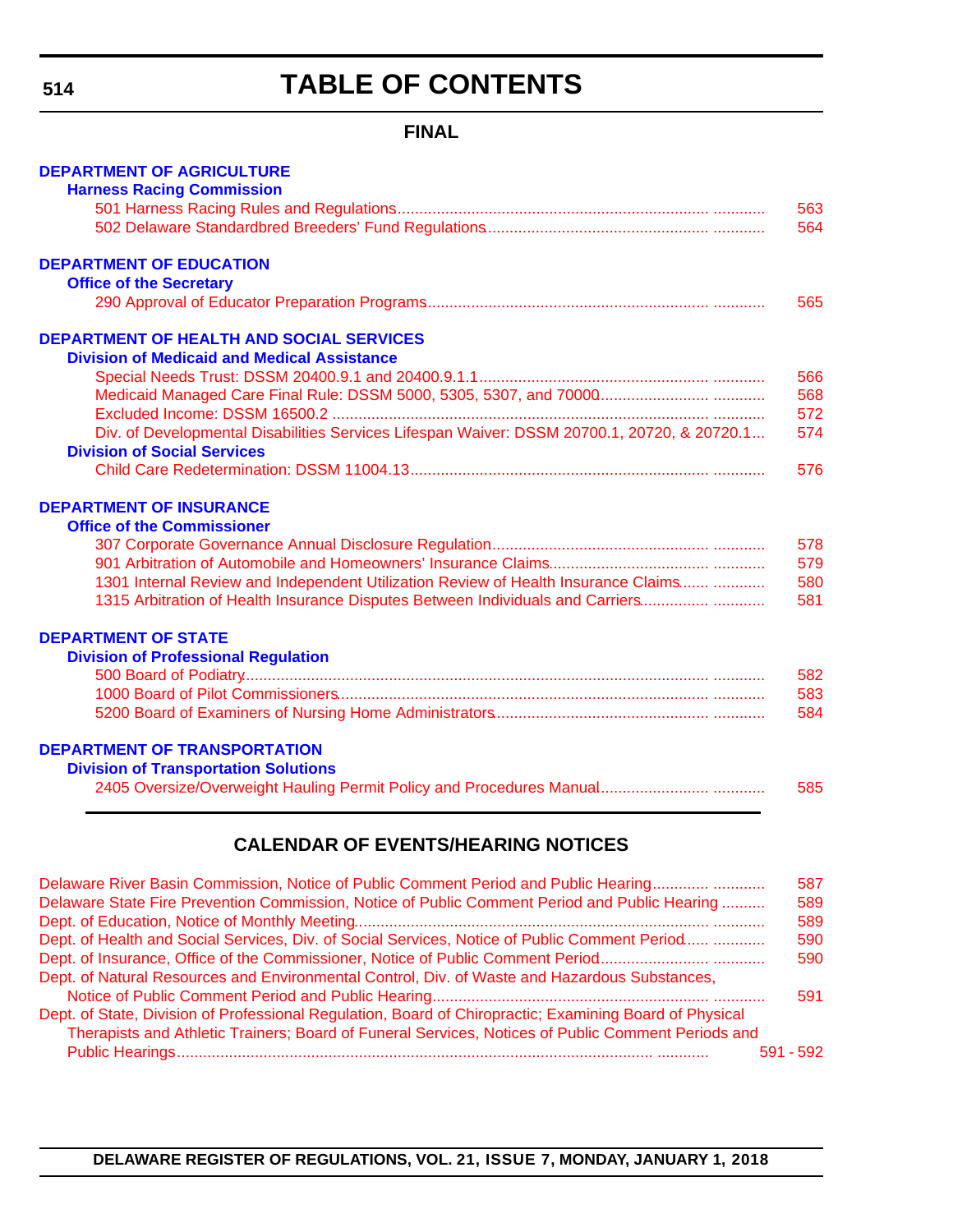<span id="page-5-0"></span>The table printed below lists the regulations that have been proposed, adopted, amended or repealed in the preceding issues of the current volume of the *Delaware Register of Regulations*.

The regulations are listed alphabetically by the promulgating agency, followed by a citation to that issue of the *Register* in which the regulation was published. Proposed regulations are designated with (Prop.); Final regulations are designated with (Final); Emergency regulations are designated with (Emer.); and regulations that have been repealed are designated with (Rep.).

| DELAWARE HEALTH INFORMATION NETWORK                                               |                                                  |  |
|-----------------------------------------------------------------------------------|--------------------------------------------------|--|
| 103 Delaware Health Care Claims Database Data Collection Regulation               | 21 <b>DE Reg.</b> 9 (Prop.)                      |  |
| 104 Delaware Health Care Claims Database Data Access Regulation                   | 21 DE Reg. 293 (Final)<br>21 DE Reg. 463 (Prop.) |  |
| <b>DEPARTMENT OF AGRICULTURE</b>                                                  |                                                  |  |
| <b>Harness Racing Commission</b>                                                  |                                                  |  |
|                                                                                   | 21 DE Reg. 261 (Prop.)                           |  |
| 502 Delaware Standardbred Breeders' Fund Regulations                              | 21 DE Reg. 146 (Final)<br>21 DE Reg. 173 (Prop.) |  |
| <b>Office of the Secretary</b>                                                    |                                                  |  |
|                                                                                   | 21 DE Reg. 10 (Prop.)                            |  |
|                                                                                   | 21 DE Reg. 175 (Prop.)                           |  |
| <b>DEPARTMENT OF EDUCATION</b>                                                    |                                                  |  |
| <b>Office of the Secretary</b>                                                    |                                                  |  |
|                                                                                   | 21 DE Reg. 363 (Prop.)                           |  |
| 106A Teacher Appraisal Process Delaware Performance Appraisal System              |                                                  |  |
|                                                                                   | 21 DE Reg. 37 (Final)                            |  |
| 107A Specialist Appraisal Process Delaware Performance Appraisal System           |                                                  |  |
|                                                                                   | 21 DE Reg. 38 (Final)                            |  |
| 108A Administrator Appraisal Process Delaware Performance Appraisal System        |                                                  |  |
|                                                                                   | 21 DE Reg. 40 (Final)                            |  |
|                                                                                   | 21 DE Reg. 364 (Prop.)                           |  |
|                                                                                   | 21 DE Reg. 262 (Prop.)                           |  |
| 292 Post Secondary Institutions and Degree Granting Institutions of Higher        |                                                  |  |
|                                                                                   | 21 DE Reg. 11 (Prop.)<br>21 DE Reg. 208 (Final)  |  |
|                                                                                   | 21 DE Reg. 468 (Prop.)                           |  |
| 613 Uniform Procedures for Processing Attorney General's Reports                  | 21 DE Reg. 41 (Final)                            |  |
|                                                                                   | 21 DE Reg. 76 (Prop.)                            |  |
|                                                                                   | 21 DE Reg. 300 (Final)                           |  |
|                                                                                   | 21 <b>DE Reg.</b> 2 (Prop.)                      |  |
|                                                                                   | 21 DE Reg. 209 (Final)                           |  |
| 734 District School Board and Charter School Board Member Financial               |                                                  |  |
|                                                                                   | 21 DE Reg. 210 (Final)                           |  |
| 736 Local School District and Charter School Citizen Budget Oversight             | 21 DE Reg. 213 (Final)                           |  |
| 903 Best Interest Determination Process for School Placement - Students in        |                                                  |  |
|                                                                                   | 21 DE Reg. 176 (Prop.)                           |  |
|                                                                                   | 21 DE Reg. 420 (Final)                           |  |
| 925 Children with Disabilities Subpart D, Evaluations, Eligibility Determination, |                                                  |  |
|                                                                                   | 21 DE Reg. 372 (Prop.)                           |  |
|                                                                                   | 21 DE Reg. 147 (Final)                           |  |
|                                                                                   | 21 DE Reg. 218 (Final)                           |  |
|                                                                                   | 21 DE Reg. 15 (Prop.)                            |  |
|                                                                                   | 21 DE Reg. 219 (Final)                           |  |

**DELAWARE REGISTER OF REGULATIONS, VOL. 21, ISSUE 7, MONDAY, JANUARY 1, 2018**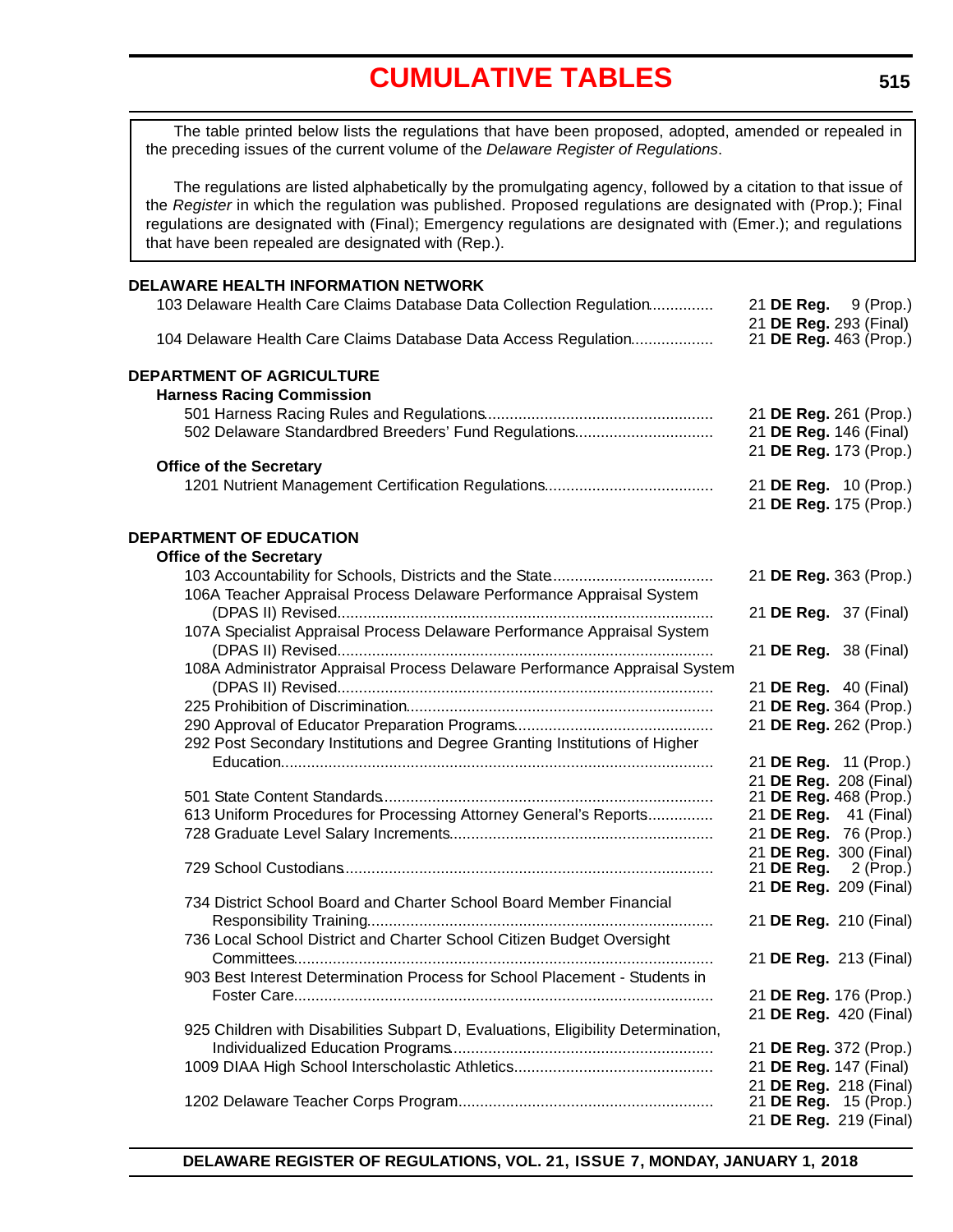| <b>Professional Standards Board</b>                                                                                                                   |                                                        |
|-------------------------------------------------------------------------------------------------------------------------------------------------------|--------------------------------------------------------|
|                                                                                                                                                       | 21 DE Reg. 81 (Prop.)                                  |
|                                                                                                                                                       | 21 DE Reg. 302 (Final)<br>21 DE Reg. 86 (Prop.)        |
|                                                                                                                                                       | 21 DE Reg. 179 (Prop.)                                 |
|                                                                                                                                                       | 21 DE Reg. 264 (Prop.)                                 |
|                                                                                                                                                       | 21 DE Reg. 470 (Prop.)<br>21 <b>DE Reg.</b> 91 (Prop.) |
|                                                                                                                                                       | 21 DE Reg. 303 (Final)                                 |
|                                                                                                                                                       | 21 DE Reg. 93 (Prop.)                                  |
|                                                                                                                                                       | 21 DE Reg. 304 (Final)<br>21 <b>DE Reg.</b> 95 (Prop.) |
|                                                                                                                                                       | 21 DE Reg. 306 (Final)                                 |
|                                                                                                                                                       | 21 DE Reg. 97 (Prop.)                                  |
|                                                                                                                                                       | 21 DE Reg. 308 (Final)<br>21 DE Reg. 99 (Prop.)        |
|                                                                                                                                                       | 21 DE Reg. 310 (Final)                                 |
|                                                                                                                                                       | 21 DE Reg. 101 (Prop.)                                 |
|                                                                                                                                                       | 21 DE Reg. 312 (Final)<br>21 DE Reg. 103 (Prop.)       |
|                                                                                                                                                       | 21 DE Reg. 314 (Final)                                 |
|                                                                                                                                                       | 21 DE Reg. 105 (Prop.)                                 |
|                                                                                                                                                       | 21 DE Reg. 316 (Final)<br>21 DE Reg. 107 (Prop.)       |
|                                                                                                                                                       | 21 DE Reg. 318 (Final)                                 |
|                                                                                                                                                       | 21 DE Reg. 109 (Prop.)<br>21 DE Reg. 320 (Final)       |
|                                                                                                                                                       | 21 DE Reg. 111 (Prop.)                                 |
|                                                                                                                                                       | 21 DE Reg. 322 (Final)                                 |
| 1553 Driver Education and Traffic Safety Education Teacher                                                                                            | 21 DE Reg. 113 (Prop.)<br>21 DE Reg. 324 (Final)       |
|                                                                                                                                                       | 21 DE Reg. 115 (Prop.)                                 |
|                                                                                                                                                       | 21 DE Reg. 326 (Final)<br>21 DE Reg. 117 (Prop.)       |
|                                                                                                                                                       | 21 DE Reg. 328 (Final)                                 |
|                                                                                                                                                       | 21 DE Reg. 119 (Prop.)                                 |
|                                                                                                                                                       | 21 DE Reg. 330 (Final)<br>21 DE Reg. 121 (Prop.)       |
|                                                                                                                                                       | 21 DE Reg. 332 (Final)                                 |
| <b>DEPARTMENT OF FINANCE</b>                                                                                                                          |                                                        |
| <b>Office of Unclaimed Property, State Escheator</b>                                                                                                  |                                                        |
| 100 Regulation on Practices and Procedures for Appeals of Determinations of                                                                           |                                                        |
|                                                                                                                                                       | 21 DE Reg. 335 (Final)                                 |
| 101 Regulation on Practice and Procedure for Establishing Running of the Full                                                                         |                                                        |
| Period of Dormancy for Certain Securities and Related Property (Repeal)<br>102 Regulation on Practices and Procedures for Records Examinations by the | 21 DE Reg. 335 (Final)                                 |
|                                                                                                                                                       | 21 DE Reg. 335 (Final)                                 |
| 103 Abandoned or Unclaimed Property Examination Guidelines (Repeal)                                                                                   | 21 DE Reg. 335 (Final)                                 |
| 104 Department of Finance Abandoned or Unclaimed Property Reporting and                                                                               |                                                        |
|                                                                                                                                                       | 21 DE Reg. 123 (Prop.)<br>21 DE Reg. 336 (Final)       |
|                                                                                                                                                       |                                                        |
| DEPARTMENT OF HEALTH AND SOCIAL SERVICES<br><b>Commission for Statewide Contracts to Support Employment for Individuals</b>                           |                                                        |
| with Disabilities                                                                                                                                     |                                                        |
|                                                                                                                                                       | 21 DE Reg. 424 (Final)                                 |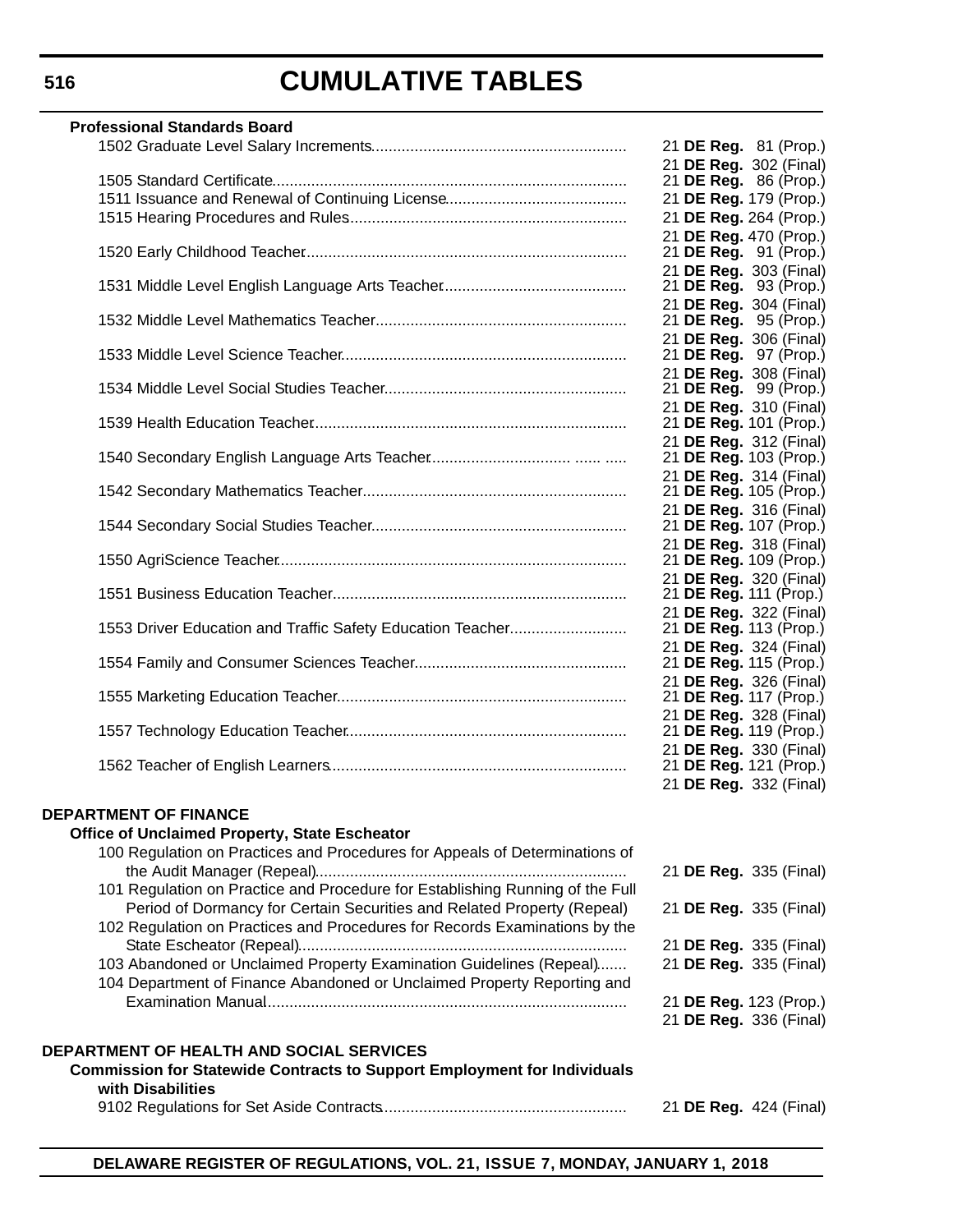| <b>Delaware Health Care Commission</b>                                      |                                                  |
|-----------------------------------------------------------------------------|--------------------------------------------------|
|                                                                             | 21 DE Reg. 222 (Final)                           |
| <b>Division of Long Term Care Residents Protection</b>                      |                                                  |
| 3310 Neighborhood Homes for Persons with Developmental Disabilities         | 21 DE Reg. 229 (Final)                           |
| <b>Division of Medicaid and Medical Assistance</b>                          |                                                  |
|                                                                             | 21 DE Reg. 124 (Prop.)                           |
|                                                                             | 21 DE Reg. 430 (Final)                           |
| Division of Developmental Disabilities Services (DDDS) Lifespan Waiver      | 21 DE Reg. 269 (Prop.)                           |
| DSSM 2027 - Disqualification of Individuals Convicted of Drug Related       |                                                  |
|                                                                             | 21 DE Reg. 477 (Prop.)                           |
|                                                                             | 21 DE Reg. 389(Prop.)                            |
|                                                                             | 21 DE Reg. 374 (Prop.)                           |
|                                                                             | 21 DE Reg. 376 (Prop.)                           |
|                                                                             | 21 DE Reg. 392 (Prop.)                           |
|                                                                             | 21 DE Reg. 374 (Prop.)                           |
| DSSM 20620.2.3.1 - Limitation on the Submission of Requests for Protection  |                                                  |
|                                                                             | 21 DE Reg. 475 (Prop.)                           |
| DSSM 30000 Delaware Prescription Assistance Program                         | 21 DE Reg. 127 (Prop.)                           |
|                                                                             | 21 DE Reg. 433 (Final)                           |
| DSSM 70000 - Certification and Regulation of Medicaid Managed Care          |                                                  |
|                                                                             | 21 DE Reg. 389 (Prop.)                           |
| Inpatient Psychiatric Hospital Services For Individuals Under Age 21        | 21 DE Reg. 187 (Prop.)                           |
|                                                                             | 21 DE Reg. 438 (Final)<br>21 DE Reg. 185 (Prop.) |
|                                                                             | 21 DE Reg. 435 (Final)                           |
| Targeted Case Management for Children and Youth with Serious Emotional      |                                                  |
|                                                                             | 21 DE Reg. 379 (Prop.)                           |
| <b>Division of Public Health</b>                                            |                                                  |
| 4304 Delaware Medical Orders for Scope of Treatment (DMOST)                 | 21 DE Reg. 233 (Final)                           |
|                                                                             | 21 DE Reg. 190 (Prop.)                           |
|                                                                             | 21 DE Reg. 18 (Prop.)                            |
|                                                                             |                                                  |
| <b>DEPARTMENT OF HUMAN RESOURCES</b>                                        |                                                  |
| <b>Division of Statewide Benefits</b>                                       |                                                  |
| 2007 Disability Insurance Program Rules and Regulations                     | 21 DE Reg. 234 (Final)                           |
|                                                                             |                                                  |
| <b>DEPARTMENT OF INSURANCE</b>                                              |                                                  |
| <b>Office of Legal and Special Projects</b>                                 |                                                  |
|                                                                             | 21 DE Reg. 191 (Prop.)                           |
|                                                                             | 21 DE Reg. 441 (Final)                           |
| 307 Corporate Governance Annual Disclosure Regulation                       | 21 DE Reg. 394 (Prop.)                           |
|                                                                             | 21 DE Reg. 150 (Final)                           |
| 901 Arbitration of Automobile and Homeowners' Insurance Claims              | 21 DE Reg. 237 (Final)<br>21 DE Reg. 398 (Prop.) |
|                                                                             | 21 DE Reg. 443 (Final)                           |
| 1301 Internal Review and Independent Utilization Review of Health Insurance |                                                  |
|                                                                             | 21 DE Reg. 192 (Prop.)                           |
|                                                                             | 21 DE Reg. 400 (Prop.)                           |
| 1315 Arbitration of Health Insurance Disputes Between Individuals and       |                                                  |
|                                                                             | 21 DE Reg. 196 (Prop.)                           |
|                                                                             | 21 DE Reg. 406 (Prop.)                           |
| <b>Office of the Commissioner</b>                                           |                                                  |
|                                                                             | 21 DE Reg. 19 (Prop.)                            |
| 1801 Insurance Holding Company System Regulation With Reporting Forms       |                                                  |
|                                                                             | 21 DE Reg. 271 (Prop.)                           |

**DELAWARE REGISTER OF REGULATIONS, VOL. 21, ISSUE 7, MONDAY, JANUARY 1, 2018**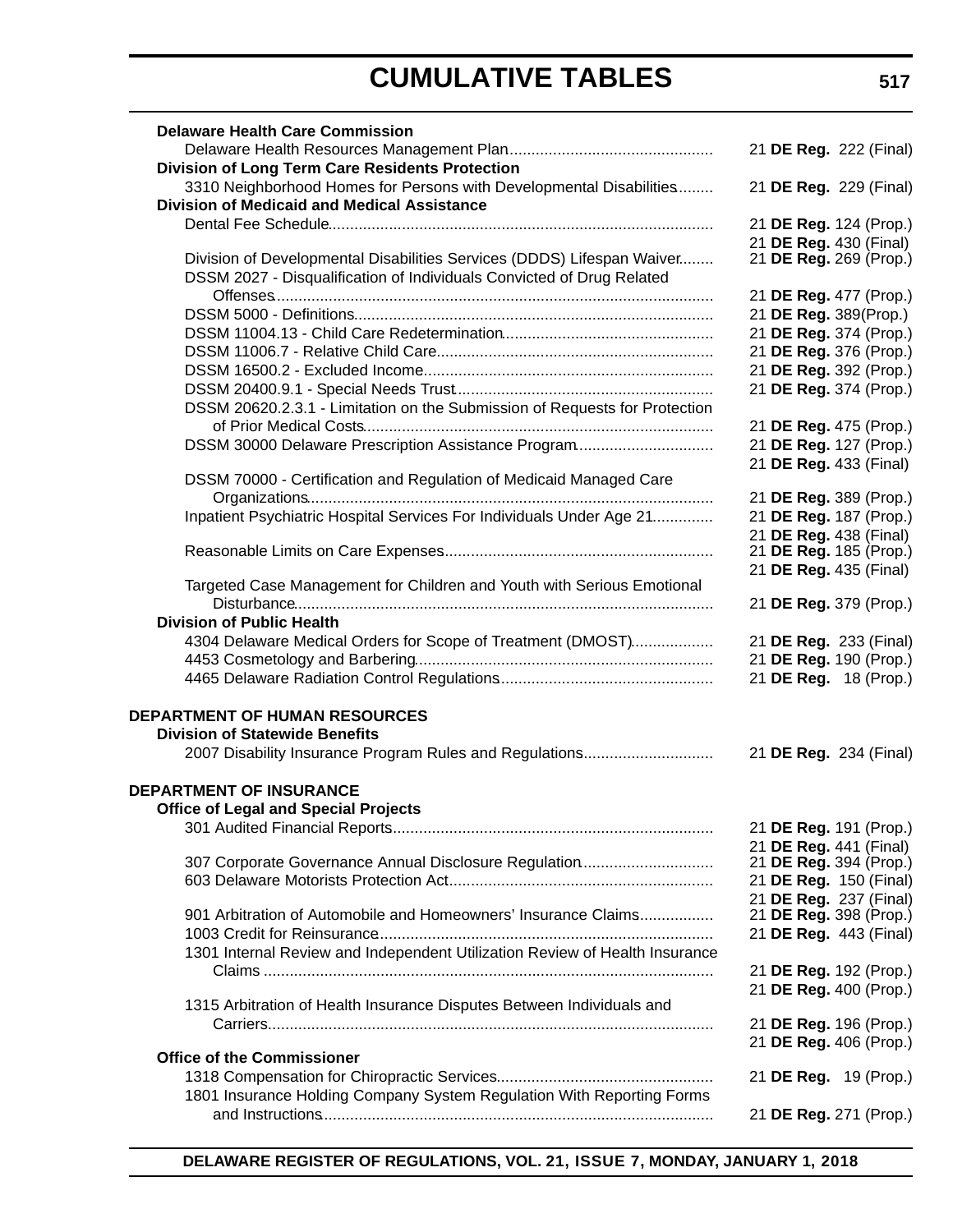| 1801 Insurance Holding Company System Regulation With Reporting Forms                       | 21 DE Reg. 478 (Prop.)       |
|---------------------------------------------------------------------------------------------|------------------------------|
| <b>DEPARTMENT OF LABOR</b>                                                                  |                              |
| <b>Division of Industrial Affairs</b>                                                       |                              |
|                                                                                             | 21 DE Reg. 22 (Prop.)        |
|                                                                                             | 21 DE Reg. 23 (Prop.)        |
|                                                                                             | 21 DE Reg. 237 (Final)       |
| <b>Division of Unemployment Insurance</b>                                                   |                              |
| 1201 Unemployment Insurance Appeal Board Regulations                                        | 21 DE Reg. 496 (Final)       |
| DEPARTMENT OF NATURAL RESOURCES AND ENVIRONMENTAL CONTROL<br><b>Division of Air Quality</b> |                              |
|                                                                                             | 21 <b>DE Reg.</b> 46 (Final) |
| 1123 Standards of Performance for Steel Plants: Electric Arc Furnaces                       | 21 DE Reg. 273 (Prop.)       |
|                                                                                             | 21 DE Reg. 277 (Prop.)       |
|                                                                                             | 21 DE Reg. 278 (Prop.)       |
| <b>Division of Energy and Climate</b>                                                       |                              |
| 2102 Implementation of Renewable Energy Portfolio Standards Cost Cap                        |                              |
|                                                                                             | 21 DE Reg. 152 (Final)       |
| <b>Division of Fish and Wildlife</b>                                                        |                              |
| 3511 Summer Flounder Size Limits; Possession Limits; Season                                 | 21 DE Reg. 6 (Emer.)         |
|                                                                                             | 21 DE Reg. 239 (Final)       |
| <b>Division of Waste and Hazardous Substances</b>                                           |                              |
|                                                                                             | 21 DE Reg. 129 (Prop.)       |
| <b>Division of Water</b>                                                                    |                              |
| 7102 Regulations Governing Underground Injection Control                                    | 21 DE Reg. 199 (Prop.)       |
|                                                                                             | 21 DE Reg. 410 (Prop.)       |
|                                                                                             | 21 DE Reg. 283 (Prop.)       |
| 7204 Regulations for Licensing Operators Of Wastewater Facilities                           | 21 <b>DE Reg.</b> 31 (Prop.) |
| <b>Division of Watershed Stewardship</b>                                                    |                              |
|                                                                                             | 21 DE Reg. 241 (Final)       |
| <b>Office of the Secretary</b>                                                              |                              |
| 109 Regulations Governing the Guidelines to Evaluate Land Being Considered                  |                              |
|                                                                                             | 21 DE Reg. 130 (Prop.)       |
| DEPARTMENT OF SAFETY AND HOMELAND SECURITY<br><b>Division of Gaming Enforcement</b>         |                              |
|                                                                                             | 21 DE Reg. 284 (Prop.)       |
|                                                                                             | 21 DE Reg. 499 (Final)       |
| <b>Division of State Police</b>                                                             |                              |
| 1300 Board of Examiners of Private Investigators & Private Security Agencies                | 21 DE Reg. 480 (Prop.)       |
|                                                                                             | 21 DE Reg. 32 (Prop.)        |
|                                                                                             | 21 DE Reg. 500 (Final)       |
|                                                                                             | 21 <b>DE Reg.</b> 49 (Final) |
| DEPARTMENT OF SERVICES FOR CHILDREN, YOUTH AND THEIR FAMILIES                               |                              |
| <b>Division of Family Services</b>                                                          |                              |
| 101 DELACARE: Regulations for Early Care and Education and School-Age                       |                              |
|                                                                                             | 21 DE Reg. 133 (Prop.)       |
| 103 Regulations for Family and Large Family Child Care Homes                                | 21 DE Reg. 134 (Prop.)       |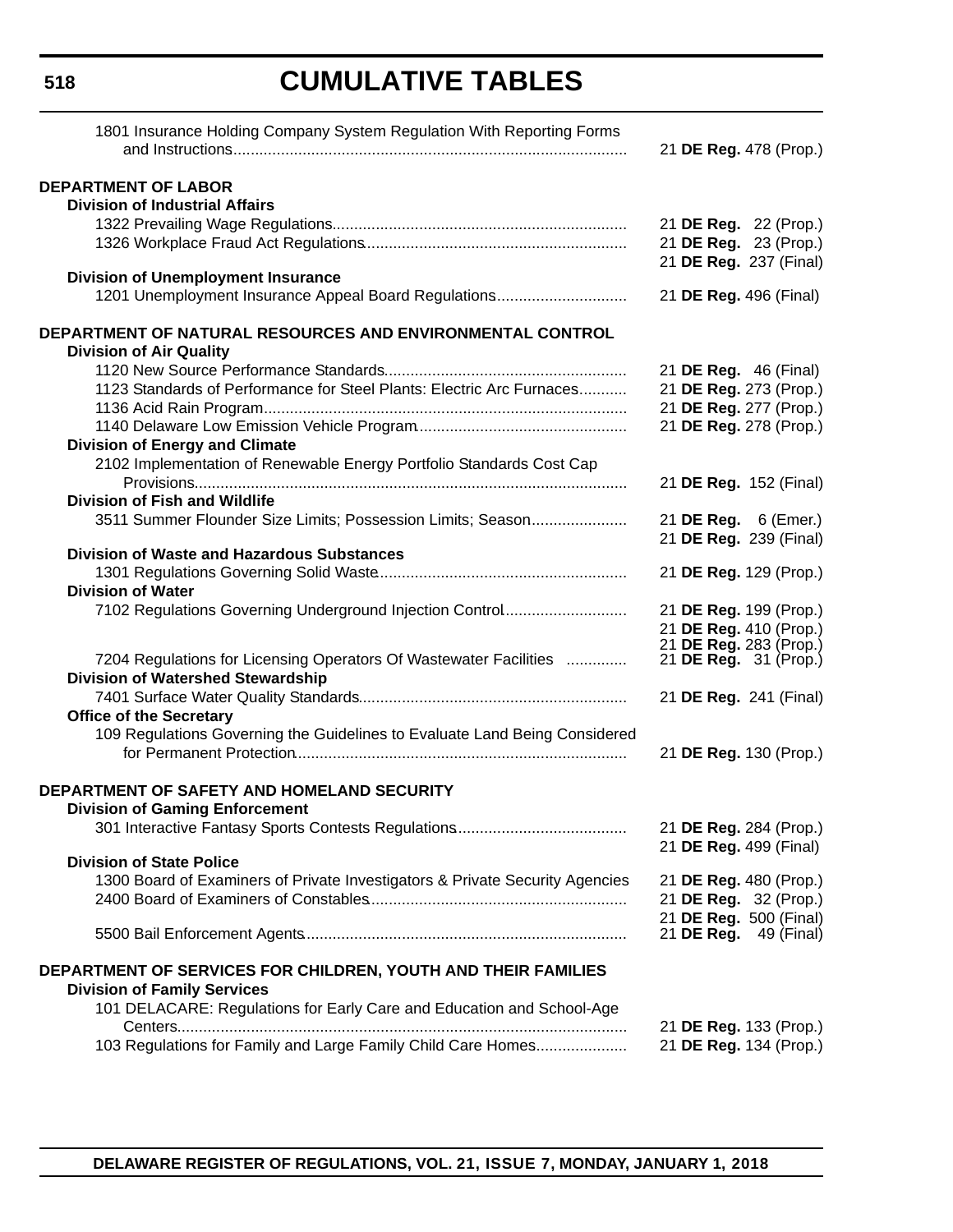| <b>DEPARTMENT OF STATE</b>                                                   |                                                  |  |
|------------------------------------------------------------------------------|--------------------------------------------------|--|
| Abandoned or Unclaimed Property Voluntary Disclosure Agreement Program       |                                                  |  |
| 301 Department of State Abandoned or Unclaimed Property Voluntary Disclosure |                                                  |  |
| Agreement Program Regulations Relating to Estimation                         | 21 DE Reg. 50 (Final)                            |  |
| <b>Division of Professional Regulation</b>                                   |                                                  |  |
|                                                                              | 21 DE Reg. 53 (Final)                            |  |
|                                                                              | 21 DE Reg. 200 (Prop.)                           |  |
|                                                                              | 21 DE Reg. 501 (Final)                           |  |
|                                                                              | 21 DE Reg. 54 (Final)                            |  |
|                                                                              | 21 DE Reg. 34 (Prop.)                            |  |
|                                                                              | 21 DE Reg. 337 (Final)                           |  |
|                                                                              | 21 DE Reg. 362(Errata)                           |  |
|                                                                              | 21 DE Reg. 484 (Prop.)                           |  |
|                                                                              | 21 DE Reg. 411 (Prop.)                           |  |
|                                                                              | 21 DE Reg. 485 (Prop.)                           |  |
|                                                                              | 21 DE Reg. 485 (Prop.)                           |  |
| 2700 Board of Registration for Professional Land Surveyors                   | 21 DE Reg. 35 (Prop.)                            |  |
|                                                                              | 21 DE Reg. 502 (Final)<br>21 DE Reg. 244 (Final) |  |
|                                                                              | 21 DE Reg. 338 (Final)                           |  |
|                                                                              | 21 DE Reg. 486 (Prop.)                           |  |
|                                                                              | 21 DE Reg. 135 (Prop.)                           |  |
|                                                                              | 21 DE Reg. 154 (Final)                           |  |
| 5200 Board of Examiners of Nursing Home Administrators                       | 21 DE Reg. 138 (Prop.)                           |  |
|                                                                              | 21 DE Reg. 487 (Prop.)                           |  |
| <b>Public Service Commission</b>                                             |                                                  |  |
| 3008 Rules and Procedures to Implement the Renewable Energy Portfolio        |                                                  |  |
|                                                                              | 21 DE Reg. 205 (Prop.)                           |  |
|                                                                              |                                                  |  |
| <b>DEPARTMENT OF TRANSPORTATION</b>                                          |                                                  |  |
| <b>Division of Transportation Solutions</b>                                  |                                                  |  |
| 2402 Delaware Manual on Uniform Traffic Control Devices                      | 21 DE Reg. 412 (Prop.)                           |  |
| 2405 Oversize/Overweight Hauling Permit Policy and Procedures Manual         | 21 DE Reg. 418 (Prop.)                           |  |
|                                                                              |                                                  |  |
| OFFICE OF MANAGEMENT AND BUDGET                                              |                                                  |  |
| <b>Division of Facilities Management</b>                                     |                                                  |  |
| 4104 Regulations for the Drug Testing of Contractor and Subcontractor        |                                                  |  |
| Employees Working on Large Public Works Projects                             | 21 DE Reg. 284 (Prop.)                           |  |
|                                                                              | 21 DE Reg. 503 (Final)                           |  |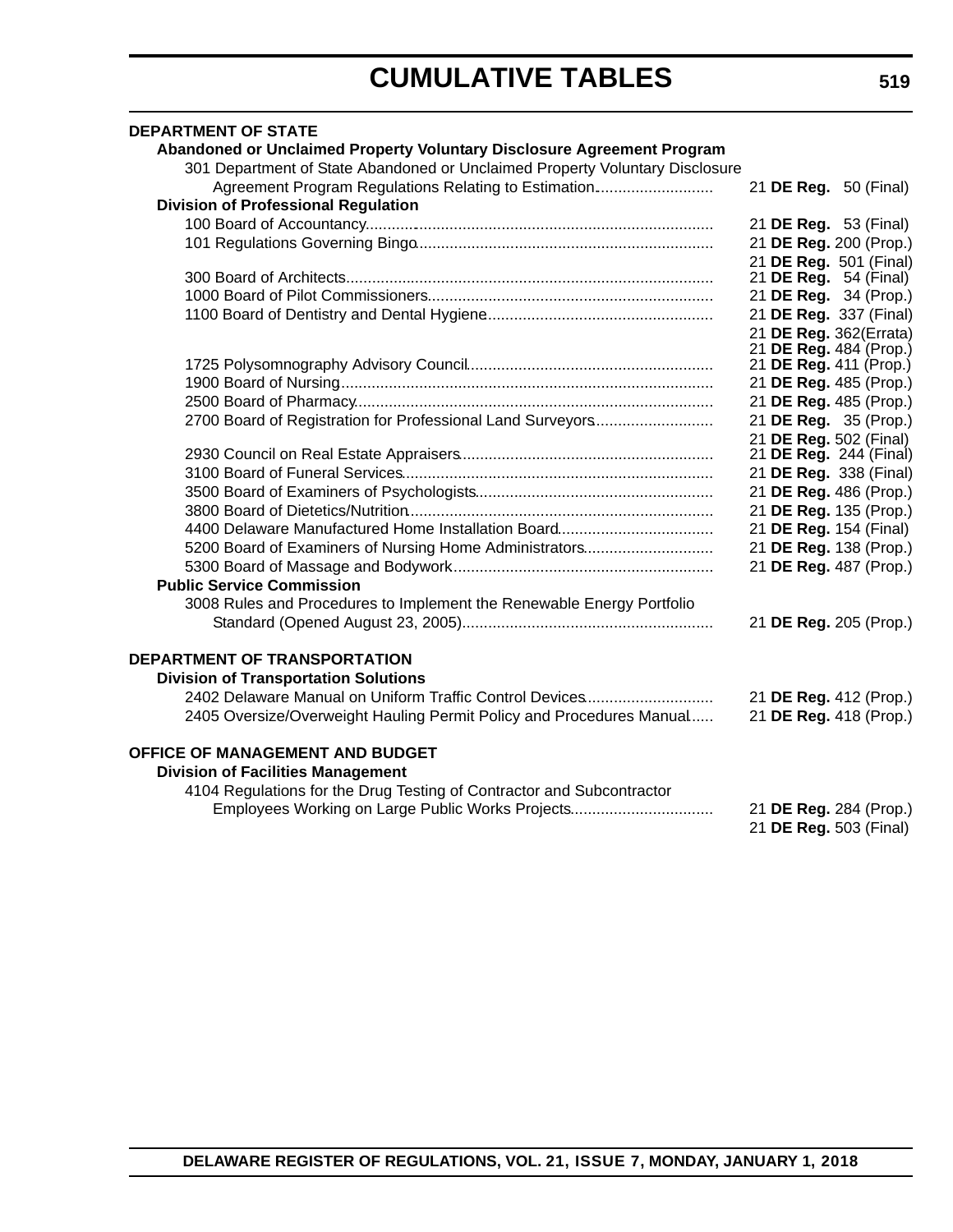# **ERRATA**

### **[DEPARTMENT OF STATE](https://dpr.delaware.gov/boards/chiropractic/) DIVISION OF PROFESSIONAL REGULATION 700 BOARD OF CHIROPRACTIC**

<span id="page-10-0"></span>Statutory Authority: 24 Delaware Code, Sections 706(a)(1) & (10) (24 **Del.C.** §706(a)(1) & (10)) 24 **DE Admin. Code** 700

### **ERRATA**

### **[700 Board of Chiropractic](#page-3-0)**

\***Please Note:** The Final Regulation for 700 Board of Chiropractic that was published in the June 1, 2011 issue of the Delaware *Register of Regulations* (14 DE Reg. 1396) inadvertently contained a typographical error by failing to indicate a deletion. The affected Section is reprinted below showing the deletion. The effective date of the regulation remains the same.

### **700 Board of Chiropractic** *(Break in Continuity of Sections)*

### **7.0 Consulting**

A Chiropractor licensed in another state, but not licensed in the State of Delaware may only practice chiropractic within the State of Delaware in consultation with a duly Delaware licensed Chiropractor for not more than ten (10) consultations in any twelve (12) month period. The which consultations shall be limited to examination, recommendation, or testimony in litigation. The Delaware licensed Chiropractor must inform the Board that a consulting Chiropractor is consulting with them and inform the Board of the terms of the consulting agreement.

**\*Please Note:** The full text of the final regulation is not being republished. Please see 14 DE Reg. 1396 for the final amendments to 700 Board of Chiropractic, as published in June 2011. The current 700 Board of Chiropractic is available at:

<http://regulations.delaware.gov/AdminCode/title24/700.shtml>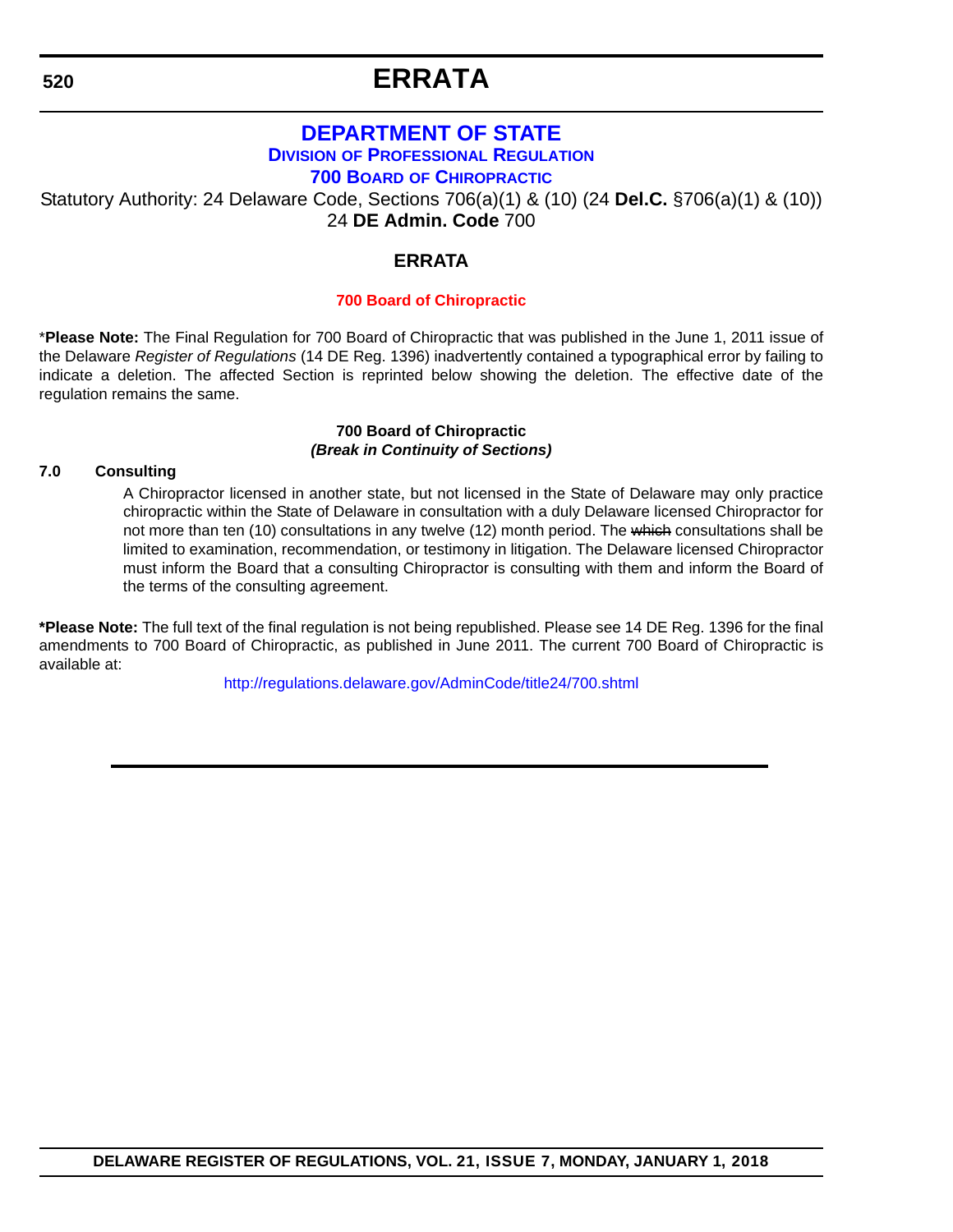### **EMERGENCY REGULATIONS**

### **Symbol Key**

<span id="page-11-0"></span>Arial type indicates the text existing prior to the regulation being promulgated. Underlined text indicates new text. Language which is stricken through indicates text being deleted.

### **Emergency Regulations**

Under 29 **Del.C.** §10119 an agency may promulgate a regulatory change as an Emergency under the following conditions:

#### **§ 10119. Emergency regulations.**

If an agency determines that an imminent peril to the public health, safety or welfare requires the adoption, amendment or repeal of a regulation with less than the notice required by § 10115, the following rules shall apply:

(1) The agency may proceed to act without prior notice or hearing or upon any abbreviated notice and hearing that it finds practicable;

(2) The order adopting, amending or repealing a regulation shall state, in writing, the reasons for the agency's determination that such emergency action is necessary;

(3) The order effecting such action may be effective for a period of not longer than 120 days and may be renewed once for a period not exceeding 60 days;

(4) When such an order is issued without any of the public procedures otherwise required or authorized by this chapter, the agency shall state as part of the order that it will receive, consider and respond to petitions by any interested person for the reconsideration or revision thereof; and

(5) The agency shall submit a copy of the emergency order to the Registrar for publication in the next issue of the *Register of Regulations*. (60 Del. Laws, c. 585, § 1; 62 Del. Laws, c. 301, § 2; 71 Del. Laws, c. 48, § 10.)

### **[DEPARTMENT OF AGRICULTURE](https://dda.delaware.gov/forestry/index.shtml)**

**[DELAWARE FOREST SERVICE](https://dda.delaware.gov/forestry/index.shtml)**

Statutory Authority: 3 Delaware Code, Section 101(3) & 1011 and 29 Delaware Code, Section 10119

(3 **Del.C.** §§101(3), 1011 and 29 **Del.C.** §10119) 3 **DE Admin. Code** 402

### **ORDER**

### **[402 State Forest Regulations](#page-3-0)**

### **AUTHORITY**

Pursuant to 29 **Del.C.** §10119, the State of Delaware Department of Agriculture adopts the attached emergency amendments to the State Forest Regulations, 3 Delaware Administrative Code §402.

These regulations are issued by the Secretary pursuant to the power conveyed by the General Assembly for The Agriculture Secretary by 3 **Del.C.** §101(3), and by the specific authority to devise and promulgate regulations to protect State Forest lands conferred by 3 **Del.C.** §1011.

It should be noted that the emergency regulations are intended as interim measures, necessary to avoid the risk of harm to public health, safety, and welfare, pending the formal adoption of regulations pursuant to the Administrative Procedures Act, within the 120-day period (renewable for an additional sixty days) allotted to emergency regulations by 29 **Del.C.** §10119(3).

### **REASON FOR THE EMERGENCY ORDER**

The portions of the Regulations referenced above relating to firearms were affected by the recent decision of the Delaware Supreme Court in *Bridgeville R&P Club v. DNREC*, issued on December 7, 2017. The fifteen-day period for filing a motion for reargument passed on December 22, 2017. The decision will have binding effect upon

**DELAWARE REGISTER OF REGULATIONS, VOL. 21, ISSUE 7, MONDAY, JANUARY 1, 2018**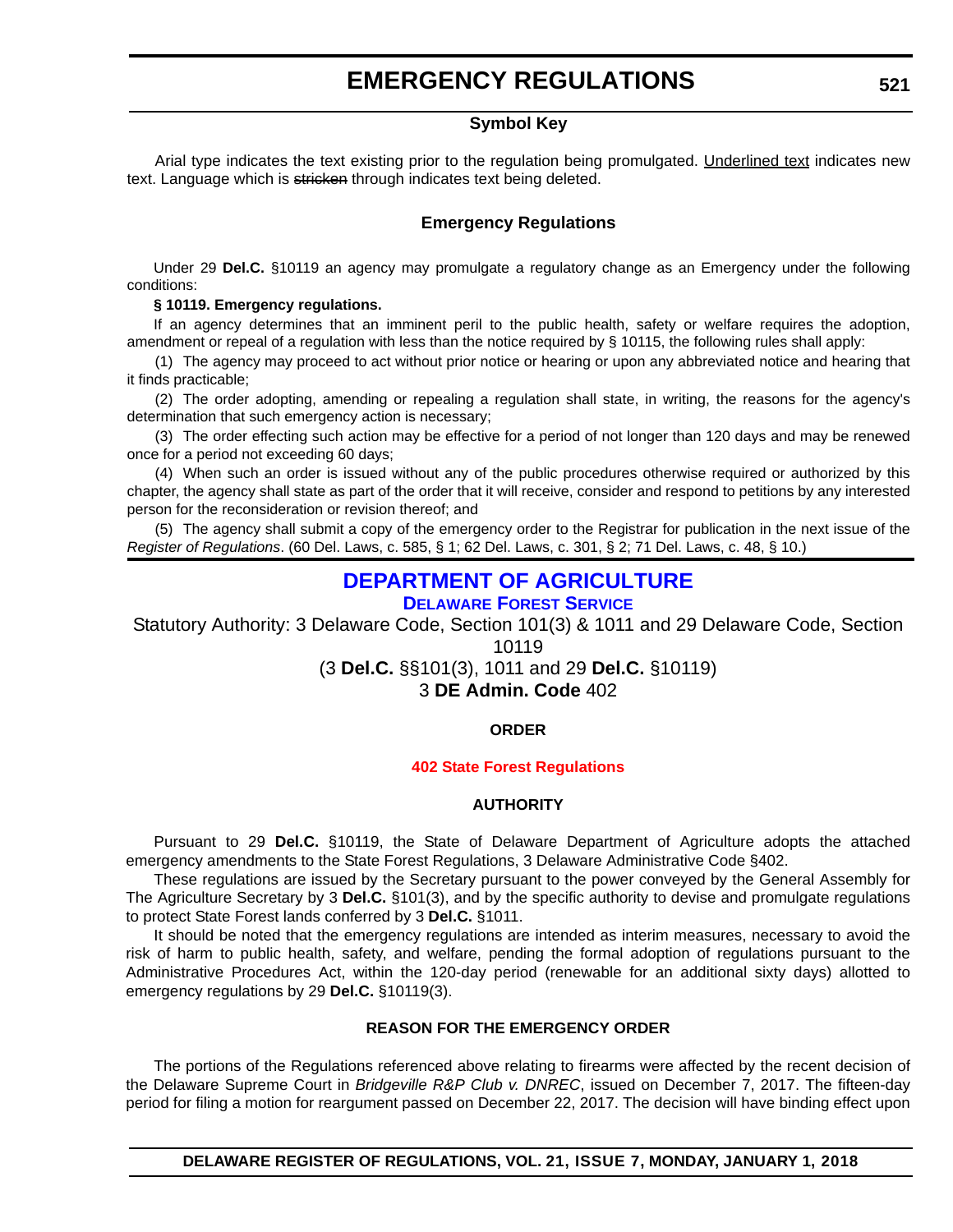**522**

the issuance of a mandate by the Court. The Court found that the existing firearms regulations violated the State of Delaware Constitution, in that they were overly broad in their prohibitions. In the absence of interim regulations, firearms would essentially be unregulated on State Forest lands, including facilities such as education centers, lodges, and offices. A risk of harm from gunfire would be present in these and other areas where visitors gather, including families and children. Law enforcement authorities would lack the ability to screen and check for identification, permits, or credentials of armed visitors to these facilities. The Court recognized that restrictions on firearms are appropriate in limited public areas and facilities; but that licensed and qualified persons must be exempt from such prohibitions. The interim regulations are an effort to strike the balance the Court mandated.

### **EFFECTIVE DATE OF ORDER**

This Emergency Order shall take effect immediately upon issuance, and shall remain in effect for 120 days; however, at the expiration of 120 days, the Department may choose to renew this Emergency Order once for a period not exceeding 60 days, consistent with 29 **Del.C.** §10119(3). The Department intends to propose regulations that would supersede the interim regulations upon formal approval pursuant to the Administrative Procedures Act, pursuant to 29 **Del.C.** §10115.

### **PETITION FOR RECOMMENDATIONS**

Consistent with the requirements of 29 **Del.C.** §10119(4) the Department will receive, consider, and respond to petitions by any interested person for the reconsideration or revision of this Order. Petitions should be presented to the Office of the Secretary, Delaware Department of Agriculture, 2320 South Dupont Highway, Dover, Delaware, 19901.

### **ORDER**

It is hereby ordered, this 26<sup>th</sup> day of December, 2017 that the attached amendments to the above-referenced Regulations are adopted pursuant to 29 **Del.C.** §10119 and effective immediately.

Michael T. Scuse, Secretary December 26, 2017

### **DDA Emergency Regulations (Title 3 §402 DAC):**

- 8.8 Target shooting is prohibited. Firearms are allowed for legal hunting only and are otherwise prohibited within designated safe areas on State Forest lands.
	- 8.8.1 Designated areas shall include State Forest Offices, education centers, and lodges, and shall be identified by appropriate signage.
	- 8.8.2 Active duty and qualified retired law enforcement officers may possess firearms within areas administered by the Department, including designated areas, provided that proper and current credentials shall be produced to Departmental authorities upon request.
	- 8.8.3 Delaware residents holding an active current permit to carry a concealed deadly weapon may carry a firearm within areas administered by the Department, including designated areas, provided that the permit shall be produced upon request of Departmental authorities.
	- 8.8.4 Firearms may be carried within areas administered by the Department, outside of designated areas, by any person not prohibited by 11 **Del.C.** §1448.
	- 8.8.5 Law enforcement officers may limit the discharge of firearms and the use of other weapons within areas administered by the Department, in order to protect public safety and preserve the peace.
	- 8.8.6 Any person possessing a firearm shall display identification upon request, sufficient to enable a law enforcement officer to undertake a background check.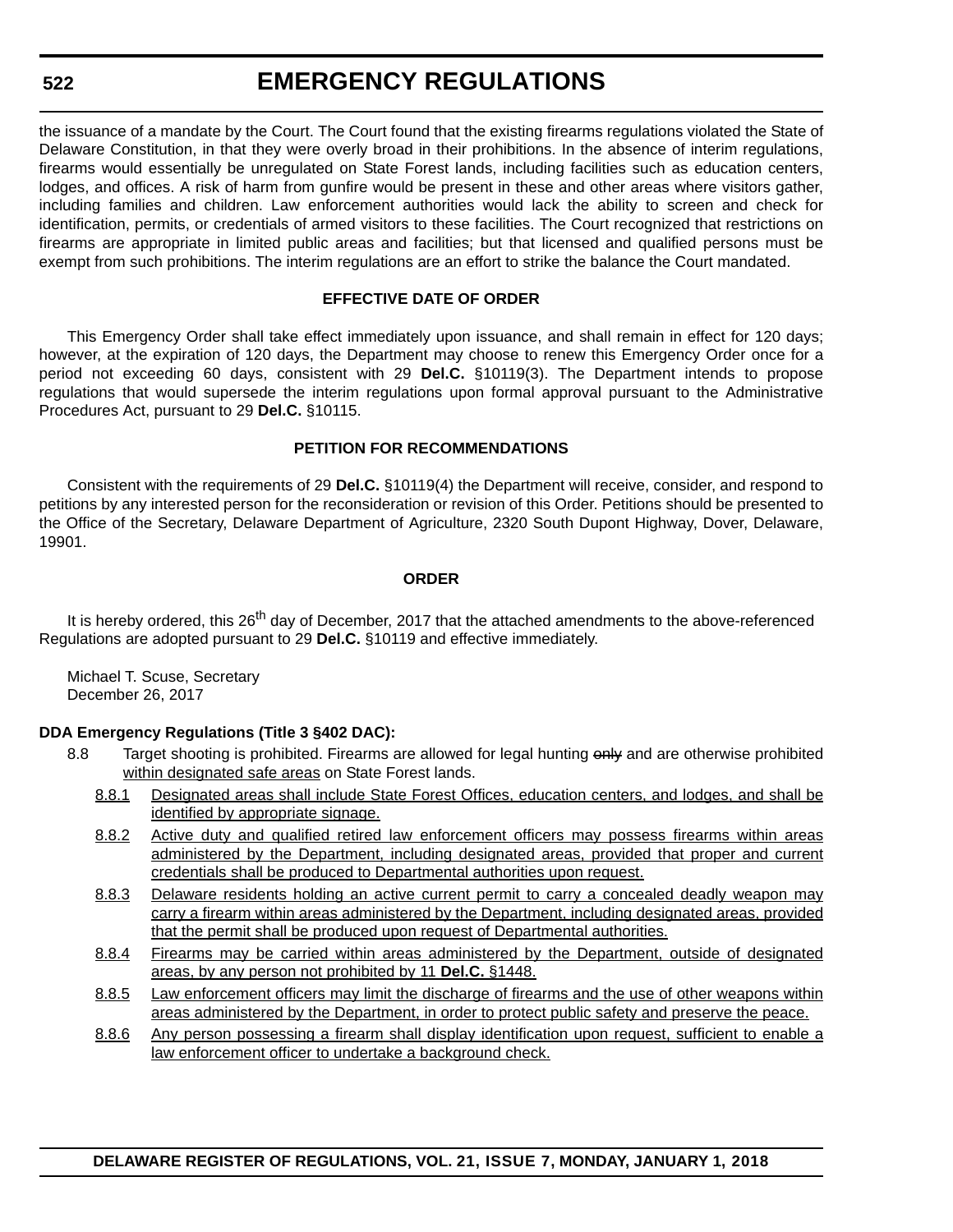### **EMERGENCY REGULATIONS**

<span id="page-13-0"></span>**\*Please Note: Due to the size of the emergency regulation, it is not being published here. A copy of the regulation is available at:**

#### **[402 State Forest Regulations](http://regulations.delaware.gov/register/january2018/emergency/21 DE Reg 521 01-01-18.htm)**

### **[DEPARTMENT OF NATURAL RESOURCES AND ENVIRONMENTAL](http://dnrec.alpha.delaware.gov/)  CONTROL**

### **DIVISION OF FISH AND WILDLIFE AND DIVISION OF PARKS AND RECREATION**

Statutory Authority: 7 Delaware Code, Section 4701(a)(4) and 29 Delaware Code, Sections 8003(7) & 10119 (7 **Del.C.** §4701(a)(4) and 29 **Del.C.** §§8003(7) & 10119) 7 **DE Admin. Code** 3900 and 7 **DE Admin. Code** 9201

### **Secretary's Order No. 2017-P-0030**

### **3900 Wildlife [9201 Regulations Governing State Parks](#page-3-0)**

### **AUTHORITY**

Pursuant to 29 **Del.C.** §10119, the Department of Natural Resources and Environmental Control adopts the attached emergency amendments to the Regulations Governing State Parks, 7 Delaware Administrative Code §9201, and the Regulations the General Rules and Regulations Governing Land and Waters Administered by the Division of Fish and Wildlife, 7 Delaware Administrative Code §3900.

These regulations are issued by the Secretary pursuant to the power conveyed by the General Assembly for DNREC to "[m]ake and enforce regulations relating to the protection, care and use of the areas it administers", 7 **Del.C.** §4701(a)(4), and to "[e]stablish and promulgate such rules and regulations governing the administration and operation of the Department as may be deemed necessary by the Secretary and which are not inconsistent with the laws of this State". 29 **Del.C.** §8003(7).

It should be noted that the emergency regulations are intended as interim measures, necessary to avoid the risk of harm to public health, safety, and welfare, pending the formal adoption of regulations pursuant to the Administrative Procedures Act, within the 120-day period (renewable for an additional sixty days) allotted to emergency regulations.

#### **REASON FOR THE EMERGENCY ORDER**

The portions of the Regulations referenced above relating to firearms were affected by the recent decision of the Delaware Supreme Court in *Bridgeville R&P Club v. DNREC*, issued on December 7, 2017. The fifteen-day period for filing a motion for reargument passed on December 22, 2017. The decision will have binding effect upon the issuance of a mandate by the Court. The Court found that the existing firearms regulations violated the State of Delaware Constitution, in that they were overly broad in their prohibitions. In the absence of interim regulations, firearms would essentially be unregulated within State Parks and on land and waters administered by the Division of Fish and Wildlife, including facilities such as visitor centers, educational facilities, and offices. A risk of harm from gunfire would be presented in these and other areas where large numbers of visitors gather, including families and children. Law enforcement authorities would lack the ability to screen and check for identification, permits, or credentials of armed visitors to these facilities. The Court recognized that restrictions on firearms are appropriate in limited public areas and facilities; but that licensed and qualified persons must be exempt from such prohibitions. The interim regulations are an effort to strike the balance the Court mandated.

#### **EFFECTIVE DATE OF ORDER**

This Emergency Order shall take effect immediately upon issuance, and shall remain in effect for 120 days; however, at the expiration of 120 days, the Department may choose to renew this Emergency Order once for a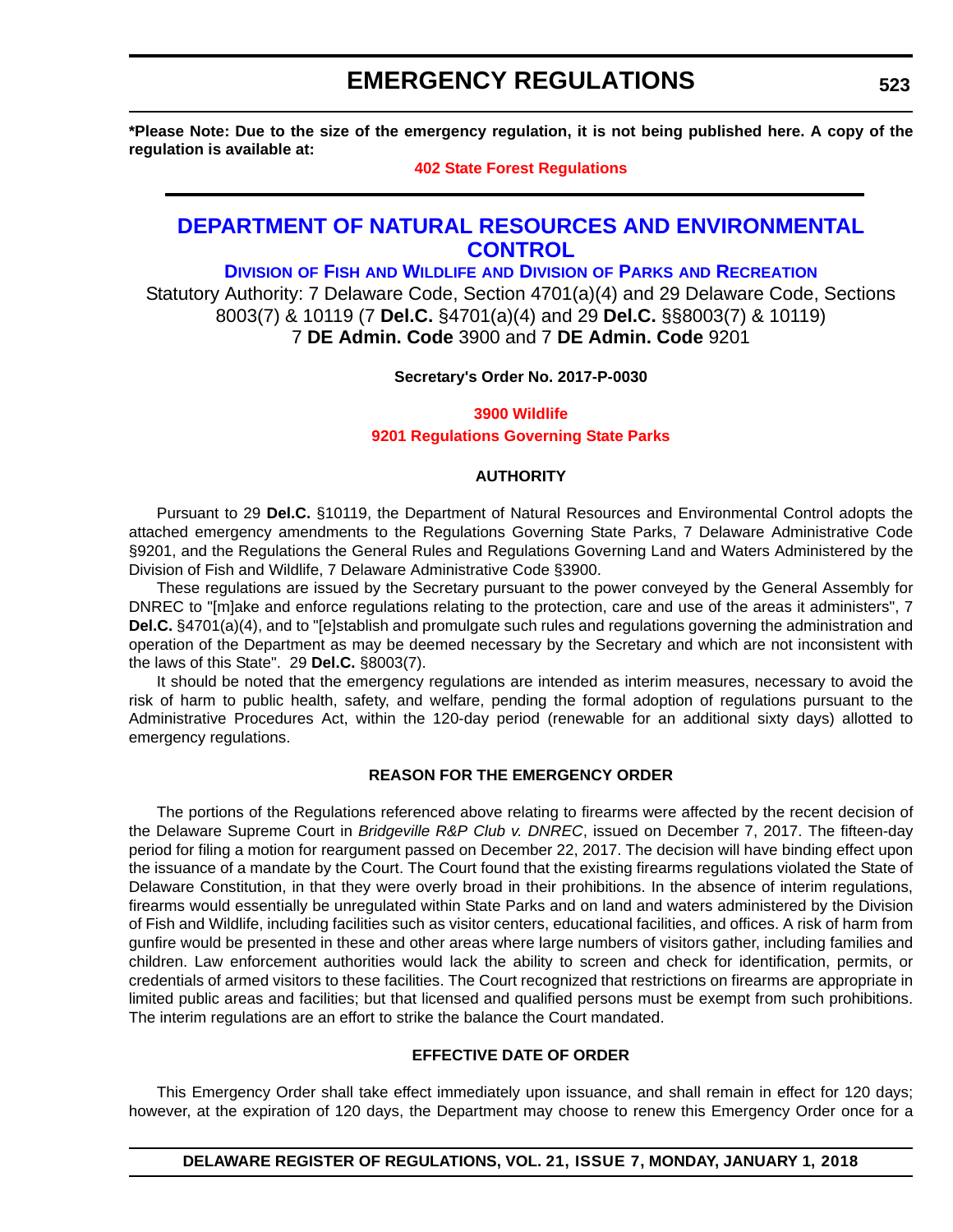**524**

### **EMERGENCY REGULATIONS**

period not exceeding 60 days, consistent with 29 **Del.C.** §10119(3). The Department intends to propose regulations that would supersede the interim regulations upon formal approval pursuant to the Administrative Procedures Act, pursuant to 29 **Del.C.** §10115.

### **PETITION FOR RECOMMENDATIONS**

Consistent with the requirements of 29 **Del.C.** §10119(4) the Department will receive, consider, and respond to petitions by any interested person for the reconsideration or revision of this Order. Petitions should be presented to the Office of the Secretary, Department of Natural Resources and Environmental Control, 89 Kings Highway, Dover, Delaware, 19901.

### **ORDER**

It is hereby ordered, this 26<sup>th</sup> day of December, 2017 that the attached amendments to the above-referenced Regulations are adopted pursuant to 29 **Del.C.** §10119 and effective immediately.

Shawn M. Garvin, Secretary December 26, 2017

### **Fish & Wildlife Emergency Regulations (Title 7 DAC §3900):**

- 8.3.4.1 It shall be unlawful for any person to possess a firearm on lands or waters within designated areas administered by the Division from March 1 through August 31, except as authorized by the Director in writing.
- 8.3.4.6 Designated areas shall include Division offices, visitor centers, nature centers, educational facilities, and maintenance shops, and shall be identified by appropriate signage.
- 8.3.4.7 The Director may grant written approval on a daily basis for the possession of firearms within designated areas, upon written application showing good cause related to selfdefense or the defense of family, and due regard for the safety of others within the designated areas.
- 8.3.4.8 Active duty and qualified retired law enforcement officers may possess firearms within areas administered by the Division, including designated areas, provided that proper and current credentials shall be produced upon request of Division authorities.
- 8.3.4.9 Delaware residents holding an active current permit to carry a concealed deadly weapon may carry a firearm within areas administered by the Division, including designated areas, provided that the permit shall be produced upon request of Parks authorities.
- 8.3.4.10 Firearms may be carried within areas administered by the Division, outside of designated areas, by any person not prohibited by 11 **Del.C.** §1448.
- 8.3.4.11 Law enforcement officers may limit the discharge of firearms and the use of other weapons within areas administered by the Division, in order to protect public safety and preserve the peace.
- 8.3.4.12 Any person possessing a firearm shall display identification upon request, sufficient to enable a law enforcement officer to undertake a background check.

### **Parks Emergency Regulations (Title 7 DAC §9201):**

- 21.1 It shall be unlawful to display, possess or discharge firearms of any description, air rifles, B.B. guns, sling shots, or archery equipment upon lands or waters within designated areas administered by the Division, except with prior written approval of the Director.
	- 21.1.1 Designated areas shall include park offices, visitor centers, nature centers, bathhouses, restaurants and snack bars, stadiums, museums, zoos, stables, educational facilities, dormitories, group camping areas, swimming pools, guarded beaches, and water parks, and shall be identified by appropriate signage.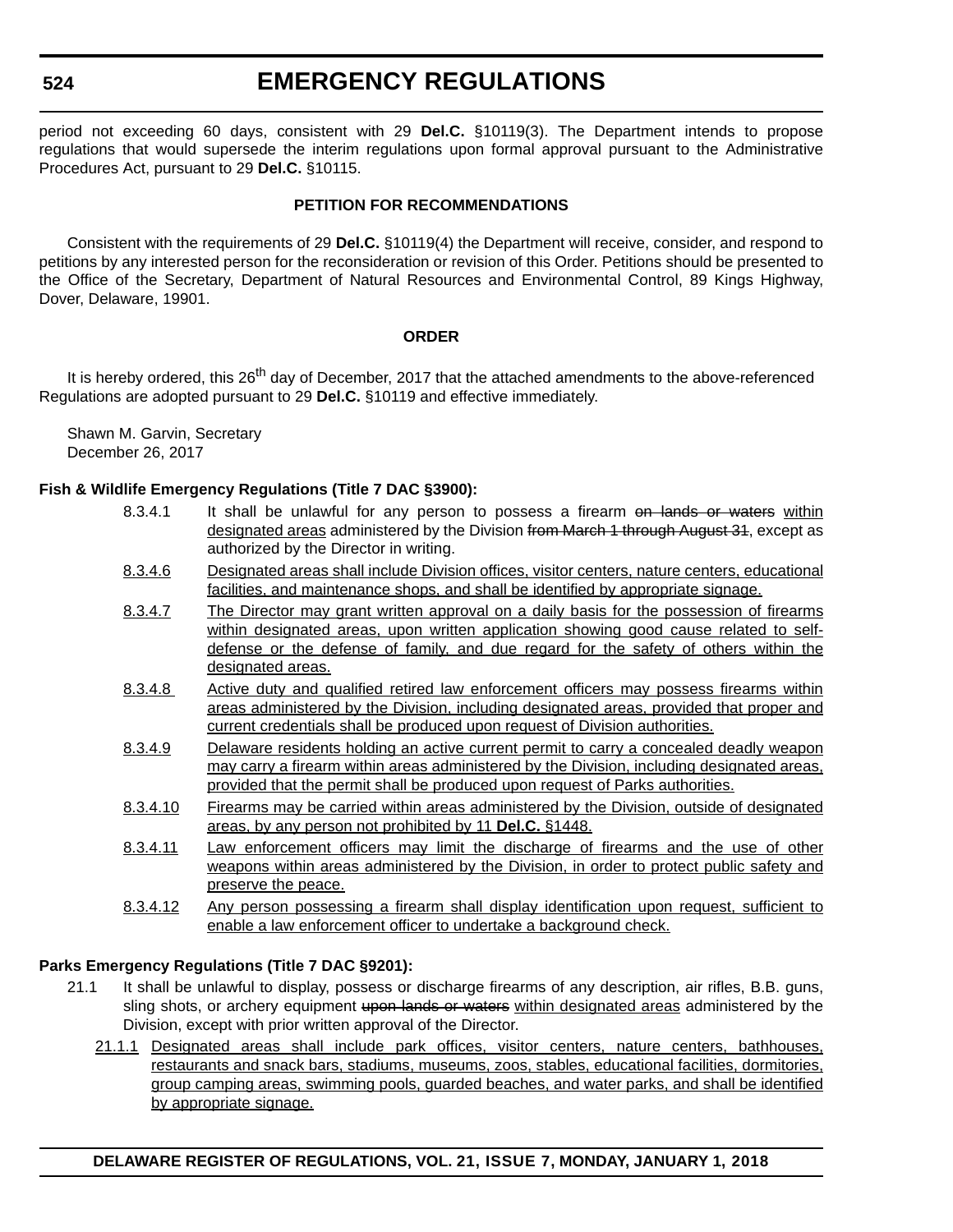### **EMERGENCY REGULATIONS**

- 21.1.2 The Director may grant written approval on a daily basis for the possession of firearms within designated areas, upon written application showing good cause related to self-defense or the defense of family, and due regard for the safety of others within the designated areas.
- 21.1.3 Active duty and qualified retired law enforcement officers may possess firearms within areas administered by the Division, including designated areas, upon showing proper and current credentials to Parks authorities.
- 21.1.4 Delaware residents holding an active current license to carry a concealed deadly weapon may carry a firearm within areas administered by the Division, including designated areas, upon showing the license to Parks authorities.
- 21.1.5 Firearms may be carried within areas administered by the Division, outside of designated areas, by any person not prohibited by 11 **Del.C.** §1448.
- 21.1.6 Law enforcement officers may limit the discharge of firearms and the use of other weapons within areas administered by the Division, in order to protect public safety and preserve the peace.
- 21.1.7 Any person possessing a firearm shall display identification upon entry and upon request, sufficient to enable a law enforcement officer to undertake a background check.

**\*Please Note: Due to the size of the emergency regulations, they are not being published here. A copy of the regulation is available at:**

**[3900 Wildlife and 9201 Regulations Governing State Parks](http://regulations.delaware.gov/register/january2018/emergency/21 DE Reg 523 01-01-18.htm)**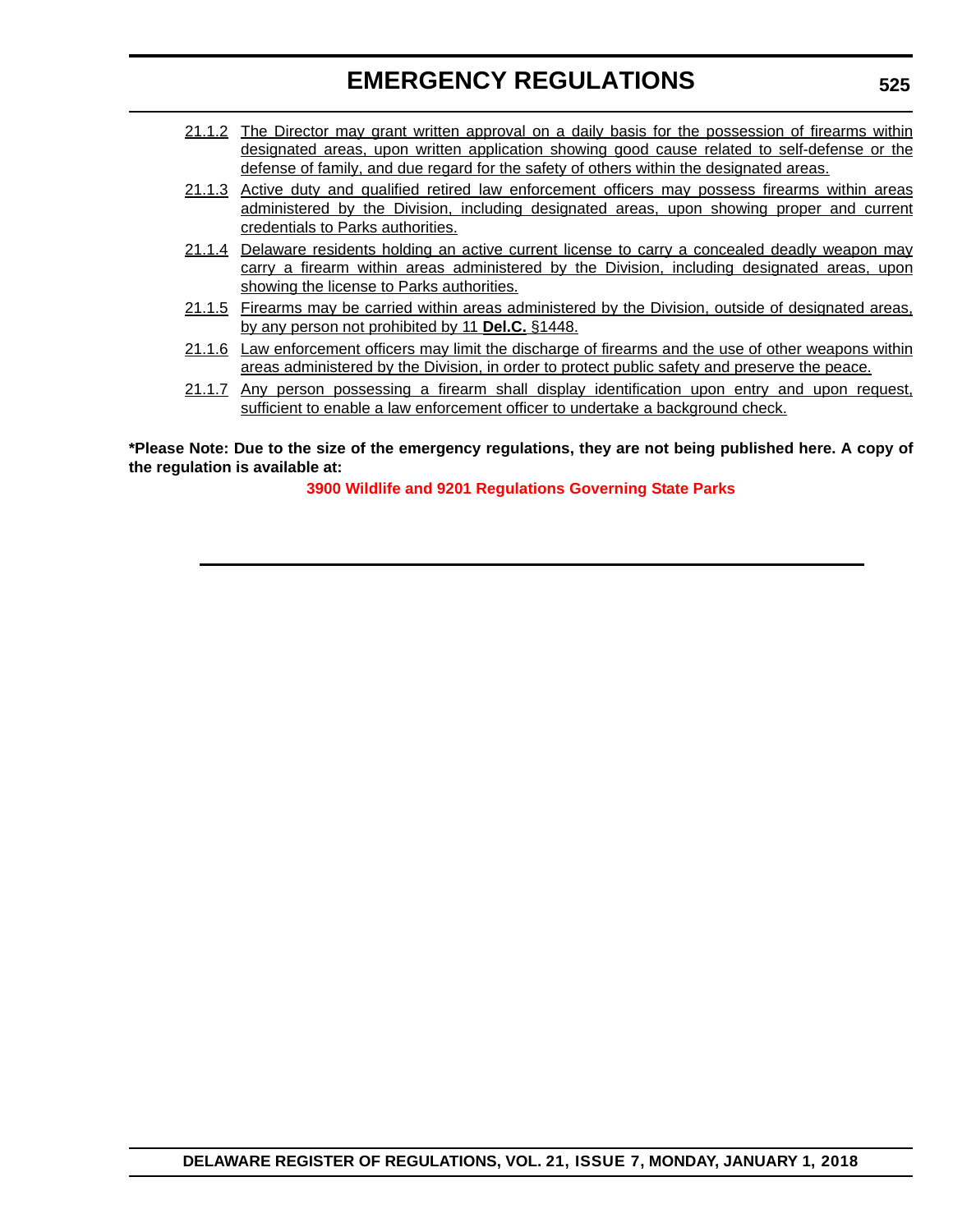### **Symbol Key**

<span id="page-16-0"></span>Arial type indicates the text existing prior to the regulation being promulgated. Underlined text indicates new text. Language which is stricken through indicates text being deleted.

### **Proposed Regulations**

Under 29 **Del.C.** §10115 whenever an agency proposes to formulate, adopt, amend or repeal a regulation, it shall file notice and full text of such proposals, together with copies of the existing regulation being adopted, amended or repealed, with the Registrar for publication in the *Register of Regulations* pursuant to §1134 of this title. The notice shall describe the nature of the proceedings including a brief synopsis of the subject, substance, issues, possible terms of the agency action, a reference to the legal authority of the agency to act, and reference to any other regulations that may be impacted or affected by the proposal, and shall state the manner in which persons may present their views; if in writing, of the place to which and the final date by which such views may be submitted; or if at a public hearing, the date, time and place of the hearing. If a public hearing is to be held, such public hearing shall not be scheduled less than 20 days following publication of notice of the proposal in the *Register of Regulations*. If a public hearing will be held on the proposal, notice of the time, date, place and a summary of the nature of the proposal shall also be published in at least 2 Delaware newspapers of general circulation. The notice shall also be mailed to all persons who have made timely written requests of the agency for advance notice of its regulation-making proceedings.

### **[DELAWARE RIVER BASIN COMMISSION](http://www.state.nj.us/drbc/)**

### **PUBLIC NOTICE**

### **Notice of Proposed Rulemaking and Public Hearing**

### **[Proposed Amendments to the Administrative Manual and Special Regulations Regarding Natural Gas](#page-3-0)  Development Activities; Additional Clarifying Amendments**

**Summary:** The Commission will hold public hearings and accept written comment on a proposal to amend its *Special Regulations* by the addition of a section on hydraulic fracturing in shale and other rock formations, including: the prohibition of high volume hydraulic fracturing in such formations; provisions related to water use for hydraulic fracturing; and provisions related to the management of produced water from hydraulic fracturing. The Commission also proposes to amend its *Administrative Manual - Rules of Practice and Procedure* by the addition of project review classifications and fees related to the management of produced water from hydraulic fracturing of hydrocarbon bearing rock formations. Minor amendments to the project review classifications unrelated to hydraulic fracturing are also proposed.

### **DATES:**

*Written comments:* Written comments will be accepted through 5 p.m. on February 28, 2018.

### *Public hearings:*

- 1. January 23, 2018, 1 p.m. to 4:30 p.m., Waymart, Wayne County, PA
- 2. January 23, 2018, 6 p.m. to as late as 9:30 p.m., Waymart, Wayne County, PA
- 3. January 25, 2018, 1 p.m. to 4:30 p.m., Philadelphia, PA
- 4. January 25, 2018, 6 p.m. to as late as 9:30 p.m., Philadelphia, PA

On November 30, 2017, a notice including these public hearing dates, times and locations was posted on the DRBC website and circulated directly to DRBC notice subscribers interested in this subject matter. Members of the public may sign up through the Commission's website to receive direct notice via email of additional comment opportunities or changes to the information provided above.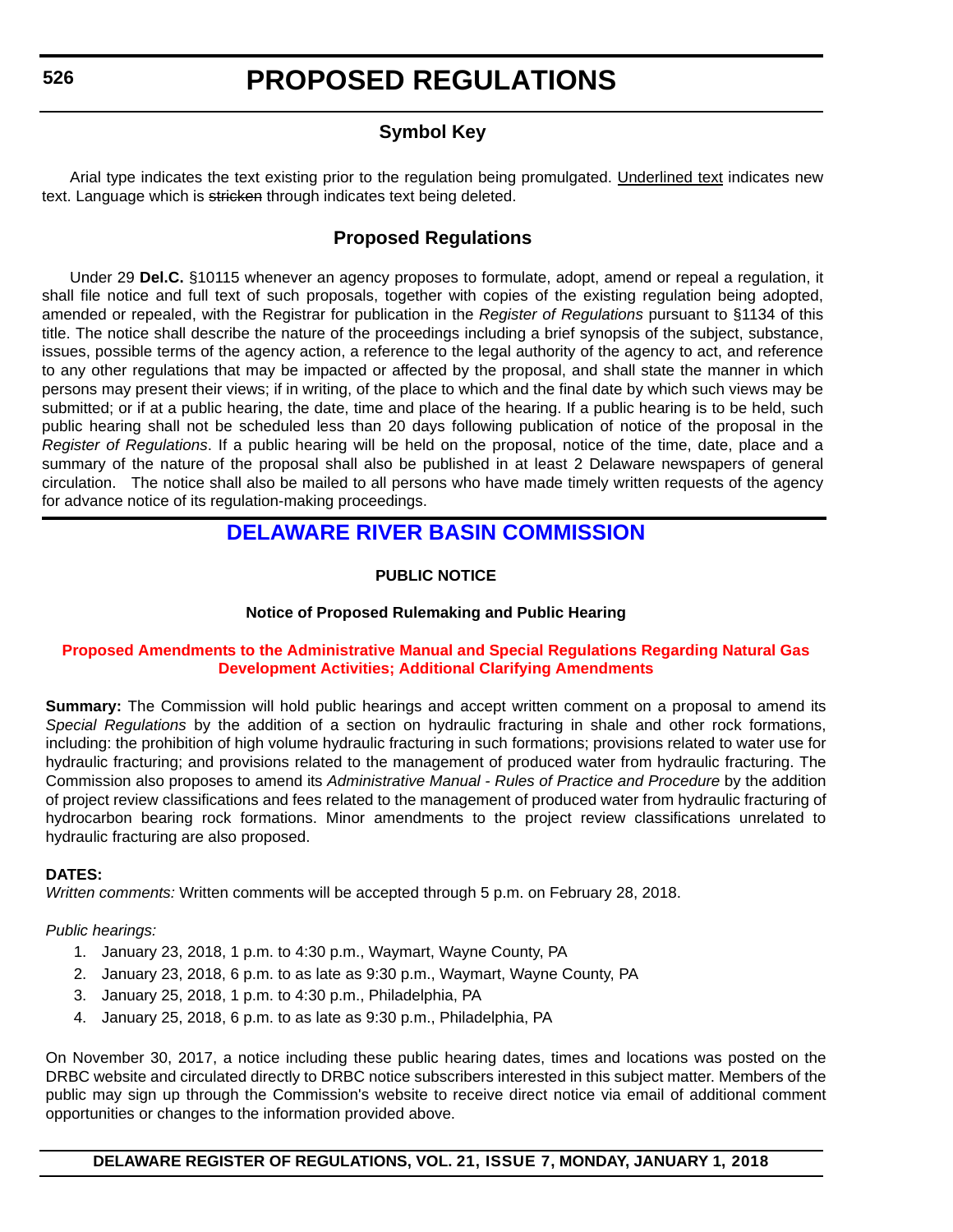### **ADDRESSES:**

Written comments will be accepted through the Commission's on-line public comment collection system at: [http://](http://dockets.drbc.commentinput.com) [dockets.drbc.commentinput.com](http://dockets.drbc.commentinput.com). Requests to submit comments by another method will be granted based on lack of access to the web-based comment system. Requests may be addressed to: Commission Secretary, DRBC, P.O. Box 7360, West Trenton, NJ 08628.

The hearing locations are:

- 1. Ladore Camp, Retreat and Conference Center, 287 Owego Turnpike, Waymart, PA 18472 (Jan. 23 hearings)
- 2. DoubleTree by Hilton Hotel Philadelphia Airport, 4509 Island Avenue, Philadelphia, PA 19153 (Jan. 25 hearings)

Additional opportunities for comment or changes to the public input process will be published on the Commission's website, drbc.net and through its Twitter account. To receive direct notice of such additions or changes, please subscribe through the Commission's website at: [http://www.nj.gov/drbc/contact/interest/.](http://www.nj.gov/drbc/contact/interest/)

Public hearing registration procedures are set forth below.

### **Registration to Attend and Speak at a Public Hearing**

To reduce uncertainty on the part of attendees about whether they will have a seat and an opportunity to speak at a public hearing, and to provide for a safe and orderly hearing process, the Commission is requiring on-line or on-site registration to attend each public hearing and is encouraging use of the on-line registration system, which will track and publish in real time the available capacity for each hearing. Advance registrants will be eligible to request speaking time and will be informed in advance if they have a reserved speaking slot. Those who register on site may sign up to speak if time allows or may be added to a waiting list. Key elements of the procedure are as follows:

- On-line or on-site registration is required to attend each public hearing.
- On-line registration will remain open until the beginning of each hearing.
- On-site registration will be available at the hearing venues.
- Available capacity for each hearing will be posted on the web-based registration system. When users access the system, they will see the number of seats still available or if the venue is at capacity.
- If capacity has been reached for a specific hearing, registrants will be placed on a waiting list.
- Those who do not register in advance are advised to check the availability of seats BEFORE planning travel to a hearing.
- **Those who pre-register on-line will be eligible to reserve an opportunity to speak at a hearing.**
- Prior to the hearing dates, the DRBC will contact all those who have pre-registered and provide them with an opportunity to request speaking time.
- If more people request to speak than time allows, those not assigned time will be placed on a waiting list.

Written and oral comment will receive equal consideration. See the "Public Process" subsection of **Supplementary Information** for additional details concerning the public hearings and submission of written comments.

#### **Preamble**

For background on the draft rule and a description of its contents, click here: [http://regulations.delaware.gov/](http://regulations.delaware.gov/register/january2018/proposed/DRBC preamble.pdf) [register/january2018/proposed/DRBC preamble.pdf](http://regulations.delaware.gov/register/january2018/proposed/DRBC preamble.pdf)

#### **Additional Information Regarding the Public Process**

*Substance of comments.* The Commission expressly seeks comment on the effects the proposed rules may have within the basin on: water availability, the control and abatement of water pollution, economic development, the conservation and protection of drinking water supplies, the conservation and protection of aquatic life, the conservation and protection of water quality in Special Protection Waters, and the protection, maintenance and improvement of water quantity and quality basinwide. Comment is also requested on whether use of base fluids other than water for HVHF is practical within the basin and if so, how it should be addressed in these rules, and on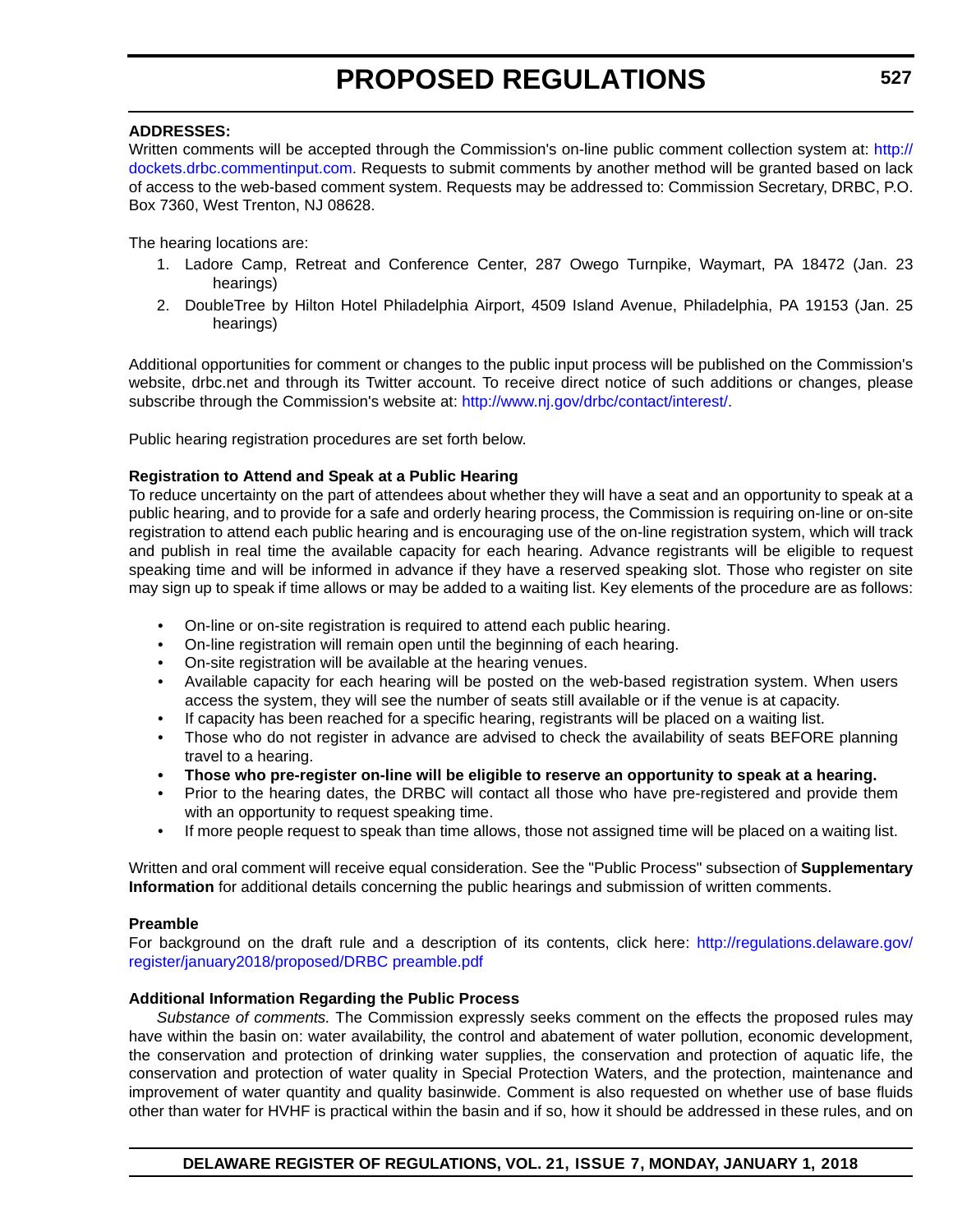any alternatives to the proposed rules that the commenters would like the Commission to consider, as well as on draft guidance published simultaneously with the rules for determining background concentrations of certain pollutants. The Commission welcomes and will consider any other comments that concern the potential effects of the draft rules on the conservation, utilization, development, management and control of the water and related resources of the Delaware River Basin. Comments on matters not within this scope may not be considered.

Non-digitized voluminous materials such as books, journals or collected letters/petitions will not be accepted. Digital submissions of these, as well as articles and websites, must be accompanied by a statement containing citations to the specific findings or conclusions the commenter wishes to reference.

*Submission of written comments.* Written comments along with any attachments may be submitted through the Commission's web-based comment system ([http://dockets.drbc.commentinput.com\)](http://dockets.drbc.commentinput.com) until 5 P.M. on February 28, 2018. All materials should be provided in searchable formats, preferably in.pdf searchable text. Notably, a picture scan of a document may not result in searchable text. Comments received through a method other than the designated on-line method, including via email, fax, postal/delivery services or hand delivery, will be included in the rulemaking record if an express exception has been granted. Requests for exceptions to the submission of comments using the web-based system will be granted based on lack of access to the Internet and may be addressed to: Commission Secretary, DRBC, P.O. Box 7360, West Trenton, NJ 08628.

*Public hearings.* Details regarding registration to attend public hearings and to request speaking time are set forth in the fourth section of this notice, captioned "Registration to Attend and Speak at a Public Hearing". Additional procedures are described here. Notably, municipal, county, state, and federal elected officials (and staff speaking on behalf of elected officials) will be asked to identify themselves as such when registering. The number of speakers and the number of attendees will be limited by the space and time available. In order to provide as many individuals who wish to speak as possible with an opportunity to do so, each person will be limited to one time slot at one hearing location. Depending on the number who wish to be heard, speakers will be limited to two or three minutes.

The Commission appreciates the public's participation and input on this important matter. In order to ensure that scheduled public hearings are orderly and safe, it is essential that public hearing procedures be followed. The Commission's policies related to speaker conduct, audience conduct, safety, security, signs, placards and banners will be in effect at these public hearings. Participants are requested to review all DRBC public hearing procedures on DRBC's website at:

[http://www.state.nj.us/drbc/library/documents/procedures\\_public-hearings050317.pdf](http://www.state.nj.us/drbc/library/documents/procedures_public-hearings050317.pdf).

The public is reminded that oral and written comments will receive the same consideration.

#### **Supplementary Information:**

The Delaware River Basin Commission (DRBC or "Commission") is a regional interstate and federal agency formed by concurrent compact legislation of the four basin states and the federal government in 1961 to manage the water resources of the Delaware River Basin without regard to political boundaries. Its members are, *ex officio,* the governors of the basin states (Delaware, New Jersey, New York, and Pennsylvania) and the commander of the U.S. Army Corps of Engineers North Atlantic Division, who represents the federal government. Most actions of the Commission, including the adoption of rules to effectuate, apply and enforce the compact, require a majority vote of the Commission's five members. The Commission is not subject to the requirements of the Delaware Administrative Procedure Act.

Detailed and up-to-date information about the public process, including links to the proposed rules and guidance are available on the Commission's website, drbc.net, and specifically, at:

[http://www.nj.gov/drbc/meetings/proposed/notice\\_hydraulic-fracturing.html](http://www.nj.gov/drbc/meetings/proposed/notice_hydraulic-fracturing.html).

Dated: December 15, 2017 Pamela M. Bush, J.D., M.R.P., Commission Secretary

#### **Proposed Rule Text**

The draft rule text may be viewed here: [http://regulations.delaware.gov/register/january2018/proposed/DRBC Rule](http://regulations.delaware.gov/register/january2018/proposed/DRBC Rule Text.pdf) [Text.pdf](http://regulations.delaware.gov/register/january2018/proposed/DRBC Rule Text.pdf)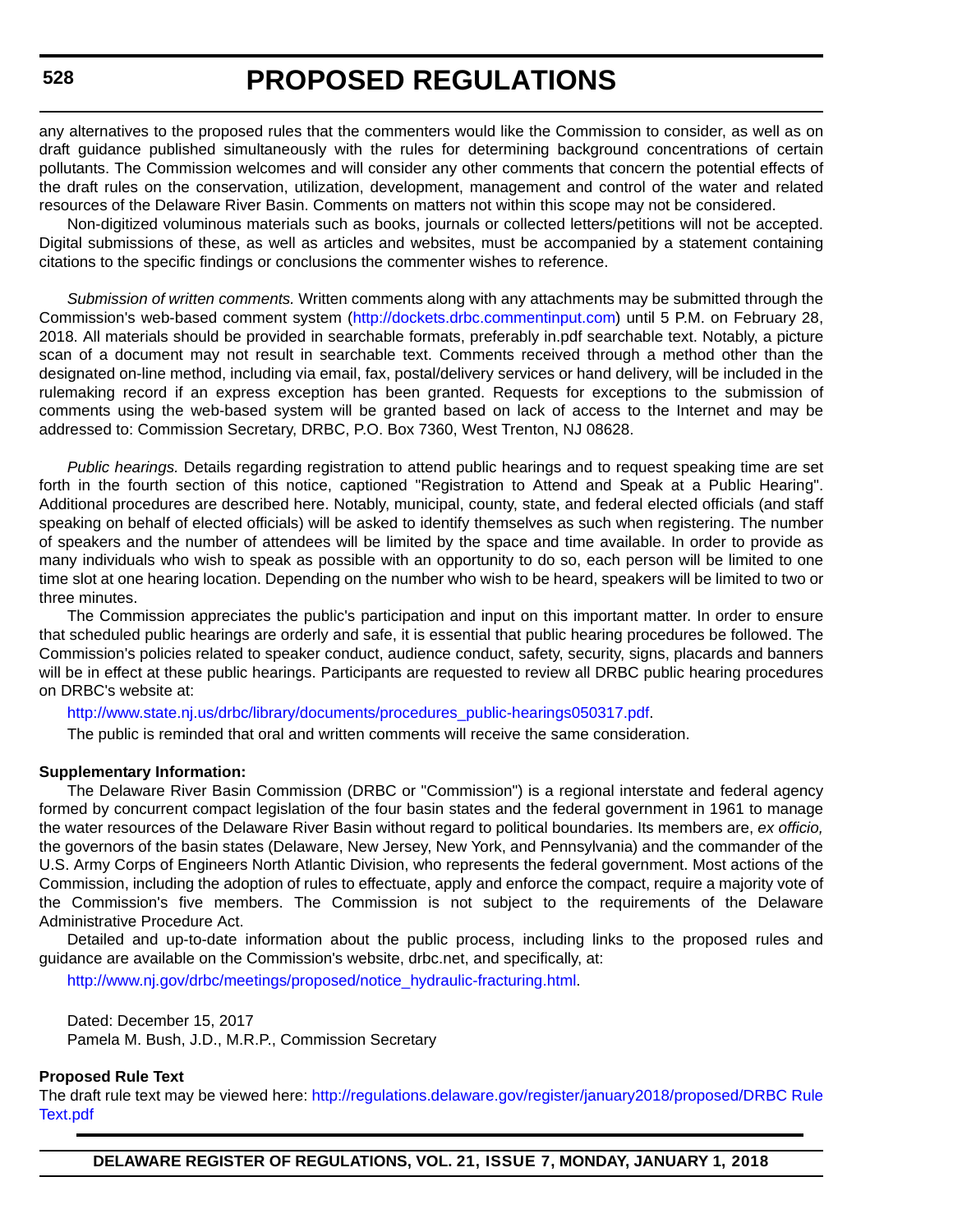### <span id="page-19-0"></span>**[DELAWARE STATE FIRE PREVENTION COMMISSION](https://statefirecommission.delaware.gov/)**

### Statutory Authority: 16 Delaware Code, Section 6604(1) (16 **Del.C.** §6604(1)) 1 **DE Admin. Code** 710

### **PUBLIC NOTICE**

#### **[710 Ambulance Service Regulations](#page-3-0)**

The Delaware State Fire Prevention Commission, pursuant to 16 **Del.C.** §6604(1), proposes to revise regulation 710, Sections 14.2 and 14.3 by clarifying that Delaware certified EMTs are required to obtain and maintain National Registry of Emergency Medical Technicians certification and providing a path for recertification for out of state EMTs.

The Board will hold a public hearing on the proposed regulation change on February 20, 2018 at 10:00 a.m., in the Commission Chamber, Delaware Fire Service Center, 1463 Chestnut Grove Road, Dover, DE 19904. Written comments should be sent to Sherry Lambertson, Executive Specialist for the Delaware Fire Prevention

Commission, Delaware Fire Service Center, 1463 Chestnut Grove Road, Dover, DE 19904. Written comments will be accepted until March 8, 2018 pursuant to 29 **Del.C.** §10118(a).

### **\*Please Note: The Regulatory Flexibility Analysis and Impact Statement for this regulation, as required by 29 Del.C. Ch. 104, is available at:**

**<http://regulations.delaware.gov/register/january2018/proposed/21 DE Reg 529RFA 01-01-18.pdf>**

#### **710 Ambulance Service Regulations**

*(Break in Continuity of Sections)*

#### **BLS AMBULANCE SERVICE**

#### **4.0 BLS Ambulance Service License and Permits**

4.1 Any person, firm, corporation or association either as owner, agent or otherwise who furnish, conduct, maintain, advertise or otherwise engage in or profess to be engaged in the business or service of providing BLS Ambulance Service upon the streets, or highways, or waterways of this State shall hold a valid License and Permit(s) as either a Primary or Secondary BLS Ambulance Service Provider issued by the Commission. Application for the License and Permit(s) shall be upon forms provided by the Commission.

#### *(Break in Continuity of Sections)*

### **14.0 Training/Certification**

All individuals who successfully complete initial EMT training may be eligible for and must successfully pass the NREMT examination to receive Delaware EMT Certification.

#### *(Break in Continuity Within Section)*

14.2 Delaware Certification

#### *(Break in Continuity Within Section)*

14.2.2 Individuals who take an EMT class from a state-approved provider other than the Delaware State Fire School are required to meet all Commission requirements for Certification.

#### *(Break in Continuity Within Section)*

14.2.2.2 It is the responsibility of the individual applying to provide all necessary documentation for certification which includes their course completion certificate, a copy of their current CPR/ AED–Certification card, approved by the Commission, Delaware protocol training and current NREMT card.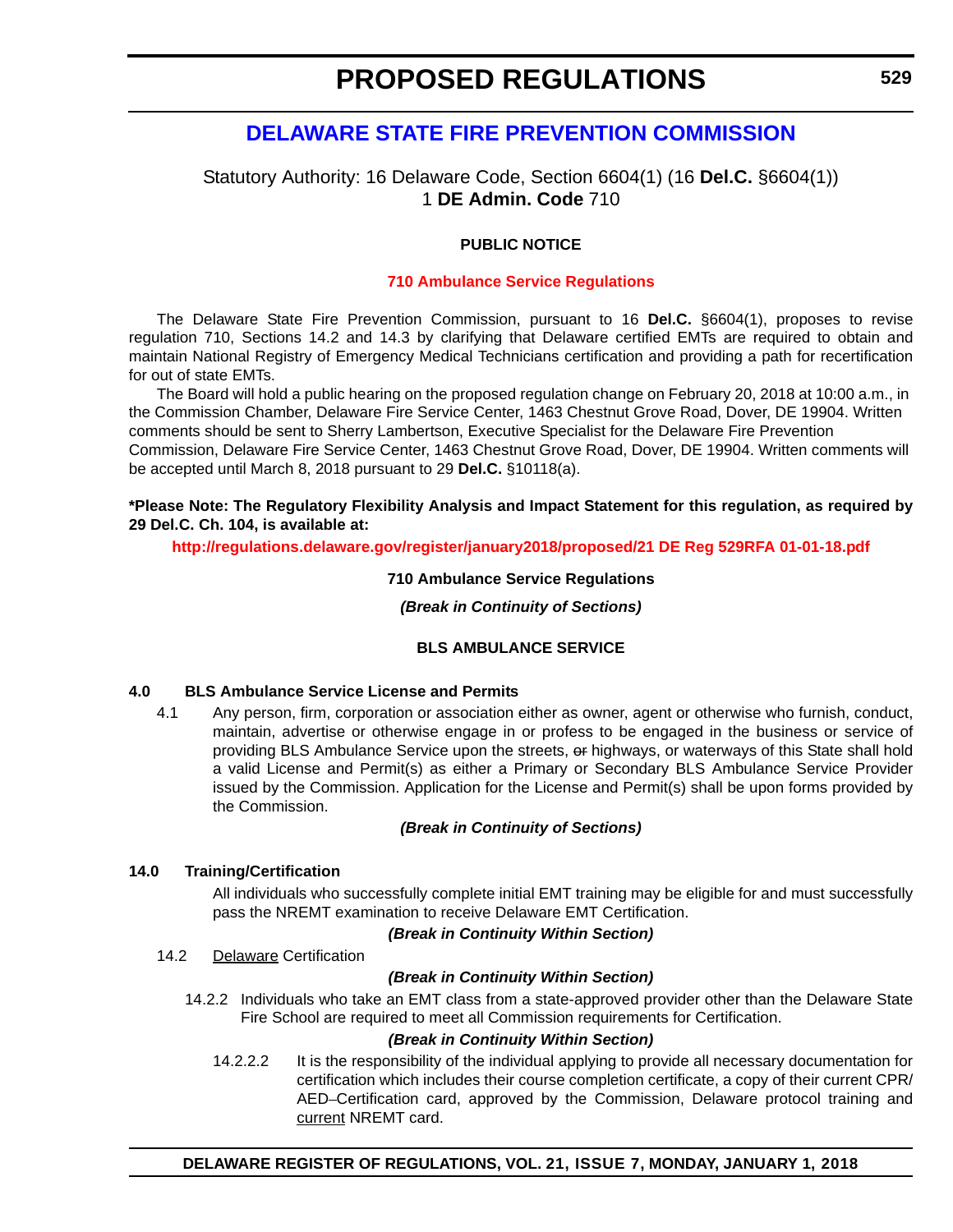### <span id="page-20-0"></span>14.3 Recertification as Delaware EMT

14.3.1 Individuals will be re-certified for a two-year period or, if Nationally Registered, for a period to coincide with their NREMT card.

### *(Break in Continuity Within Section)*

- 14.3.3 Requirements for re-Certification are:
	- 14.3.3.1 Individuals must submit a request for re-Certification to the Commission documenting completion of the following requirements.
		- 14.3.3.1.1 Successfully complete the National Continued Competency Program or an approved in-State Delaware EMT refresher that meets the National Highway Traffic Safety Administration's (NHTSA) National EMS Education Standards most current curriculum conducted by the Delaware State Fire School or an equivalent sanctioned by OEMS and approved by the Commission.
		- 14.3.3.1.2 <del>Current CPR/AED certificate card, approved by the Commission.</del> Current National Registry of Emergency Medical Technicians (NREMT) certification; to coincide with the Delaware Certification cycle.

### *(Break in Continuity Within Section)*

- 14.3.3.1.7 A Delaware EMT employed in another state may present a certificate of completion for training credit from an out-of-state refresher program that participates in the NHSTA NCCP program. The EMT will be required to complete the Delaware content under the local section of the NCCP curriculum to complete the required Delaware Refresher for recertification.
- 14.3.4 Re-registration as an NREMT: The registration requirements for a National Registered Emergency Medical Technician will be determined by the National Registry of Emergency Medical Technicians.
	- 14.3.4.1 Continuing education classes to achieve re-registration through the NREMT will be reviewed for approval by the Office of Emergency Medical Services shall be approved in accordance with NREMT policy and procedures.

**\*Please Note: As the rest of the sections were not amended, they are not being published. A copy of the regulation is available at:**

**[710 Ambulance Service Regulations](http://regulations.delaware.gov/register/january2018/proposed/21 DE Reg 529 01-01-18.htm)** 

### **[DEPARTMENT OF EDUCATION](https://pubapps.doe.k12.de.us/EducationalDirectoryPublic/pages/DDOE/Branches.aspx?page=branches&BID=1)**

**OFFICE OF THE SECRETARY**

Statutory Authority: 14 Delaware Code, Sections 122(b) & 303(a) (14 **Del.C.** §§122(b) & 303(a)) 14 **DE Admin. Code** 1008

**PUBLIC NOTICE**

### **Education Impact Analysis Pursuant To 14 Del.C**. **§122(d)**

**[1008 DIAA Junior High and Middle School Interscholastic Athletics](#page-3-0)**

#### **A. TYPE OF REGULATORY ACTION REQUESTED** Amendment to Existing Regulation

### **B. SYNOPSIS OF SUBJECT MATTER OF REGULATION**

Pursuant to 14 **Del.C.** Sections 122(b) and 303(a), the Secretary of Education seeks the approval of the State Board of Education to amend 14 **DE Admin. Code** 1008 DIAA Junior High and Middle School Interscholastic Athletics. The Delaware Interscholastic Athletic Association ("DIAA"), working in consultation and cooperation with

### **DELAWARE REGISTER OF REGULATIONS, VOL. 21, ISSUE 7, MONDAY, JANUARY 1, 2018**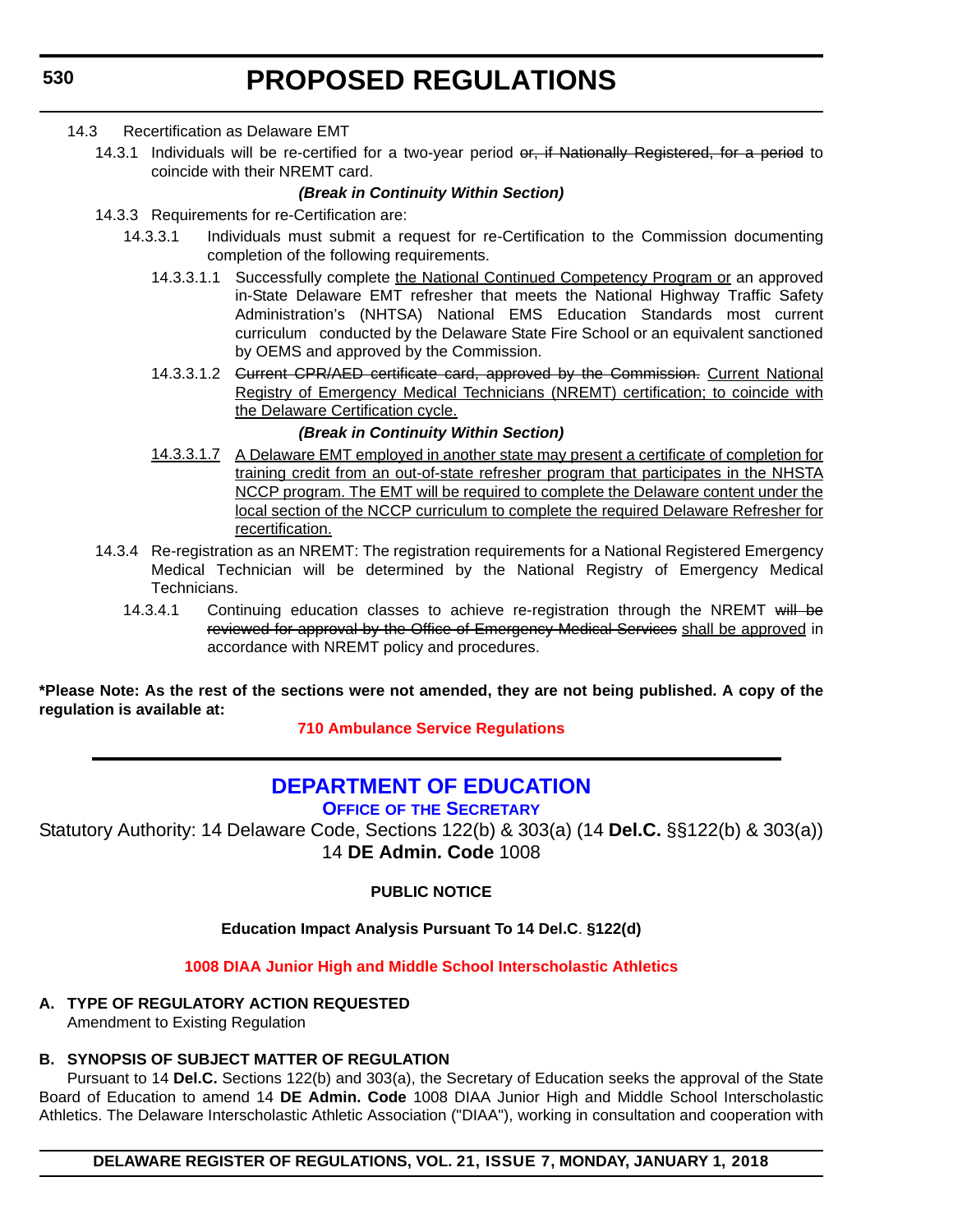the Department of Education, developed the amendments to 14 **DE Admin. Code** 1008. The amendments include adding subsection 8.1.2, which specifies that if the DIAA recognizes multiple officials associations for a particular sport, a conference or an individual school, in the absence of a conference affiliation, determines the officials association that officiates its home contests; clarifying, in subsection 8.2.9, that the DIAA Board of Directors considers an officials association's petition and the Evaluation Committee's recommendation in deciding whether to recognize and approve the association; adding subsection 8.1.10, which requires officials associations that have been approved by the DIAA to submit an annual written report to the DIAA Officials' Committee; adding subsection 8.1.11, which provides the DIAA Officials' Committee's standard and procedure for reviewing an officials association's annual report; and replacing the option of viewing a videotape of a DIAA clinic with completing an online course in subsection 8.3.5.

Persons wishing to present their views regarding this matter may do so in writing by the close of business on or before February 3, 2018 to the Department of Education, Office of the Secretary, Attn: Regulation Review, 401 Federal Street, Suite 2, Dover, Delaware 19901 or email to [DOEregulations.comment@doe.k12.de.us.](mailto:DOEregulations.comment@doe.k12.de.us) A copy of this regulation may be viewed online at the Registrar of Regulation's website, [http://regulations.delaware.gov/](http://regulations.delaware.gov/services/current_issue.shtml) [services/current\\_issue.shtml](http://regulations.delaware.gov/services/current_issue.shtml) or obtained at the Department of Education's Office of the Secretary located at the address above.

### **C. IMPACT CRITERIA**

1. Will the amended regulation help improve student achievement as measured against state achievement standards? The amended regulation is related to interscholastic athletics and does not directly help to improve student achievement as measured against state achievement standards.

2. Will the amended regulation help ensure that all students receive an equitable education? The amended regulation is related to interscholastic athletics and does not help to ensure that all students receive an equitable education.

3. Will the amended regulation help to ensure all students' health and safety are adequately protected? The amended regulation is intended, in part, to help ensure all students' health and safety are adequately protected.

4. Will the amended regulation help to ensure that all students' legal rights are respected? The amended regulation helps to ensure that all students' legal rights are respected.

5. Will the amended regulation preserve the necessary authority and flexibility of decision-makers at the local board and school level? The amended regulation does not change authority and flexibility of decision makers at the local board and school level.

6. Will the amended regulation place unnecessary reporting or administrative requirements or mandates upon decision makers at the local board and school levels? The amended regulation does not place unnecessary reporting or administrative requirements or mandates upon decision makers at the local board and school levels.

7. Will decision making authority and accountability for addressing the subject to be regulated be placed in the same entity? The decision making authority and accountability for addressing the subject to be regulated will be placed in the same entity.

8. Will the amended regulation be consistent with and not an impediment to the implementation of other state educational policies, in particular to state educational policies addressing achievement in the core academic subjects of mathematics, science, language arts, and social studies? The amended regulation is consistent with, and not an impediment to, the implementation of other state educational policies.

9. Is there a less burdensome method for addressing the purpose of the amended regulation? There is not a less burdensome method for addressing the purpose of the amended regulation.

10. What is the cost to the state and to the local school boards of compliance with the adopted regulation? There is no expected cost to the state and to the local school boards of complying with the amended regulation.

### **\*Please Note: The Regulatory Flexibility Analysis and Impact Statement for this regulation, as required by 29 Del.C. Ch. 104, is available at:**

**<http://regulations.delaware.gov/register/january2018/proposed/21 DE Reg 530RFA 01-01-18.pdf>**

**1008 DIAA Junior High and Middle School Interscholastic Athletics** *(Break in Continuity of Sections)*

### **7.0 Certified and Emergency and Volunteer Coaches, Student Teaching and Coaching Out of Season**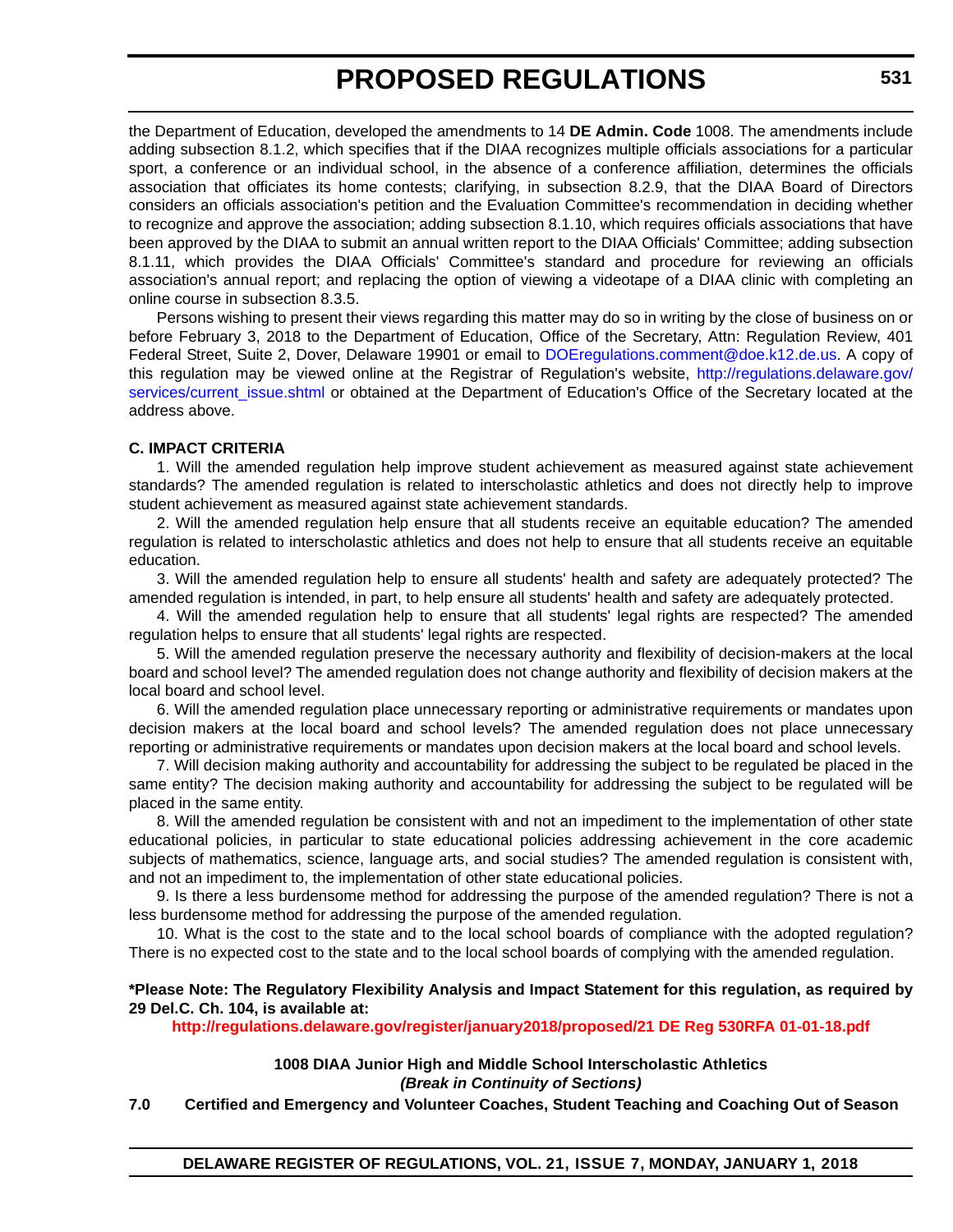### *(Break in Continuity Within Section)*

### 7.2 Emergency Coaches

7.2.1 An emergency coach shall be defined as an individual who is either not certified by the Department of Education, or is certified by the Department of Education but is not employed for the school year or whose professional assignment is less than half of the school day. An individual who meets the requirements of a certified coach as specified in  $24.4$  subsection  $7.1.1$ , but whose professional assignment is located in a different school or district than his/her coaching assignment shall not be considered an emergency coach by DIAA.

### *(Break in Continuity Within Section)*

### **8.0 Recognition of Officials' Associations, Required Use of Officials and Attendance at Rules Clinics**

- 8.1 Required Use of Officials
	- 8.1.1 Member Schools and tournament sponsors shall be required to use officials recognized and approved by DIAA for interscholastic contests. Use of non-approved officials without permission from the Executive Director shall result in the school or tournament sponsor being assessed a \$100.00 fine per game per non-approved official.
		- 8.1.1.1 In the case of emergencies, such as an act of God, refusal by an association to work games, or a shortage of qualified officials, Member Schools which desire to use other than approved officials must obtain permission from the Executive Director.
	- 8.1.2 If more than one association is approved to officiate a particular sport, a conference or, in the absence of a conference affiliation, an individual school shall determine which association shall provide the officials for its home contests.
- 8.18.2 Recognition of Officials' Associations
	- 8.1.18.2.1 The officiating of interscholastic contests in the state of Delaware which involve one or more member schools Member Schools shall be under the control of the DIAA and such control may include, but not be restricted to, giving examinations, evaluating officials, setting game fees, determining the number of officials per game, and assigning officials.
	- 8.1.28.2.2 An official's officials' association which desires to officiate middle school and high school contests and competitions shall request recognition and approval from DIAA by submitting the following documents to the DIAA Officials' Committee:
		- 8.1.2.18.2.2.1 A letter of request to be recognized by DIAA and indicating the association's willingness to abide by **DIAA** the Department's rules and regulations. The president of the requesting officials' association or their his or her designee shall petition the DIAA Board of Directors to render a decision.
		- 8.1.2.28.2.2.2 A brief history of the association including but not limited to the officiating experience (if any) of the members and if a new association is being formed, the purpose for which the association is being formed.
		- 8.1.2.38.2.2.3 A copy of the association's constitution and bylaws including a statement that it does not discriminate on the basis of age, gender, race, religion, etc.
		- 8.1.2.48.2.2.4 A description of the association's evaluation and rating system.
		- 8.1.2.58.2.2.5 A description of the association's recruiting and training programs for new members.
		- 8.1.2.68.2.2.6 A membership roster indicating the number of years of experience at the subvarsity, varsity, and state tournament levels for each member and also their most recent rating in a previous association. This information must be documented and is subject to verification.
		- 8.1.2.78.2.2.7 Letters of recommendation or names of references from leagues which the association has serviced during their its existence.
	- 8.1.38.2.3 The Officials' Committee shall review the aforementioned documents and meet with the officers of the association to discuss their petition.
	- 8.1.48.2.4 The Officials' Committee shall reserve the right to may consult with any other interested parties during the evaluation process.

**DELAWARE REGISTER OF REGULATIONS, VOL. 21, ISSUE 7, MONDAY, JANUARY 1, 2018**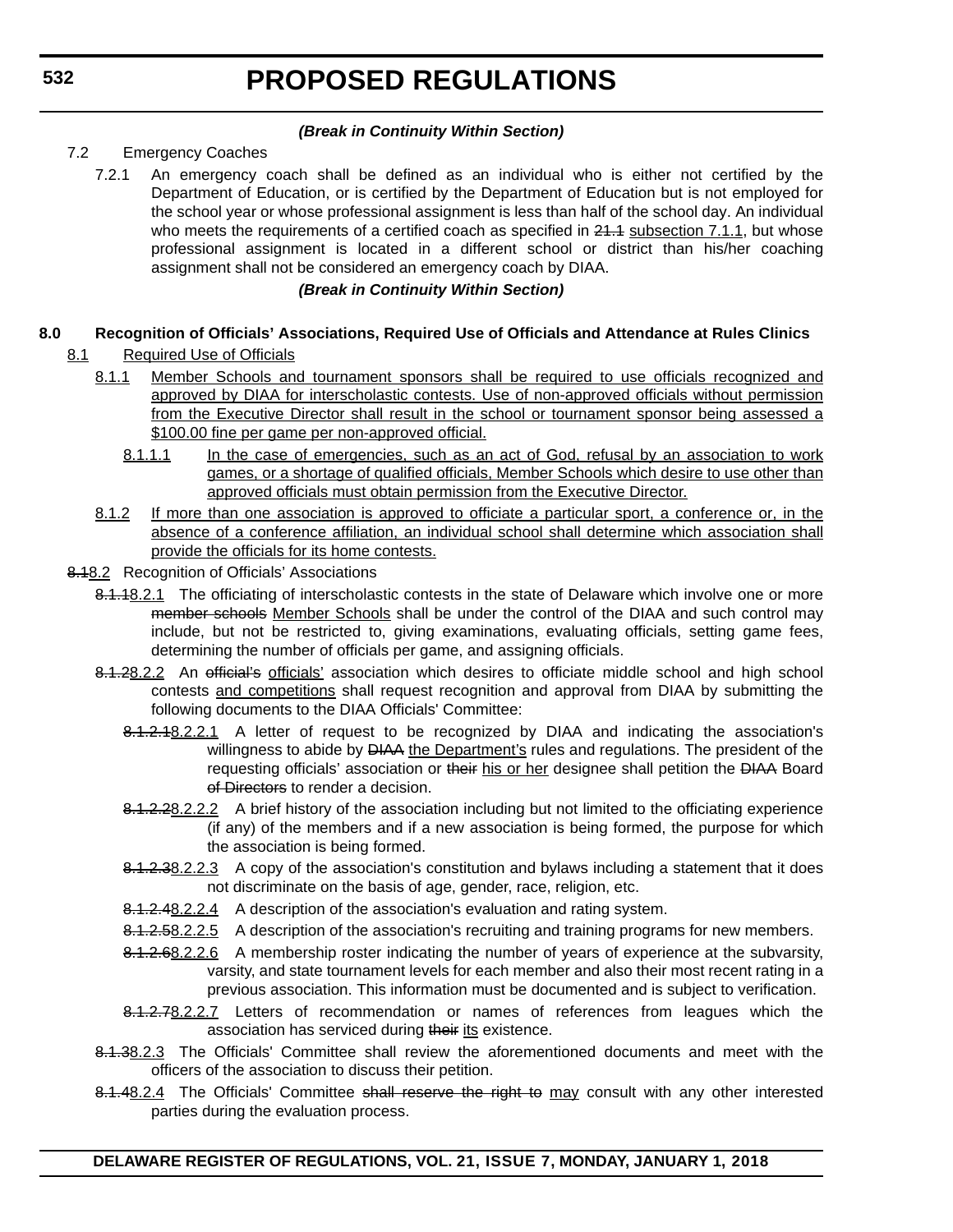- 8.1.58.2.5 The Officials' Committee shall report its findings to the DIAA Board of Directors and recommend that the officials' association be granted recognition, granted recognition with conditions, or denied recognition.
- 8.1.68.2.6 The Board of Directors shall consider the petition for recognition and the Official's Committee Officials' Committee's recommendation and make a decision to approve or deny the request. The petitioner may request an evidentiary hearing be held before the Board pursuant to the procedures in 1006.10.1.3.2 subsection 10.1.3.2 of 14 **DE Admin. Code** 1006. The Board shall decide if the petitioning officials association shall be granted recognition, granted recognition with conditions, or denied recognition.
- 8.1.78.2.7 An approved association shall serve a minimum two year probationary period during which time the association shall be evaluated. An association designated as probationary is ineligible to provide officials to work the applicable DIAA State Tournament.
	- 8.1.7.18.2.7.1 Members of the Officials' Committee and the applicable Sport Committee shall comprise the Officials Association Evaluation Committee (Evaluation Committee). The new officials association shall be evaluated according to the following criteria:
		- 8.1.7.1.18.2.7.1.1 Total number of games worked at the varsity level.
		- 8.1.7.1.28.2.7.1.2 Total number of officials who worked games at the varsity level.
		- 8.1.7.1.38.2.7.1.3 Total number of member schools Member Schools who contracted the services of the association.
		- 8.1.7.1.48.2.7.1.4 A comparison of the percentage of games the association worked against the percentage of games worked by other DIAA recognized officials associations in that sport.
		- 8.1.7.1.58.2.7.1.5 A comparison of the percentage of the association's registered officials against the number who worked varsity level games.
		- $8.1.7.1.68.2.7.1.6$  A comparison of the ratio from  $8.1.7.1.5$  subsection 8.2.7.1.5 against any existing association(s)' same ratio.
		- 8.1.7.1.78.2.7.1.7 In addition, the evaluation may be based on any other available information which may include but is not limited to: the associations ability to work a minimum of 25 percent of all varsity contests played by DIAA member schools Member Schools in that sport; written complaints by contracted schools; evaluations by Member schools Schools; input from Member schools Schools; or any other relevant information.
	- 8.1.7.28.2.7.2 The results of all evaluations shall be shared with the probationary association at the end of each season. The association shall have the opportunity to add comments to the final evaluation.
- 8.1.88.2.8 At the end of the minimum two-year probationary period the Evaluation Committee shall recommend to the Board one of the following options based on the evaluations and the Probationary Association's probationary association's ability to work varsity contests equal to or greater than twenty-five (25) percent of all varsity contests played by member schools Member Schools:
	- 8.1.8.18.2.8.1 Re-approve conditionally for another year on probationary status.
	- 8.1.8.28.2.8.2 Disapprove so as to no longer remain as an approved association.
	- 8.1.8.38.2.8.3 Re-approve conditionally with state tournament consideration based upon the sport worked.
	- 8.1.8.48.2.8.4 Completely approve the association with full state tournament consideration equal to any existing association(s).
- 8.1.98.2.9 The Board of Directors shall consider the petition for recognition and the Official's Committee Evaluation Committee's recommendation and make a decision. The probationary officials association may request an evidentiary hearing be held before the Board pursuant to the procedures in 1006.10.1.3.2 subsection 10.1.3.2 of 14 **DE Admin. Code** 1006. The Board shall decide if the petitioning officials association shall be:
	- 8.1.9.18.2.9.1 Re-approved conditionally for another year on probationary status.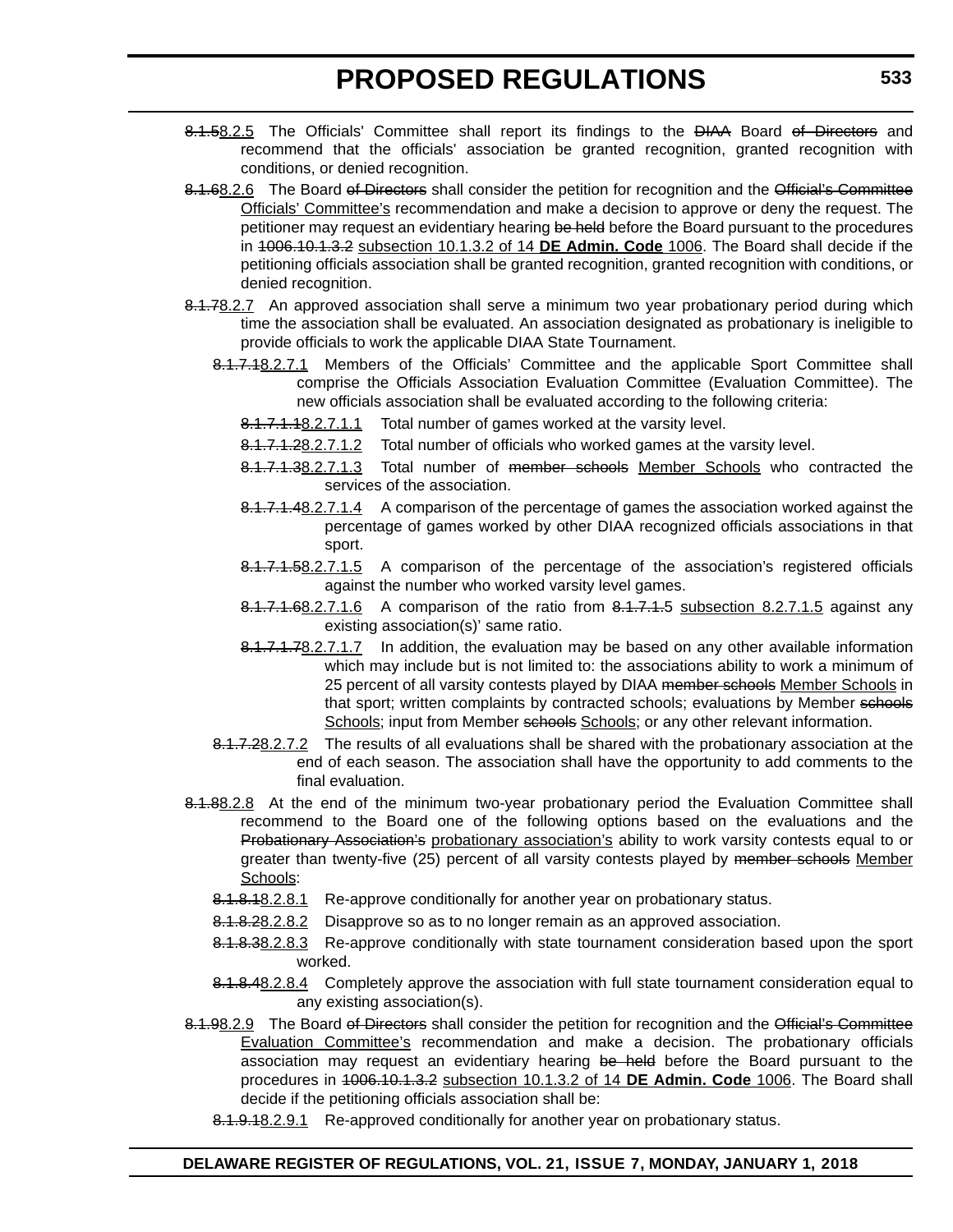- 8.1.9.28.2.9.2 Disapproved so as to no longer remain as an approved association.
- 8.1.9.38.2.9.3 Re-approved conditionally with state tournament consideration based upon the sport worked.
- 8.1.9.48.2.9.4 Completely approved with full state tournament consideration equal to any existing association(s).
- 8.1.10 If more than one association is approved to officiate a particular sport, a conference or, in the absence of a conference affiliation, an individual school shall determine which association shall provide the officials for its home contests.
- 8.2.10 Once an officials' association is completely approved, it is required to annually submit a written report on the appropriate form to the Officials' Committee. The report shall include information on the association's executive board, membership, and recruitment strategies.
- 8.2.11 The Officials' Committee shall review the submitted report to ensure that the association is meeting the goals of education-based athletics. If the Officials' Committee determines that the association is not meeting the goals of education-based athletics, the Officials' Committee shall notify the association of the goals it has not met, the association may be placed on an improvement plan, and the Officials' Committee shall decide whether to recommend revocation of the association's approval and recognition to the Board.
- 8.2 Required Use of Officials
	- 8.2.1 Member schools and tournament sponsors shall be required to use officials approved by DIAA for interscholastic contests. Use of nonapproved officials without permission from the Executive Director shall result in the school or tournament sponsor being assessed a \$100.00 fine per game per nonapproved official.
		- 8.2.1.1 In the case of emergencies such as an act of God, refusal by an association to work games, or a shortage of qualified officials, schools which desire to use other than approved officials must obtain permission from the Executive Director.
- 8.3 Attendance at Rules Clinics

### *(Break in Continuity Within Section)*

8.3.2 Failure on the part of an official to attend the DIAA rules interpretation clinic and pass the rules examination in the same season shall cause the official to be placed on probation and to lose their his or her eligibility to officiate a state tournament contest during that season.

#### *(Break in Continuity Within Section)*

- 8.3.5 If, for a legitimate reason which is documented by the president of their association, an official is unable to attend the DIAA rules interpretation clinic, they the official may view a videotape of the DIAA clinic complete an online course or, in the absence of a videotape an online course, attend a clinic conducted by another NFHS member state association provided the following procedures are observed:
	- 8.3.5.1 No later than the day of the DIAA rules interpretation clinic, the president of the association notifies shall notify the Executive Director DIAA office, in writing, of the official's inability any officials who are unable to attend the clinic.
	- 8.3.5.2 The out of state clinic is shall be conducted by an individual either trained by the NFHS or designated as a clinician by the state's athletic association.
	- 8.3.5.3 The official arranges shall arrange for a letter to be sent to the Executive Director from the state's athletic association office verifying his/her the official's attendance at the clinic.

### 8.4 Tournament Fees

8.4.1 The Officials' Committee shall work with the Executive Director to help determine the fee amount for officiating a state tournament contest.

**\*Please Note: As the rest of the sections were not amended, they are not being published. A copy of the regulation is available at:**

**[1008 DIAA Junior High and Middle School Interscholastic Athletics](http://regulations.delaware.gov/register/january2018/proposed/21 DE Reg 530 01-01-18.htm)**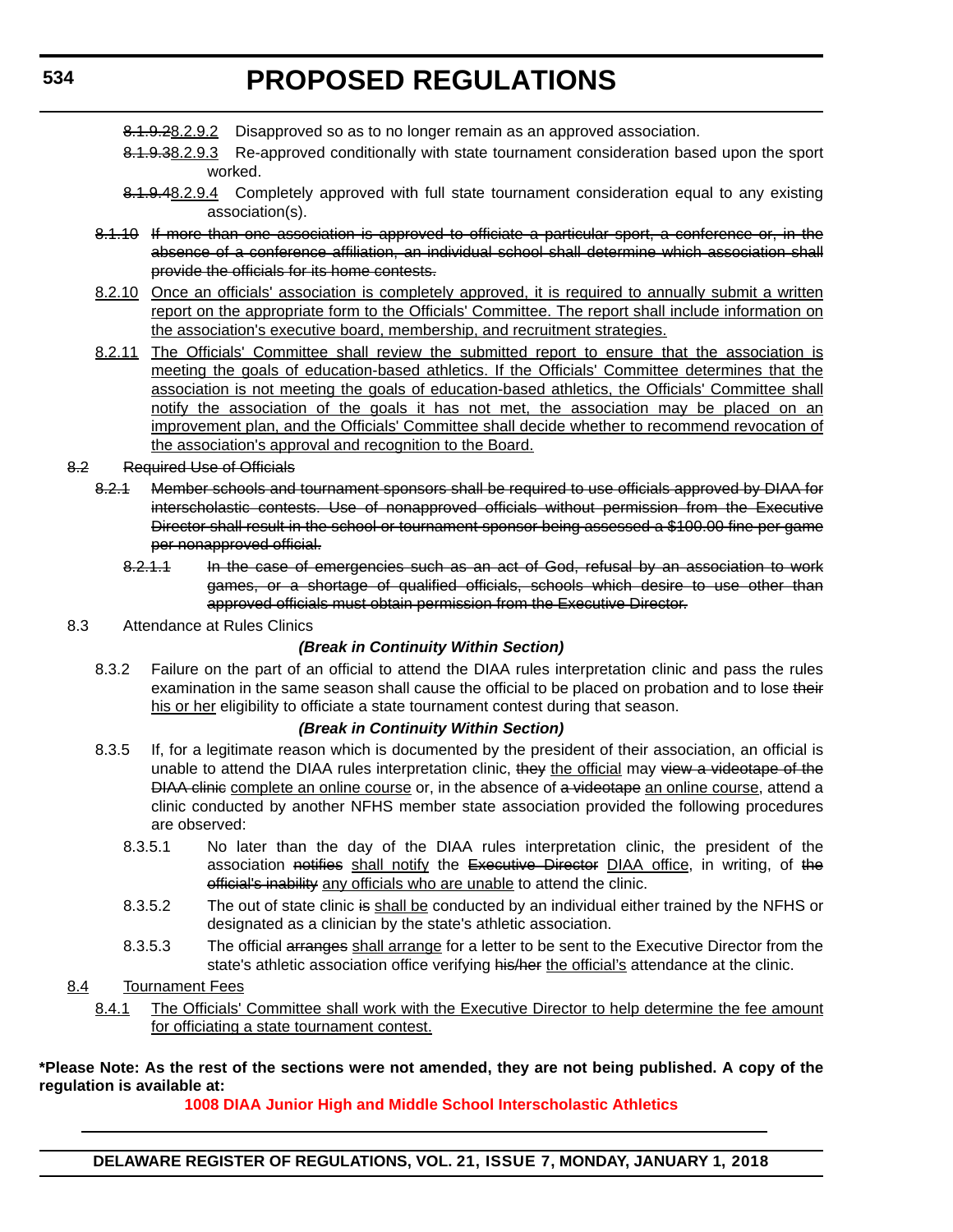### **OFFICE OF [THE SECRETARY](https://pubapps.doe.k12.de.us/EducationalDirectoryPublic/pages/DDOE/Branches.aspx?page=branches&BID=1)**

<span id="page-25-0"></span>Statutory Authority: 14 Delaware Code, Sections 122(b) & 303(a) (14 **Del.C.** §§122(b) & 303(a)) 14 **DE Admin. Code** 1009

### **PUBLIC NOTICE**

**Education Impact Analysis Pursuant To 14 Del.C**. **§122(d)**

#### **[1009 DIAA High School Interscholastic Athletics](#page-3-0)**

#### **A. TYPE OF REGULATORY ACTION REQUESTED**

Amendment to Existing Regulation

#### **B. SYNOPSIS OF SUBJECT MATTER OF REGULATION**

Pursuant to 14 **Del.C.** Sections 122(b) and 303(a), the Secretary of Education seeks the approval of the State Board of Education to amend 14 **DE Admin. Code** 1009 DIAA High School Interscholastic Athletics. The Delaware Interscholastic Athletic Association ("DIAA"), working in consultation and cooperation with the Department of Education, developed the amendments to 14 **DE Admin. Code** 1009. The amendments include revising the eligibility requirements for foreign exchange and international students in subsection 2.8; adding subsection 8.1.2, which specifies that if the DIAA recognizes multiple officials associations for a particular sport, a conference or an individual school, in the absence of a conference affiliation, determines the officials association that officiates its home contests; clarifying, in subsection 8.2.9, that the DIAA Board of Directors considers an officials association's petition and the Evaluation Committee's recommendation in deciding whether to recognize and approve the association; adding subsection 8.1.10, which requires officials associations that have been approved by the DIAA to submit an annual written report to the DIAA Officials' Committee; adding subsection 8.1.11, which provides the DIAA Officials' Committee's standard and procedure for reviewing an officials association's annual report; and replacing the option of viewing a videotape of a DIAA clinic with completing an online course in subsection 8.3.5.

Persons wishing to present their views regarding this matter may do so in writing by the close of business on or before February 3, 2018 to the Department of Education, Office of the Secretary, Attn: Regulation Review, 401 Federal Street, Suite 2, Dover, Delaware 19901 or email to [DOEregulations.comment@doe.k12.de.us.](mailto:DOEregulations.comment@doe.k12.de.us) A copy of this regulation may be viewed online at the Registrar of Regulation's website, [http://regulations.delaware.gov/](http://regulations.delaware.gov/services/current_issue.shtml) [services/current\\_issue.shtml](http://regulations.delaware.gov/services/current_issue.shtml) or obtained at the Department of Education's Office of the Secretary located at the address above.

#### **C. IMPACT CRITERIA**

1. Will the amended regulation help improve student achievement as measured against state achievement standards? The amended regulation is related to interscholastic athletics and does not directly help to improve student achievement as measured against state achievement standards.

2. Will the amended regulation help ensure that all students receive an equitable education? The amended regulation is related to interscholastic athletics and does not help to ensure that all students receive an equitable education.

3. Will the amended regulation help to ensure all students' health and safety are adequately protected? The amended regulation is intended, in part, to help ensure all students' health and safety are adequately protected.

4. Will the amended regulation help to ensure that all students' legal rights are respected? The amended regulation helps to ensure that all students' legal rights are respected.

5. Will the amended regulation preserve the necessary authority and flexibility of decision-makers at the local board and school level? The amended regulation does not change authority and flexibility of decision makers at the local board and school level.

6. Will the amended regulation place unnecessary reporting or administrative requirements or mandates upon decision makers at the local board and school levels? The amended regulation does not place unnecessary reporting or administrative requirements or mandates upon decision makers at the local board and school levels.

7. Will decision making authority and accountability for addressing the subject to be regulated be placed in the same entity? The decision making authority and accountability for addressing the subject to be regulated will be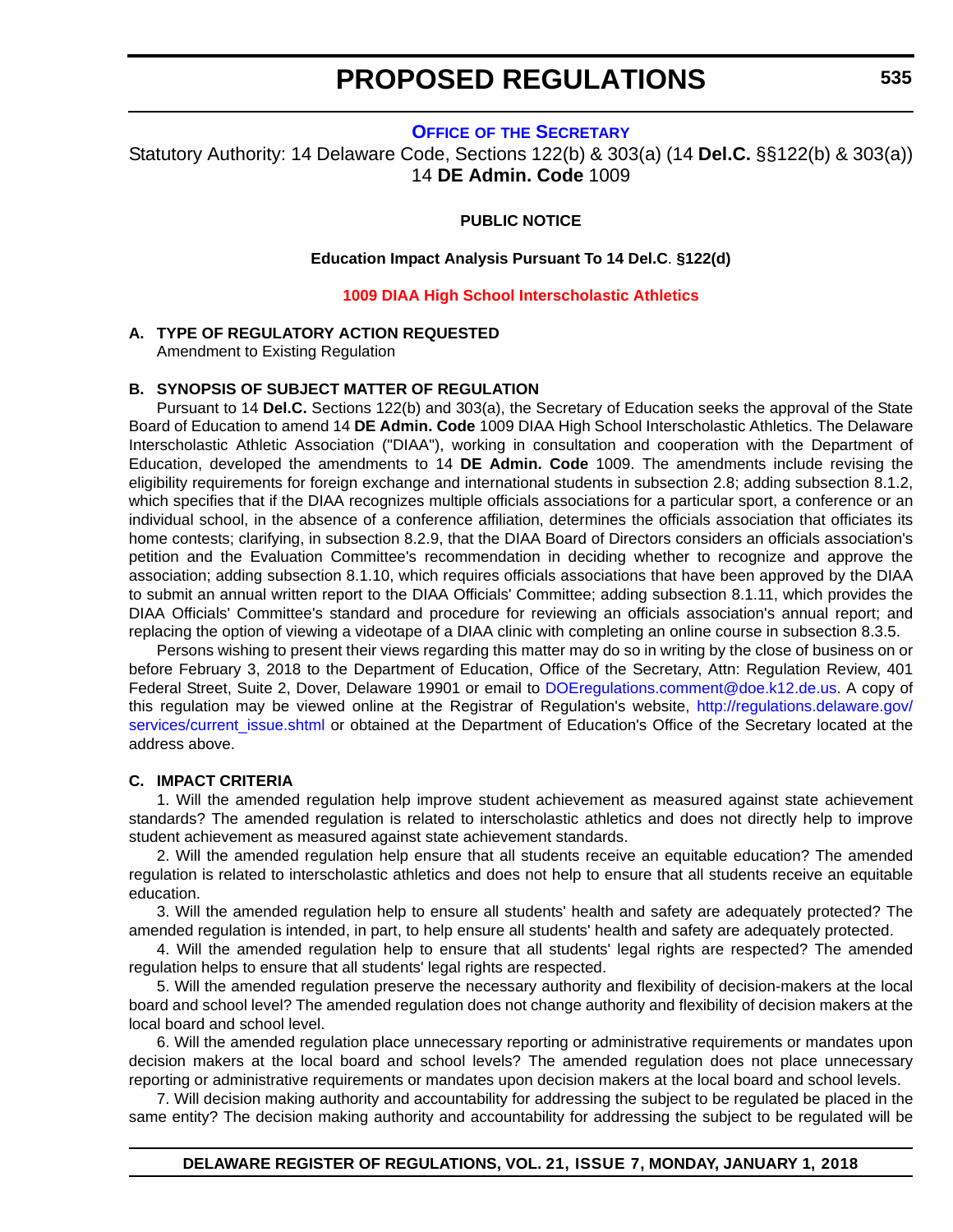placed in the same entity.

8. Will the amended regulation be consistent with and not an impediment to the implementation of other state educational policies, in particular to state educational policies addressing achievement in the core academic subjects of mathematics, science, language arts, and social studies? The amended regulation is consistent with, and not an impediment to, the implementation of other state educational policies.

9. Is there a less burdensome method for addressing the purpose of the amended regulation? There is not a less burdensome method for addressing the purpose of the amended regulation.

10. What is the cost to the state and to the local school boards of compliance with the adopted regulation? There is no expected cost to the state and to the local school boards of complying with the amended regulation.

### **\*Please Note: The Regulatory Flexibility Analysis and Impact Statement for this regulation, as required by 29 Del.C. Ch. 104, is available at:**

**<http://regulations.delaware.gov/register/january2018/proposed/21 DE Reg 535RFA 01-01-18.pdf>**

### **1009 DIAA High School Interscholastic Athletics**

### **1.0 National Federation of State High Schools, Conferences, Contracts, Equivalency Rules, and Definitions**

1.1 Definitions

The following words and terms, when used in this regulation, shall have the following meaning unless the context clearly indicates otherwise:

### *(Break in Continuity Within Section)*

**"Member school School"** means a full or associate member school of the DIAA.

### **2.0 Eligibility: No Student Shall Represent a School in an Interscholastic Scrimmage or Contest if the Student Does Not Meet the Following Requirements**

### *(Break in Continuity Within Section)*

- 2.8 Eligibility of Foreign Exchange Students and International Students
	- 2.8.1 Notwithstanding 2.2 and 2.4, foreign exchange students and international students may be eligible to participate in interscholastic athletics upon arrival at their host school provided they meet the age requirements and are enrolled as participants in a recognized foreign exchange program, international student program or DIAA recognized international student academic program.
		- 2.8.1.1 Foreign Exchange (J-1) Students For purposes of these regulations a foreign exchange student shall possess a J-1 Student visa. The J-1 student visa is for students participating in study-based exchange and visitor programs in the U.S. These programs are sponsored by an educational or other nonprofit institution, which must be accredited through the Exchange Visitor Program designated by the U.S. State Department. All foreign exchange programs which are included on the Advisory List of International Educational Travel and Exchange Programs of the Council on Standards for International Educational Travel (CSIET) and are two (2) semesters in length shall be considered as recognized. Students participating in a CSIET foreign exchange program are eligible to participate in interscholastic athletics for one school year provided they are otherwise eligible.
		- 2.8.1.2 International (F-1) Students For purposes of these regulations an international student shall possess an F-1 visa. An F-1 visa is issued to international non-resident alien students whose primary purpose for visiting the United States is to study fulltime at an approved institution in accordance with federal law.
			- 2.8.1.2.1 CSIET Approved Programs All international student programs which are included on the Advisory List of International Educational Travel and Exchange Programs of the Council on Standards for International Educational Travel (CSIET) shall be considered as recognized. Students participating in a CSIET approved international student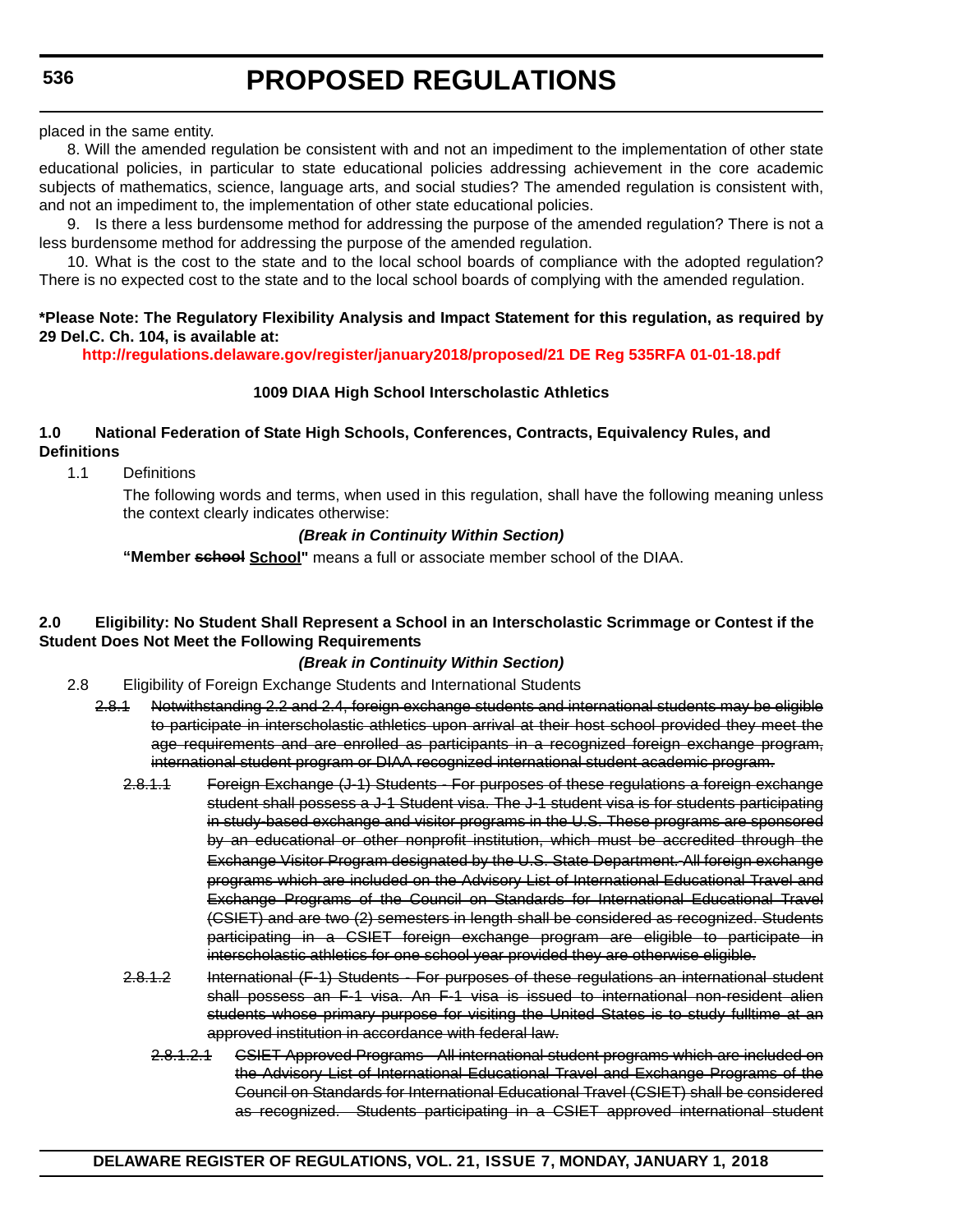program, are limited to the sub-varsity level and the student is not eligible for state tournament competition during the first year of attendance For purposes of these regulations the student's first year shall be a period of 365 calendar days after the student's first day of attendance at the receiving school. Beginning with their second year of attendance international students are eligible to participate at the varsity level and in state tournaments.

- 2.8.1.2.2 DIAA Recognized Academic Programs International students participating in a DIAA recognized international student academic program who otherwise meet all other requirements may participate in interscholastic athletics to the extent specified in this section. During the international student's first year of attendance at the member school, participation is limited to the sub-varsity level and the student is not eligible for state tournament competition. For purposes of these regulations the student's first year shall be a period of 365 calendar days after the student's first day of attendance at the receiving school.
	- 2.8.1.2.2.1 In order to obtain approval as a DIAA recognized international student academic program, the Member school must at a minimum specifically incorporate and formally adopt the following requirements, policies, participation limits, and notification requirements in their program:
		- 2.8.1.2.2.1.1 A student may not be accepted in the school or program for athletic purposes, including recruiting by an outside party. The school must include a statement in their application and program material providing notice of the prohibitions on recruitment and athletic purposes and advising that based on their program requirements and DIAA regulations that recruitment based on athletics by anyone including an outside source will result in the student being permanently ineligible in interscholastic athletics at any DIAA member school. The school, student, and parent must all sign a statement verifying that the student was not athletically recruited in any way and attesting that the student did not enroll for athletic purposes and has enrolled in the school for educational purposes.
		- 2.8.1.2.2.1.2 With the exception of the requirement in 2.2 that a student must be living with their custodial parent, legal guardian, or relative caregiver in the attendance zone of the school, the program must require that students meet all other eligibility requirements including a pre-participation evaluation or physical including a parent's signature.
		- 2.8.1.2.2.1.3 The program must specify that the international student's participation is limited to the sub-varsity level for the first year of attendance at the school and that students will be ineligible for state tournament competition during the first year of attendance. If a school does not have a sub-varsity team, a student may practice at the varsity level during their first year of attendance. After one year of attendance at the school in an approved international student academic program, the international student may be eligible for varsity participation and state tournament competition.
		- 2.8.1.2.2.1.4 All of the specific requirements must be part of the school's international student academic program and must be communicated to the students in advance of registration.
	- 2.8.1.2.2.2 The Member school may obtain recognition of their school's international student academic program by submitting their program for approval to the DIAA Executive Director with adequate documentation. The member school must provide a copy of their policies and enrollment applications and agreements to the DIAA Executive Director for recognition. The burden on the Member school to establish their program meets all the requirements.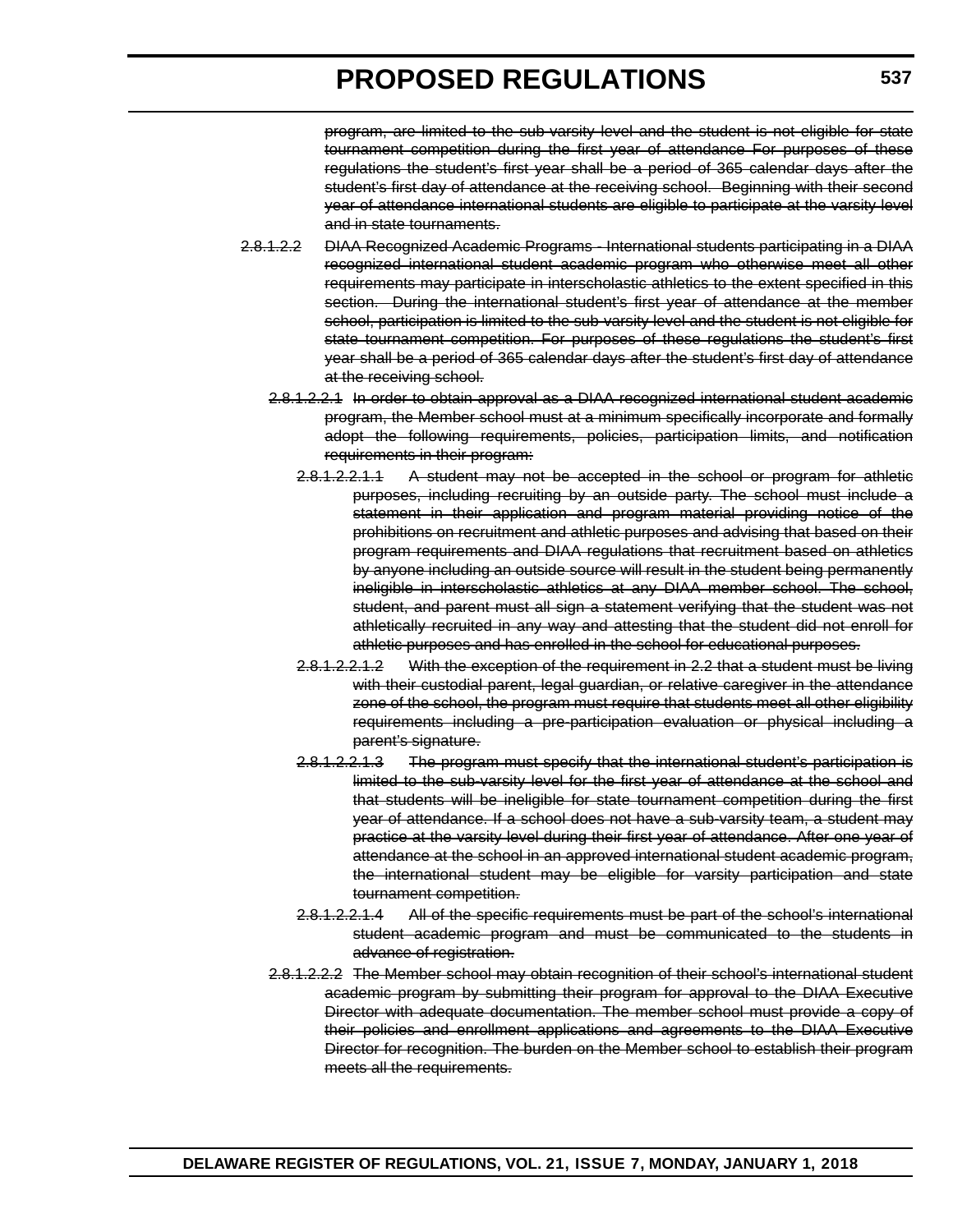- 2.8.1.2.2.3 At least annually and prior to athletic participation, the school shall provide to the DIAA Executive Director a list of the international students enrolled in their programs and include signed copies of the required forms.
- 2.8.2 International students who are not participating in a CSIET-recognized foreign exchange program, CSIET recognized international student program, or DIAA recognized international student academic program are considered to be transfer students and are ineligible to compete in interscholastic athletics unless they are in compliance with all DIAA eligibility requirements including 2.2.
- 2.8.3 Once enrolled, foreign exchange and other international students shall comply with all DIAA eligibility rules with the exception of 2.2.
- 2.8.4 Athletic recruitment of foreign exchange students or other international students by a member school or any other entity is prohibited, and any such students recruited shall be ineligible for the duration of their attendance at a DIAA member school.
- 2.8.1 For the purpose of subsection 2.8, a foreign exchange or international student is a high school student who:
	- 2.8.1.1 Is in the United States on a J-1 (Exchange Visitors) or F-1 (Academic Student) Visa;
	- 2.8.1.2 Is enrolled at a DIAA Member School;
	- 2.8.1.3 Is participating in a program or placed at a school that is approved by the Student and Exchange Visitors Program and recognized by DIAA;
	- 2.8.1.4 Is randomly selected for or placed in the program or school and not on any basis relating to the student's athletic abilities or interests;
	- 2.8.1.5 If applicable, is randomly assigned to a host family by a method that ensures the assignment is not for an athletic purpose;
	- 2.8.1.6 Does not reside with any members of the coaching or athletic staff of the Member School; and
	- 2.8.1.7 Meets all of the eligibility requirements except for subsections 2.2 (Residence) and 2.4 (Transfers) of this regulation.
- 2.8.2 A foreign exchange or international student who participates in a DIAA-recognized program, as provided in subsection 2.8.3, is eligible to participate in interscholastic athletic contests and competitions.
- 2.8.3 For the purpose of subsection 2.8, a DIAA-recognized program is either a Council on Standards for International Educational Travel (CSIET)-approved program or a DIAA-recognized international student academic program.
	- 2.8.3.1 CSIET Approved Programs All international student programs which are included on the Advisory List of International Educational Travel and Exchange Programs of the CSIET shall be considered recognized by DIAA.
	- 2.8.3.2 DIAA Recognized International Student Academic Programs A Member School may obtain recognition of its international student academic program by submitting its program for approval to the DIAA Executive Director with adequate documentation. The Member School must provide a copy of its policies and enrollment applications and agreements to the DIAA Executive Director for recognition. The burden is on the Member School to establish its program meets all the requirements.
		- 2.8.3.2.1 In order to obtain approval as a DIAA recognized international student academic program, the Member School must, at a minimum, specifically incorporate and formally adopt the following requirements, policies, participation limits, and notification requirements in its program:
			- 2.8.3.2.1.1 A student may not be accepted in the school or program for athletic purposes, including recruiting by an outside party. The school must include a statement in its application and program materials providing notice of the prohibitions on recruitment and athletic purposes and advising that based on its program requirements and DIAA regulations that recruitment based on athletics by anyone including an outside source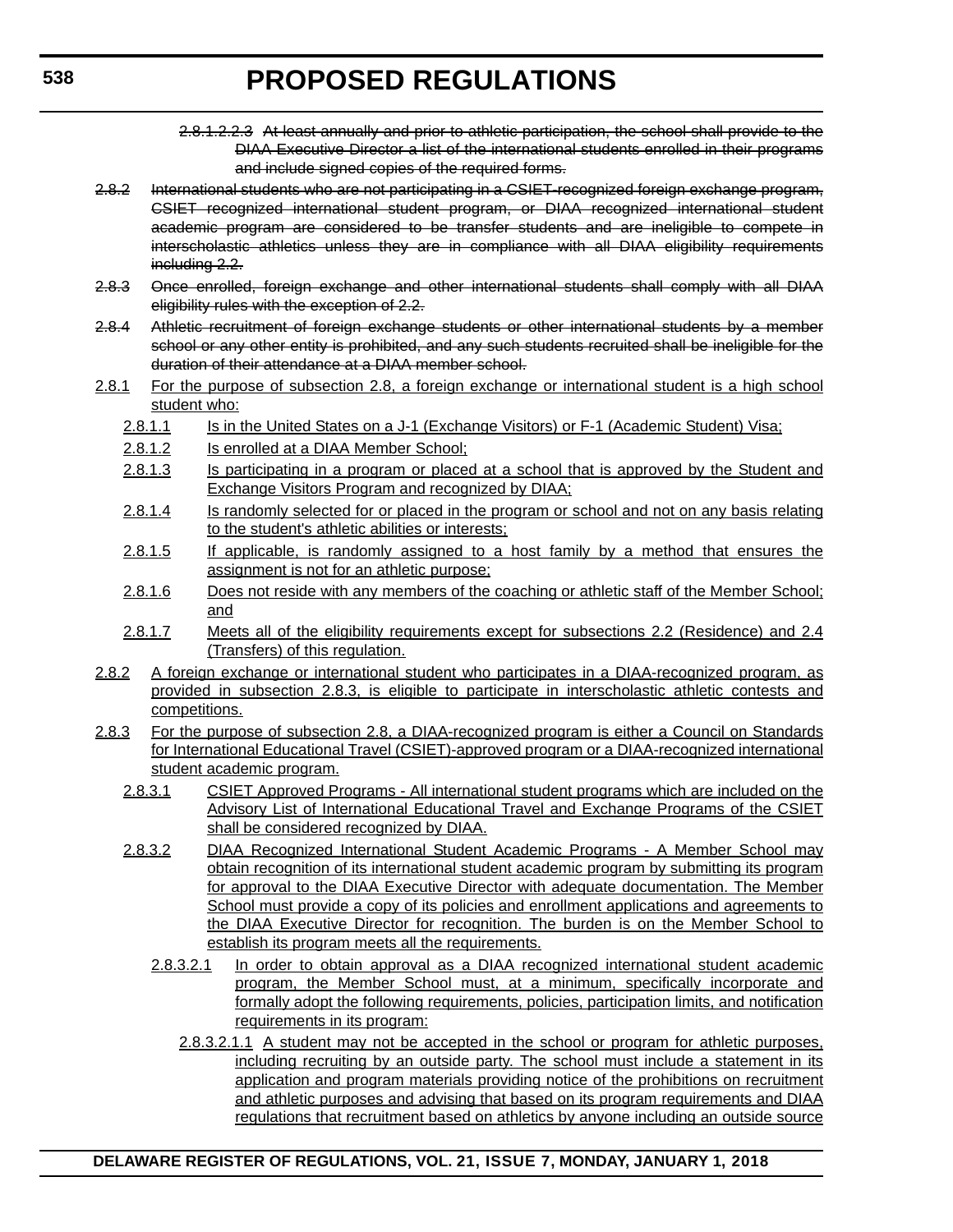will result in the student being permanently ineligible in interscholastic athletics at any DIAA Member School. The school, student, and parent must all sign a statement verifying that the student was not athletically recruited in any way and attesting that the student did not enroll for athletic purposes and has enrolled in the school for educational purposes.

- 2.8.3.2.1.2 With the exception of the requirement in subsection 2.2 that a student must be living with their custodial parent, legal guardian, or relative caregiver in the attendance zone of the school, the program must require that students meet all other eligibility requirements including a pre-participation evaluation or physical including a parent's signature.
- 2.8.3.2.1.3 The program must specify that the student's participation is limited to the subvarsity level for the first year of attendance at the school and that students will be ineligible for state tournament competition during the first year of attendance. If a school does not have a sub-varsity team, a student may practice at the varsity level during his or her first year of attendance. After one year of attendance at the school in an approved international student academic program, the international student may be eligible for varsity participation and state tournament competition.
- 2.8.3.2.1.4 All of the specific requirements must be part of the school's international student academic program and must be communicated to the students in advance of registration.
- 2.8.3.1.2 At least annually and prior to athletic participation, the school shall provide to the DIAA Executive Director a list of the international students enrolled in its programs and include signed copies of the required forms.
- 2.8.3.1.3 If the Member School changes its program, the Member School shall notify the Executive Director who must approve the changes for the purpose of subsection 2.8.
- 2.8.4 International students who are not in the United States on a J-1 or F-1 Visa and are not participating in a CSIET-recognized program or DIAA recognized international student academic program are considered to be transfer students and are ineligible to compete in interscholastic athletics unless they are in compliance with all DIAA eligibility requirements including subsection 2.2.
- 2.8.5 Athletic recruitment of foreign exchange and international students by a Member School is prohibited. Any such students recruited shall be ineligible for the duration of their attendance at the Member School.
- 2.8.6 Effective Date
	- 2.8.6.1 Subsection 2.8 of this regulation shall be effective on July 1, 2018.

### *(Break in Continuity of Sections)*

### **8.0 Recognition of Officials' Associations, Required Use of Officials and Attendance at Rules Clinics**

- 8.1 Required Use of Officials
	- 8.1.1 Member Schools and tournament sponsors shall be required to use officials recognized and approved by DIAA for interscholastic contests. Use of non-approved officials without permission from the Executive Director shall result in the school or tournament sponsor being assessed a \$100.00 fine per game per non-approved official.
		- 8.1.1.1 In the case of emergencies, such as an act of God, refusal by an association to work games, or a shortage of qualified officials, Member Schools which desire to use other than approved officials must obtain permission from the Executive Director.
	- 8.1.2 If more than one association is approved to officiate a particular sport, a conference or, in the absence of a conference affiliation, an individual school shall determine which association shall provide the officials for its home contests.
- 8.18.2 Recognition of Officials' Associations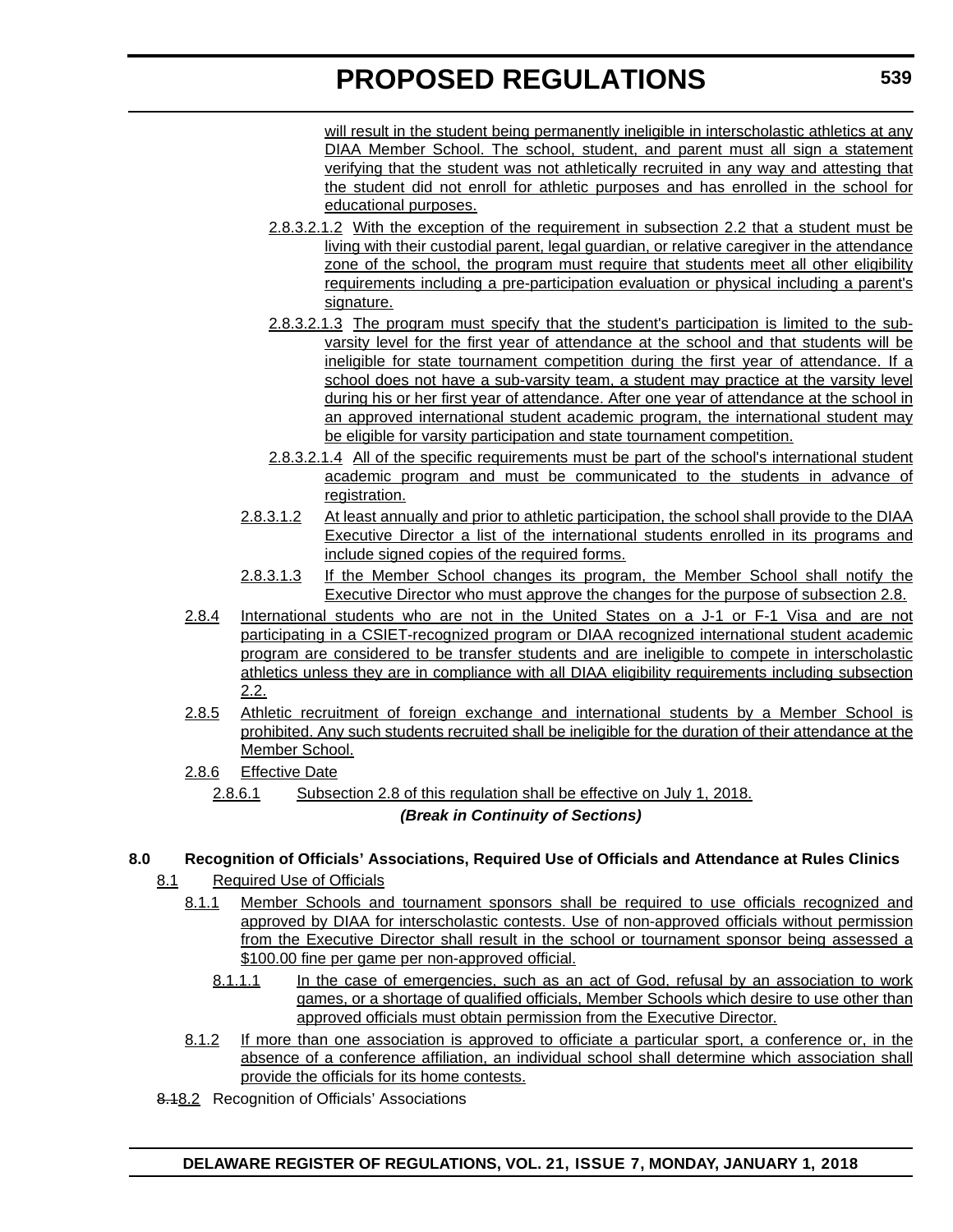- 8.1.18.2.1 The officiating of interscholastic contests in the state of Delaware which involve one (1) or more member schools Member Schools shall be under the control of the DIAA and such control may include, but not be restricted to, giving examinations, evaluating officials, setting game fees, determining the number of officials per game, and assigning officials.
- 8.1.28.2.2 An official's officials' association which desires to officiate middle school and high school contests and competitions shall request recognition and approval from DIAA by submitting the following documents to the DIAA Officials' Committee:
	- 8.1.2.18.2.2.1 A letter of request to be recognized by DIAA and indicating the association's willingness to abide by **DIAA** the Department's rules and regulations. The president of the requesting officials' association or their his or her designee shall petition the DIAA Board of Directors to render a decision.
	- 8.1.2.28.2.2.2 A brief history of the association, including, but not limited to, the officiating experience (if any) of the members and if a new association is being formed, the purpose for which the Association association is being formed.
	- 8.1.2.38.2.2.3 A copy of the association's constitution and bylaws including a statement that it does not discriminate on the basis of age, gender, race, religion, etc.
	- 8.1.2.48.2.2.4 A description of the association's evaluation and rating system.
	- 8.1.2.58.2.2.5 A description of the association's recruiting and training programs for new members.
	- 8.1.2.68.2.2.6 A membership roster indicating the number of years of experience at the subvarsity, varsity, and state tournament levels for each member and also their most recent rating in a previous association. This information must be documented and is subject to verification.
	- 8.1.2.78.2.2.7 Letters of recommendation or names of references from leagues which the association has serviced during their its existence.
- 8.1.38.2.3 The Officials' Committee shall review the aforementioned documents and meet with the officers of the association to discuss their petition.
- 8.1.48.2.4 The Officials' Committee shall reserve the right to may consult with any other interested parties during the evaluation process.
- 8.1.58.2.5 The Officials' Committee shall report its findings to the DIAA Board of Directors and recommend that the officials' association be granted recognition, granted recognition with conditions, or denied recognition.
- 8.1.68.2.6 The Board of Directors shall consider the petition for recognition and the Official's Committee Officials' Committee's recommendation and make a decision to approve or deny the request. The petitioner may request an evidentiary hearing be held before the Board pursuant to the procedures in 1006.10.1.3.2 subsection 10.1.3.2 of 14 **DE Admin. Code** 1006. The Board shall decide if the petitioning officials association shall be granted recognition, granted recognition with conditions, or denied recognition.
- 8.1.78.2.7 An approved association shall serve a minimum two year probationary period during which time the association shall be evaluated. An association designated as probationary is ineligible to provide officials to work the applicable DIAA State Tournament.
	- 8.1.7.18.2.7.1 Members of the Officials' Committee and the applicable Sport Committee shall comprise the Officials Association Evaluation Committee (Evaluation Committee). The new officials association shall be evaluated according to the following criteria:
		- 8.1.7.1.18.2.7.1.1 Total number of games worked at the varsity level.
		- 8.1.7.1.28.2.7.1.2 Total number of officials who worked games at the varsity level.
		- 8.1.7.1.38.2.7.1.3 Total number of member schools Member Schools who contracted the services of the association.
		- 8.1.7.1.48.2.7.1.4 A comparison of the percentage of games the association worked against the percentage of games worked by other DIAA recognized officials associations in that sport.
		- 8.1.7.1.58.2.7.1.5 A comparison of the percentage of the association's registered officials against the number who worked Varsity level games.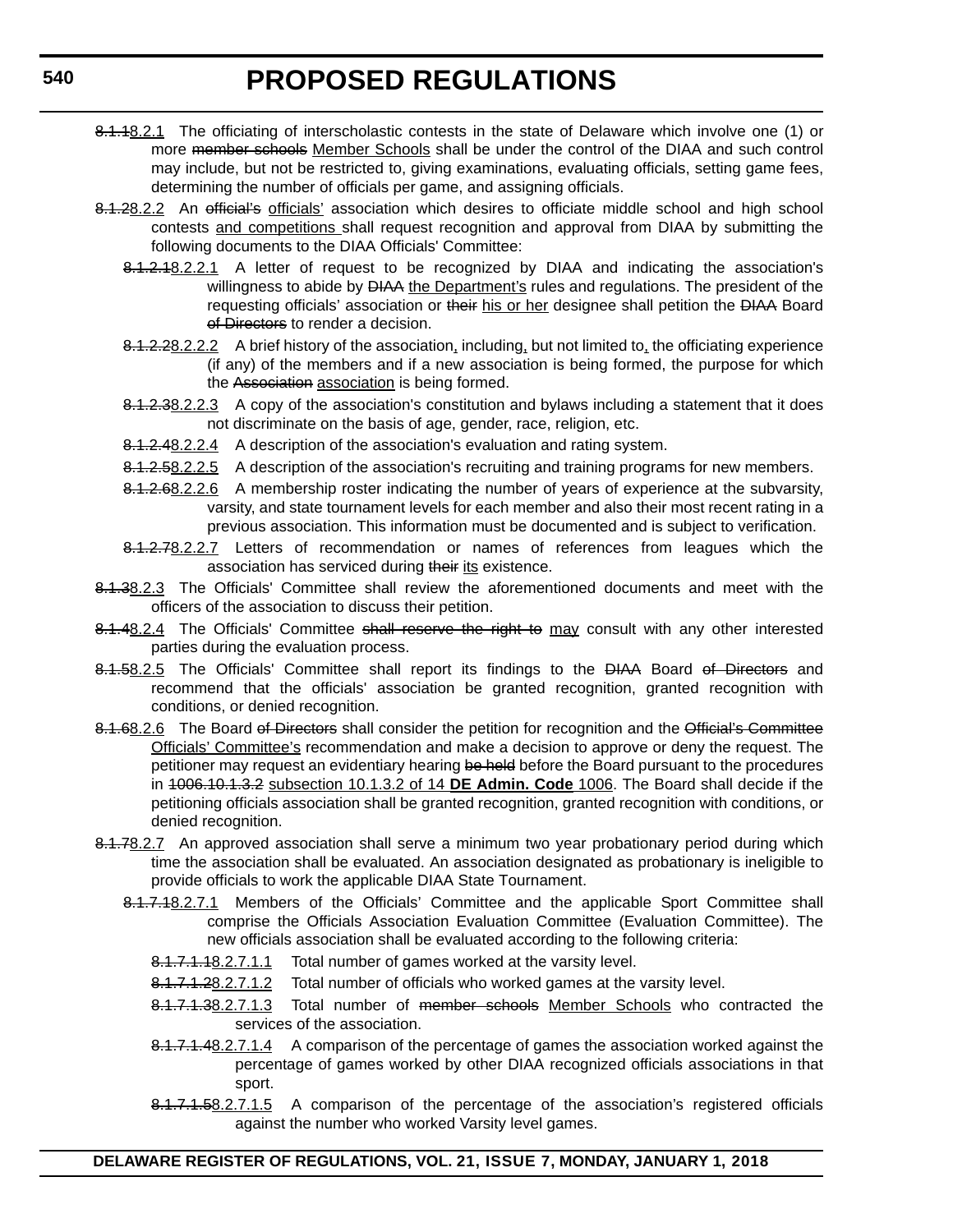- $8.1.7.1.68.2.7.1.6$  A comparison of the ratio from  $8.1.7.1.5$  subsection 8.2.7.1.5 against any existing association(s)' same ratio.
- 8.1.7.1.78.2.7.1.7 In addition, the evaluation may be based on any other available information which may include but is not limited to: the associations ability to work a minimum of 25 percent of all varsity contests played by DIAA member schools Member Schools in that sport; written complaints by contracted schools; evaluations by member schools Member Schools; input from member schools Member Schools; or any other relevant information.
- 8.1.7.28.2.7.2 The results of all evaluations shall be shared with the probationary association at the end of each season. The association shall have the opportunity to add comments to the final evaluation.
- 8.1.88.2.8 At the end of the minimum two-year probationary period, the Evaluation Committee shall recommend to the Board one of the following options based on the evaluations and the Probationary Association's probationary association's ability to work varsity contests equal to or greater than twenty-five (25) percent of all varsity contests played by Member schools:
	- 8.1.8.18.2.8.1 Re-approve conditionally for another year on probationary status.
	- 8.1.8.28.2.8.2 Disapprove so as to no longer remain as an approved association.
	- 8.1.8.38.2.8.3 Re-approve conditionally with state tournament consideration based upon the sport worked.
	- 8.1.8.48.2.8.4 Completely approve the Association association with full state tournament consideration equal to any existing associations(s) association(s).
- 8.1.98.2.9 The Board of Directors shall consider the petition for recognition and the Official's Committee Evaluation Committee's recommendation and make a decision. The probationary officials association may request an evidentiary hearing be held before the Board pursuant to the procedures in 1006.10.1.3.2 subsection 10.1.3.2 of 14 **DE Admin. Code** 1006. The Board shall decide if the petitioning officials association shall be:
	- 8.1.9.18.2.9.1 Re-approved conditionally for another year on probationary status.
	- 8.1.9.28.2.9.2 Disapproved so as to no longer remain as an approved Association association.
	- 8.1.9.38.2.9.3 Re-approved conditionally with state tournament consideration based upon the Sport sport worked.
	- 8.1.9.48.2.9.4 Completely approved with full state tournament consideration equal to any existing associations(s) association(s).
- 8.1.10 If more than one association is approved to officiate a particular sport, a conference or, in the absence of a conference affiliation, an individual school shall determine which association shall provide the officials for its home contests.
- 8.2.10 Once an officials' association is completely approved, it is required to annually submit a written report on the appropriate form to the Officials' Committee. The report shall include information on the association's executive board, membership, and recruitment strategies.
- 8.2.11 The Officials' Committee shall review the submitted report to ensure that the association is meeting the goals of education-based athletics. If the Officials' Committee determines that the association is not meeting the goals of education-based athletics, the Officials' Committee shall notify the association of the goals it has not met, the association may be placed on an improvement plan, and the Officials' Committee shall decide whether to recommend revocation of the association's approval and recognition to the Board.
- 8.2 Required Use of Officials
	- 8.2.1 Member schools and tournament sponsors shall be required to use officials approved by DIAA for interscholastic contests. Use of non approved officials without permission from the Executive Director shall result in the school or tournament sponsor being assessed a \$100.00 fine per game per non approved official.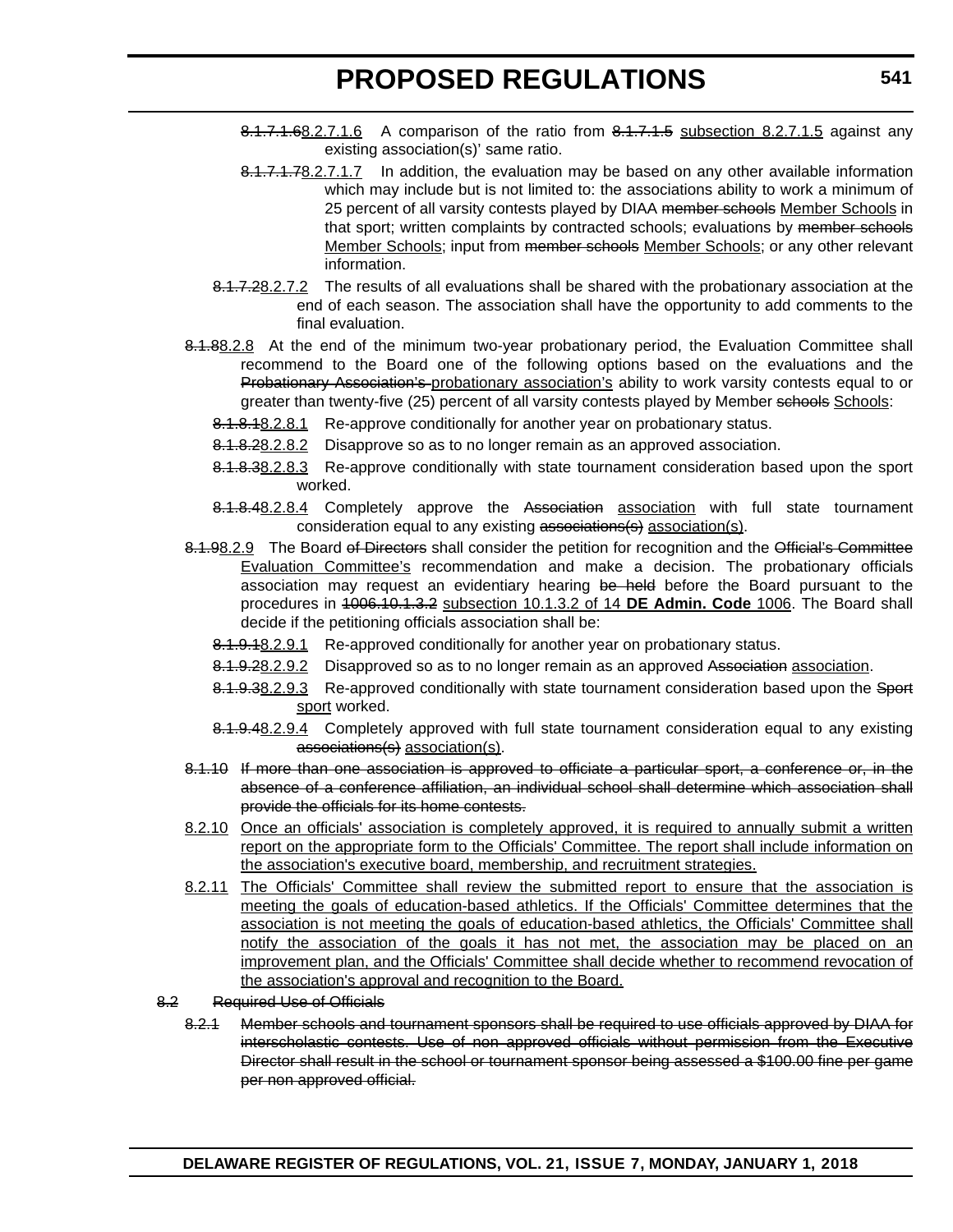<span id="page-32-0"></span>8.2.1.1 In the case of emergencies such as an act of God, refusal by an association to work games, or a shortage of qualified officials, schools which desire to use other than approved officials must obtain permission from the Executive Director.

#### 8.3 Attendance at Rules Clinics

### *(Break in Continuity Within Section)*

8.3.2 Failure on the part of an official to attend the DIAA rules interpretation clinic and pass the rules examination in the same season shall cause the official to be placed on probation and to lose their his or her eligibility to officiate a state tournament contest during that season.

### *(Break in Continuity Within Section)*

- 8.3.5 If, for a legitimate reason which is documented by the president of the association, an official is unable to attend the DIAA rules interpretation clinic, they the official may view a videotape of the DIAA clinic complete an online course or, in the absence of a videotape an online course, attend a clinic conducted by another NFHS member state association provided the following procedures are observed:
	- 8.3.5.1 No later than the day of the DIAA rules interpretation clinic, the president of the association notifies shall notify the Executive Director DIAA office, in writing, of the official's inability any officials who are unable to attend the clinic.
	- 8.3.5.2 The out of state clinic is shall be conducted by an individual either trained by the NFHS or designated as a clinician by the state's athletic association.
	- 8.3.5.3 The official arranges shall arrange for a letter to be sent to the Executive Director from the state's athletic association office verifying their the official's attendance at the clinic.

### 8.4 Tournament Fees

8.4.1 The Officials' Committee shall work with the Executive Director to help determine the fee amount for officiating a state tournament contest.

**\*Please Note: As the rest of the sections were not amended, they are not being published. A copy of the regulation is available at:**

**[1009 DIAA High School Interscholastic Athletics](http://regulations.delaware.gov/register/january2018/proposed/21 DE Reg 535 01-01-18.htm)** 

### **[DEPARTMENT OF HEALTH AND SOCIAL SERVICES](http://www.dhss.delaware.gov/dhss/dss/) DIVISION OF SOCIAL SERVICES**

Statutory Authority: 31 Delaware Code, Section 512 (31 **Del.C.** §512) 16 **DE Admin. Code** 11002.4 &11004

### **PUBLIC NOTICE**

### **[Child Care Assistance](#page-3-0)**

In compliance with the State's Administrative Procedures Act (APA - Title 29, Chapter 101 of the Delaware Code), 42 CFR §447.205, and under the authority of Title 31 of the Delaware Code, Chapter 5, Section 512, Delaware Health and Social Services (DHSS) is proposing to amend Division of Social Services Manual regarding Child Care Assistance, specifically, *to clarify policy related to determination of eligibility*.

Any person who wishes to make written suggestions, compilations of data, testimony, briefs or other written materials concerning the proposed new regulations must submit same to, Planning, Policy and Quality Unit, Division of Medicaid and Medical Assistance, 1901 North DuPont Highway, P.O. Box 906, New Castle, Delaware 19720-0906, by email to [Nicole.M.Cunningham@state.de.us](mailto:Nicole.M.Cunningham@state.de.us), or by fax to 302-255-4413 by 4:30 p.m. on January 31, 2018. Please identify in the subject line: Child Care Assistance.

The action concerning determination of whether to adopt the proposed regulation will be based upon the results of Department and Division staff analysis and the consideration of the comments and written materials filed by other interested persons.

**DELAWARE REGISTER OF REGULATIONS, VOL. 21, ISSUE 7, MONDAY, JANUARY 1, 2018**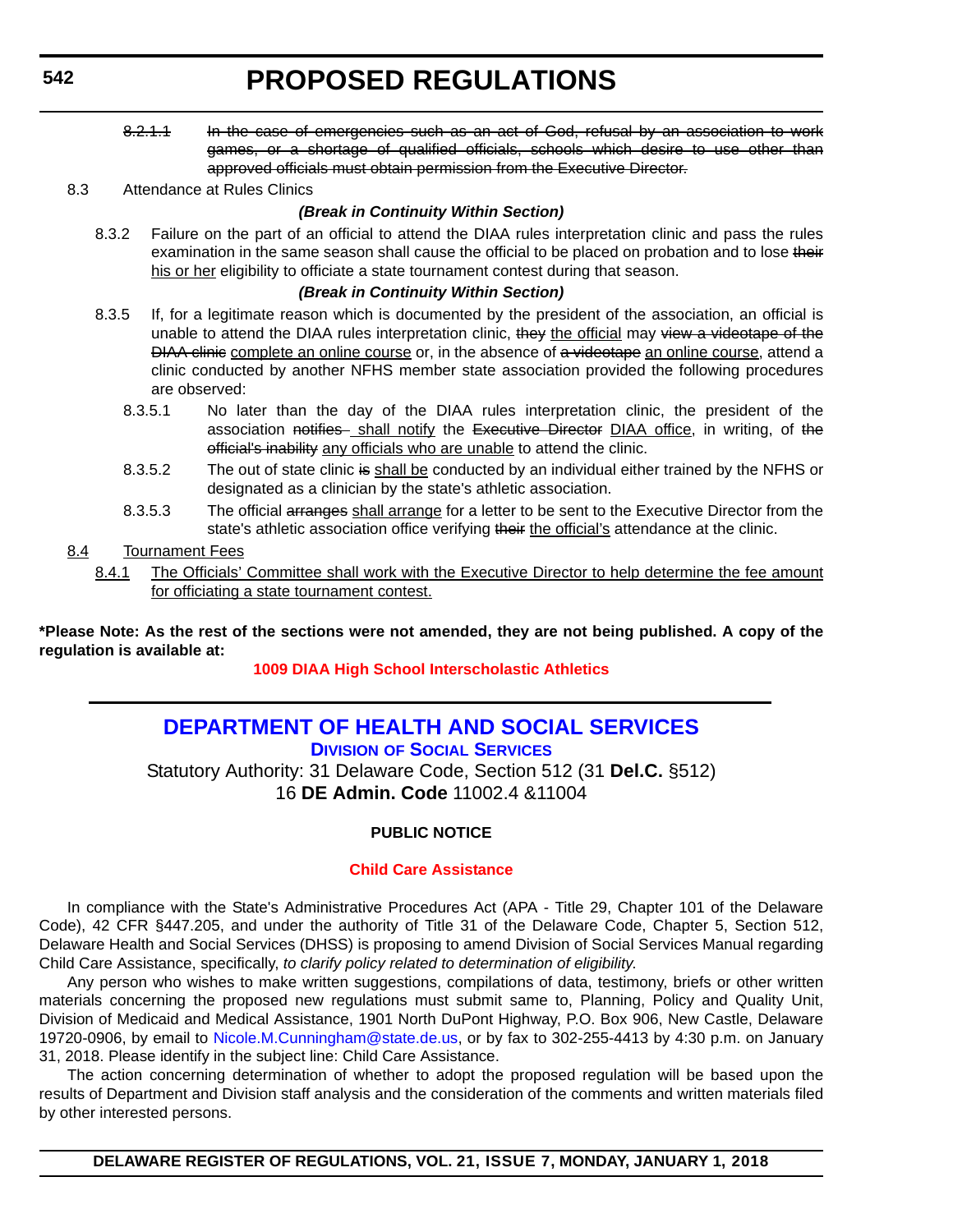### **SUMMARY OF PROPOSAL**

The purpose of this notice is to advise the public that Delaware Health and Social Services (DHSS) is proposing to amend Division of Social Services Manual regarding Child Care Assistance, specifically, *to clarify policy related to determination of eligibility*.

#### **Statutory Authority**

- Child Care Development Fund (CCDF)
- CFR 98.40 Child Care Development Block Grant

### **Background**

The policy has been amended to explain eligibility criteria for child care in text that will be understandable, and the focus is on eligibility of the child and the parent/caretaker. The amended policy removed information that referenced the Personal Responsibility and Work Opportunity Act of 1996 and the listing of the different child care categories, as this information is not relevant to determination of eligibility.

#### **Summary of Proposal**

*Purpose*

The purpose of this proposed regulation is to clarify policy related to determination of eligibility.

#### *Summary of Proposed Changes*

Effective for services provided on and after March 11, 2018 Delaware Health and Social Services/Division of Social Services proposes to amend sections 11004 and 11002.4 of the Division of Social Services Manual to clarify policy related to determination of eligibility.

#### *Public Notice*

In accordance with the *federal* public notice requirements established at Section 1902(a)(13)(A) of the Social Security Act and 42 CFR 447.205 and the *state* public notice requirements of Title 29, Chapter 101 of the Delaware Code, Delaware Health and Social Services (DHSS) gives public notice and provides an open comment period for thirty (30) days to allow all stakeholders an opportunity to provide input on the proposed regulation. Comments must be received by 4:30 p.m. on January 31, 2018.

#### **Fiscal Impact**

This policy change is to clarify the text and formatting of the existing policy and to remove text that is no longer applicable. This policy is currently in place and there are no new financial responsibilities.

#### **\*Please Note: The Regulatory Flexibility Analysis and Impact Statement for this regulation, as required by 29 Del.C. Ch. 104, is available at:**

**<http://regulations.delaware.gov/register/january2018/proposed/21 DE Reg 542RFA 01-01-18.pdf>**

### **POLICY – AMENDMENT**

Delaware Department of Health and Social Services Division of Social Services Policy and Program Development Unit

### **11002.4 Determining Persons Eligible for Child Care Assistance**

45 CFR 98.20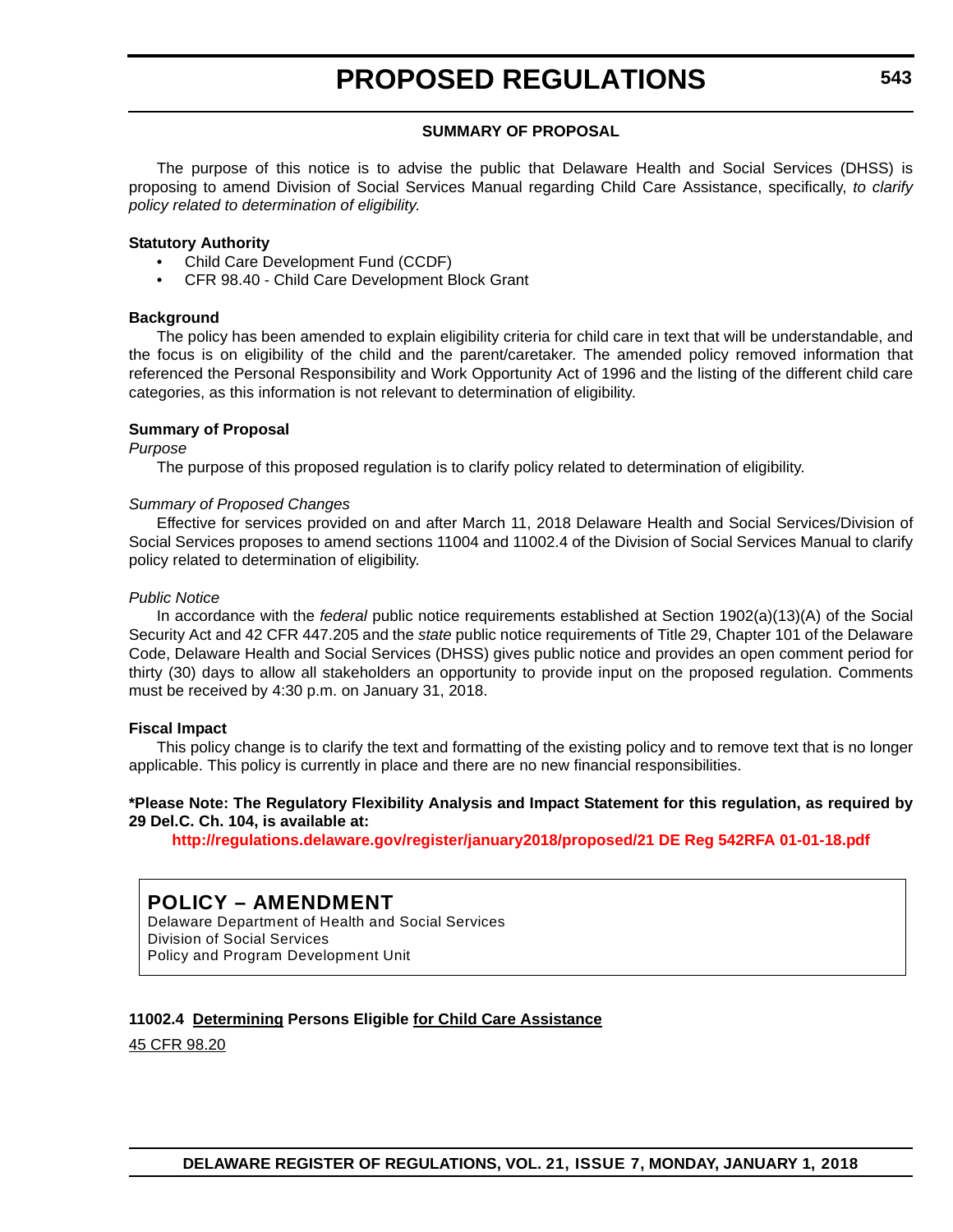DSS provides child care services to eligible Delaware families with children who need child care and who are under the age of 13, or children 13 through 18 years of age who are physically or mentally incapable of caring for themselves or who are in need of protective services.

Under Title IV, Sections 401 and 402 of the Personal Responsibility and Work Opportunity Act of 1996, the Division is prohibited from using CCDBG and SSBG funds to pay for child care services for most persons who are not U.S. citizens. At State option, the Division may choose to use State only funds to pay for child care services for such persons. Certain aliens are exempt from this restriction for a period of five (5) years from the date of obtaining status as either a refugee, asylee, or one whose deportation is being withheld. In addition, aliens admitted for permanent residence who worked forty (40) qualifying quarters and aliens and their spouses or unmarried dependent children who are either honorably discharged veterans or on active military duty are exempt from this restriction. For more detailed child care policy on citizenship, aliens and refugee's see DSSM 3024, these policies apply to the Child Care Subsidy Program.

The Division can provide Child Care services for **eligible** families where there is at least one U.S. citizen, legal alien or qualified refugee in the family. If one member of the family is a U.S. citizen, legal alien or qualified refugee and he/she meets both technical and financial eligibility criteria, Child Care services can be provided. The Division will evaluate non-US citizen cases on an individual basis.

Non-US citizens referred to the Child Care Subsidy Program through the Division of Family Services, due to a protective need, are eligible to receive services regardless of their citizenship status.

This policy must also be read in accordance with Section 11003, Eligibility Requirements. DSS provides a guarantee for certain forms of Child Care (Categories 11, 12, and 21). This guarantee means that eligible families will receive child care services under these programs. Eligibility for other child care services (Categories 31, 41 and 51) does not come with this same guarantee. Funding for child care services in these programs is capped. Though families may have an eligible child for whom they need care, and though families may meet other requirements of need and income, this does not guarantee that DSS will provide child care. DSS reserves the right for its capped programs to limit, where appropriate, its child care services based on available resources and funding.

Eligible families generally include:

A. TANF recipients who work, attend school or are participating in TANF Employment and Training activities.

B. Families with low incomes, who work.

C. Families with low incomes who attend a job training or education program as defined in section 11002.9.

- D. Families who receive Food Stamps and who must participate in E&T.
- E. Families who receive or need to receive protective services through the Division of Family

#### Services.

F. Eligible families with a special need (either a child or parent).

### **1. Eligibility Criteria for Children**

- A. To be determined eligible for child care services, children must be:
	- Under 13 years of age or 13 through 18 years of age and physically or mentally incapable of self-care as determined by a medical professional, and
	- U.S. citizens or qualified aliens or non-U.S. citizens referred through the Division of Family Services.
- B. Children are also eligible for child care services if they are:
	- In need of protective services,
	- Homeless, or
	- In foster care or awaiting foster care placement.

**544**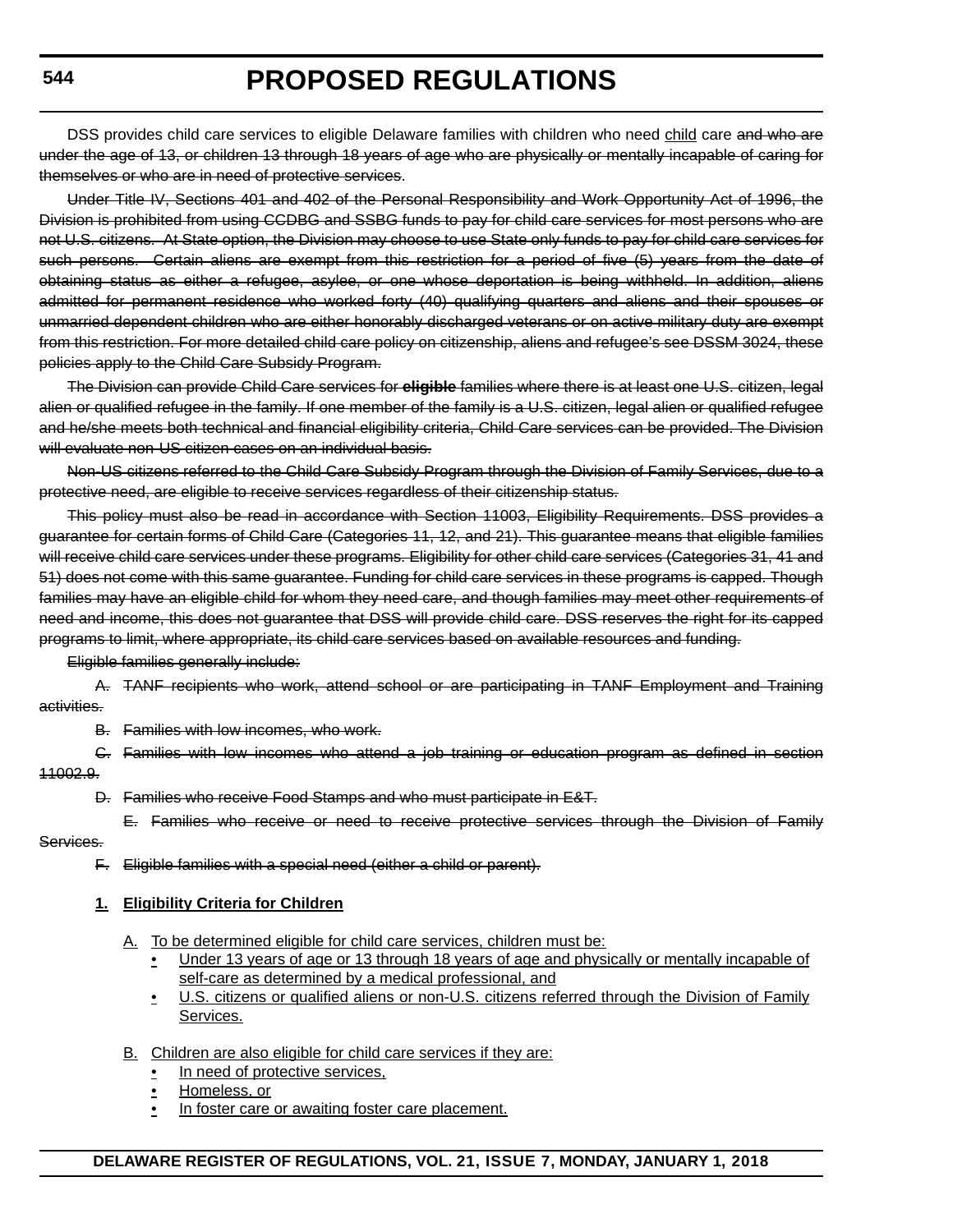### **2. Eligibility Criteria for Parents and Caretakers**

A. To be determined eligible for child care services, parents and caretakers must meet at least one of

the

following requirements:

- Participate in a TANF or Food Benefit Employment and Training program.
- Receive wages from employment.
- Attend approved job training or educational programs.
- Receive protective services from the Division of Family Services.
- Report a special need.

Related policies: 11003 Determining Technical Eligibility for Child Care Assistance

### **POLICY – AMENDMENT**

Delaware Department of Health and Social Services Division of Social Services Policy and Program Development Unit

### **11004 Application Processing Applying for Child Care Assistance**

45 CFR 98.1 (b) (1)

Any parent/caretaker who expresses a desire for child care services may apply by contacting a DSS office. The process to actually obtain child care services starts when parents/caretakers contact a Case Manager. Consider this an informal inquiry unless or until it results in the completion of a written application.

An informal inquiry typically involves a parent/ caretaker's phone call or unannounced child care office visit to seek information about eligibility for child care services. Process all informal inquiries by doing a simple review of the parent/caretaker's need in the creation of a child care case in the DCIS II Child Care Sub system. Following this simple screening, parents/caretakers are told they either appear eligible or ineligible for service. For those applicants who appear to be eligible, proceed with the formal application process, schedule an appointment or send them the application and outline the necessary information to be returned with the signed application. Case Managers will inform those parents/caretakers who do not appear eligible of their right to file a formal application if they still so choose.

During the informal process, no obligation exists to provide parents/caretakers with a written decision of the eligibility finding nor are parents/caretakers able to appeal an informal decision. In either case, however, Case Managers will always conduct or schedule a formal interview for parents/caretakers who appear eligible or those who assert their right to make a formal request.

The formal application process is detailed below, including the requirements for authorizing child care services, the minimum requirements for verifying eligibility information, the standards for determining child care fees, and conditions for when and why a child care case should either continue or close.

Parents and caretakers who are interested in receiving child care assistance may inquire about services by contacting a DSS office.

**1. Parents and caretakers may informally inquire about child care eligibility by contacting a DSS office by phone call or unannounced office visit.**

**2. Each informal inquiry for child care services will be reviewed by a DSS eligibility case worker at the time of inquiry. Parents and caretakers who appear to be eligible may complete the formal application process on the same day as the informal inquiry.**

**DELAWARE REGISTER OF REGULATIONS, VOL. 21, ISSUE 7, MONDAY, JANUARY 1, 2018**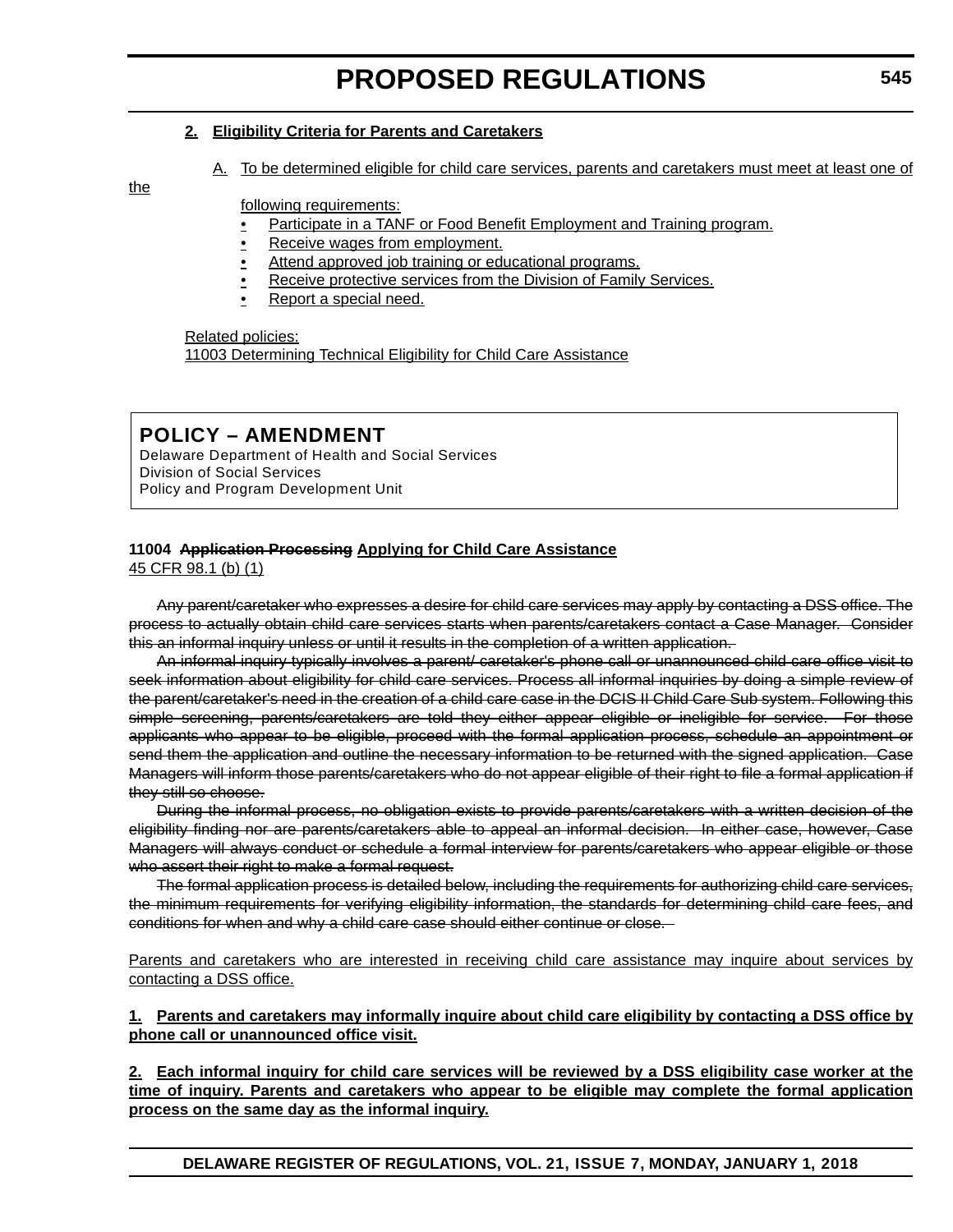## **3. Eligibility case workers who are assessing informal child care inquiries shall:**

- A. Review each applicant's need for child care based on the information that the applicant provides.
- B. Review current case information in ASSIST Worker Web (AWW), if applicable.
- C. Notify parents and caretakers whether they are potentially eligible for services. A written decision is not required for an informal inquiry.
- D. Inform all parents and caretakers of their right to file a formal application.
- E. Proceed with the formal application process for potentially eligible parents and caretakers on the same day as the informal inquiry.
- F. Provide the applicant with Form 105 "Appointment and Request for Verification" when additional information is needed to complete the eligibility process.

## **[DEPARTMENT OF INSURANCE](https://insurance.delaware.gov/)**

**OFFICE OF THE COMMISSIONER**

Statutory Authority: 18 Delaware Code, Sections 311, 2501, 2304(15)(c), and 2312 (18 **Del.C.** §§311, 2501, 2304(15)(c), & 2312) 18 **DE Admin. Code** 906

## **PUBLIC NOTICE**

## **[906 Use of Credit Information](#page-3-0)**

## **A. Type of Regulatory Action Required**

Proposed repeal of existing regulation

## **B. Synopsis of Subject Matter of the Regulation**

The Department of Insurance (Department) hereby gives notice of the proposed repeal of existing Regulation 906, Use of Credit Information, effective on May 1, 2018.

HS1 for HB 80 replaced then existing Chapter 83 of the Delaware Insurance Code with a new chapter. The new chapter was signed into law on August 1, 2017, and it becomes effective on May 1, 2018. The new chapter sets forth the permissible uses of credit information in rating personal insurance, and prohibits insurance companies from increasing rates on current customers solely for having reached the age of 75 or above or for having a change in marital status due to the death of a spouse.

Regulation 906 is now outdated as it lacks many of the requirements in the new statute. Additionally, HS1 for HB 80 is sufficiently prescriptive to not warrant implementing regulations. Accordingly, the Department proposes to repeal existing Regulation 906. The repeal would be effective on May 1, 2018.

The Department does not plan to hold a public hearing on the proposed repeal. The text of the regulation to be repealed appears below and can also be viewed at the Department of Insurance website at [http://](http://insurance.delaware.gov/information/proposedregs/) [insurance.delaware.gov/information/proposedregs/.](http://insurance.delaware.gov/information/proposedregs/) The Department's docket number is DOI Docket No. 3690- 2017.

Any person may file written comments, suggestions, briefs, and compilations of data or other materials concerning the proposed amendment. Any written submission in response to this notice and relevant to the proposed new regulation must be received by the Department of Insurance no later than 4:30 p.m. EST, the 31<sup>st</sup> day of January, 2018. Any such requests should be directed to:

Leslie W. Ledogar, Regulatory Specialist DOI Docket No. 3690-2017 Delaware Department of Insurance 841 Silver Lake Drive Dover, DE 19904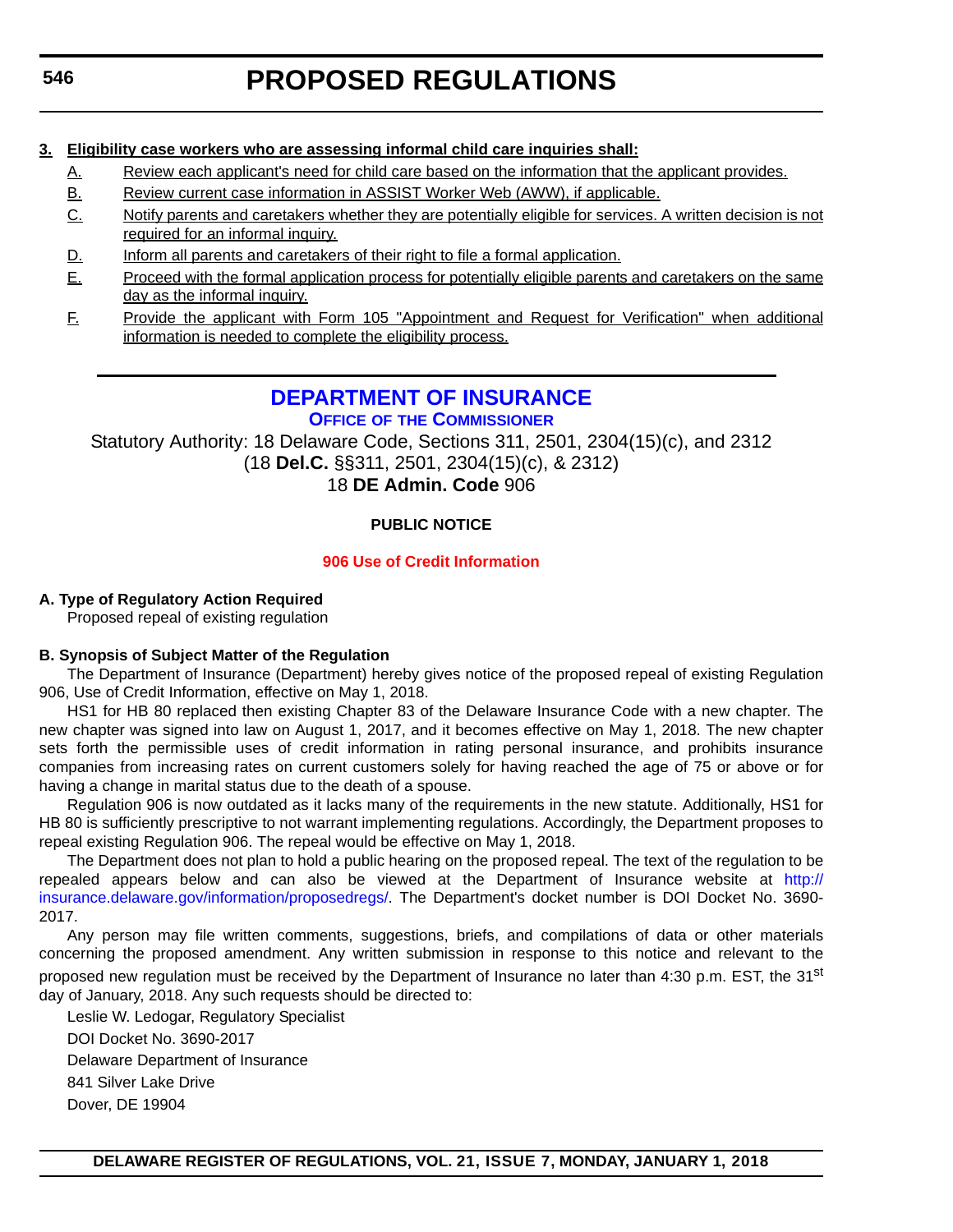(302) 674-7379 Email: [Leslie.Ledogar@state.de.us](mailto:Leslie.Ledogar@state.de.us)

## **\*Please Note: The Regulatory Flexibility Analysis and Impact Statement for this regulation, as required by 29 Del.C. Ch. 104, is available at:**

**<http://regulations.delaware.gov/register/january2018/proposed/21 DE Reg 546RFA 01-01-18.pdf>**

#### **906 Use of Credit Information**

#### **1.0 Authority**

This regulation is adopted by the Commissioner pursuant to the authority granted by 18 **Del.C.** §§ 311, 2501, 2304(15)(c), and 2312, and promulgated in accordance with the Delaware Administrative Procedures Act, 29 **Del.C.** Chapter 101.

#### **2.0 Scope**

This regulation shall apply to all insurers offering automobile, motorcycle, boat and personal watercraft, snowmobiles and other recreational vehicles, homeowners, mobile-homeowners, manufactured homeowners and non-commercial dwelling fire insurance policies for personal or family protection. This regulation shall not apply to any line of commercial insurance.

#### **3.0 Purpose**

The purposes of this regulation are:

- 3.1 To prohibit insurers from engaging in unfair discrimination in the offering or granting of insurance due to the grouping of risks based on criteria which are not actuarially supported and shown to be relevant to risk.
- 3.2 To prohibit insurers from engaging in unfair discrimination in the cancellation or non-renewal of insurance coverage based on criteria which are not actuarially supported and shown to be relevant to risk or experience.
- 3.3 To assure that applicants are given notice when consumer reports will be requested and reviewed in connection with their eligibility for insurance coverage and/or their tier or level of premium payment.
- 3.4 To prohibit the practice of assigning an applicant to a premium level based solely on the applicant's credit rating or credit score.
- 3.5 To prohibit the practice of using a policyholder's credit rating or credit score except as provided in 18 **Del.C.** §§8301 through 8304.
- 3.6 To assure that the consumer has adequate relief from any adverse action taken by an insurer through the use of credit scoring.
- 3.7 To establish a procedure for policyholders to request, on an annual basis, a recalculation of their insurance score based on a current credit report.

#### **4.0 Definitions**

**"Adverse action"** has the meaning given that term in the Fair Credit Reporting Act, 15 U.S.C. sec. 1681 et seq. (referred to in this regulation as "the FCRA"). An adverse action includes but is not limited to the following:

- Cancellation, denial or nonrenewal of insurance coverage;
- Charging a higher insurance premium than would have been offered if the credit history or insurance score had been more favorable in the absence of a rate change occasioned by other applicable underwriting factors independent of credit related information, whether the charge is by: • application of a rating rule;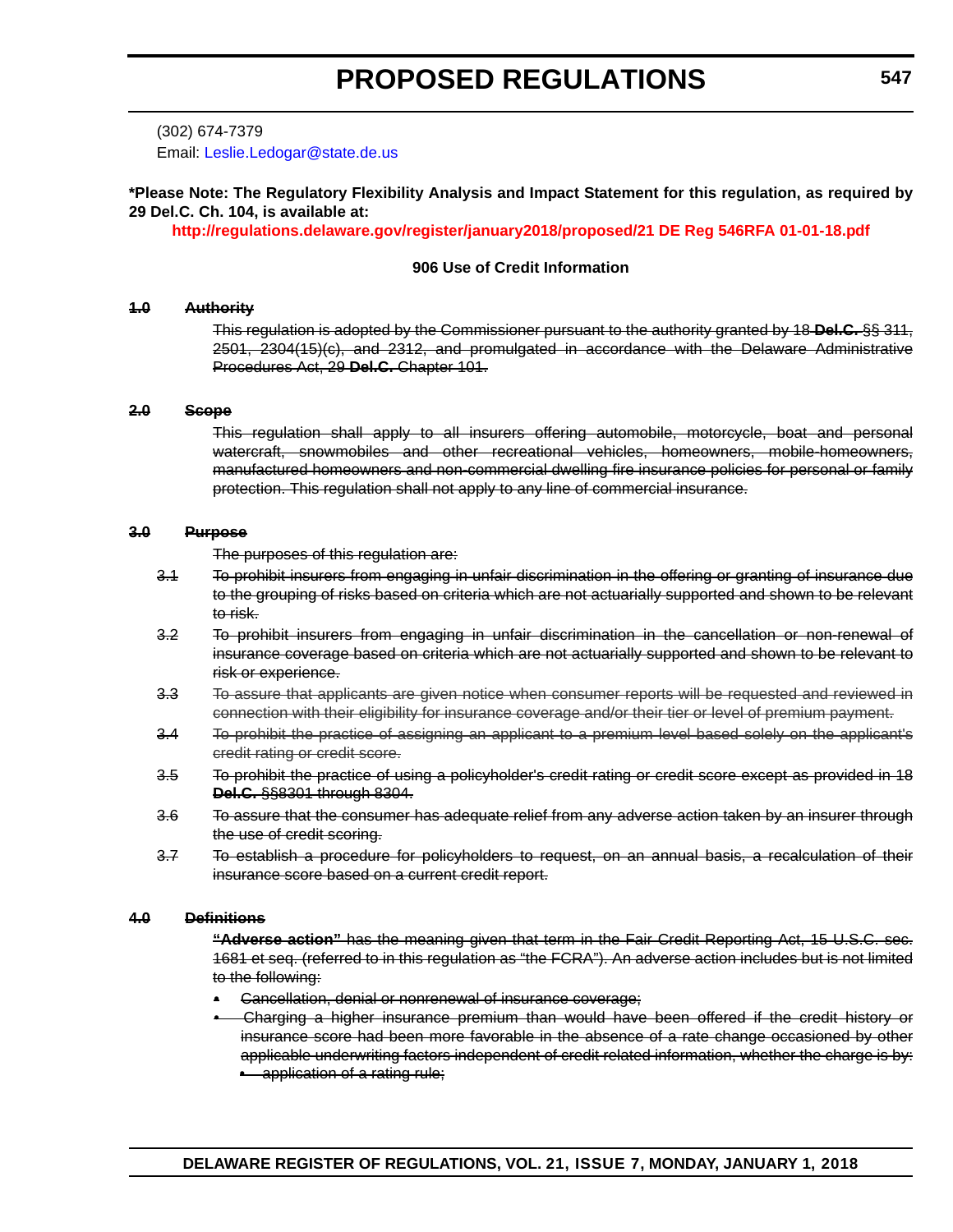- assignment to a rating category within a single insurer, into which insureds with substantially like insuring, risk or exposure factors and expense elements are placed for purposes of determining rate or premium, that does not have the lowest available rates; or
	- A reduction or an adverse or unfavorable change in the terms of coverage or amount of insurance owing to a consumer's credit history or insurance score. A reduction or an adverse or unfavorable change in the terms of coverage occurs when:
		- coverage provided to the consumer is not as broad in scope as coverage requested by the consumer but available to other insureds of the insurer or any affiliate; or
		- the consumer is not eligible for benefits such as dividends that are available through affiliate insurers.
- The placement of the consumer with an affiliated company shall not be considered an adverse action under this regulation.
- Notwithstanding the foregoing, a decision to reject an insurance application, to deny renewal or to condition renewal, to assign an application or renewal to a tier, class or group, or to issue the policy based on or with restrictions that would not apply but for the consideration of the consumer report.
- Notwithstanding the foregoing, if a consumer, upon renewal, is not assigned to a less favorable tier or if there is a change in premium not resulting from any use of credit information, such event shall not be deemed an adverse action.

**"Applicant"** shall mean an applicant for insurance coverage but shall not include persons receiving a quote for premium that would be due under a policy of insurance, provided however, that such insurance is not ultimately applied for and that the process for making and delivering such quotes is not used as a means for denying coverage on the basis of a credit score in violation of this regulation.

**"Commissioner"** shall mean the Insurance Commissioner of the State of Delaware, or any person designated by the Commissioner to enforce the provisions of this regulation or any related statute or regulation.

**"Consumer"** shall mean applicants or policyholders.

**"Consumer report"** means any written, oral, or other communication of any information by a consumer reporting agency (as defined in the FCRA) bearing on a consumer's credit worthiness, credit standing, or credit capacity, which is used or expected to be used or collected in whole or in part for the purpose of serving as a factor in establishing the consumer's eligibility for personal lines automobile or homeowner insurance to be used primarily for person, family, or household purposes. Consumer report shall not include motor vehicle reports or claims history reports or any other report that is not credit related.

**"Credit score"** means any alpha, numeric and/or alpha-numeric rating or classification of any person based on information contained in said person's consumer report created by an insurer or any person, firm or entity for use by an insurer.

**"Document"** or "public record" shall have the same meaning as described in 29 **Del.C.** §10002(d) and 18 **Del.C.** §§320, 321.

**"Insurance score"** shall have the same meaning as "credit score."

**"Policyholder"** shall mean person or persons insured under a policy of insurance.

#### **5.0 Prohibited Practices**

- 5.1 No credit score shall be valid if the age of the consumer report upon which it is based is greater than two years from the date of its first use for an individual application, or if the consumer report or credit score utilizes in any manner, factors which include any or all of race, color, creed, sex, religion, national origin, place of residency, marital status, nature of employment, physical disability, or any similar category prohibited by federal or state law.
- 5.2 Each insurer proposing to use an insurance score as part of its rating or underwriting criteria shall file with the Commissioner, as part of its rate filings required pursuant to 18 **Del.C.** Ch. 25, such supporting models, algorithms, actuarial and statistical data and reports sufficient, in the discretion of the Commissioner, to permit the Commissioner to determine: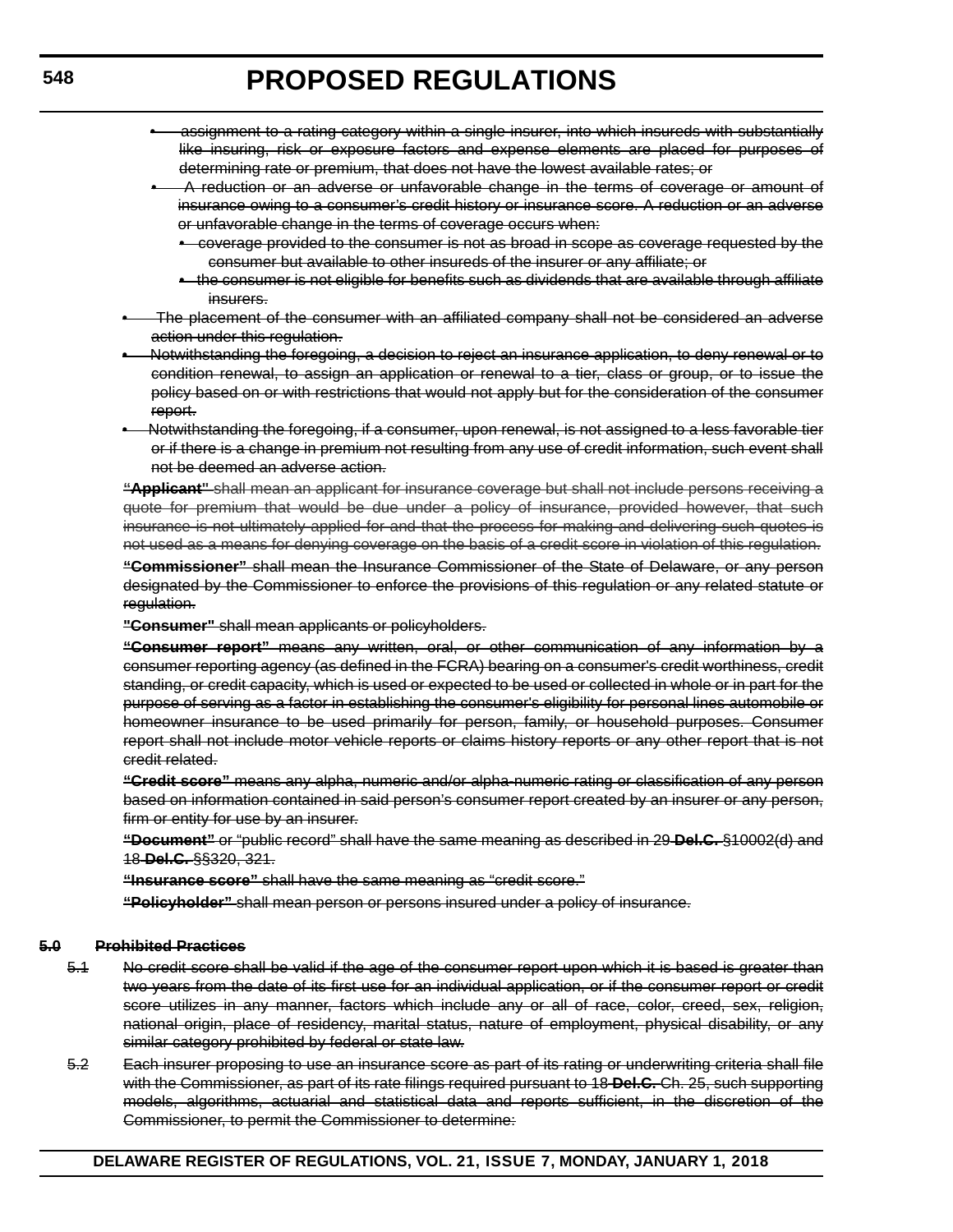- 5.2.1 That the use of such credit report or score shall not unfairly discriminate or assign a consumer to a class or tier based on criteria which are not actuarially supported and shown to be relevant to risk or experience, or
- 5.2.2 That the use of such credit report or score shall not be the sole basis upon which the insurer denies coverage or sets a premium or rate for insurance coverage for an applicant without consideration of other underwriting or rating factors, or
- 5.2.3 That, with respect to any policy currently in force, the insurer's insurance scoring methodology does not result in any adverse underwriting decision based in any way upon changes in a policyholder's credit information or consumer report.
- 5.3 No insurer shall be permitted to use the services of a third party to develop a consumer report or credit score unless the third party shall, without qualification, consent to provide any information, documents, reports (except for consumer reports which may not be disclosed), actuarial and/or statistical bases or models, or other such information required by the Commissioner as part of the insurer's rate approval process.
- 5.4 In rating a policy or assigning a consumer to a premium level or tier, no insurer shall be permitted to consider the consumer report or score of any person other than the named applicant or policyholder or person(s) who have an insurable interest to be covered under the policy. In the case of homeowner's coverage, no insurer shall be permitted to deny, penalize, impose a higher rate or take any action adverse or detrimental to an applicant based solely on the credit score of a spouse who has no title or ownership interest in the property to be insured and is not a named applicant.
- 5.5 No insurer, or entity from which the insurer may obtain credit scoring information, shall use credit or consumer reports in any manner prohibited by law.
- 5.6 No insurer shall be permitted to use obsolete information which shall be defined as follows:
	- 5.6.1 Bankruptcies which, from date of the adjudication of the most recent bankruptcy, antedate the report by more than 10 years;
	- 5.6.2 Suits and judgments which, from date of entry, antedate the report by more than 7 years or until the governing statute of limitations has expired, whichever is the longer period;
	- 5.6.3 Paid tax liens which, from date of payment, antedate the report by more than 7 years;
	- 5.6.4 Accounts placed for collection or charged to profit and loss which antedate the report by more than 7 years;
	- 5.6.5 Records of arrest, indictment, or conviction of crime which, from date of disposition, release, or parole, antedate the report by more than 7 years; and
	- 5.6.6 Any other adverse item of information which antedates the report by more than 7 years.
- 5.7 The following factors shall not be used by an insurer or by any entity retained by the insurer for the purposes of generating a credit score for underwriting, tier placement or rating purposes:
	- 5.7.1 Information that is disputed by the consumer and has been identified by the consumer reporting agency and coded as such, if the use of such disputed information would result in an adverse action;
	- 5.7.2 Information that has been identified by the consumer reporting agency as related to insurance inquiries and/or non-consumer initiated inquiries and coded as such;
	- 5.7.3 Information that has been identified by the consumer reporting agency as related to collection accounts with a medical industry code;
	- 5.7.4 Information that includes multiple lender inquiries, if coded by the consumer reporting agency as being from the home mortgage industry and made within 30 days of one another, unless only one inquiry is considered.
	- 5.7.5 Information that includes multiple lender inquires, if coded by the consumer reporting agency as being from the automobile lending industry and made within 30 days of one another, unless only one inquiry is considered.
	- 5.7.6 The total available line of credit, however, an insurer may consider the total amount of outstanding debt in relation to the total available line of credit.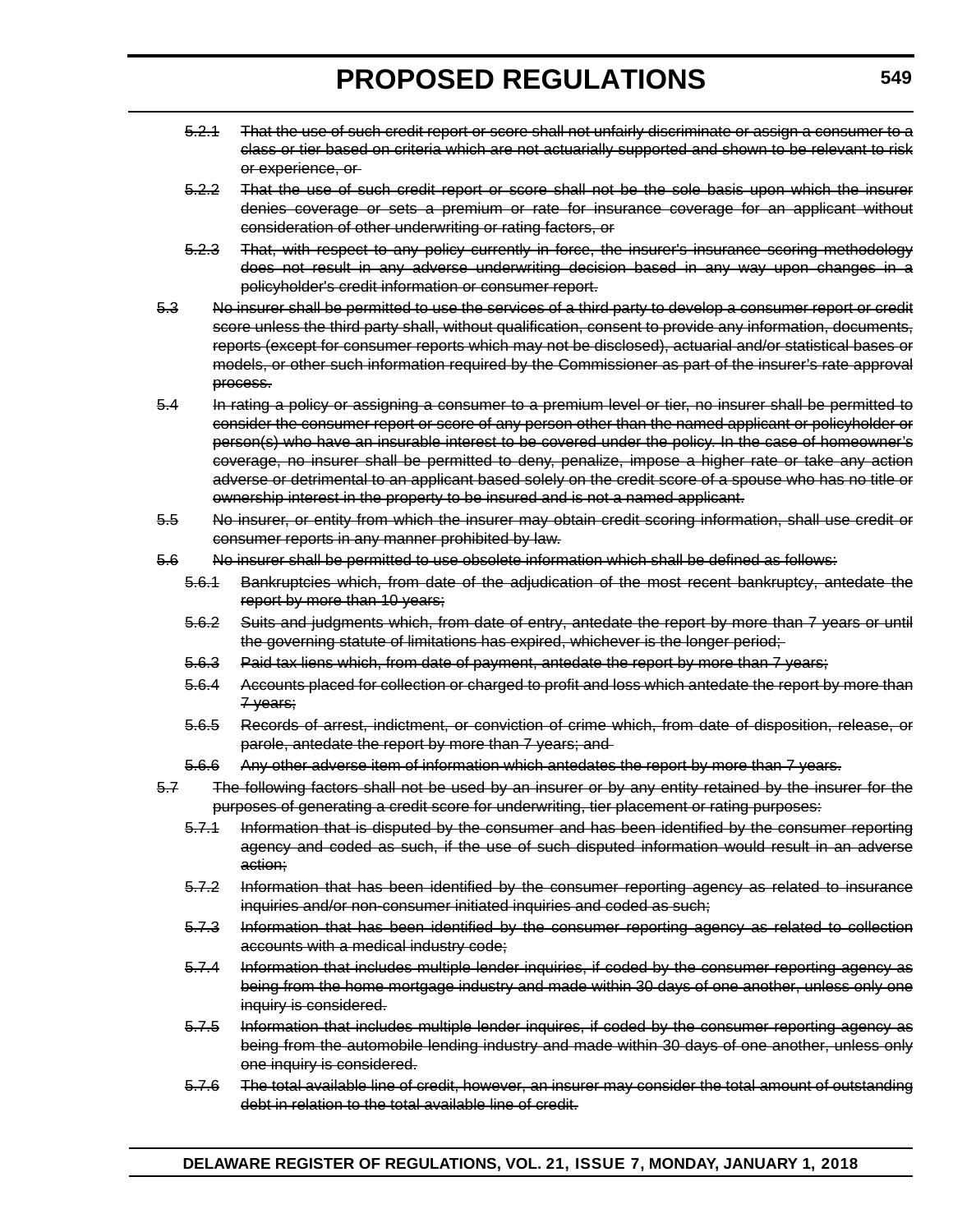- 5.8 If a consumer has no available credit history or has insufficient credit history to develop a credit score, the consumer must be underwritten and rated in accordance with the remaining actuarial principles and standards of practice set forth in the appropriate rate filing that are exclusive of the credit score. However, an insurer may consider insufficient credit history or no available credit history in setting a premium or rate, or underwriting an insurance policy for an applicant, to the extent such use is actuarially justified and consistent with the rate filing in the office of the Commissioner.
- 5.9 No insurer shall, by underwriting standards or practices, use a consumer's credit score inconsistent with or in violation of this regulation.

#### **6.0 Written Notice to Consumers**

- 6.1 If an insurer uses credit information in underwriting or rating a consumer, the insurer shall make the following disclosures to the consumer:
	- 6.1.1 Either on the insurance application or at the time the insurance application is taken, the insurer shall disclose to the applicant that it may obtain credit information on the applicant, other persons residing in the applicant's home, or other persons whose credit information may affect the underwriting or rating of the policy in connection with such application. Such disclosure shall be either written or provided to an applicant in the same medium as the application for insurance. The use of the following example disclosure statement constitutes compliance with this section: "In connection with this application for insurance, we may review your credit report or obtain or use a credit based (credit) (insurance) score based on the information contained in that credit report. We may use a third party in connection with the development of your (credit) (insurance) score."
	- 6.1.2 Either on the insurance application or at the time the insurance application is taken, the insurer shall inform the applicant that, if the application is approved and the applicant becomes a policyholder, he or she has the right to an insurance score review on an annual basis based on a new consumer report, in accordance with the procedures set forth in section 8 of this Regulation. The notice shall state that the review will be conducted for the sole purpose of determining whether the consumer's credit information would lead to a reduction in insurance premiums and will not be used for any other purpose, including an increase in premiums. The use of the following example disclosure statement constitutes compliance with this section: "If we do use a credit based score, you will have the right on an annual basis to request that we obtain a current credit report for you and determine whether use of the new credit report would result in a decrease in your insurance premiums. If the new credit report that we receive would result in a decrease in your insurance premiums, we will make that reduction. If the new credit information would not reduce your insurance premiums, the credit report will not be used to impact your premiums in any way." This paragraph does not apply if an insurer's filed rating plan does not use any credit information for the purpose of rating renewals, including any residual effect from the use of credit at initial underwriting.
	- 6.1.3 On an annual basis, the insurer shall inform its policyholders of their right to have their credit information reviewed to determine whether the use of the current credit report would result in a lower premium, in accordance with the procedures set forth in section 8 of this Regulation. This notification shall be prominently included in at least 18 point type in the renewal notification. The notification shall be accompanied by a form that the policyholder must complete and send to the insured to request that the credit report be obtained and reviewed. The notification shall inform the policyholder that the policyholder must mail the request form within two weeks of the date of mailing of the renewal notification by the insurer in order for the re-rating to occur in time for a premium adjustment to be made for the upcoming policy period. The notification shall also inform the policyholder that they must comply with the renewal notice's requirements regarding the payment amount and due date regardless of whether they choose to request a review of their credit report, and that any decrease in premium as a result of the credit review will be effective as of the upcoming renewal date provided in the renewal notice. This subsection does not apply to any renewal for which the insurer's filed rating plan does not use any credit information, including residual effect from the use of credit information at initial underwriting. An insurer that is exempt

```
550
```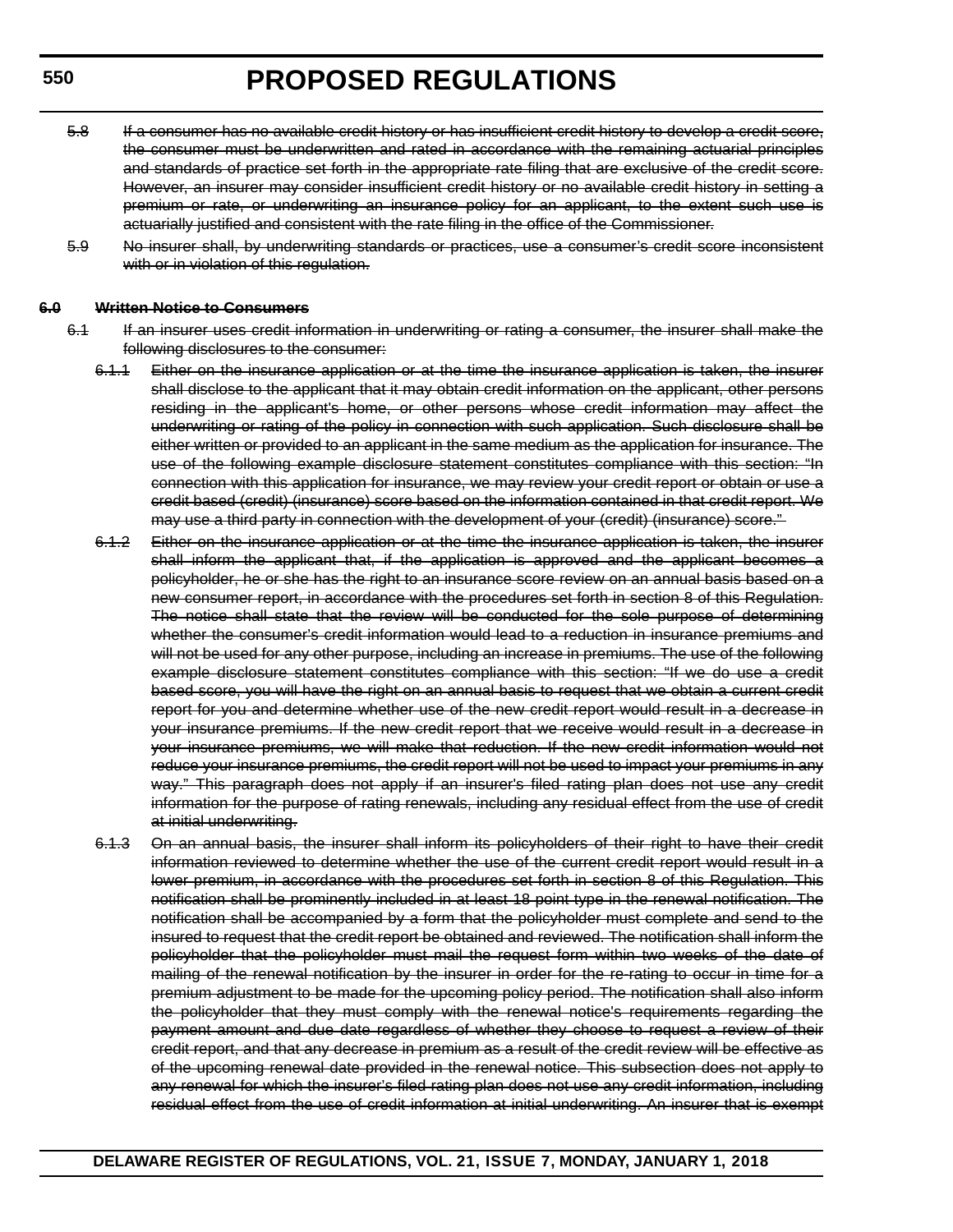from this subsection shall inform its policyholder of the exemption and the reason for the exemption in the policyholder's renewal notification.

- 6.2 A notice denying an application for insurance shall, to the extent that the insurer's action is based on information contained in a consumer report relating to the applicant and/or other named person, contain the following:
	- 6.2.1 The name, address and toll free number of the institutional source from whom the insurer obtained the credit information;
	- 6.2.2 A summary of the most significant reasons for the adverse action that relate to the applicant's credit history or to the credit factors of the credit score. The reasons need not exceed four, shall be specific and shall identify the information associated with each reason. The notice shall be sufficiently clear and specific that an applicant of reasonable intelligence can identify the basis for the insurer's decision without making further inquiry. For the purpose of the summary, the use of a generalized term such as "poor credit history," "poor credit rating," or "poor credit score" does not meet the requirement of a sufficiently clear and specific summary, however standardized credit explanations provided by consumer reporting agencies or other third party vendors that satisfy the requirements of this section are deemed to comply with this section.
	- 6.2.3 A statement advising the applicant that, if the applicant wishes to inquire further about the credit information on which the refusal is based and obtain a free copy of the "consumer report," the applicant may do so by mailing a written request to the insurer, or such other party as the insurer shall identify in the notice, no more than thirty days after the date on which the notice of refusal was mailed to the applicant.
	- 6.2.4 A statement that the consumer reporting agency that provided the information upon which the credit score was based did not make the decision to take the adverse action and is unable to provide the applicant the specific reasons why the adverse action was taken.
- 6.3 If the applicant submits the written notification required under section 6.2.3, the refusal shall not become effective until thirty days after the accuracy of the credit information, which the applicant has questioned and on which the refusal was based, has been verified and communicated to the applicant. Such verification shall be deemed to have been made upon completion of the investigation of the credit information which the applicant has questioned and on which the refusal was based. The applicant must cooperate in the investigation of the credit information, including responding to any communication submitted by, or on behalf of, the insurer or credit reporting agency no more than ten days after the date on which such communication subsequent to the notice required under section 6.2.3 was mailed to the applicant. If the applicant fails to cooperate in the investigation of the credit information, the insurer may, after providing a minimum of fifteen days' written notice to the applicant, terminate such investigation and may refuse to insure the applicant.
- 6.4 If the applicant or insured, after receipt of a notice under this section, and pursuant to procedures established under the FCRA, obtains changes, modifications or corrections to his/her credit information maintained by one or more credit reporting agencies, the insured shall notify the insurer who shall recalculate or obtain a new credit score. In that case, the provisions of section 7.2 shall apply to any adjustments to be made to the insured's premium.

#### **7.0 Corrections or Changes to a Consumer's Credit Score**

- 7.1 When an insurer uses credit histories or credit scores for the purpose of rating, if the insurer receives notice of corrected information affecting the credit history or the credit factors of the credit score of a consumer from the consumer reporting agency of the insurer, the insurer shall correct the consumer's credit score or obtain a corrected credit score or credit history, as appropriate, based on the corrected information.
- 7.2 When an insurer has taken an adverse action against a consumer on the basis of the consumer's credit history or the credit factors of the consumer's credit score, if the insurer subsequently makes or obtains a correction or change under section 6.4 or 7.1, the insurer shall determine the difference between the premium paid by the consumer based on the prior credit history or credit score and the premium based on the current history or score. If the policy period is 12 months or more, the difference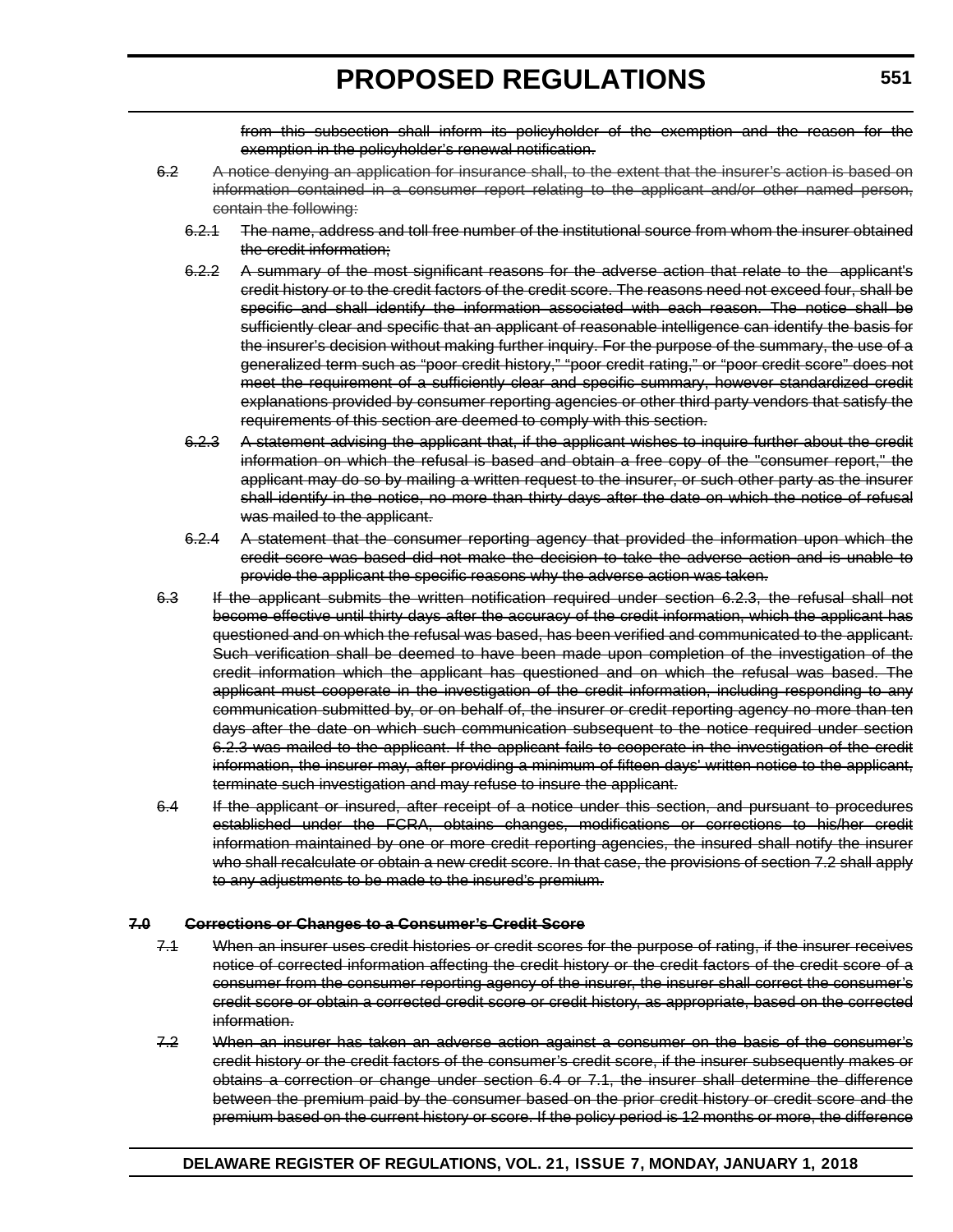shall be determined for the most recent 12 months. If the policy period is less than 12 months, the difference shall be determined for the current period of the policy. If the difference is in favor of the consumer, the insurer shall credit or refund the difference to the consumer. If the difference is in favor of the insurer, the insurer may charge the difference to the consumer or collect the difference from the consumer.

- 7.3 A consumer, upon written request to an insurer, shall have a right to seek review by the insurer of its use of a credit score in the event a consumer's credit report is adversely affected by extraordinary personal circumstances.
	- 7.3.1 Extraordinary personal circumstance is defined as serious illness or injury, involuntary unemployment, divorce, identity theft, and involuntary interruption of alimony or support payments. An insurer may elect to extend this definition to consider an extraordinary personal circumstance not listed in this section. In no event is an insurer required to review repeated events or events the insurer reviewed previously as an extraordinary personal circumstance.
	- 7.3.2 An insurer may require that a consumer provide sufficient documentation to establish the existence and duration of such extraordinary personal circumstance.
	- 7.3.3 An insurer may elect to eliminate the credit score from consideration in such instance and rely its other underwriting and rating guidelines, may assign a neutral credit score or may elect to establish such procedural guidelines as will allow the insurer to consider such requests in a consistent manner.
	- 7.3.4 An insurer will not be considered out of compliance with any law or rule relating to underwriting, rating or rate filing as a result of granting an exception under this section.

### **8.0 Requesting Re-rating Based on Current Credit Report**

- 8.1 Any policyholder whose credit report has been used by his/her insurer for the purpose of rating renewals or initial underwriting and who wishes to have a current credit report reviewed by his/her insurer to determine whether the current report will result in an improvement in the policyholder's insurance score must make the request to his/her insurer using the form provided pursuant to paragraph 6.1.3 of this Regulation. The policyholder must mail the completed request form within two weeks of the date the insurer mailed the notice and form required by paragraph 6.1.3.
- 8.2 After receiving notice from a policyholder that he/she is requesting that the applicable credit reports be obtained and reviewed for the purpose of improving the insurance score applicable to the policy, the insurer shall obtain the current credit information and recalculate the insurance score for the policyholder to determine whether the credit information will lower the policyholder's premium. The policyholder's premium adjustment, if he or she is entitled to one, shall be effective as of the renewal date provided in the renewal offer that accompanies the policyholder's notification of the request for rerating, as described in paragraph 6.1.3 of this Regulation.
- 8.3 If the policyholder's premium is adjusted pursuant to Section 8.2, the insurer shall notify the policyholder of the premium adjustment within 90 days of the insurer's receipt of the policyholder's request for a new credit report.
- 8.4 If the credit report would result in no change or an increase in the premium or in any adverse action, the insurer shall take no further action regarding the credit report except that the policyholder's next notice of insurance renewal shall inform the policyholder that the review was conducted and that it did not result in any changes to the premium or policy.
- 8.5 Sections 8.1 through 8.4 do not apply to any renewal for which the insurer's filed rating plan does not use any credit information, including any residual effect from the use of credit information at initial underwriting.

#### **9.0 General Business Practices**

9.1 Any insurer that elects to use credit scoring to determine, in whole or in part, the premium to be paid by the insured or the tier or class of risk to which the insured shall be assigned, shall be deemed to have done so under the provisions of 18 **Del.C.** Ch. 25.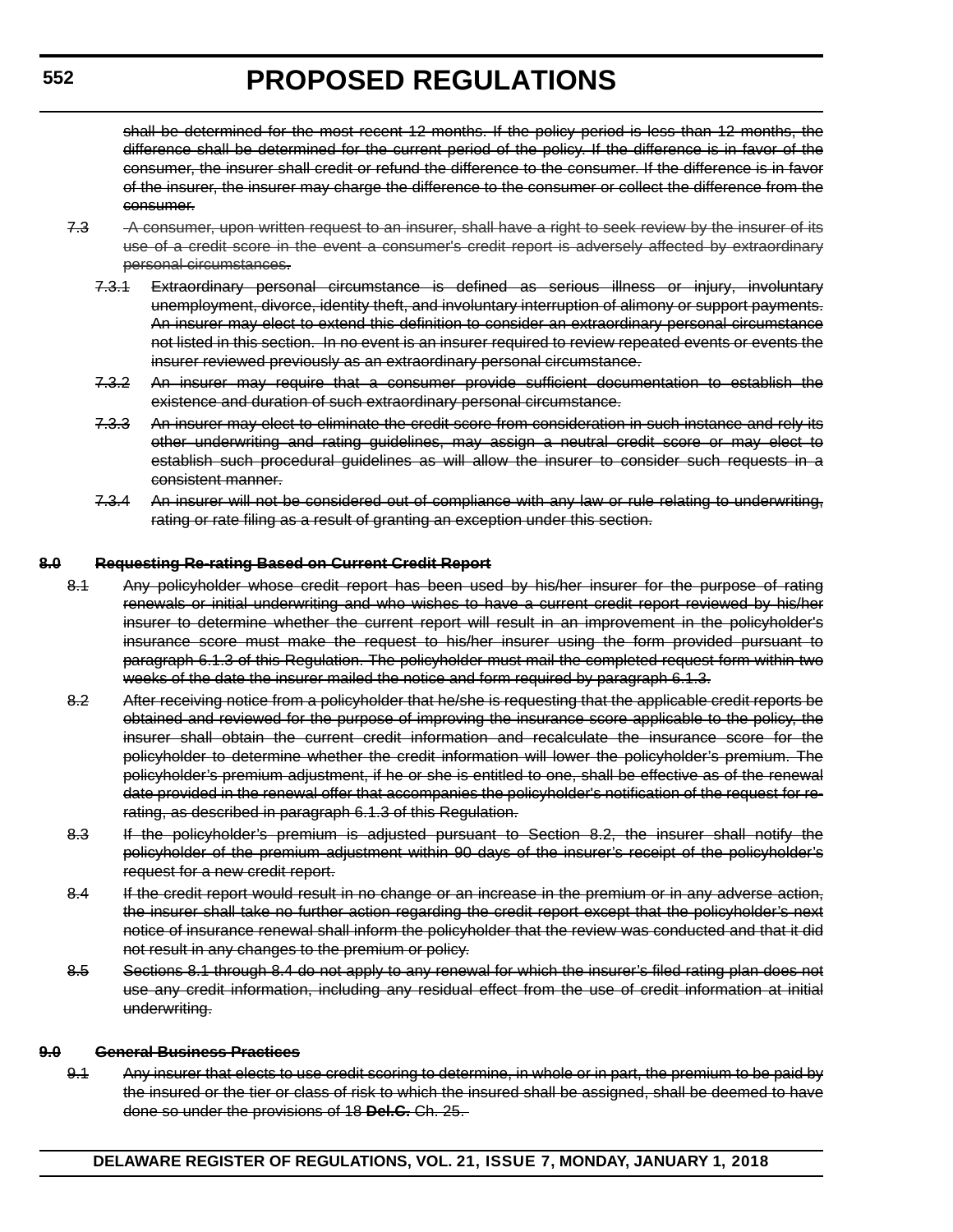- 9.2 No insurer shall implement credit scoring for rate making or underwriting purposes without first having obtained the approval of the Commissioner as part of a rate filing under 18 **Del.C**. Ch. 25. Policies and renewal notices issued on or before September 1, 2003, in which credit information was used in the underwriting or rating of the policy shall be deemed valid for the term thereof but not for any renewal thereunder in the absence of compliance with this regulation.
- 9.3 No insurer shall alter or modify the approved tier or classification structure or change the premiums applicable to any such tier or classification system without having first obtained the Commissioner's approval to do so under 18 **Del.C.** Ch. 25.
- 9.4 When an insurer denies a policy, evidence of the notice of denial shall be retained by the insurer and a record of the insurance score, related notice and correspondence with the applicant shall be maintained by the insurer and/or by the appropriate vendor (source of the credit score) pursuant to the insurer's agreement with such vendor for a minimum of three years from the date of notice to the applicant.
- 9.5 An insurer shall indemnify, defend, and hold agents harmless from and against all liability, fees, and costs arising out of or relating to the actions, errors, or omissions of an insurer who obtains or uses credit information and/or credit scores from an independent source, provided that the agent follows the instructions of or procedures established by the insurer and complies with any applicable law or regulation. Nothing in this section shall be construed to provide a consumer or other insured with a cause of action that does not exist in the absence of this section.

#### **10.0 Confidentiality**

10.1 Any document, report, model or other supporting information filed with the Commissioner, irrespective of the format or media in which it is contained, shall be considered proprietary or trade secret and subject to the confidentiality provisions of 18 **Del.C.** §321(g) and/or, upon the request of the insurer or owner of the document, 29 **Del.C.** §10002(d)(2). Where an insurer or third party is required to file proprietary or trade secret insurance scoring algorithms, models, documents or supporting information as part of its filed rates, the insurer or third party may elect to segregate such materials from the remainder of its rate filing by filing such materials separately in a sealed envelope or container. Materials filed in this manner shall remain segregated from the publicly accessible portions of the rate filing for so long as these materials are on file with the Department, or until the insurer or third party notifies the Department that such materials are no longer proprietary or trade secret. In the event there is a dispute with respect to the confidentiality of a document, the Commissioner shall make the final determination of whether any part or the whole of a disputed document shall be given confidential treatment.

#### **11.0 Severability**

If any provision of this Regulation or the application of any such provision to and person or circumstance shall be held invalid the remainder of such provisions, and the application of such provision to any person or circumstance other than those as to which it is held invalid, shall not be affected.

#### **12.0 Causes of Action and Defenses**

This regulation shall not create a cause of action for any person or entity, other than the Delaware Insurance Commissioner, against an insurer or its representative based upon a violation of 18 **Del.C.** §2304(15)(c). In the same manner, nothing in this regulation shall establish a defense for any party to any cause of action based upon a violation of 18 **Del.C.** §2304(15)(c).

#### **13.0 Effective Date**

These regulations shall be effective on January 1, 2008, with the exception of subsections 6.1.2 and 6.1.3, which shall take effect on April 1, 2008.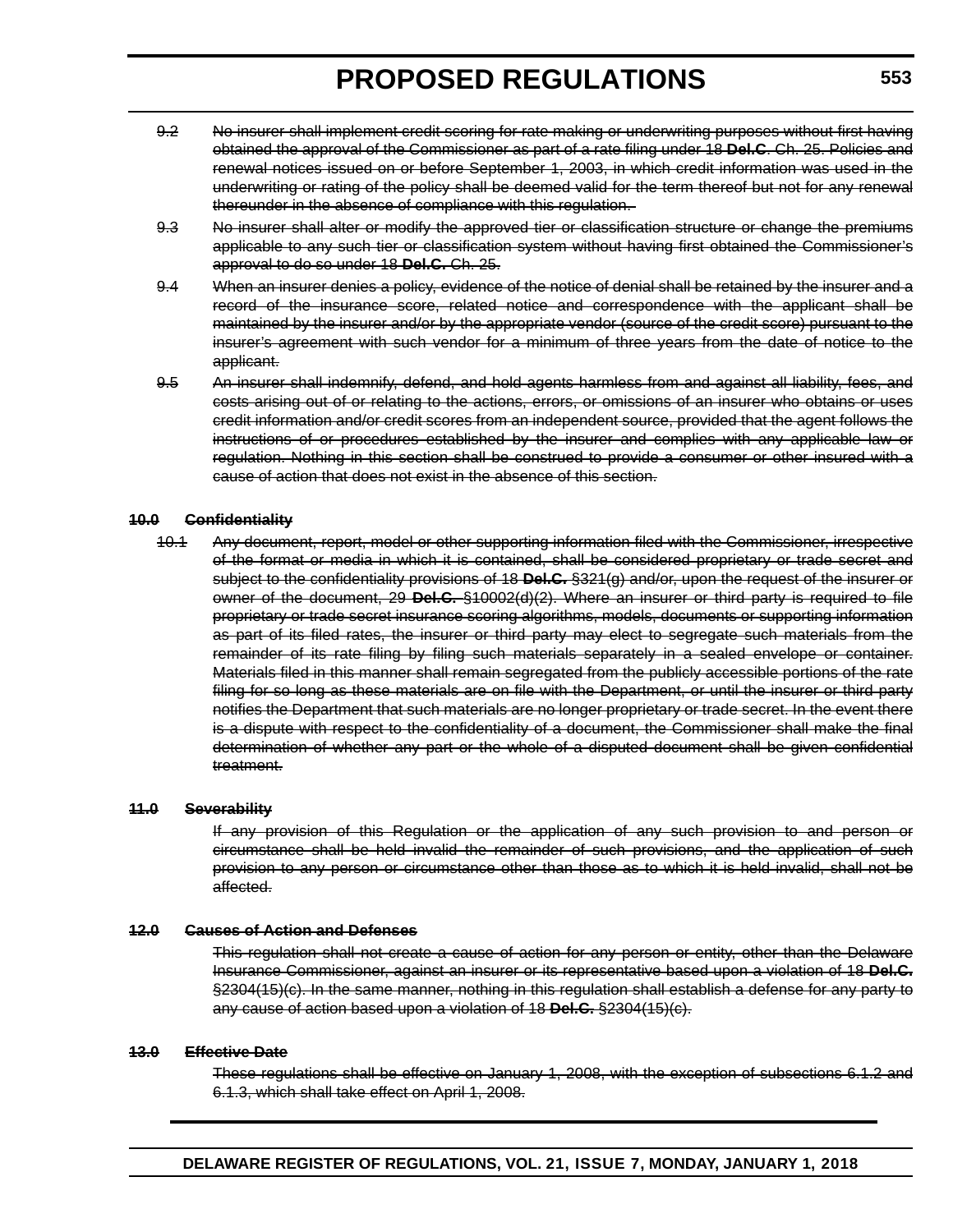## **[DEPARTMENT OF NATURAL RESOURCES AND ENVIRONMENTAL](http://www.dnrec.delaware.gov/dwhs/Pages/default.aspx)  CONTROL**

**DIVISION OF WASTE AND HAZARDOUS SUBSTANCES** Statutory Authority: 7 Delaware Code, Chapter 74B (7 **Del.C.** Ch. 74B) 7 **DE Admin. Code** 1353

> **REGISTER NOTICE SAN # 2017-13**

## **[1353 Boiler Safety Regulations For Boilers, Pressure Vessels, and Nuclear](#page-3-0)**

#### **1. TITLE OF THE REGULATIONS:**

Administrative Code Section 1353, Boiler Safety Regulations For Boilers, Pressure Vessels, And Nuclear **Installations** 

#### **2. BRIEF SYNOPSIS OF THE SUBJECT, SUBSTANCE AND ISSUES:**

The proposed regulations reflect changes that will reduce the likelihood of an incident involving the loss of life and property from a boiler or pressure vessel due to an explosion, equipment failure, or harmful exposure to carbon monoxide. The proposed regulations require owners of boilers located in places accessible to the public such as commercial businesses, churches, hospitals, and schools, to conduct monthly inspections of their boiler systems and record any maintenance, testing, or service performed on the boiler. The proposed regulations also require owners to hire a licensed heating, ventilation, and air conditioning technician to perform an annual service check on the boiler system.

The proposed regulations also amend the inspection and testing requirements for pressure vessels associated with air cannons. The thickness of the wall of the pressure vessels must now be checked using ultrasonic testing technologies to ensure that the wall is thick enough to sustain the maximum allowable working pressure originally assigned to the pressure vessel when it was manufactured. There are also requirements for owners to conduct penetrant testing and necessary repairs on the pressure vessel when a commissioned inspector detects cracks or surface defects during an inspection.

## **3. POSSIBLE TERMS OF THE AGENCY ACTION:**

There is not a sunset date related to the proposed regulations.

## **4. STATUTORY BASIS OR LEGAL AUTHORITY TO ACT:**

The statutory basis for these regulations is Title 7 Delaware Code Chapter 74B, Section 7403B(i)

#### **5. OTHER REGULATIONS THAT MAY BE AFFECTED BY THE PROPOSAL:** None.

#### **6. NOTICE OF PUBLIC COMMENT:**

The hearing record on the proposed amendments to 7 **DE Admin Code** 1353 Boiler Safety Regulations For Boilers, Pressure Vessels, and Nuclear Installations will be open January 1, 2018. Individuals may submit written comments regarding the proposed changes via e-mail to [Lisa.Vest@state.de.us](mailto:Lisa.Vest@state.de.us) or via the USPS to Lisa Vest, Hearing Officer, DNREC, 89 Kings Highway, Dover, DE 19901 (302) 739-9042. A public hearing on the proposed amendments will be held on January 25, 2018 beginning at 6:00 PM in the DNREC Richardson and Robbins Building Auditorium, 89 Kings Highway Dover, DE 19901. Comments will be accepted in accordance with 29 **Del.C.** §10118.

#### **7. PREPARED BY:**

Name/Phone: Alex Rittberg, 302-395-2500 Email: [Alex.Rittberg@state.de.us](mailto:Alex.Rittberg@state.de.us)

**554**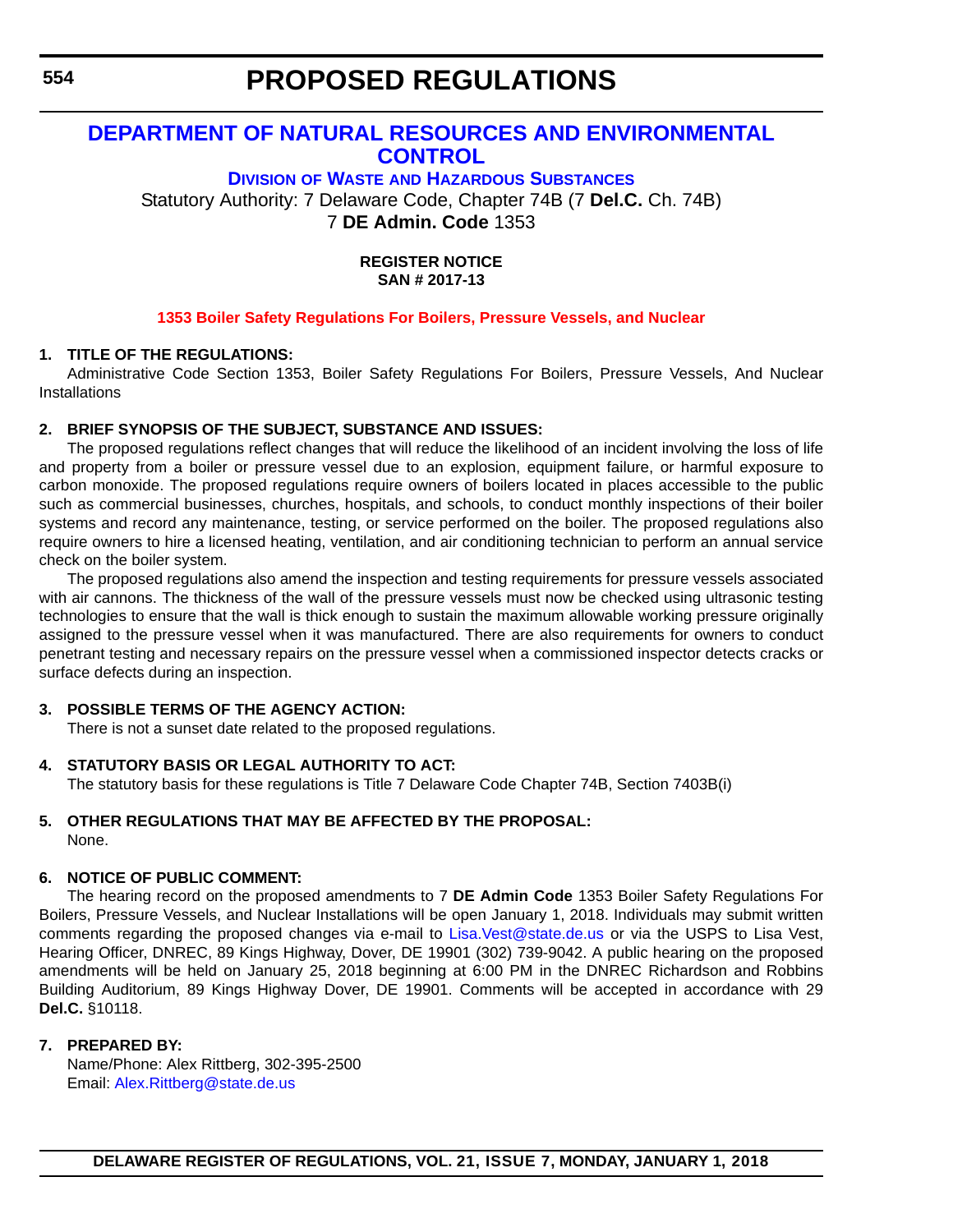**\*Please Note:** 

**(1) The Regulatory Flexibility Analysis and Impact Statement for this regulation, as required by 29 Del.C. Ch. 104, is available at:**

**<http://regulations.delaware.gov/register/january2018/proposed/21 DE Reg 554RFA 01-01-18.pdf>**

**(2) Due to the size of the proposed regulation, it is not being published here. A copy of the regulation is available at:**

**[1353 Boiler Safety Regulations For Boilers, Pressure Vessels, and Nuclear](http://regulations.delaware.gov/register/january2018/proposed/21 DE Reg 554 01-01-18.htm)** 

## **[DEPARTMENT OF STATE](https://dpr.delaware.gov/boards/chiropractic/)**

## **DIVISION OF PROFESSIONAL REGULATION**

**700 BOARD OF CHIROPRACTIC**

Statutory Authority: 24 Delaware Code, Sections 706(a)(1) and (10) (24 **Del.C.** §706(a)(1) and (10))

24 **DE Admin. Code** 700

## **PUBLIC NOTICE**

#### **[700 Board of Chiropractic](#page-3-0)**

The Delaware Board of Chiropractic, pursuant to 24 **Del.C.** §706(a)(1), proposes to revise its regulations. The proposed regulation increases the number of continuing education hours that can be taken in an asynchronous format from 6 to 12.

The Board will hold a public hearing on the rule change on February 1, 2018 at 8:30 a.m., in the Second Floor Conference Room B, Cannon Building, 861 Silver Lake Blvd., Dover, DE 19904. Written comments should be sent to LaTonya Brown, Administrator of the Board of Chiropractic, Cannon Building, 861 Silver Lake Blvd., Suite 203, Dover, DE 19904. Written public comments will be accepted until February 16, 2018.

### **\*Please Note: The Regulatory Flexibility Analysis and Impact Statement for this regulation, as required by 29 Del.C. Ch. 104, is available at:**

**<http://regulations.delaware.gov/register/january2018/proposed/21 DE Reg 555RFA 01-01-18.pdf>**

#### **700 Board of Chiropractic** *(Break in Continuity of Sections)*

#### **2.0 Continuing Education (CE) Requirements**

2.1 Completion of the required continuing education (CE) hours is a prerequisite for renewing a license. Licensees shall complete 24 hours of approved CE during each biennial licensing period, except as otherwise provided in these regulations for new licensees.

#### *(Break in Continuity Within Section)*

2.1.6 The required CE can be taken online or by home study which includes video- or tele-conference, so long as the teaching is live, and the interaction between the instructor and the licensee is interactive and synchronous. Asynchronous education including video replay or on-line courses are limited to  $612$  hours per renewal period.

**\*Please Note: As the rest of the sections were not amended, they are not being published. A copy of the regulation is available at:**

#### **[700 Board of Chiropractic](http://regulations.delaware.gov/register/january2018/proposed/21 DE Reg 555 01-01-18.htm)**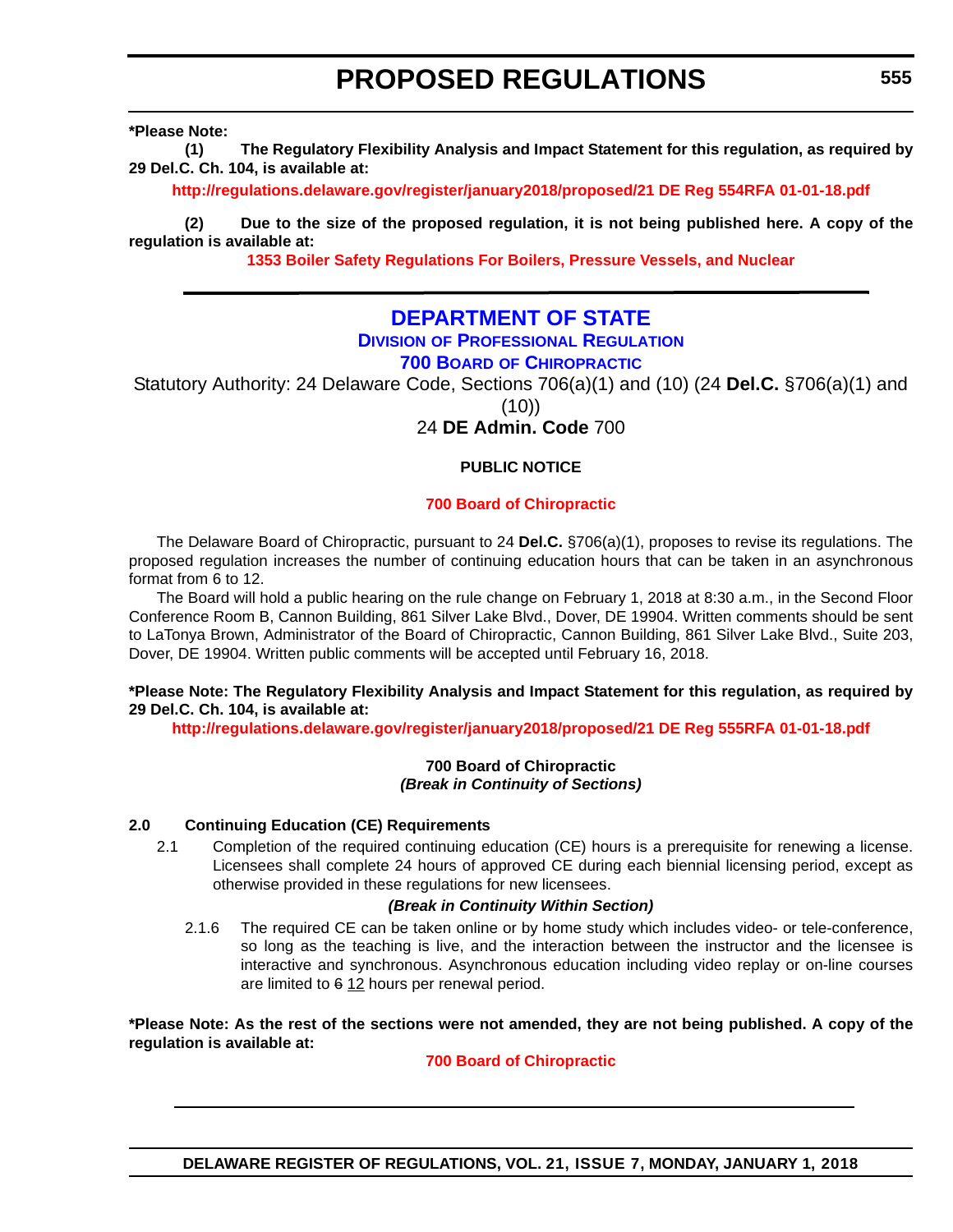## **DIVISION [OF PROFESSIONAL REGULATION](https://dpr.delaware.gov/boards/physicaltherapy/) 2600 EXAMINING BOARD OF PHYSICAL THERAPISTS AND ATHLETIC TRAINERS** Statutory Authority: 24 Delaware Code, Section 2604(a)(1) (24 **Del.C.** §2604(a)(1)) 24 **DE Admin. Code** 2600

## **PUBLIC NOTICE**

#### **[2600 Examining Board of Physical Therapists and Athletic Trainers](#page-3-0)**

Pursuant to 24 **Del.C.** §2604(a)(1), the Delaware Examining Board of Physical Therapists and Athletic Trainers ("Board") has proposed revisions to its rules and regulations.

Revisions to Section 9.0 amend the requirements for physical therapist and physical therapist assistant applicants who were trained outside of the United States. Most such applicants will need to provide the Board with an evaluation of professional education and training prepared by a Board approved credentialing agency. For initial applicants, that is, applicants who are not applying by reciprocity, the evaluation must be based on the most recent Course Work Tool adopted by the Federation of State Boards of Physical Therapy. However, for applicants who are applying by reciprocity, the evaluation must be based on the Course Work Tool corresponding to the applicant's year of graduation. This change will facilitate licensure for applicants who were trained outside of the United States, but who have already been evaluated and licensed by another State. Where an applicant received a degree from a school accredited by an accrediting agency recognized by the Board, the school is considered equivalent to a domestic accredited school and the applicant is exempt from the requirement of evaluation by a credentialing agency. Finally, a new subsection 7.2 requires licensees to update addresses on a timely basis.

A public hearing will be held on January 23, 2018 at 4:30 p.m. in the second floor conference room A of the Cannon Building, 861 Silver Lake Boulevard, Dover, Delaware, where members of the public can offer comments on the amendments to the rules and regulations. Anyone wishing to receive a copy of the proposed rules and regulations may obtain a copy from the Delaware Examining Board of Physical Therapists and Athletic Trainers, 861 Silver Lake Boulevard, Dover, Delaware 19904. Persons wishing to submit written comments may forward these to the Board at the above address.

In accordance with 29 **Del.C.** §10118(a), the final date to receive written comments will be February 7, 2018, 15 days following the public hearing. The Board will deliberate on all of the public comment at its regularly scheduled meeting, at which time it will determine whether to adopt the rules and regulations as proposed or make additional changes due to the public comment.

### **\*Please Note: The Regulatory Flexibility Analysis and Impact Statement for this regulation, as required by 29 Del.C. Ch. 104, is available at:**

**<http://regulations.delaware.gov/register/january2018/proposed/21 DE Reg 556RFA 01-01-18.pdf>**

#### **2600 Examining Board of Physical Therapists and Athletic Trainers** *(Break in Continuity of Sections)*

- **4.0 Physical Therapist Assistants (24 Del.C. §2602(7)2602(9))** *(Break in Continuity of Sections)*
- **6.0 Support Personnel (24 Del.C. §26152606(a))**

*(Break in Continuity Within Section)*

#### **7.0 Duty to Update Address; Licensure Procedures; Renewal of Licenses (24 Del.C. §2606)**

- 7.1 Applications, the Rules and Regulations, and the Practice Act (24 **Del.C.** Ch. 26) are available on the Division of Professional Regulation's website.
- 7.2 Duty to Update Address
	- 7.2.1 Licensees must provide the Division of Professional Regulation with any change of address from that registered with the Division. Any change in address must be reported to the Division within

## **DELAWARE REGISTER OF REGULATIONS, VOL. 21, ISSUE 7, MONDAY, JANUARY 1, 2018**

**556**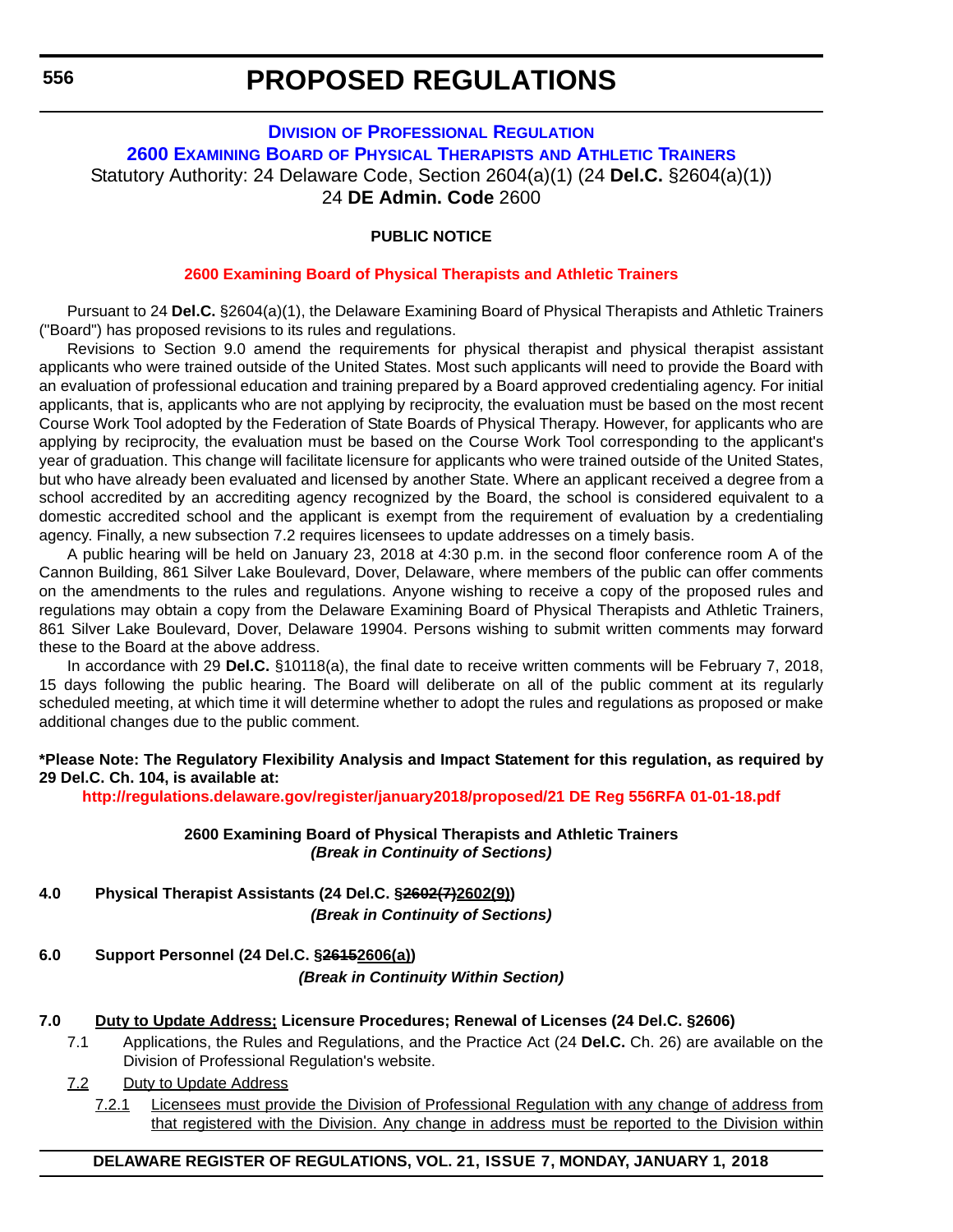thirty days of such change. All notifications and correspondence pertaining to a licensee's license that are sent through the mail will be sent only to the most recent address provided by the licensee. The failure to provide the Division with a current address will not operate to excuse any duty or responsibility of the licensee and confirmed delivery to the most recent address provided by the licensee will be considered proper notice.

- 7.27.3 Applicants for Physical Therapist or Physical Therapist Assistant licensure shall not be admitted to the examination without the submission of the following documents:
	- 7.2.17.3.1 Professional Qualifications proof of graduation (official transcript) from an educational program for the Physical Therapist or Physical Therapist Assistant which is accredited by the appropriate accrediting agency as set forth in the Practice Act.
	- 7.2.27.3.2 Proof of current CPR certification by the American Red Cross, American Heart Association, National Safety Council or other agency approved by the Board and posted on the Division of Professional Regulation's website. CPR certification must be obtained through a course with a live lab component.
	- 7.2.37.3.3 Proof of completion of a criminal background check, pursuant to application instructions.
	- 7.2.47.3.4 A fee in check or money order payable to the State of Delaware.
	- 7.2.57.3.5 A completed application form.
- 7.37.4 The Board shall use the Physical Therapist and Physical Therapist Assistant examination endorsed by the Federation of State Boards of Physical Therapy.
- 7.47.5 All applicants for licensure as a Physical Therapist or Physical Therapist Assistant must successfully pass the examination described in subsection 7.37.4 in order to become eligible for licensure. The Board will adopt the criterion-referenced passing point recommended by the Federation of State Boards of Physical Therapy.
- 7.57.6 Applicants for licensure as an Athletic Trainer must submit to the Board the following:
	- 7.5.17.6.1 Professional Qualifications proof of graduation (official transcript) from an educational program described in 24 **Del.C.** §2606(a)(1), whether an accredited program or Board of Certification (BOC) internship.
	- 7.5.27.6.2 Official letter of Athletic Trainer certification from BOC.
	- 7.5.37.6.3 Proof of current CPR certification by the American Red Cross, American Heart Association, National Safety Council or other agency approved by the Board and posted on the Division of Professional Regulation's website. CPR certification must be obtained through a course with a live lab component.
	- 7.5.47.6.4 Proof of completion of a criminal background check, pursuant to application instructions.
	- 7.5.57.6.5 A check or money order made payable to the State of Delaware.
	- 7.5.67.6.6 The completed application form.
- 7.67.7 Licenses shall expire biennially on every odd numbered year. License renewal shall be accomplished online at www.dpr.delaware.gov and shall include:
	- 7.6.17.7.1 the applicable fee, and
	- 7.6.27.7.2 attestation of completion of continuing education courses required by Section 13.0.

## **8.0 Admission to Practice, Licensure by Reciprocity (24 Del.C. §2610)**

Definition - The granting of a license to an applicant who meets all the requirements set forth in this Section and 24 **Del.C.** §2610.

8.1 The reciprocity applicant shall submit the documentation listed in subsections 7.27.3 or 7.57.6. *(Break in Continuity Within Section)*

## **9.0 Foreign Trained Applicant for Licensure (24 Del.C. §2606(b))**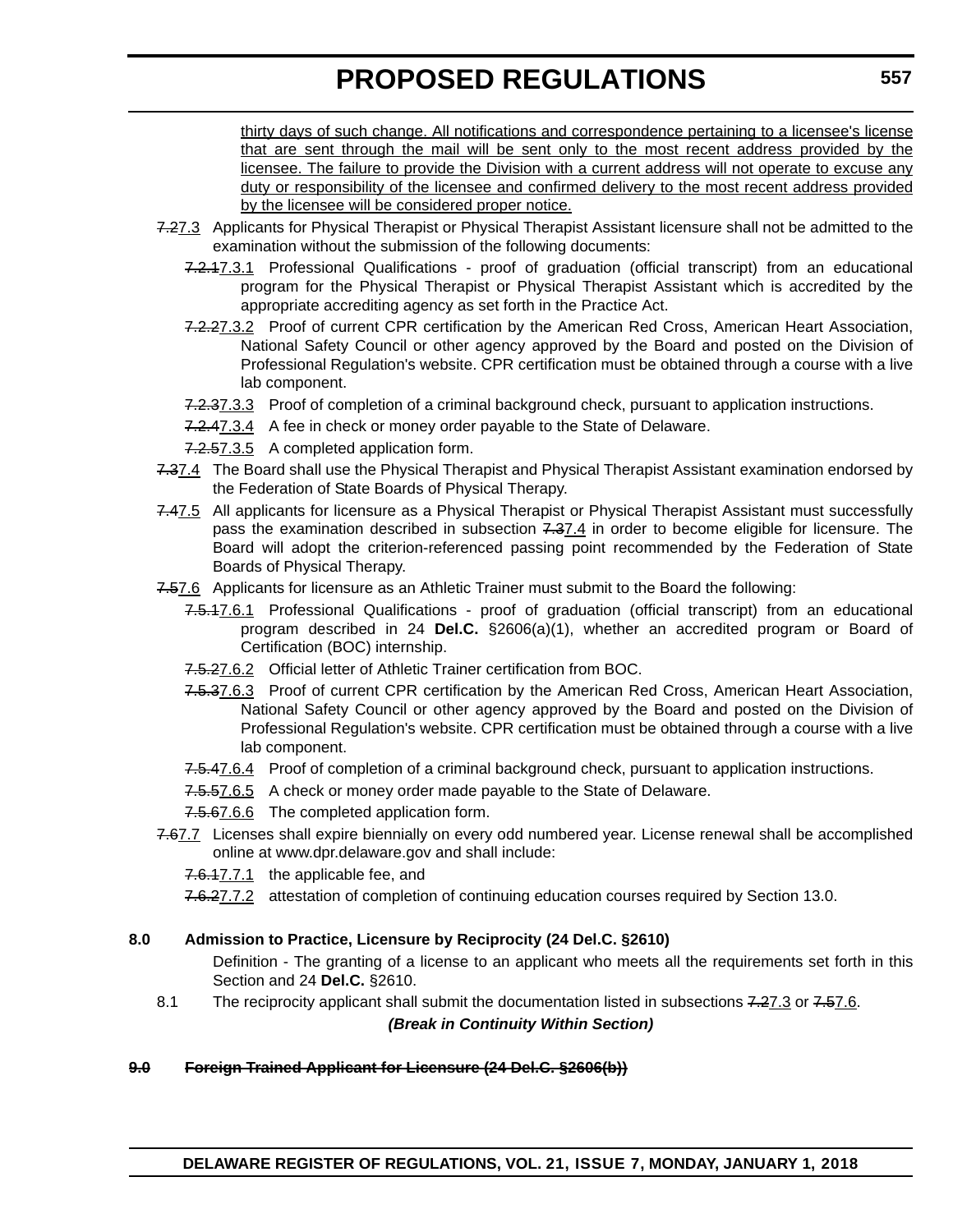- 9.1 Applicants for licensure who are graduates of a Physical Therapist, Physical Therapist Assistant school or Athletic Trainer program located in a foreign country shall complete all of the following requirements before being admitted to the examination:
	- 9.1.1 The applicant shall submit proof satisfactory to the Board of graduation from an education program appropriate to their profession in a foreign country. Each foreign applicant must demonstrate that they have met the minimum education requirements as presented by the Federation of State Boards in the Course Work Evaluation Tool for Persons Who Received Their Physical Therapy Education Outside the United States. The applicant shall arrange and pay for a credential evaluation of such foreign school's program to be completed by an agency approved by the Board.
	- 9.1.2 The applicant shall complete the requirements of subsection 7.2 or 7.5.
	- 9.1.3 The applicant shall pass the examination described in subsections 7.3 and 7.4.
- 9.2 The applicant shall show proof of completion of a criminal background check, pursuant to application instructions.
- 9.3 The applicant shall show proof of completion of a minimum two hours ethics class related to the practice of physical therapy and/or athletic training and proof of current CPR certification by the American Red Cross, American Heart Association, National Safety Council or other agency approved by the Board and posted on the Division of Professional Regulation's website. CPR certification must be obtained through a course with a live lab component.

## **9.0 Applicants Trained Outside of the United States (24 Del.C. §2606(b))**

- 9.1 A physical therapist or physical therapist assistant applicant whose application is based on a diploma issued by a school located outside of the United States shall complete all of the following requirements:
	- 9.1.1 Provide documentation that the institution at which the applicant received his or her education is recognized by the Ministry of Education or equivalent agency in that country.
	- 9.1.2 Provide an evaluation of professional education and training, prepared by a Board approved credentialing agency, and paid for by the applicant. The evaluation must provide evidence and documentation that the applicant's education is substantially equivalent to the education of a physical therapist or physical therapist assistant who graduated from a program approved for the educational preparation of physical therapists or physical therapist assistants by the appropriate accrediting agency recognized by the Board.
		- 9.1.2.1 For initial applicants: The evaluation shall be based on the most recent Course Work Tool ("CWT") adopted by the Federation of State Boards of Physical therapy.
		- 9.1.2.2 For reciprocity applicants: The evaluation shall be based on the retro CWT corresponding to the applicant's year of graduation. The applicant must provide proof of current licensure in another state.
		- 9.1.2.3 If an applicant received an entry-level degree from a school accredited by the appropriate accrediting agency recognized by the Board, the school is considered equivalent to a domestic accredited school and the applicant is exempt from the requirement of evaluation of the school by a credentialing agency.
	- 9.1.3 Pass the applicable licensing examination as set forth in subsections 7.4 and 7.5.
	- 9.1.4 Complete any additional education requirements requested by the Board.
- 9.2 An athletic trainer applicant whose application is based on a diploma issued by a school located outside of the United States shall be evaluated by the Board on a case-by-case basis.
- 9.3 All applicants who were educated outside of the United States shall also submit to the Board the following:
	- 9.3.1 The completed application.
	- 9.3.2 A check or money order made payable to the State of Delaware.
	- 9.3.3 Proof of completion of a criminal background check, pursuant to application instructions.

**558**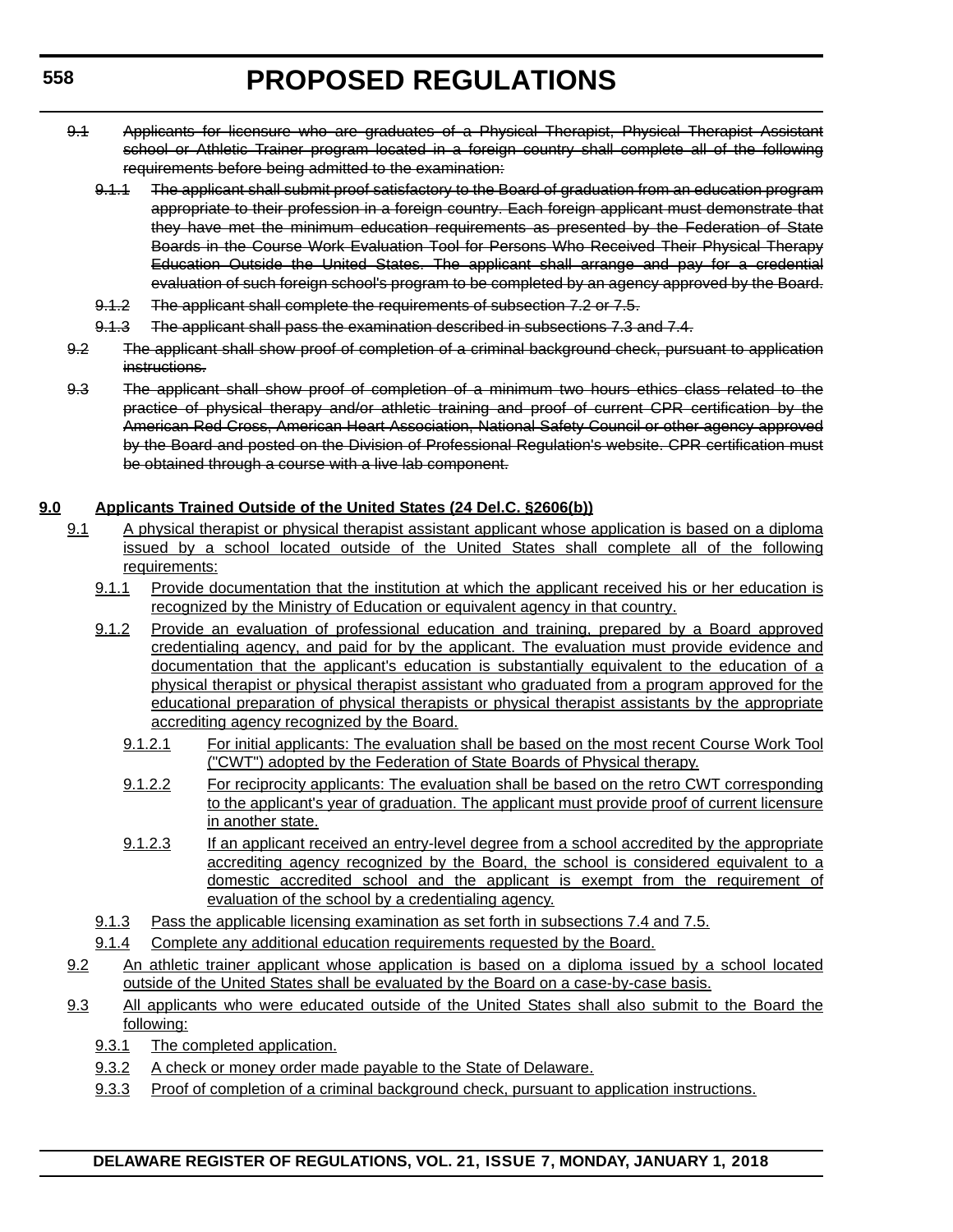- 9.3.4 Proof of current CPR certification by the American Red Cross, American Heart Association, National Safety Council or other agency approved by the Board and posted on the Division of Professional Regulation's website. CPR certification must be obtained through a course with a live lab component.
- 9.3.5 Proof of completion of a minimum two hours ethics class related to the practice of physical therapy and/or athletic training, as applicable.

## **10.0 Temporary Licensure (24 Del.C. §2611)**

10.1 The Board may issue a temporary license to all applicants who have submitted to the Board the documents listed in subsection  $7.27.3$  and subsection  $7.57.6$ , respectively, and who have been determined to be eligible to take the examination. The Board shall accept a letter signed by the Physical Therapist or Physical Therapist Assistant applicant's school official stating that the applicant has completed all requirements for graduation; provided, however, that the applicant shall submit to the Board an official transcript as soon as it becomes available. The Board will determine the Physical Therapist or Physical Therapist Assistant applicant's eligibility to take the examination. In the case of Athletic Trainer applicants for temporary license, a letter from BOC stating the applicant's eligibility to take the BOC examination will be required. Physical Therapist and Physical Therapist Assistant applicants may practice only under the direct supervision of a licensed Physical Therapist. Athletic Trainer applicants may practice only under the direct supervision of a licensed Athletic Trainer or Physical Therapist as that supervision is defined in subsection 1.2.1. A temporary license shall expire upon notice to the applicant of his/her failure to pass the license examination and may not be renewed. In all other cases, a temporary license may be renewed only once.

## **\*Please Note: As the rest of the sections were not amended, they are not being published. A copy of the regulation is available at:**

**[2600 Examining Board of Physical Therapists and Athletic Trainers](http://regulations.delaware.gov/register/january2018/proposed/21 DE Reg 556 01-01-18.htm)** 

## **DIVISION [OF PROFESSIONAL REGULATION](https://dpr.delaware.gov/boards/funeralservices/) 3100 BOARD OF FUNERAL SERVICES** Statutory Authority: 24 Delaware Code, Section 3105(a)(1) (24 **Del.C.** §3105(a)(1)) 24 **DE Admin. Code** 3100

## **PUBLIC NOTICE**

## **[3100 Board of Funeral Services](#page-3-0)**

Pursuant to 24 **Del.C.** §3105(a)(1), the Delaware Board of Funeral Services has proposed revisions to its rules and regulations. Rules pertaining to cremation and crematoriums and inspection of funeral establishments are proposed to be added.

A public hearing will be held on January 23, 2018 at 10 a.m. in the second floor conference room B of the Cannon Building, 861 Silver Lake Boulevard, Dover, Delaware, where members of the public can offer comments on the amendments to the rules and regulations. Anyone wishing to receive a copy of the proposed rules and regulations may obtain a copy from the Delaware Board of Funeral Services, 861 Silver Lake Boulevard, Dover, Delaware 19904. Persons wishing to submit written comments may forward these to the Board at the above address in accordance with 29 **Del.C.** §10118(a). Written public comments will be accepted until February 7, 2018.

### **\*Please Note: The Regulatory Flexibility Analysis and Impact Statement for this regulation, as required by 29 Del.C. Ch. 104, is available at:**

**<http://regulations.delaware.gov/register/january2018/proposed/21 DE Reg 559RFA 01-01-18.pdf>**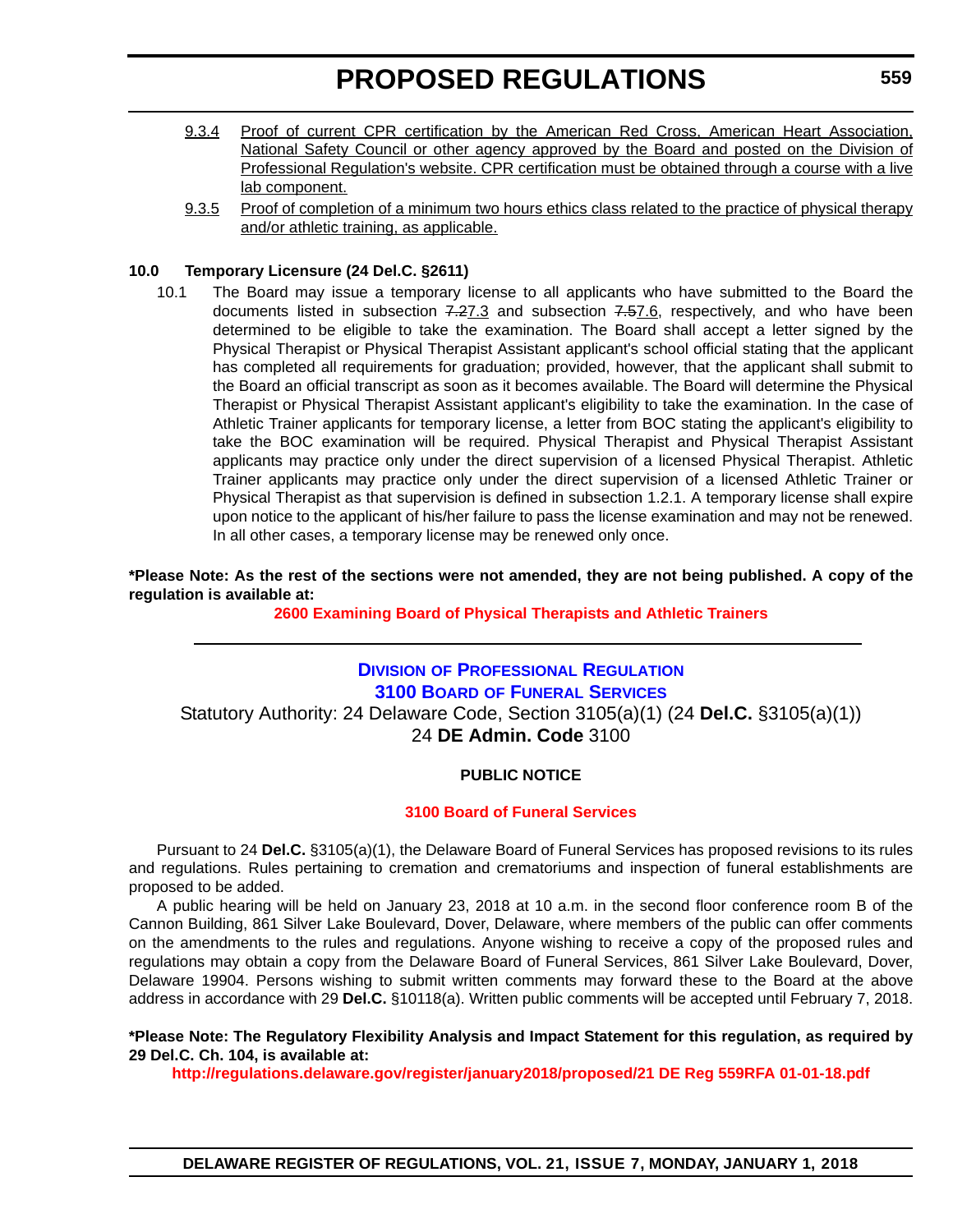## **3100 Board of Funeral Services** *(Break in Continuity of Sections)*

### **13.0 Cremation and Crematoriums**

13.1 Definitions

"**Certified Crematory Operator**" means a natural person who has received official certification as a crematory operator from CANA, ICCFA or another officially recognized certification agency approved by the Board of Funeral Service.

"**Cremated Human Remains/Cremains**" means all particulate matter of a deceased human body following the cremation and subsequent mechanical pulverization of said remains.

"**Cremation Process**" means the procedure necessary to render a human remains to a particulate and ash consistency using extreme heat, cold, direct fire or any other type of thermal process.

"**Cremator/Retort**" means the mechanical combustion chamber in which cremation of a deceased human body takes place.

"**Crematory/Crematorium**" means a facility which houses the mechanical equipment and appurtenances used during the cremation of a deceased human body.

"**Offsite crematory/crematorium**" means a facility which houses the mechanical equipment and appurtenances used during the cremation of a deceased human body and is not located within the confines of a funeral establishment or adjacent to the funeral establishment.

"**Onsite funeral home crematory/crematorium**" means a facility which houses the mechanical equipment and appurtenances used in the cremation of a deceased human body when the facility is located within the confines of funeral establishment or adjacent to the funeral establishment.

- 13.2 Cremation
	- 13.2.1 An identifying label, tag or other bracelet shall be used and placed on the decedent at the time of identification if one has not already been affixed at the time of transfer to the care of the funeral home. At the conclusion of cremation, a delivery receipt to the receiving party of the cremated remains shall be signed and maintained by the crematory/crematorium of record along with a copy of the formal identification of the decedent by the funeral home of record.
	- 13.2.2 All portions of cremated remains shall have identification with the name of the decedent and name of the crematory performing cremation affixed to the outside of the vessel in some fashion as well as the inside of the vessel, with the exception of cremation jewelry. Labeling shall be present on the outside of the box or container holding the cremation jewelry.
	- 13.2.3 A metal cremation identification disc shall be utilized in the cremation chamber and throughout the cremation process and shall be attached with the largest primary portion of cremated remains.
	- 13.2.4 Unembalmed human remains may not be kept in a refrigerated state for more than seven calendar days unless medical/legal investigation requires further holding in such state or unless religious reasons demand further holding in such state.
	- 13.2.5 No cremation of other than deceased human remains shall occur in any cremation chamber at any time nor shall any processing equipment be utilized for any other purposes other than for deceased human remains.
	- 13.2.6 No cremation of more than one deceased human remains shall occur in any cremation chamber at any time.
	- 13.2.7 Comingling of cremated remains shall only occur with formal written authorization by the legal next of kin.
	- 13.2.8 Following cremation, the cremated human remains must be returned to the responsible party in a secure container or vessel of no less construction than that of a minimum metal material, ridged plastic material or heavy grade corrugated material. Any container, if used, or any type of cremation urn shall be clearly affixed with a label clearly identifying the contents, which shall include the name of decedent, date of passing, date of cremation, name of funeral home and name, address and phone number of the crematory of record.

**560**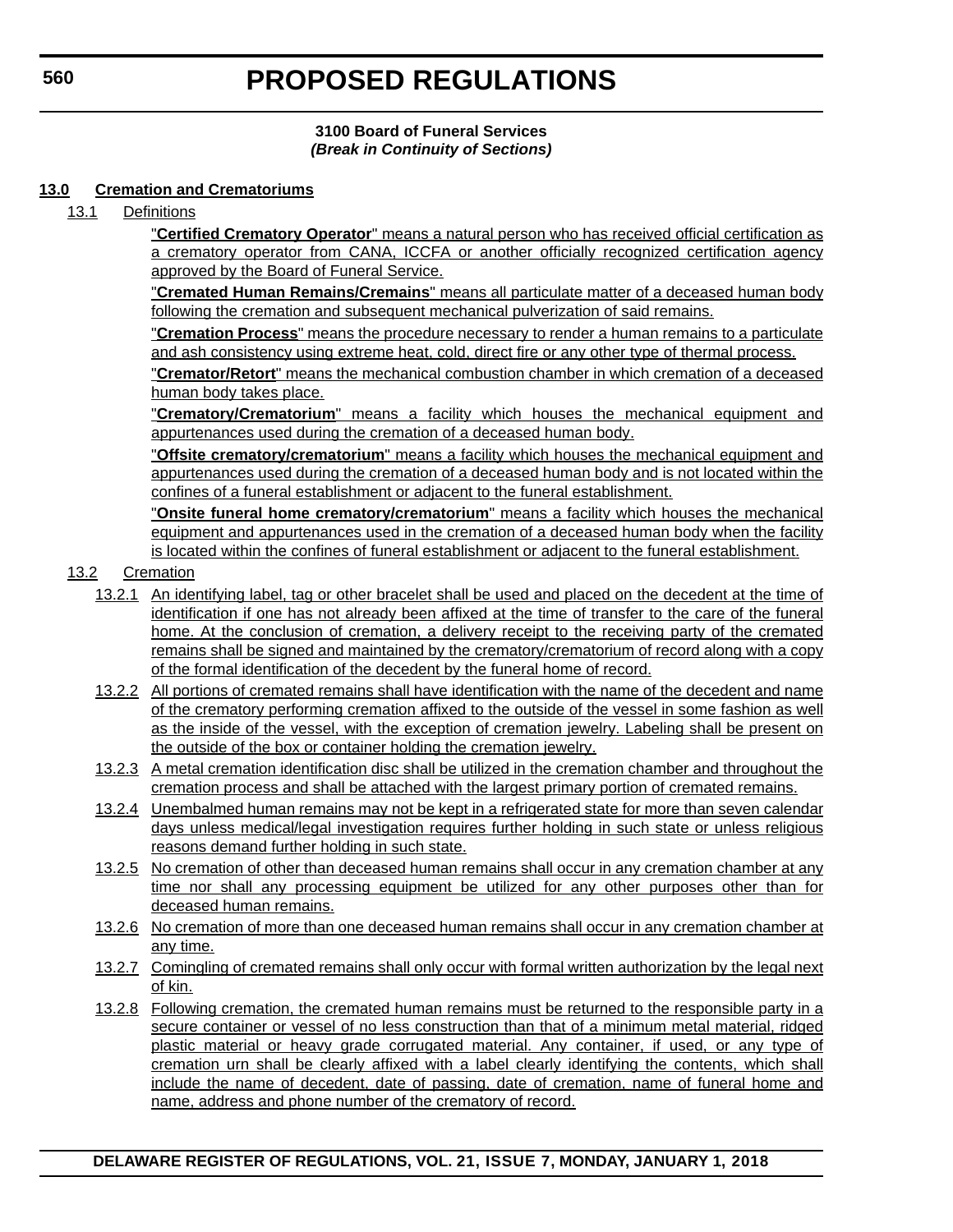- 13.2.9 All electronic and radio active devices or implants, including pacemakers, defibrillators or radioactive pain management seedings, shall be removed prior to cremation.
- 13.2.10 No funeral home licensed in this state shall publicize themselves as a crematorium or crematory unless they have said facility on premise or have a financial interest in a third party crematory.
- 13.2.11 All Authority to Cremate forms shall indicate the name and address of the cremation as well as the location of refrigeration of the decedent prior to cremation, if the time parameters require such refrigeration.
- 13.2.12 All crematories and crematoriums which are not part of a licensed funeral home operation must register with the Board of Professional Licensing for an official establishment permit. The establishment shall meet the requirements set forth by the Board of Funeral Services in their regulations. No viewing of decedents would be permitted at these types of crematories or crematoriums.
- 13.2.13 Crematories and Crematoriums which are part of a licensed funeral home operation and within its confines or on an adjacent property to the immediate funeral home facility would be considered an integral part of the operation and would not require separate registration with the Board. Such facility shall, however, be subject to inspection at the time of the funeral home inspection. The crematorium location shall be noted on the funeral home establishment permit at time of licensing or renewal.
- 13.2.14 Crematories and crematoriums shall have a certified crematory operator on the premises during the process of cremation.
- 13.2.15 Crematories and crematoriums shall abide by all regulations and rules put forth by any state or federal agency regarding emissions created from the act of cremation.
- 13.2.16 All individuals assisting in crematory or crematorium operations, and hired after the effective date of these regulations, must have a minimum of a GED.
- 13.2.17 Third party crematories and crematoriums shall not hold un-embalmed human remains after their delivery to their facility for a period longer than six hours prior to cremation unless the facility has the capability to storage in refrigeration on premises at a temperature not to exceed 38 degrees. Third party crematories and crematoriums may only hold in refrigeration those human remains which have been delivered to them along with all the necessary documentation for cremation for a period not to exceed 24 hours. Third party crematories and crematoriums are not a registered funeral home establishment; therefore, they shall not extend the services of being a depository for the process of refrigeration. The refrigeration system shall have its own secure locking system. The presence and location of refrigeration shall be noted on the Crematory Establishment License in the case of offsite crematory or the Funeral Home Establishment License in the case of onsite funeral home crematory.
- 13.2.18 No third party crematory may hold itself out to offer services direct to the public unless said facility meets all the requirements of a funeral establishment.
- 13.2.19 No members of the general public may permitted to witness the placement of a cremation container or casket into a cremation chamber unless the crematory of record has this procedure as a general company policy.

## **14.0 Inspections**

- 14.1 Embalming areas shall include, at a minimum, the following:
	- 14.1.1 A secure working lock on all doors and windows. Doors and windows should be covered in some fashion so as to not permit the visibility from outside of any areas inside the preparation room and shall close tightly;
	- 14.1.2 An entrance door to the embalming room identified by a sign indicating that entry may be hazardous and only authorized personnel are permitted;
	- 14.1.3 Floors, walls, ceilings, counters, and cabinets covered in an impervious material such as tile or finished in a coating that may be easily cleaned and disinfected;
	- 14.1.4 Hot and cold running water along with drainage that meets all state and federal regulations;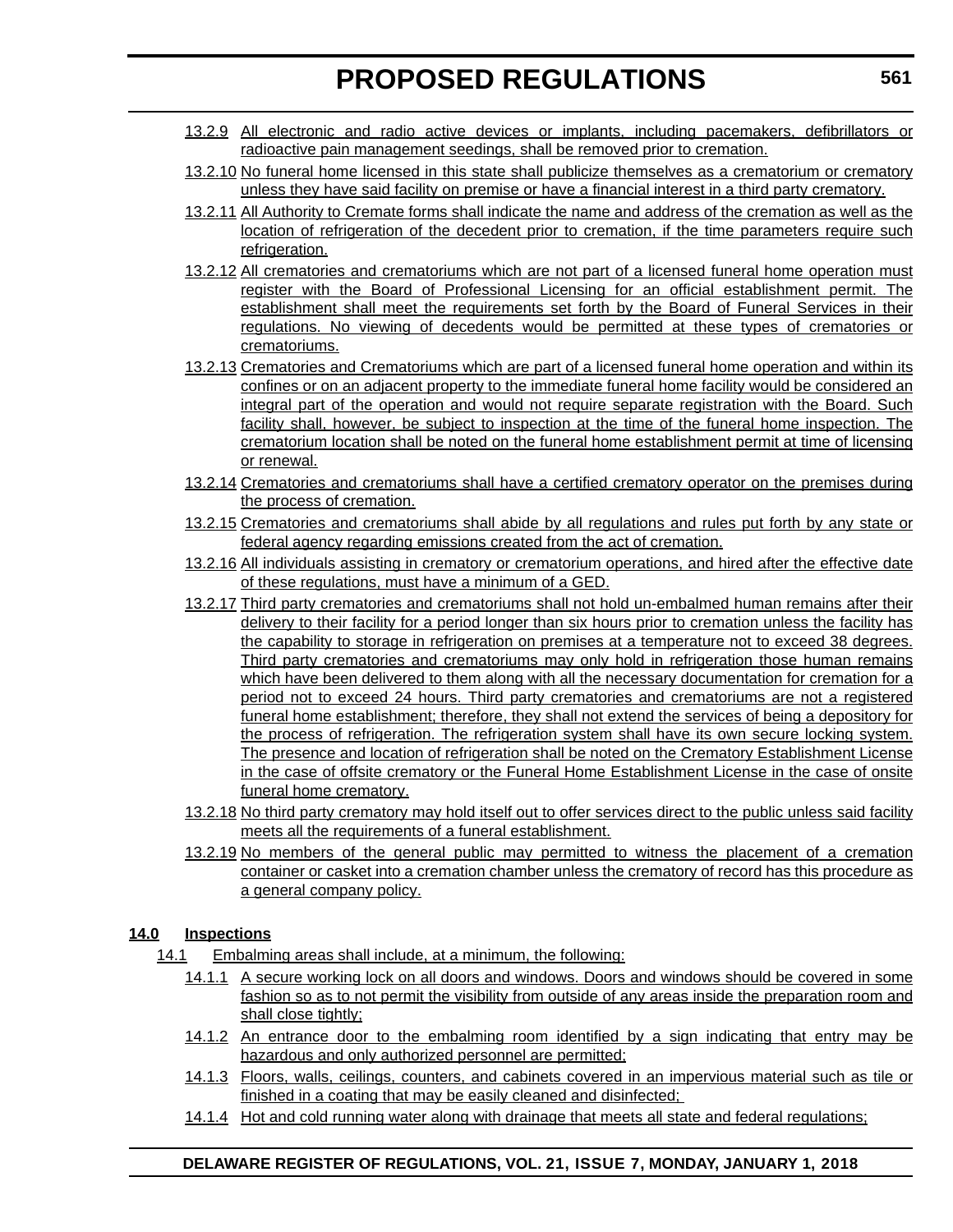## **562**

# **PROPOSED REGULATIONS**

- 14.1.5 Embalming and dressing tables in good, clean working order;
- 14.1.6 An area for storage of all embalming chemicals that is within the locked confines of the preparation area or, alternatively, a separate securely locked and identified closet;
- 14.1.7 Clearly labeled cabinets and drawers specifying their contents;
- 14.1.8 Ventilation according to OSHA standards in working order;
- 14.1.9 A copy of the most recent formaldehyde short and long term exposure rates;
- 14.1.10 A copy of the most recent hazardous waste disposal receipts shall be available for inspection;
- 14.1.11 A copy of the most recent Safety Data Sheets;
- 14.1.12 Hazardous waste containers and sharps containers with their locations noted;
- 14.1.13 A preparation room with a working embalming machine, embalming table, aspiration device, surgical instruments and embalming fluids customary for use during an embalming procedure;
- 14.1.14 Emergency eye wash and shower equipment must be present and in working order;
- 14.1.15 A minimum of 120 square feet;
- 14.1.16 If a refrigeration unit is on the premises, the refrigeration unit shall be in a clean and sanitary working condition secured with locks in order to prevent the entrance by anyone other than authorized personnel;
- 14.1.17 A first aid kit available near the embalming room.

**\*Please Note: As the rest of the sections were not amended, they are not being published. A copy of the regulation is available at:**

## **[3100 Board of Funeral Services](http://regulations.delaware.gov/register/january2018/proposed/21 DE Reg 559 01-01-18.htm)**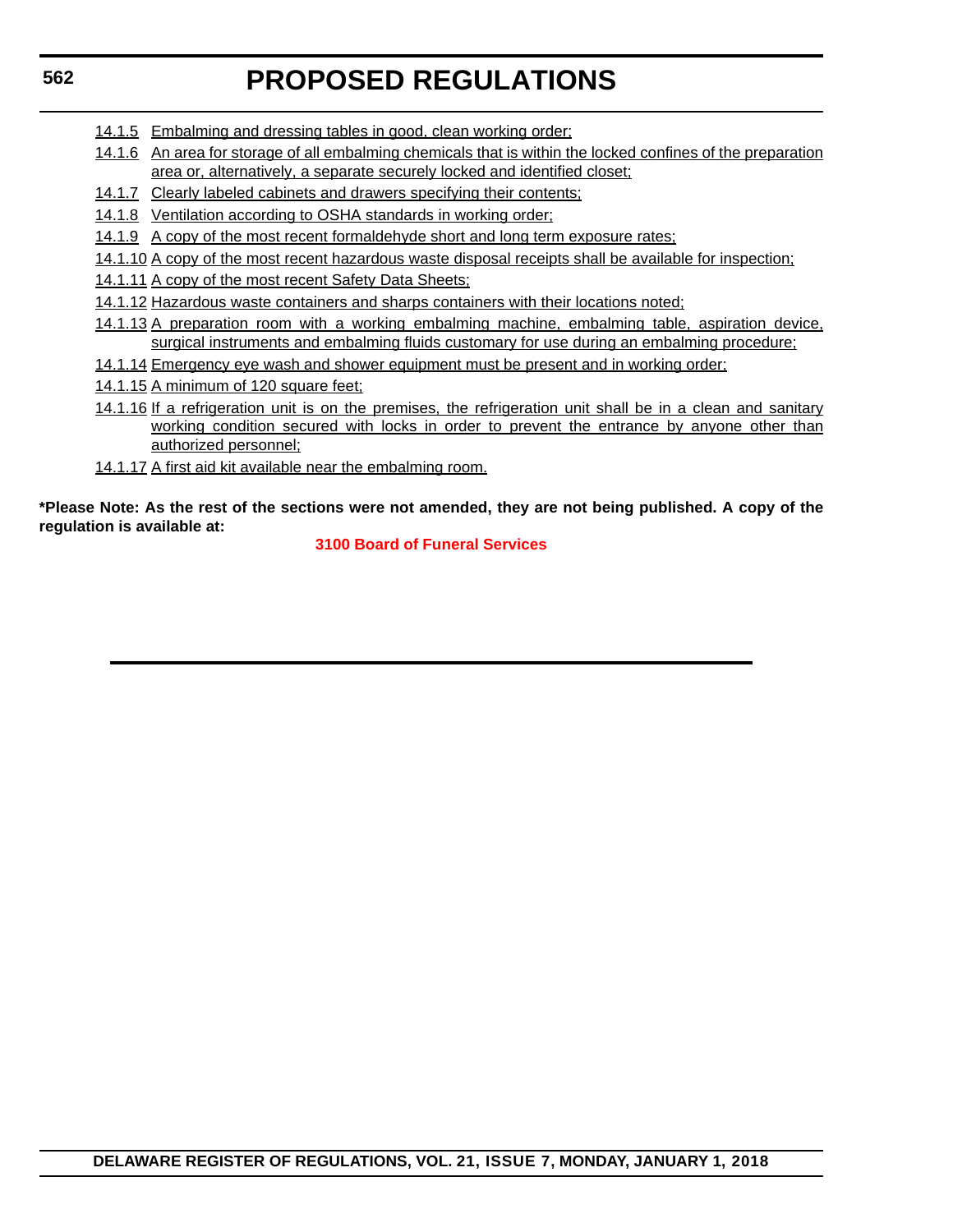## **Symbol Key**

Arial type indicates the text existing prior to the regulation being promulgated. Underlined text indicates new text added at the time of the proposed action. Language which is stricken through indicates text being deleted. **Bracketed Bold language]** indicates text added at the time the final order was issued. **Bracketed bold stricken through]** indicates language deleted at the time the final order was issued.

## **Final Regulations**

The opportunity for public comment shall be held open for a minimum of 30 days after the proposal is published in the *Register of Regulations*. At the conclusion of all hearings and after receipt within the time allowed of all written materials, upon all the testimonial and written evidence and information submitted, together with summaries of the evidence and information by subordinates, the agency shall determine whether a regulation should be adopted, amended or repealed and shall issue its conclusion in an order which shall include: (1) A brief summary of the evidence and information submitted; (2) A brief summary of its findings of fact with respect to the evidence and information, except where a rule of procedure is being adopted or amended; (3) A decision to adopt, amend or repeal a regulation or to take no action and the decision shall be supported by its findings on the evidence and information received; (4) The exact text and citation of such regulation adopted, amended or repealed; (5) The effective date of the order; (6) Any other findings or conclusions required by the law under which the agency has authority to act; and (7) The signature of at least a quorum of the agency members.

The effective date of an order which adopts, amends or repeals a regulation shall be not less than 10 days from the date the order adopting, amending or repealing a regulation has been published in its final form in the *Register of Regulations*, unless such adoption, amendment or repeal qualifies as an emergency under §10119.

## **[DEPARTMENT OF AGRICULTURE](https://dda.delaware.gov/harness/index.shtml)**

**HARNESS RACING COMMISSION** Statutory Authority: 3 Delaware Code, Section 10005 (3 **Del.C.** §10005) 3 **DE Admin. Code** 501

## **ORDER**

#### **[501 Harness Racing Rules and Regulations](#page-4-0)**

Pursuant to 29 **Del.C.** §10118 and 3 **Del.C.** §10005, the Delaware Harness Racing Commission issues this Order adopting proposed amendments to the Commission's Rules. Following notice and a public hearing on November 20, 2017, the Commission makes the following findings and conclusions:

#### **SUMMARY OF THE EVIDENCE**

1. The Commission posted public notice of the proposed amendments to DHRC Rule 6.2.2 in the October 1, 2017 *Register of Regulations*.

2. The Commission received no written comments. The Commission held the public comment period open until close of business on October 31, 2017. The Delaware Harness Racing Commission finalized the regulations at its regularly scheduled monthly meeting on November 20, 2017. Monthly meetings are noticed public meetings.

#### **FINDINGS OF FACT AND CONCLUSIONS**

3. The public was given notice and an opportunity to provide the Commission with comments in writing and by testimony at the public hearing on the proposed amendments to the Commission's Rules.

4. After considering the rule changes as proposed, the Commission hereby adopts the rule changes as proposed. The Commission believes that these rule changes will allow the Delaware Harness Racing Commission rules to more accurately reflect current policy and procedures.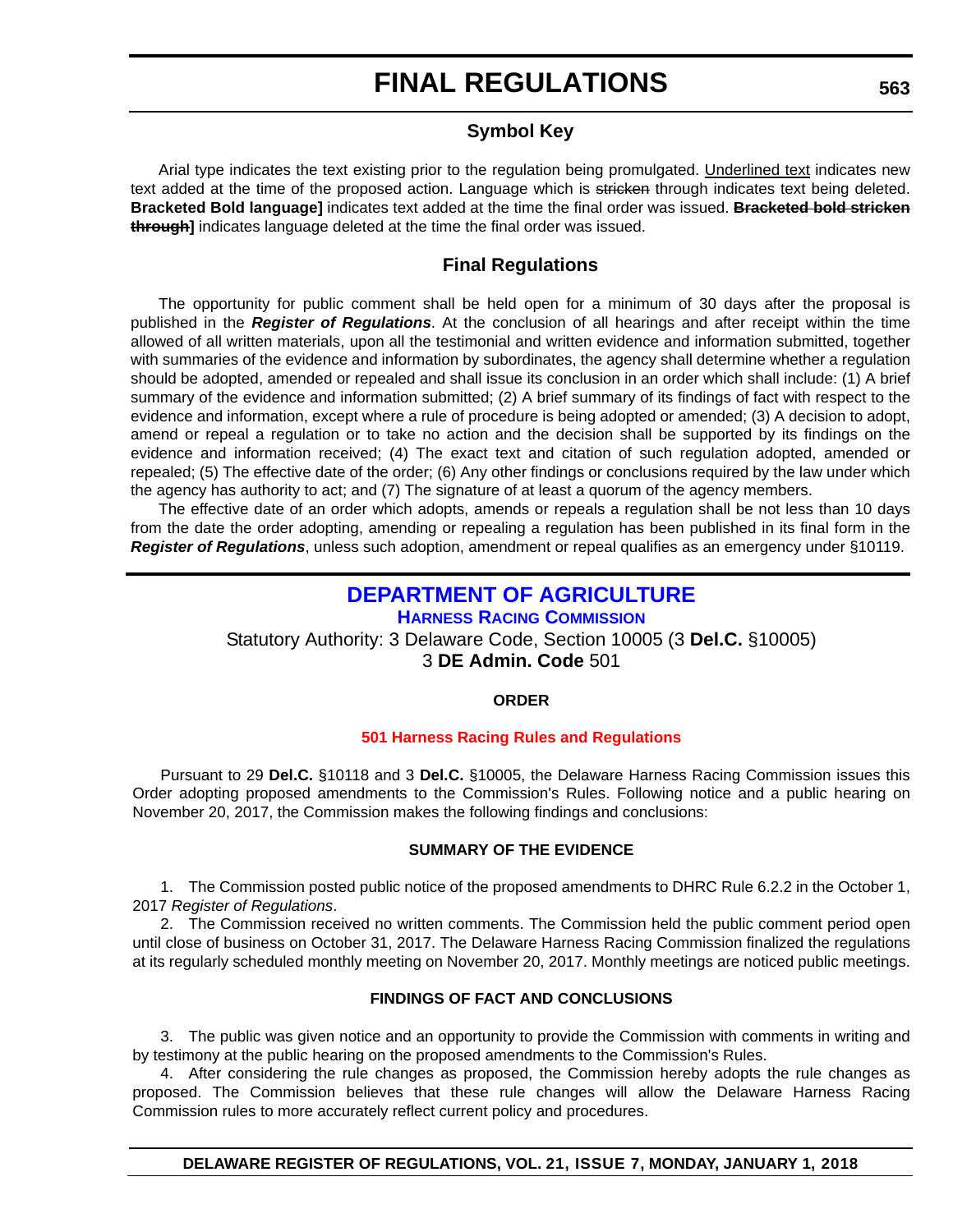**564**

## **FINAL REGULATIONS**

5. The effective date of this Order will be ten (10) days from publication of this Order in the *Register of Regulations* on January 1, 2018.

## **IT IS SO ORDERED this 20th day of November 2017**.

Beverly H. Steele, Chairman Jack Berberian, Commissioner Patt Wagner, Vice Chairman Stephanie Liguori, Commissioner George P. Staats, Commissioner

**\*Please note that no changes were made to the regulation as originally proposed and published in the October 2017 issue of the** *Register* **at page 261 (21 DE Reg. 261). Therefore, the final regulation is not being republished. A copy of the final regulation is available at:**

**[501 Harness Racing Rules and Regulations](http://regulations.delaware.gov/register/january2018/final/21 DE Reg 563 01-01-18.htm)** 

## **HARNESS RACING COMMISSION**

**[DELAWARE STANDARDBRED BREEDERS' FUND](https://desbf.delaware.gov/)**

Statutory Authority: 29 Delaware Code, Section 4815(b)(4)b.2 (29 **Del.C.** §4815(b)(4)b.2)

3 **DE Admin. Code** 502

### **ORDER**

## **502 Delaware [Standardbred Breeders' Fund Regulations](#page-4-0)**

### **I. NATURE OF PROCEEDINGS**

Pursuant to its authority under 29 **Del.C.** §4815(b)(4)b.2 the State of Delaware, Department of Agriculture's Standardbred Breeders' Fund (herein "the Fund") proposed to amend its regulations. Proposed amended regulation under 4.2 terminates the 4-year old bonus program. Proposed amended regulation 9.2 terminates the 4 year old bonus program and the bonuses on Consolation races. Proposed amended regulation 13.7 adjusts the qualifying time requirements to more reflect the times of racing today and present a more competitive race for wagering purposes. Proposed deletion of Regulation 14.5 covers the termination of the 4-year old bonus. All of these changes were proposed to address the fiduciary responsibility of "the Fund" to sustain the program into the future while maintaining the current status.

Notice of a public comment period of thirty (30) days on the Fund's proposed amended regulations was published in the Delaware *Register of Regulations* for September 1, 2017 in accordance with 29 **Del.C.** §4815(b)(4)b.2. This is the Fund's Decision and Order adopting the proposed amended regulations.

#### **II. PUBLIC COMMENTS**

The Fund received no public comments in response to its notice of intention to adopt the proposed amended regulation.

### **III. FINDINGS AND CONCLUSIONS**

The public was given the required notice of the Fund's intention to adopt the proposed amended regulation and was given ample opportunity to provide the Fund with comments opposing the Fund's plan. Thus, the Fund concludes that its consideration of the proposed amended regulation was entirely within its prerogatives and statutory authority and, having received no comments opposed to adoption, is now free to adopt the proposed amended regulation.

#### **IV. ORDER**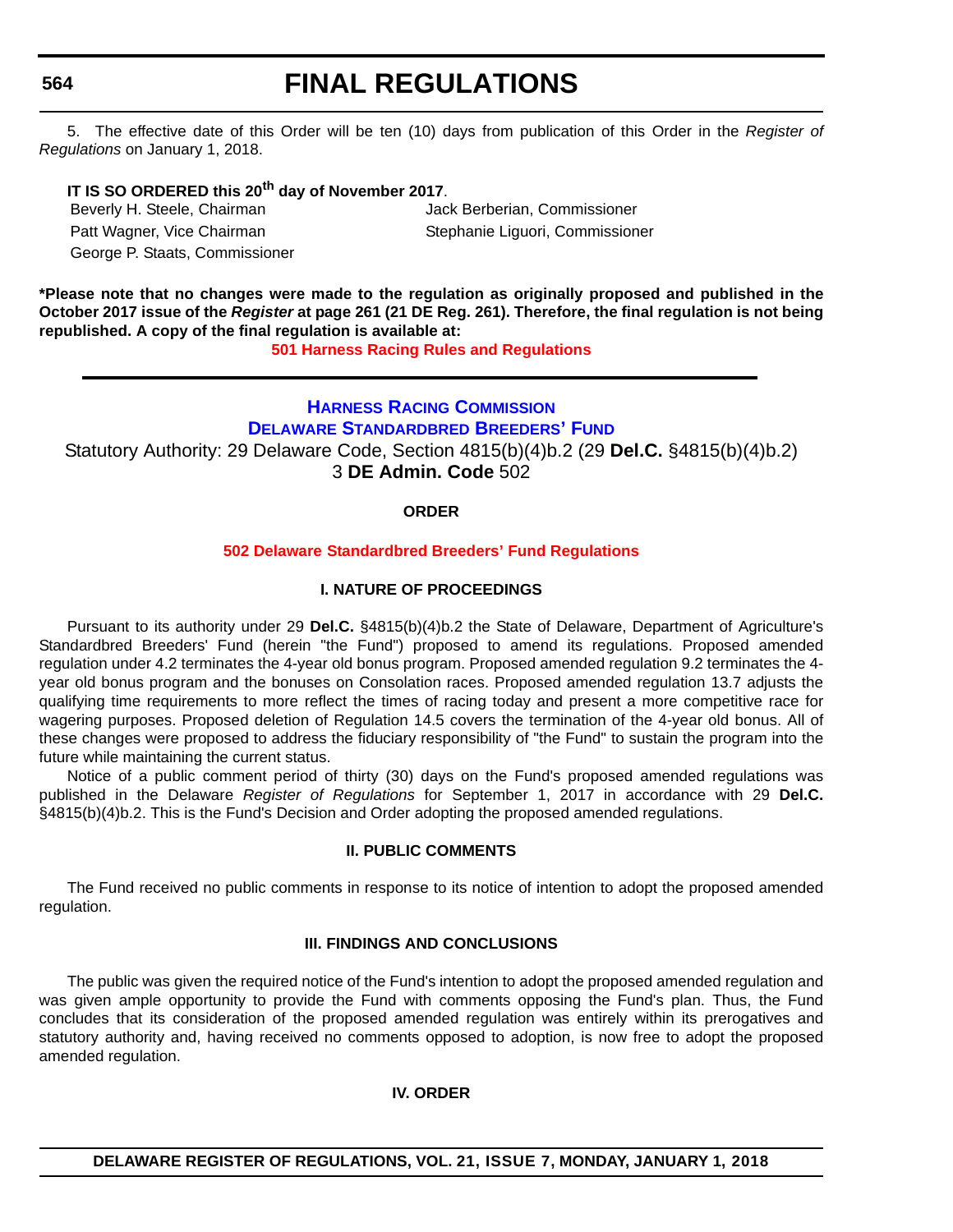**AND NOW this 1st day of December, 2017**, it is hereby ordered that:

- 1. The proposed amendments to the Fund's regulations are adopted;
- 2. The text of the final regulations shall be in the form attached hereto as Exhibit A;
- 3. The effective date of this Order is ten days from the date of its publication in the Delaware *Register of Regulations* in accordance with 29 **Del.C.** §10118(e); and
- 4. The Fund reserves to itself the authority to issue such other and further orders concerning its Regulations as it deems appropriate.

| IT IS SO ORDERED.       |                        |
|-------------------------|------------------------|
| Michael T. Scuse        | Andrew D. Markano      |
| Richard J. Geisenberger | John E. Hensley, Jr.   |
| Bruce C. Ennis          | <b>Wayne Givens</b>    |
| Linda MacDonald         | <b>Garnet O'Marrow</b> |
| <b>Garrett Bell</b>     |                        |

**\*Please note that no changes were made to the regulation as originally proposed and published in the September 2017 issue of the** *Register* **at page 173 (21 DE Reg. 173). Therefore, the final regulation is not being republished. A copy of the final regulation is available at:**

**502 Delaware [Standardbred Breeders' Fund Regulations](http://regulations.delaware.gov/register/january2018/final/21 DE Reg 564 01-01-18.htm)** 

## **[DEPARTMENT OF EDUCATION](https://pubapps.doe.k12.de.us/EducationalDirectoryPublic/pages/DDOE/Branches.aspx?page=branches&BID=1)**

**OFFICE OF THE SECRETARY**

Statutory Authority: 14 Delaware Code, Section 122 (14 **Del.C.** §122) 14 **DE Admin. Code** 290

## **REGULATORY IMPLEMENTING ORDER**

## **[290 Approval of Educator Preparation Programs](#page-4-0)**

## **I. SUMMARY OF THE EVIDENCE AND INFORMATION SUBMITTED**

The Secretary of Education intends to amend 14 **DE Admin. Code** 290 Approval of Educator Preparation Programs. This regulation is being amended to clarify the applications process for new alternative routes to teacher certification programs. In addition, minor formatting changes are made to comply with the Administrative Code drafting manual.

Notice of the proposed regulation was published in the *News Journal* and *Delaware State News* on October 1, 2017, in the form hereto attached as *Exhibit "A"*. No comments were received. A minor additional grammatical change was made.

#### **II. FINDINGS OF FACTS**

The Secretary finds that it is appropriate to amend 14 **DE Admin. Code** 290 Approval of Educator Preparation Programs in order to clarify the applications process for new alternative routes to teacher certification programs.

#### **III. DECISION TO AMEND THE REGULATION**

For the foregoing reasons, the Secretary concludes that it is appropriate to amend 14 **DE Admin. Code** 290 Approval of Educator Preparation Programs. Therefore, pursuant to 14 **Del.C.** §122, 14 **DE Admin. Code** 290 Approval of Educator Preparation Programs attached hereto as *Exhibit "B"* is hereby amended. Pursuant to the provision of 14 **Del.C.** §122(e), 14 **DE Admin. Code** 290 Approval of Educator Preparation Programs hereby amended shall be in effect for a period of five years from the effective date of this order as set forth in Section V. below.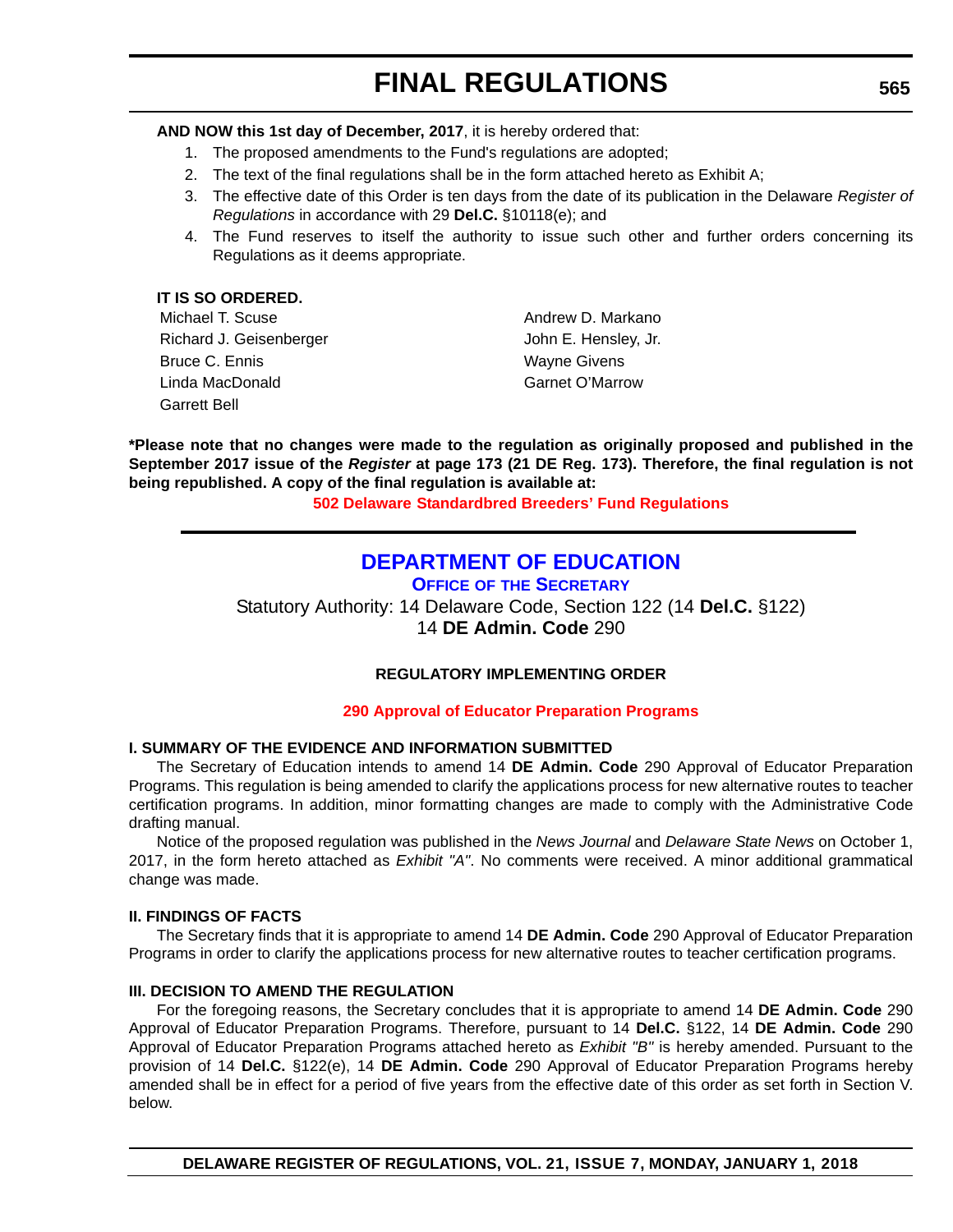## **566**

## **FINAL REGULATIONS**

### **IV. TEXT AND CITATION**

The text of 14 **DE Admin. Code** 290 Approval of Educator Preparation Programs amended hereby shall be in the form attached hereto as *Exhibit "B"*, and said regulation shall be cited as 14 **DE Admin. Code** 290 Approval of Educator Preparation Programs in the *Administrative Code of Regulations* for the Department of Education.

## **V. EFFECTIVE DATE OF ORDER**

The actions hereinabove referred to were taken by the Secretary pursuant to 14 **Del.C.** §122 on December 14, 2017. The effective date of this Order shall be ten (10) days from the date this Order is published in the *Delaware Register of Regulations*.

**IT IS SO ORDERED** the 14<sup>th</sup> day of December 2017.

## **Department of Education**

Susan S. Bunting, Ed.D., Secretary of Education

Approved this 14<sup>th</sup> day of December 2017

#### **290 Approval of Educator Preparation Programs** *(Break in Continuity of Sections)*

### **7.0 Renewal, Oversight, and Revocation**

*(Break in Continuity Within Section)*

7.2 Probation

### *(Break in Continuity Within Section)*

7.2.6 The Department will monitor Program progress towards meeting the goals for the Program cited **[in]** by the Department throughout the probationary period, including review of required data reports and monitoring visits as deemed necessary.

**\*Please note that no additional changes were made to the regulation as originally proposed and published in the October 2017 issue of the** *Register* **at page 262 (21 DE Reg. 262). Therefore, the final regulation is not being republished here in its entirety. A copy of the final regulation is available at: [290 Approval of Educator Preparation Programs](http://regulations.delaware.gov/register/january2018/final/21 DE Reg 565 01-01-18.htm)** 

> **[DEPARTMENT OF HEALTH AND SOCIAL SERVICES](http://www.dhss.delaware.gov/dhss/dmma/) DIVISION OF MEDICAID AND MEDICAL ASSISTANCE** Statutory Authority: 31 Delaware Code, Section 512 (31 **Del.C.** §512) 16 **DE Admin. Code** 20400

## **ORDER**

#### **[Special Needs Trust](#page-4-0)**

## **NATURE OF THE PROCEEDINGS:**

Delaware Health and Social Services ("Department") / Division of Medicaid and Medical Assistance initiated proceedings to amend Delaware Social Services Manual (DSSM) regarding Special Needs Trust, specifically, *to add the beneficiary to the list of people able to establish a trust on their behalf*. The Department's proceedings to amend its regulations were initiated pursuant to 29 Delaware Code Section 10114 and its authority as prescribed by 31 Delaware Code Section 512.

The Department published its notice of proposed regulation changes pursuant to 29 Delaware Code Section 10115 in the November 2017 Delaware *Register of Regulations*, requiring written materials and suggestions from the public concerning the proposed regulations to be produced by December 1, 2017 at which time the Department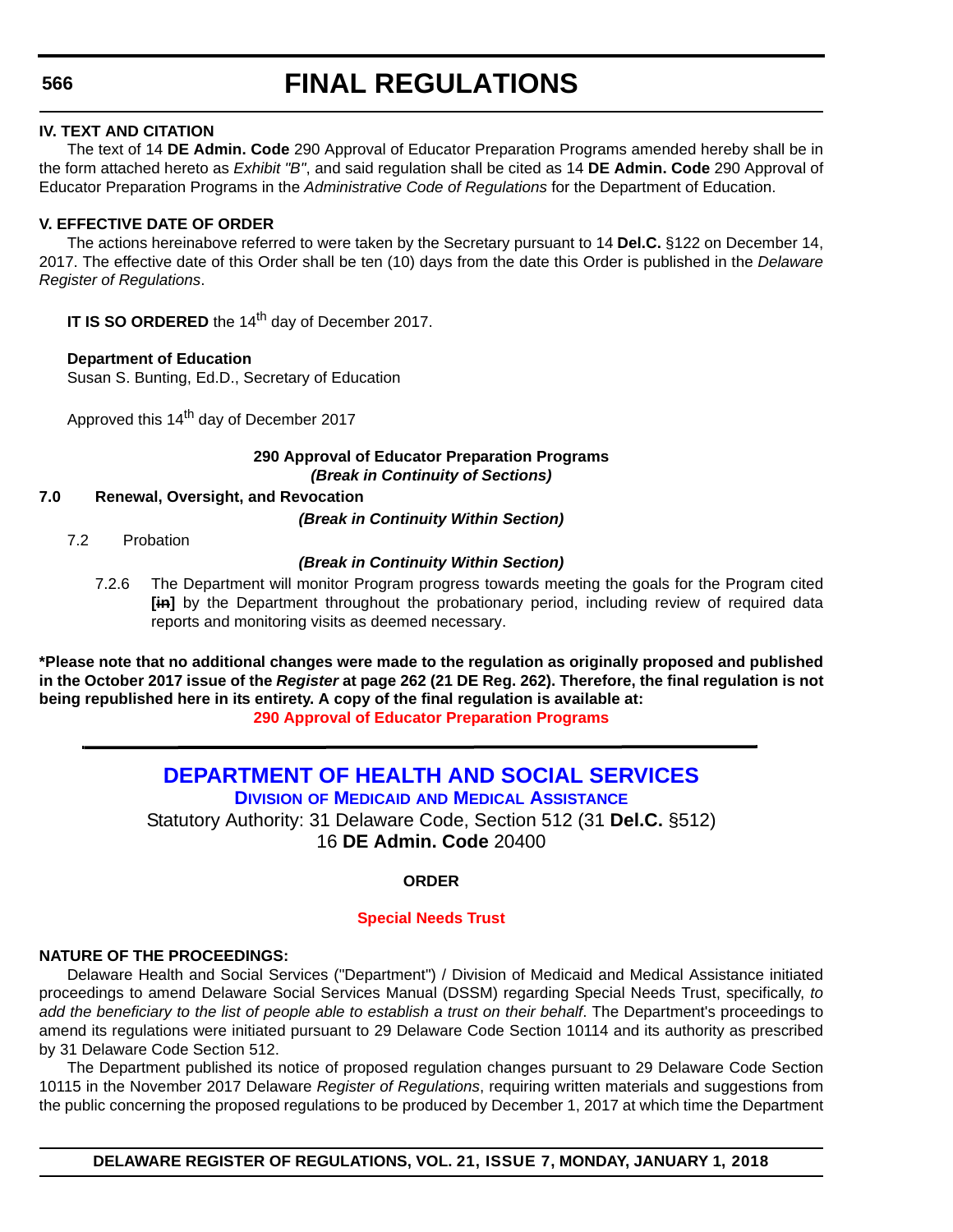would receive information, factual evidence and public comment to the said proposed changes to the regulations.

#### **SUMMARY OF PROPOSAL**

The purpose of this notice is to advise the public that Delaware Health and Social Services (DHSS)/Division of Medicaid and Medical Assistance (DMMA) is proposing to amend Delaware Social Services Manual (DSSM) regarding Special Needs Trust, specifically, *to add the beneficiary to the list of people able to establish a trust on their behalf*.

#### **Statutory Authority**

• Section 5007 of the 21st Century Cures Act

#### **Background**

Section 1917(d)(3) of the Social Security Act (the Act) prescribes the rules state Medicaid agencies must apply in evaluating funds in, contributions to, and distributions from, trusts that are funded with a Medicaid applicant's or beneficiary's own assets. For a trust to meet the definition of a "special needs trust" described in section 1917(d)(4)(A) of the Act, the trust must: contain the assets of an individual under age 65 who has a disability; be established for the benefit of such individual; and direct that the state will receive all amounts remaining in the trust upon the death of such individual up to an amount equal to the total medical assistance paid by the state on the individual's behalf. Prior to the Cures Act, a special needs trust also had to be established by a parent, grandparent, legal guardian of the individual, or a court.

The requirement that a third party establish a special needs trust, which is not imposed on the other section 1917(d)(4) trusts, was identified by many stakeholders as a barrier to maximizing the independence of people with disabilities. Section 5007(a) of the Cures Act addressed this criticism for special needs trusts established on or after the date of the law's enactment, December 13, 2016.

#### **Summary of Proposal**

#### Purpose

The purpose of this proposed regulation is to add the individual with a disability under age 65 to the list of individuals able to establish a Special Need Trust.

#### Summary of Proposed Changes

Effective for services provided on and after December 13, 2016 Delaware Health and Social Services/Division of Medicaid and Medical Assistance (DHSS/DMMA) proposes to amend the Delaware Social Services Manual (DSSM) to add the beneficiary to the list of people able to establish a trust on their behalf.

#### *Public Notice*

In accordance with the *federal* public notice requirements established at Section 1902(a)(13)(A) of the Social Security Act and 42 CFR 447.205 and the *state* public notice requirements of Title 29, Chapter 101 of the Delaware Code, Delaware Health and Social Services (DHSS)/Division of Medicaid and Medical Assistance (DMMA) gives public notice and provides an open comment period for thirty (30) days to allow all stakeholders an opportunity to provide input on the proposed regulation. Comments were to have been received by 4:30 p.m. on December 1, 2017.

#### *Provider Manuals Update*

A newsletter system is utilized to distribute new or revised manual material and to provide any other pertinent information regarding manual updates. DMAP provider manuals and official notices are available on the Delaware Medical Assistance Provider Portal website: [https://medicaid.dhss.delaware.gov/provider.](https://medicaid.dhss.delaware.gov/provider)

#### **Fiscal Impact Statement**

DMMA is proposing a policy change to expand the list of individuals able to establish a Special Need Trust. The Special Needs Trust is an excluded resource for Medicaid. There is no anticipated fiscal impact to the agency as a result of this proposed change in program policy.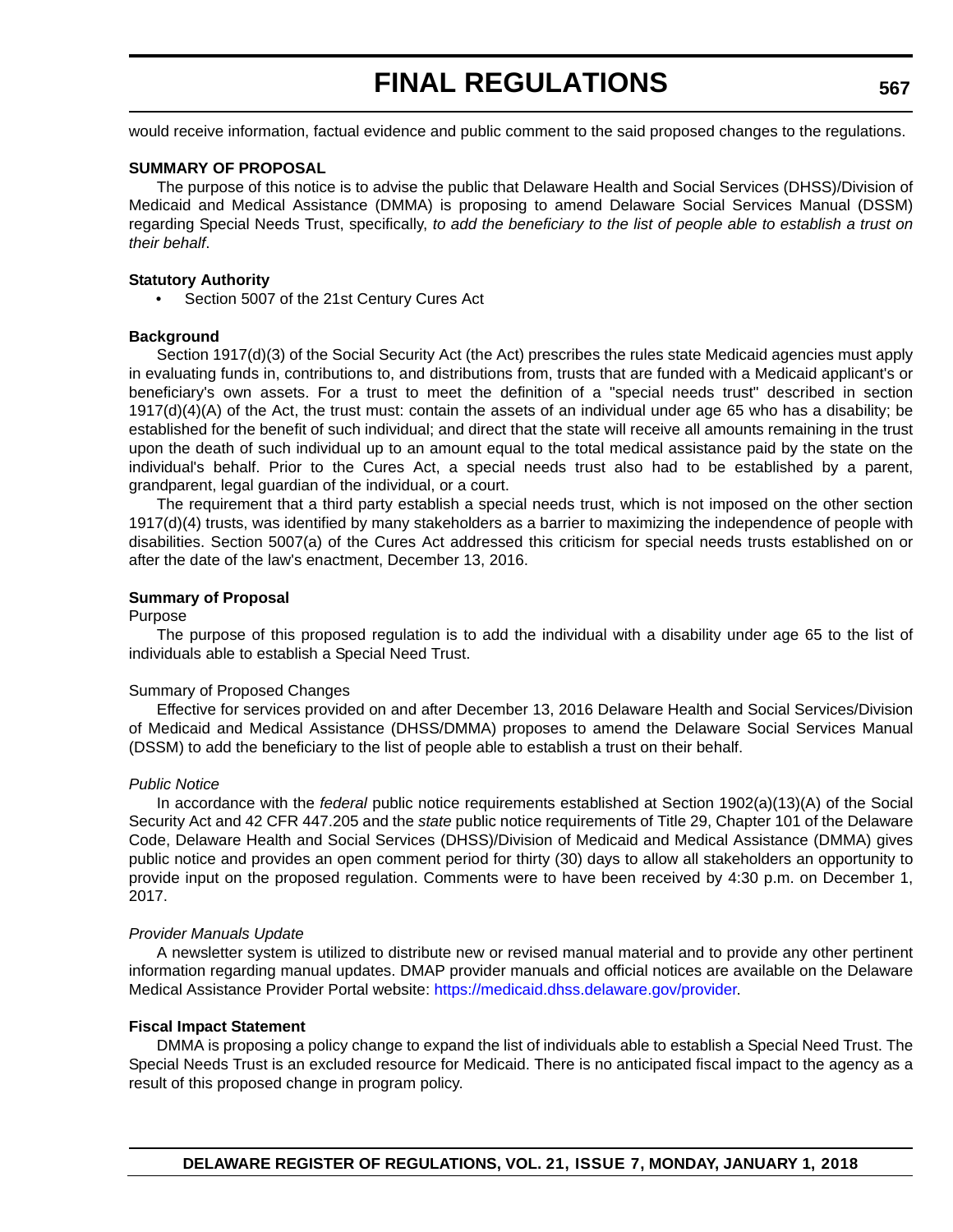### **Summary of Comments Received with Agency Response and Explanation of Changes**

The State Council for Persons with Disabilities (SCPD) offered the following summarized observations:

SCPD sited Section 5007 of the federal CURES Act which amended the special needs trust standards to allow a beneficiary to establish such a trust in addition to a parent, grandparent, guardian or court. The new authorization is effective for trusts established on or after December 13, 2016. SCPD commented that DMMA's should have the same effective date.

"Subject to correcting the date and making a grammatical change, the SCPD is endorsing the proposed regulation since the initiative benefits individuals with disabilities and implements federal law."

*Agency Response:* DMMA agrees with the suggested grammatical and effective date changes.

DMMA is appreciative of the comments from the State Council for Persons with Disabilities. DMMA is pleased to provide the opportunity to receive public comments and greatly appreciates the thoughtful input given.

### **FINDINGS OF FACT:**

The Department finds that the proposed changes as set forth in the November 2017 *Register of Regulations* should be adopted.

THEREFORE, IT IS ORDERED, that the proposed regulation to amend Delaware Social Services Manual (DSSM) regarding Special Needs Trust, specifically, *to add the beneficiary to the list of people able to establish a trust on their behalf*, is adopted and shall be final effective January 11, 2018.

12/20/17

Kara Odom Walker, MD, MPH, MSHS Cabinet Secretary, DHSS

### **FINAL**

### **20400.9.1 Special Needs Trusts**

## *(Break in Continuity Within Section)*

**[For]** Special Needs Trusts created on or after December 13, **[2017 2016]** by an individual with a disability under age 65 for his or her own benefit can qualify as a special needs trust, conferring the same benefits as a special needs trust set up by a parent, grandparent, legal guardian or court.

**\*Please note that no additional changes were made to the regulation as originally proposed and published in the November 2017 issue of the** *Register* **at page 387 (21 DE Reg. 387). Therefore, the final regulation is not being republished here in its entirety. A copy of the final regulation is available at: [Special Needs Trust](http://regulations.delaware.gov/register/january2018/final/21 DE Reg 566 01-01-18.htm)** 

## **DIVISION OF MEDICAID [AND MEDICAL ASSISTANCE](http://www.dhss.delaware.gov/dhss/dmma/)**

Statutory Authority: 31 Delaware Code, Section 512 (31 **Del.C.** §512) 16 **DE Admin. Code** 5000 & 70000

#### **ORDER**

#### **[Medicaid Managed Care Final Rule](#page-4-0)**

#### **NATURE OF THE PROCEEDINGS:**

Delaware Health and Social Services ("Department") / Division of Medicaid and Medical Assistance initiated proceedings to amend the Division of Social Services Manual regarding Medicaid Managed Care Final Rule, specifically, *to align DMMA Medicaid Managed Care Policy with new Federal Requirements*. The Department's proceedings to amend its regulations were initiated pursuant to 29 Delaware Code Section 10114 and its authority as prescribed by 31 Delaware Code Section 512.

The Department published its notice of proposed regulation changes pursuant to 29 Delaware Code Section 10115 in the November 2017 Delaware *Register of Regulations*, requiring written materials and suggestions from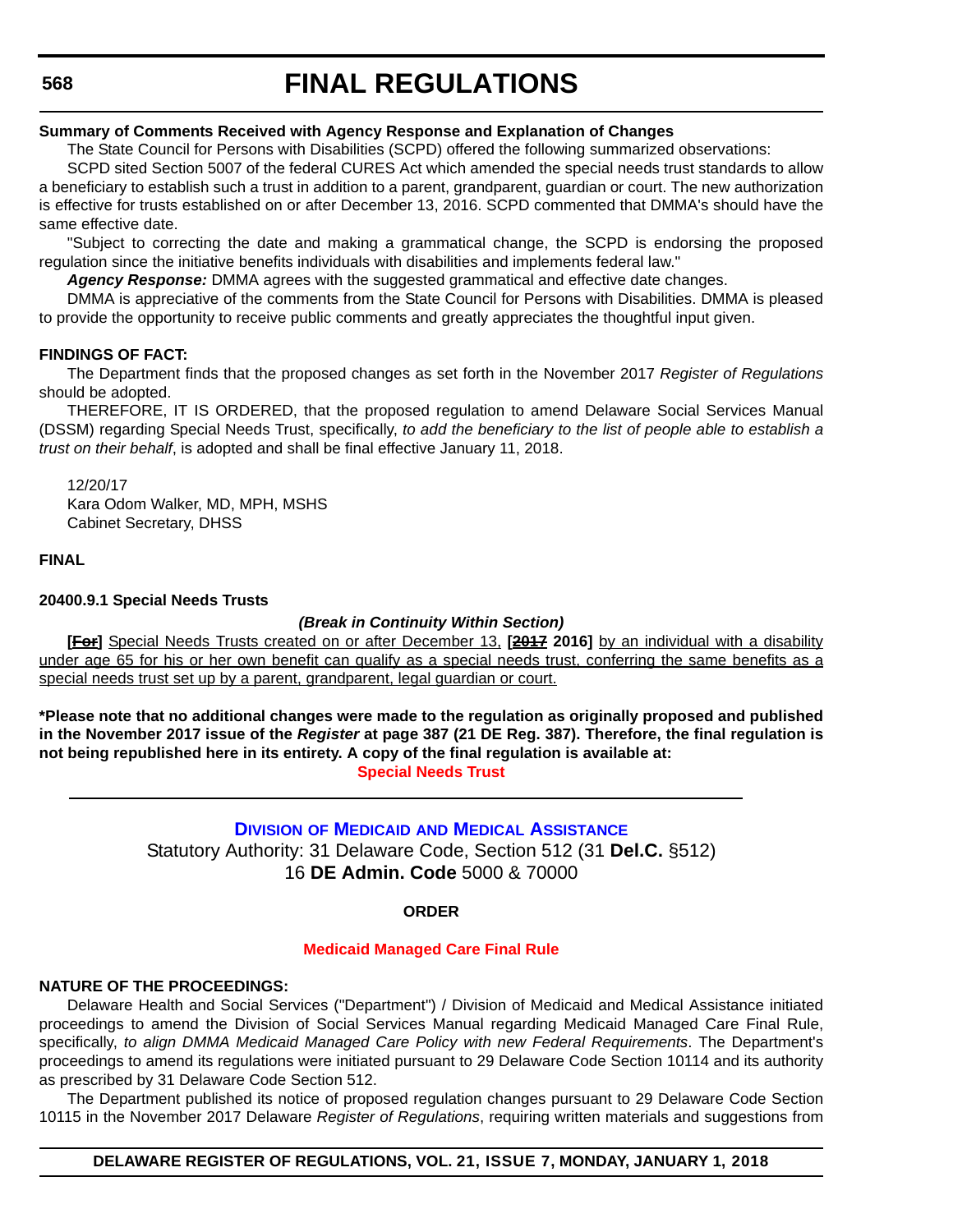the public concerning the proposed regulations to be produced by December 1, 2017 at which time the Department would receive information, factual evidence and public comment to the said proposed changes to the regulations.

### **SUMMARY OF PROPOSAL**

The purpose of this notice is to advise the public that Delaware Health and Social Services (DHSS)/Division of Medicaid and Medical Assistance (DMMA) is proposing to amend Division of Social Services Manual regarding Medicaid Managed Care Final Rule, specifically, *to align DMMA Medicaid Managed Care Policy with new Federal Requirements*.

#### **Statutory Authority**

- 42 CFR 438.400
- 42 CFR 438.402
- 42 CFR 438.410
- 42 CFR 438.208(f)
- 42 CFR 438.3
- 81 FR 27497 27901, May 6, 2016; Medicaid and Children's Health Insurance Program (CHIP) Programs; Medicaid Managed Care, CHIP Delivered in Managed Care, and Revisions Related to Third Party Liability Final Rule

#### **Background**

The Center for Medicaid Services (CMS) has regulated Medicaid managed care since the 1970s. Recent Medicaid managed care regulatory changes have stemmed from intermittent changes in law, including: the Balanced Budget Act of 1997, the Deficit Reduction Act of 2005, and the Affordable Care Act of 2010. On May 6, 2016, CMS published the Medicaid Managed Care Final Rule to comprehensively modernize Medicaid managed care through delivery system reform, improvements to the quality of care, strengthening beneficiary experiences, improving accountability and transparency, and aligning Medicaid managed care with other health coverage programs.

Over the past year, Delaware has thoroughly analyzed the Final Rule and identified Medicaid managed care contract and state operational changes necessary to come into compliance with the provisions of the Final Rule. DMMA is moving forward with implementation of provisions of the Final Rule effective as of January 1, 2018. This requires changes to some of Delaware's internal policy, such as the Delaware Social Services Manual.

#### **Summary of Proposal**

#### *Purpose*

The purpose of this proposed regulation is to amend sections of the Fair Hearing process and the Certification and Regulation of Medicaid Managed Care Organizations to reflect recent changes in the Federal Code of Regulations as a result of the Medicaid Managed Care Final Rule.

#### *Summary of Proposed Changes*

Effective for services provided on and after January 1, 2018 Delaware Health and Social Services/Division of Medicaid and Medical Assistance (DHSS/DMMA) proposes to amend the Division of Social Services Manual sections 5000, 5305, 5307, and 7000 regarding Medicaid Managed Care Final Rule, specifically, to align DMMA Medicaid Managed Care Policy with new Federal Requirements.

#### *Public Notice*

In accordance with the *federal* public notice requirements established at Section 1902(a)(13)(A) of the Social Security Act and 42 CFR 447.205 and the *state* public notice requirements of Title 29, Chapter 101 of the Delaware Code, Delaware Health and Social Services (DHSS)/Division of Medicaid and Medical Assistance (DMMA) gives public notice and provides an open comment period for thirty (30) days to allow all stakeholders an opportunity to provide input on the proposed regulation. Comments were to have been received by 4:30 p.m. on December 1, 2017.

#### *Provider Manuals Update*

A newsletter system is utilized to distribute new or revised manual material and to provide any other pertinent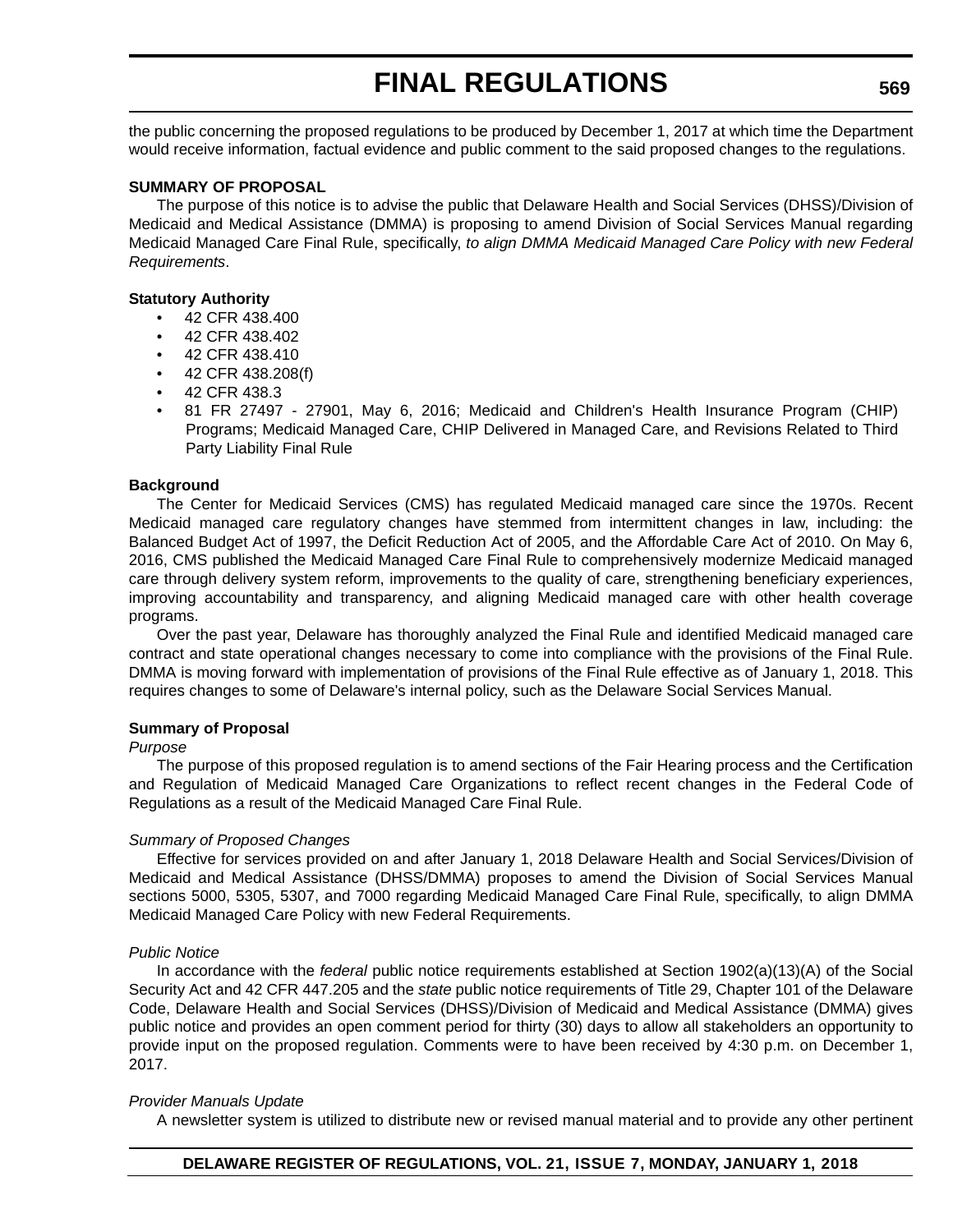information regarding manual updates. DMAP provider manuals and official notices are available on the Delaware Medical Assistance Provider Portal website: [https://medicaid.dhss.delaware.gov/provider.](https://medicaid.dhss.delaware.gov/provider)

#### **Fiscal Impact Statement**

There is no or minimal fiscal impact as the changes in regulation are only clarification of internal policy.

#### **Summary of Comments Received with Agency Response and Explanation of Changes**

The State Council for Persons with Disabilities (SCPD) offered the following summarized observations: First, SCPD commented that a citation was incorrectly cited.

*Agency Response:* DMMA agreed and replaced 42 CFR 438.208(f)(2) with 42 CFR 438.408(f)(2).

Second, the SCPD noted that the guidance from the Centers for Medicare and Medicaid Services (CMS) included a federal regulation which authorizes a beneficiary to appeal an adverse benefit determination without an MCO notice of appeal if the MCO has failed to adhere to notice and timing requirements [42 CFR 438.408(f)(1)]. SCPD commented, "that the federal regulations create an interrelated system. If DMMA only adopts a few standards, and omits others, it will not have an integrated system.

The regulatory scheme is also unclear on "who" can request a fair hearing. The applicable CMS regulation [42 CFR 438.402] allows states to authorize providers to request a fair hearing with beneficiary consent. Current DHSS standards ostensibly authorize a provider to request an expedited MCO internal hearing/review but are unclear on whether a provider can request a fair hearing. See 16 DE Admin Code 5304.3.

The current DMMA regulation [16 DE Admin Code 5304.3] allows MCOs to conduct internal hearings and issue a decision within 45 days. This conflicts with the applicable CMS regulation [42 CFR 438.408] establishing a maximum 30-day time period for a decision.

The same DMMA regulation [16 DE Admin Code 5304.3] does not differentiate between grievances and appeals. The same CMS regulation [42 CFR 438.408] clearly differentiates between grievances and appeals.'

*Agency Response:* All of the requirements in 42 CFR Part 438, subpart F, Grievance and Appeal System, apply to Delaware effective January 1, 2018. DMMA's intends to amend the DSSM consistent with all of the applicable requirements of subpart F (per CMS guidance, because Delaware's MCO contracts and rates are on a calendar year basis, all requirements identified in the rule as effective "no later than the rating period for Medicaid managed care contracts starting on or after July 1, 2017" are effective as of January 1, 2018.)

DMMA did not include the provision in 42 CFR 438.408(f)(1) regarding deemed exhaustion of the appeals processes, but DMMA intends to comply with that requirement. Section 5305 and 5307 reflect the requirement in 42 CFR 438.408(f)(1) that if an MCO fails to adhere to the notice and timing requirements in 42 CFR 438.408, the member is deemed to have exhausted the MCO's appeal process and may initiate a State fair hearing.

Regarding "who" can request a fair hearing, the definition of "Request for a Fair Hearing" includes a request by an "authorized agent," and DHSS will interpret that requirement consistent with 42 CFR 438.402.

In response to comments regarding 5304, DMMA will be amending that section to address both the time frame for MCO internal appeals, and to clarify that MCOs are responsible for the initial level of appeal.

DMMA is appreciative of the comments from the State Council for Persons with Disabilities. DMMA is pleased to provide the opportunity to receive public comments and greatly appreciates the thoughtful input given.

#### **FINDINGS OF FACT:**

The Department finds that the proposed changes as set forth in the November 2017 *Register of Regulations* should be adopted.

THEREFORE, IT IS ORDERED, that the proposed regulation to amend the Division of Social Services Manual regarding Medicaid Managed Care Final Rule, specifically, *to align DMMA Medicaid Managed Care Policy with new Federal Requirements*, is adopted and shall be final effective January 11, 2018.

12/20/17 Kara Odom Walker, MD, MPH, MSHS Cabinet Secretary, DHSS

*(Break in Continuity of Sections)*

## **570**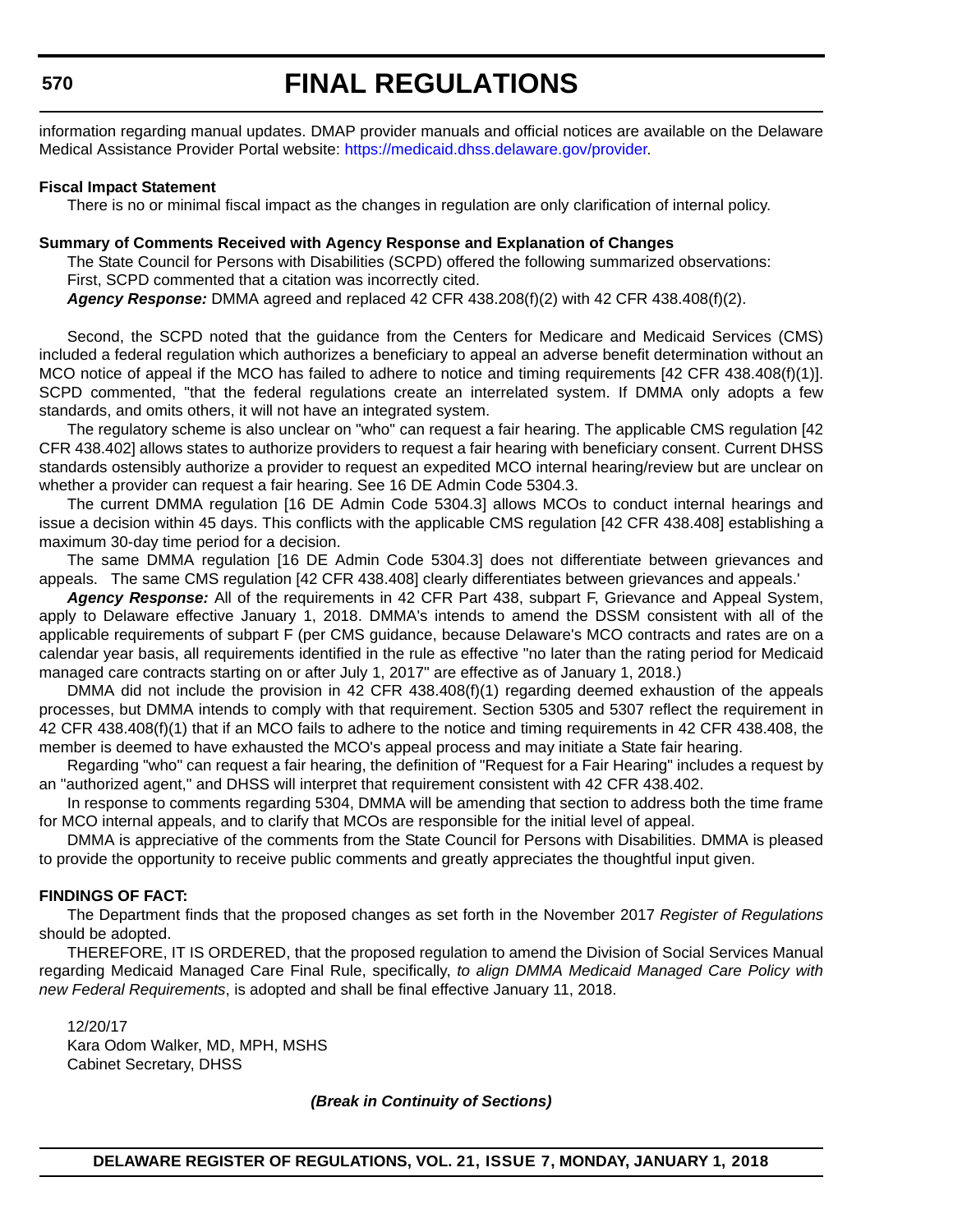## **FINAL**

## **5305 Limiting the Amount of Time to Request a Hearing**

## 7 CFR 273.15 (g), 42 CFR 431.221, 45 CFR 205.10, **[42 CFR 438.208(f)(2) 42 CFR 438.408(f)]**

This policy applies any time an applicant or recipient of any program managed or administered by DSS or DMMA requests a fair hearing.

1. Hearing Office Staff Determine Timely Requests

An appeal (hearing request) is filed when it is received and filed in the Division's hearing office, not at the moment it is placed in the mail. Staff taking oral requests will assure the appeal is filed within the time frames in this section. Timely requests are determined based on four time periods:

## *(Break in Continuity Within Section)*

E. For recipients enrolled in a MCO, 120 days from the date of the MCO's notice of resolution of the appeal **[or the MCO's failure to adhere to the notice and timing requirements in 42 CFR 438.408]**. *(Break in Continuity Within Section)*

E. Recipients enrolled in a MCO

A hearing is granted if the request is received within 120 calendar days from the date of the MCO's notice of an appeal resolution upholding an adverse benefit determination. If the request is not received during the timely notice period, the adverse benefit determination is to take effect. **[If the MCO fails to adhere to the notice and timing requirements in 42 CFR 438.408, the recipient is deemed to have exhausted the MCO's appeals process and may initiate a State fair hearing within 120 calendar days].**

## **FINAL**

## **5307 Dismissing a Hearing Request**

7 CFR 273.15 (j), 42 CFR 431.223, 45 CFR 205.10 (a)(5)(v), 42 CFR 438.408(f)

This policy applies any time a request for a hearing is filed over which the DSS Hearing Office has jurisdiction. The hearing officer of the Division will dismiss or deny a request for a fair hearing where:

## *(Break in Continuity Within Section)*

C. The appellant has abandoned his or her request by failing without good cause, to appear by him/ herself or by an authorized representative at a scheduled hearing.

## *(Break in Continuity Within Section)*

3. For recipients enrolled in a MCO the request is not received within 120 calendar days from the date of the MCO's notice of an appeal resolution upholding an adverse benefit determination **[or the MCO's failure to adhere to the notice and timing requirements in 42 CFR 438.408]**. *(Break in Continuity of Sections)*

**\*Please note that no additional changes were made to the regulation as originally proposed and published in the November 2017 issue of the** *Register* **at page 389 (21 DE Reg. 389). Therefore, the final regulation is not being republished here in its entirety. A copy of the final regulation is available at: [Medicaid Managed Care Final Rule](http://regulations.delaware.gov/register/january2018/final/21 DE Reg 568 01-01-18.htm)**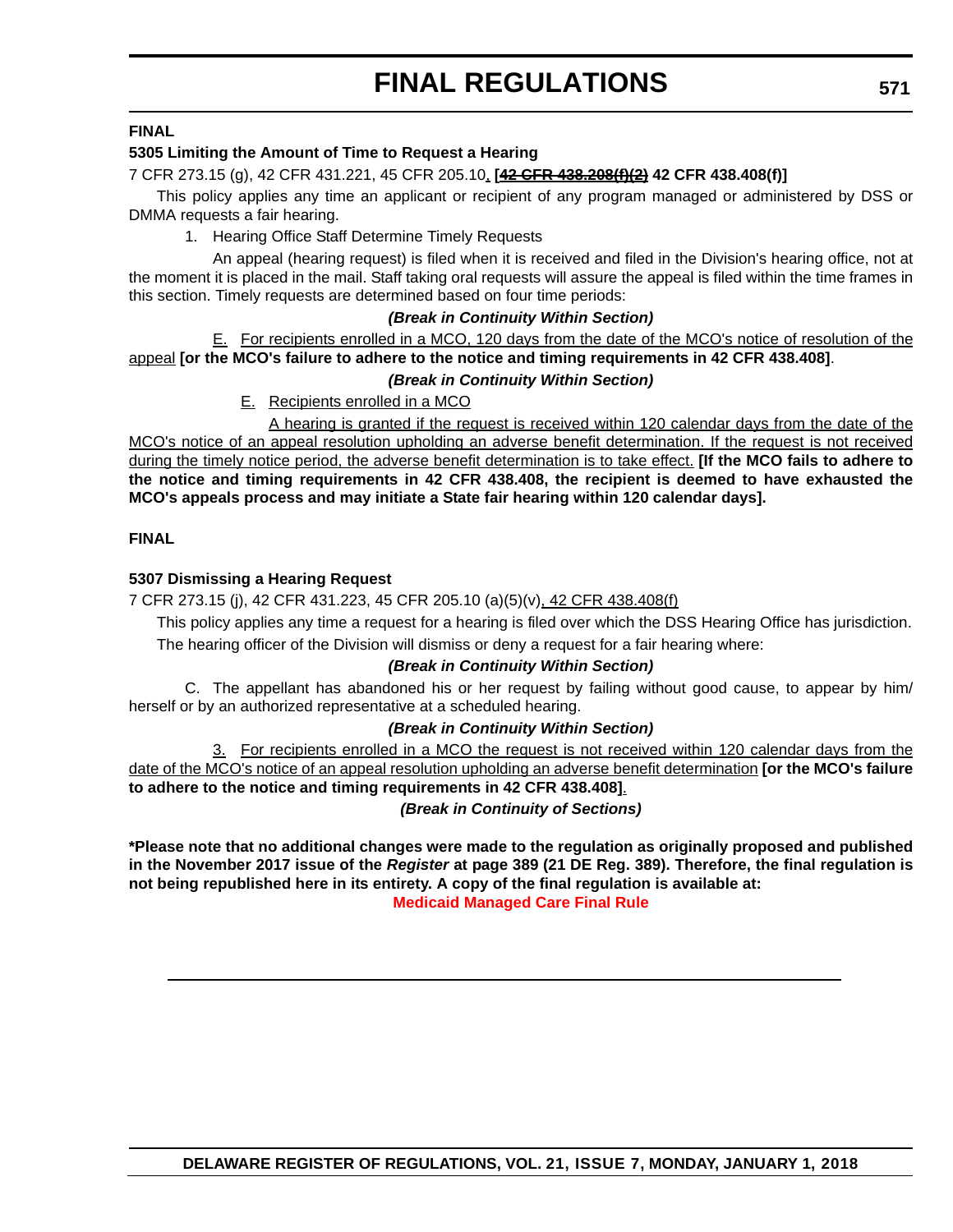## **DIVISION OF MEDICAID [AND MEDICAL ASSISTANCE](http://www.dhss.delaware.gov/dhss/dmma/)** Statutory Authority: 31 Delaware Code, Section 512 (31 **Del.C.** §512) 16 **DE Admin. Code** 16000

### **ORDER**

### **[Excluded Income](#page-4-0)**

#### **NATURE OF THE PROCEEDINGS:**

Delaware Health and Social Services ("Department") / Division of Medicaid and Medical Assistance initiated proceedings to amend Delaware Social Services Manual (DSSM) regarding the application of Modified Adjusted Gross Income (MAGI) methodology, specifically, to clarify excluded income. The Department's proceedings to amend its regulations were initiated pursuant to 29 Delaware Code Section 10114 and its authority as prescribed by 31 Delaware Code Section 512.

The Department published its notice of proposed regulation changes pursuant to 29 Delaware Code Section 10115 in the November 2017 Delaware *Register of Regulations*, requiring written materials and suggestions from the public concerning the proposed regulations to be produced by December 1, 2017 at which time the Department would receive information, factual evidence and public comment to the said proposed changes to the regulations.

#### **SUMMARY OF PROPOSAL**

The purpose of this notice is to advise the public that Delaware Health and Social Services (DHSS)/Division of Medicaid and Medical Assistance (DMMA) is proposing to amend the Delaware Social Services Manual (DSSM) regarding the application of Modified Adjusted Gross Income (MAGI) methodology, specifically, to clarify excluded income.

#### **Statutory Authority**

- 42 CFR 435.603(e)
- 26 U.S.C.  $36B(d)(2)(B)$

#### **Background**

The Patient Protection and Affordable Care Act (ACA; P.L. 111-148, as amended) created Section 36(B) of the Internal Revenue Code (IRC) to define household income, based on modified adjusted gross income (MAGI). MAGI is used to determine (1) penalty amounts owed if a person does not comply with the individual mandate or whether an individual is exempt from the individual mandate; (2) eligibility for and the amount of a premium credit to purchase coverage through a health insurance exchange; and (3) Medicaid income eligibility for certain populations.

Under the ACA, states were required to transition to a new income-counting rule based on MAGI to establish uniform standards for what income to include or disregard in determining Medicaid eligibility for most nonelderly and nondisabled individuals, children under the age of 18, and adults and pregnant women under the age of 65.

In 2013, the Centers for Medicare and Medicaid Services (CMS) developed a training manual to help states and eligibility workers understand and apply MAGI-based rules for Medicaid and CHIP. At that time Delaware Health and Social Services (DHSS)/Division of Medicaid and Medical Assistance (DMMA) made modifications to the eligibility system, as well as eligibility policy, to meet those requirements. In September of 2016, CMS shared a companion to the 2013 training manual, providing specific language that can be used to make the income counting rules more clear for eligibility workers.

#### **Summary of Proposal**

#### *Purpose*

The purpose of this proposed regulation is to amend the Delaware Social Services Manual to reflect current policy and provide more clarity to eligibility workers regarding excluded income.

#### *Summary of Proposed Changes*

Effective for services provided on and after October 11, 2017, the Delaware Health and Social Services/

**572**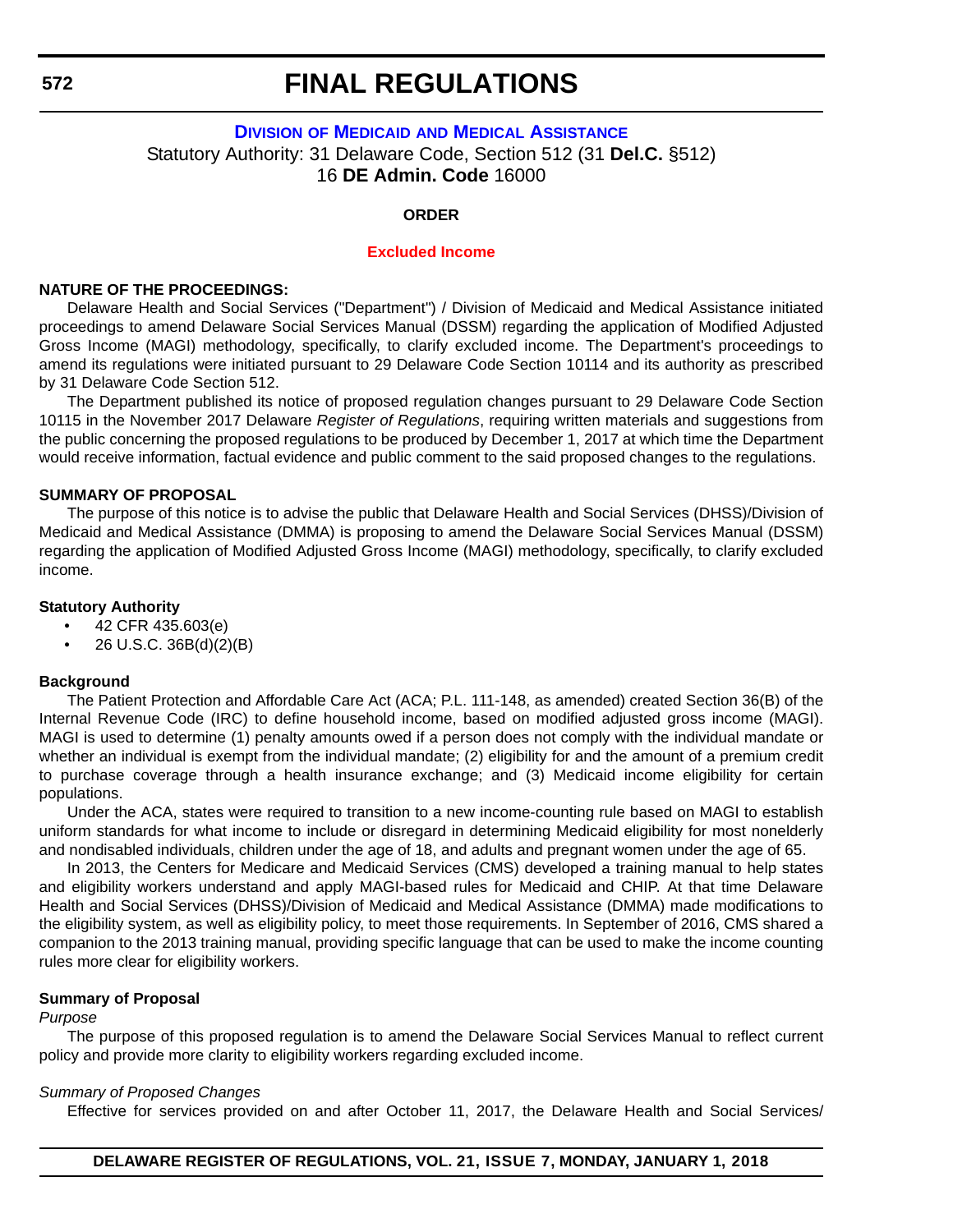Division of Medicaid and Medical Assistance (DHSS/DMMA) proposes to amend 16500.2 of the Delaware Social Services Manual (DSSM) to clarify excluded income.

#### *Public Notice*

In accordance with the *federal* public notice requirements established at Section 1902(a)(13)(A) of the Social Security Act and 42 CFR 447.205 and the *state* public notice requirements of Title 29, Chapter 101 of the Delaware Code, Delaware Health and Social Services (DHSS)/Division of Medicaid and Medical Assistance (DMMA) gives public notice and provides an open comment period for thirty (30) days to allow all stakeholders an opportunity to provide input on the proposed regulation. Comments were to have been received by 4:30 p.m. on December 1, 2017.

### *Provider Manuals Update*

A newsletter system is utilized to distribute new or revised manual material and to provide any other pertinent information regarding manual updates. DMAP provider manuals and official notices are available on the Delaware Medical Assistance Provider Portal website: [https://medicaid.dhss.delaware.gov/provider.](https://medicaid.dhss.delaware.gov/provider)

### **Fiscal Impact Statement**

The proposed regulation imposes no increase in costs on the General Fund.

### **Summary of Comments Received with Agency Response and Explanation of Changes**

The State Council for Persons with Disabilities (SCPD) offered the following summarized observations:

The regulation appears to be relatively straightforward and includes SSI, child support, Worker's Compensation, and TANF in the list of excluded income. There is no State fiscal impact as a result of adoption of the regulation.

The SCPD endorses the proposed regulation.

**Agency Response:** endorses the proposed regulation.

DMMA is appreciative of the comments from the State Council for Persons with Disabilities. DMMA is pleased to provide the opportunity to receive public comments and greatly appreciates the thoughtful input given.

## **FINDINGS OF FACT:**

The Department finds that the proposed changes as set forth in the November 2017 *Register of Regulations* should be adopted.

THEREFORE, IT IS ORDERED, that the proposed regulation to amend Delaware Social Services Manual (DSSM) regarding the application of Modified Adjusted Gross Income (MAGI) methodology, specifically, to clarify excluded income, is adopted and shall be final effective January 11, 2018.

12/20/17 Kara Odom Walker, MD, MPH, MSHS Cabinet Secretary, DHSS

## **FINAL**

## **16500.2 Excluded Income**

Scholarships, awards, or fellowship grants used for education purposes and not for living expenses.; American Indian/Alaska Native income as defined in 42 CFR 435.603(e).; Child Support Received; Gifts and loans; Inheritance; Supplemental Security Income (SSI); Temporary Assistance to Needy Families (TANF) and other government cash assistance; Veteran's benefits; Worker's Compensation payments; Other Non-Taxable Income.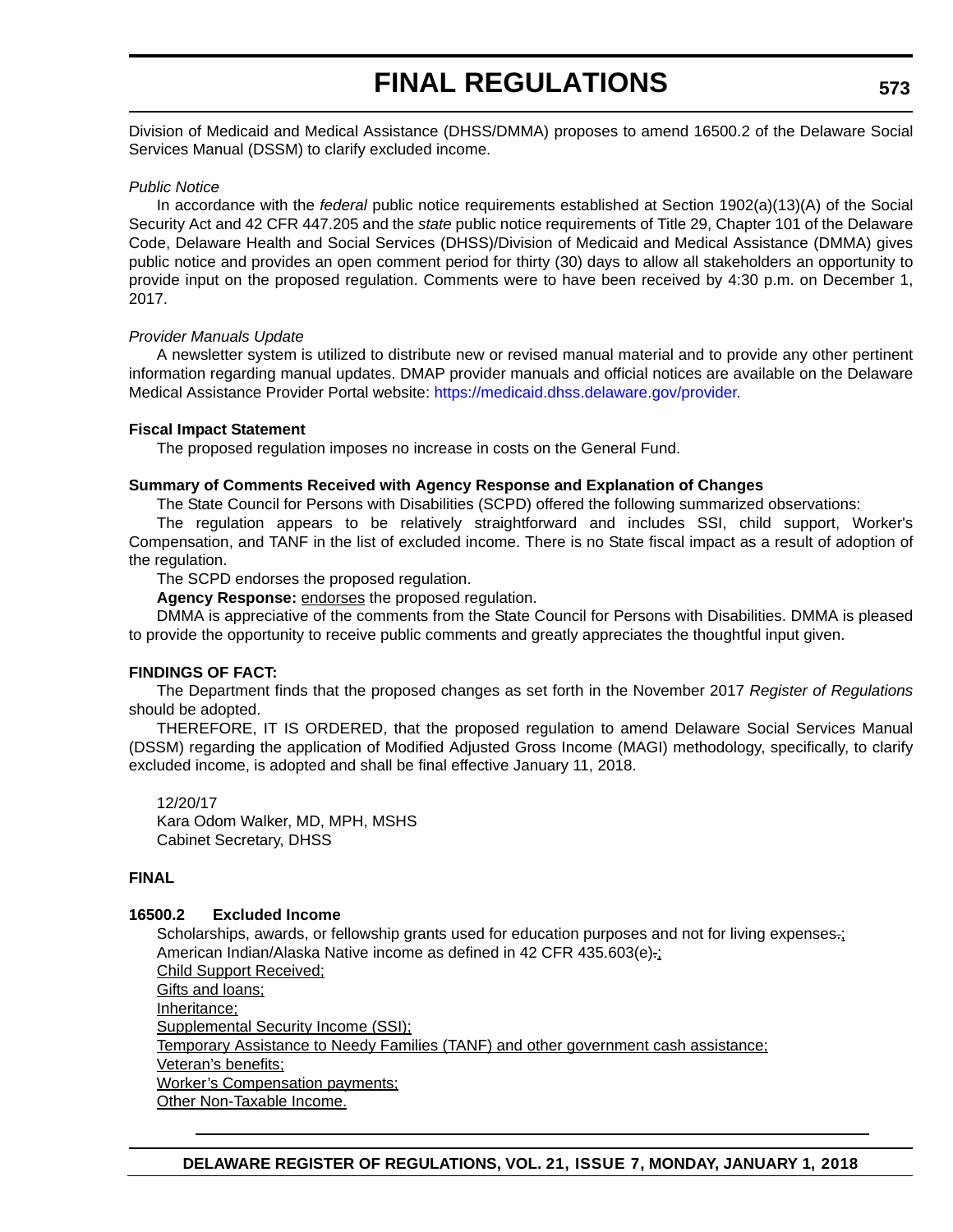## **574**

## **FINAL REGULATIONS**

## **DIVISION OF MEDICAID [AND MEDICAL ASSISTANCE](http://www.dhss.delaware.gov/dhss/dmma/)** Statutory Authority: 31 Delaware Code, Section 512 (31 **Del.C.** §512) 16 **DE Admin. Code** 20700 & 20720

### **ORDER**

### **[Division of Developmental Disabilities Services \(DDDS\) Lifespan Waiver](#page-4-0)**

#### **NATURE OF THE PROCEEDINGS:**

Delaware Health and Social Services ("Department") / Division of Medicaid and Medical Assistance initiated proceedings to amend the Delaware Social Services Manual (DSSM) regarding the Developmental Disabilities Services (DDDS) Lifespan Waiver, specifically, to clarify internal policy and procedures. The Department's proceedings to amend its regulations were initiated pursuant to 29 Delaware Code Section 10114 and its authority as prescribed by 31 Delaware Code Section 512.

The Department published its notice of proposed regulation changes pursuant to 29 Delaware Code Section 10115 in the October 2017 Delaware *Register of Regulations*, requiring written materials and suggestions from the public concerning the proposed regulations to be produced by October 31, 2017 at which time the Department would receive information, factual evidence and public comment to the said proposed changes to the regulations.

#### **SUMMARY OF PROPOSAL**

The purpose of this notice is to advise the public that Delaware Health and Social Services (DHSS)/Division of Medicaid and Medical Assistance (DMMA) is proposing to amend the Delaware Social Services Manual (DSSM) regarding the Developmental Disabilities Services (DDDS) Lifespan Waiver, specifically, to clarify internal policy and procedures.

#### **Statutory Authority**

- Social Security Act §1915(c), Home and community-based services
- 42 CFR 440.167, Personal care services.

#### **Background**

On May 22, 2017 the Centers for Medicare & Medicaid Services (CMS) approved Delaware's request to amend the DDDS Lifespan Home and Community-Based Services (HCBS) Waiver effective July 1, 2017. The Waiver provides services and supports as an alternative to institutional placement for individuals with intellectual developmental disabilities (IDD) (including brain injury), autism spectrum disorder or Prader-Willi Syndrome. The description of the waivers target group allows for inclusion of individuals with IDD that are not in immediate need of a waiver residential setting. This allows individuals living in the family home who are receiving DDDS day services to be enrolled in the waiver.

#### **Summary of Proposal**

#### *Purpose*

The purpose of this proposed regulation is to clarify internal policy and procedures regarding the Developmental Disabilities Services (DDDS) Lifespan Waiver.

#### *Summary of Proposed Changes*

Effective for services provided on and after July 1, 2017 Delaware Health and Social Services/Division of Medicaid and Medical Assistance (DHSS/DMMA) proposes to amend the Delaware Social Services Manual (DSSM) to clarify internal policy and procedures regarding the Developmental Disabilities Services (DDDS) Lifespan Waiver.

#### *Public Notice*

In accordance with the *federal* public notice requirements established at Section 1902(a)(13)(A) of the Social Security Act and 42 CFR 447.205 and the *state* public notice requirements of Title 29, Chapter 101 of the Delaware Code, Delaware Health and Social Services (DHSS)/Division of Medicaid and Medical Assistance (DMMA) gives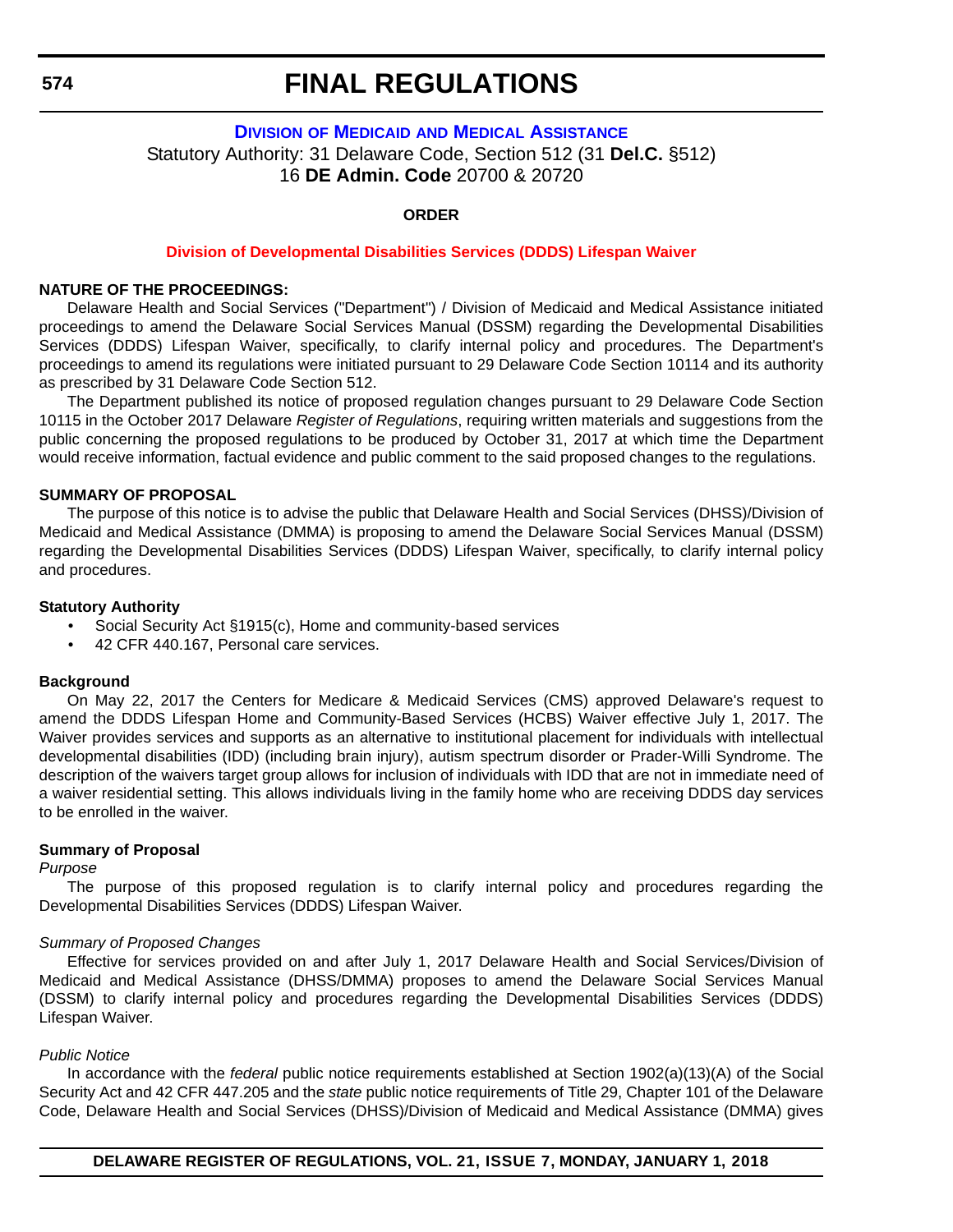public notice and provides an open comment period for thirty (30) days to allow all stakeholders an opportunity to provide input on the proposed regulation. Comments were to have been received by 4:30 p.m. on October 31, 2017.

#### *Provider Manuals Update*

A newsletter system is utilized to distribute new or revised manual material and to provide any other pertinent information regarding manual updates. DMAP provider manuals and official notices are available on the Delaware Medical Assistance Provider Portal website: [https://medicaid.dhss.delaware.gov/provider.](https://medicaid.dhss.delaware.gov/provider)

#### **Fiscal Impact Statement**

The proposed regulation clarifies practice and procedures currently used by the Division of Medicaid and Medical Assistance and Division of Social Services and therefore will result in no fiscal impact.

## **Summary of Comments Received with Agency Response and Explanation of Changes**

The State Council for Persons with Disabilities (SCPD) and the Governor's Advisory Council For Exceptional Citizens offered the following summarized observations:

**First,** §20720.1 describes financial deductions from countable income. Countable income cannot exceed 250% of the Federal Benefit Rate (FBR). See Waiver, pp. 8-9 and 47-48. Deductions for a "maintenance needs allowance" are different for residential versus non-residential DDDS Waiver participants. See Waiver, p. 49. The daily living needs deductions in the Waiver are generally reflected in the proposed revisions to §20720.1. However, the following sentence has been omitted: "All earned income in the form of wages shall be allowed to be protected." See attached p. 49 from Waiver. DMMA may wish to include the sentence in §20720.1.

**Second,** §20720.1 authorizes the following deduction for residential Waiver participants:

Individuals receiving Medicaid under the Division of Developmentally Disabled Developmental Disabilities (DDDS) Lifespan Waiver who receive Residential Habilitation services are allowed a deduction equal to the current Adult Foster Care (AFC) rate. The AFC rate is based on the current SSI income level plus \$140.00.

In contrast, the Waiver document refers to the "State Supplement amount" rather than "\$140.00":

For those waiver participants that meet the criteria to receive residential habilitation services, the state will provide a maintenance needs allowance set at the adult Foster Care Rate, which is the SSI standard plus the Optional State Supplement amount.

DMMA may wish to substitute "the Optional State Supplement amount" for "\$140.00". Otherwise, if the State Supplement amount changes, the regulation would have to be immediately republished and corrected.

**Third,** §20720.1 describes the daily living needs deduction for non-residential participants as follows:

Individuals receiving Medicaid under the DDDS Lifespan Waiver who reside in the family home or in the Long Term Care Community Services (LTCCS) program are allowed an amount equal to their total income including income that is placed in a Miller Trust.

*Agency Response:* DMMA agrees with the suggestions provided and has revised the proposed language in §20720.1.

DMMA is pleased to provide the opportunity to receive public comments and greatly appreciates the thoughtful input given.

## **FINDINGS OF FACT:**

The Department finds that the proposed changes as set forth in the October 2017 *Register of Regulations* should be adopted.

THEREFORE, IT IS ORDERED, that the proposed regulation to amend Delaware Social Services Manual (DSSM) regarding the Developmental Disabilities Services (DDDS) Lifespan Waiver, specifically, to clarify internal policy and procedures, is adopted and shall be final effective January 11, 2018.

#### 12/20/17 Kara Odom Walker, MD, MPH, MSHS Cabinet Secretary, DHSS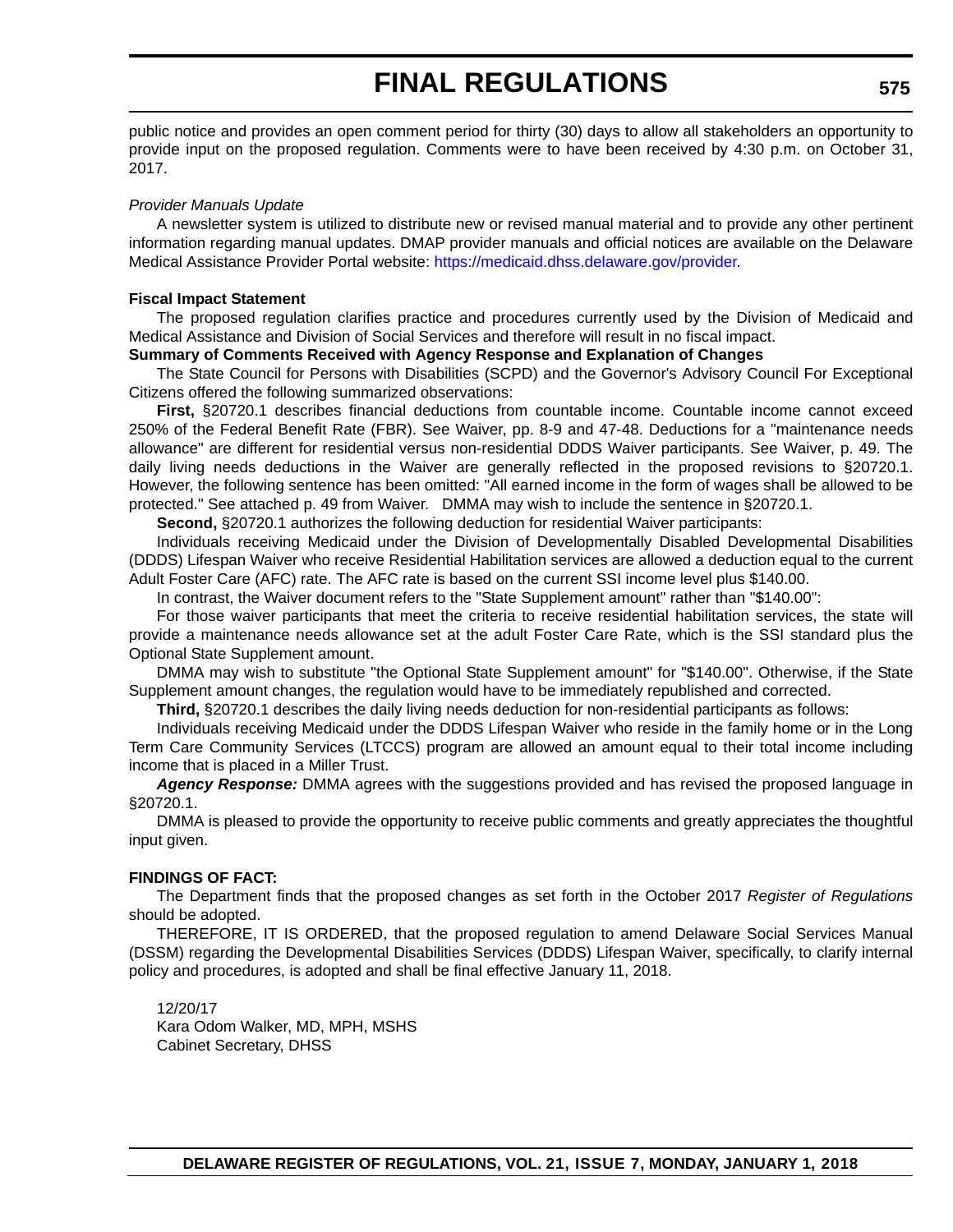**576**

## **FINAL REGULATIONS**

## **Division of Developmental Disabilities Services (DDDS) Lifespan Waiver** *(Break in Continuity of Sections)*

**FINAL**

### **20720.1 Daily Living Needs**

Individuals receiving Medicaid under the Division of Developmentally Disabled Developmental Disabilities Services (DDDS) Lifespan Waiver who receive Residential Habilitation services are allowed a deduction equal to the current Adult Foster Care (AFC) rate. The AFC rate is based on the current SSI income level plus **[\$140.00 the Optional State Supplement amount]**.

### *(Break in Continuity Within Section)*

Individuals receiving Medicaid under the DDDS Lifespan Waiver who **[reside in the family home or in the Long Term Care Community Services (LTCCS) program do not receive a residential habilitation service]** are allowed an amount equal to their total income including income that is placed in a Miller Trust. **[All earned income in the form of wages shall be allowed to be protected.]**

**\*Please note that no additional changes were made to the regulation as originally proposed and published in the October 2017 issue of the** *Register* **at page 269 (21 DE Reg. 269). Therefore, the final regulation is not being republished here in its entirety. A copy of the final regulation is available at: [Division of Developmental Disabilities Services \(DDDS\) Lifespan Waiver](http://regulations.delaware.gov/register/january2018/final/21 DE Reg 574 01-01-18.htm)** 

## **DIVISION [OF SOCIAL SERVICES](http://www.dhss.delaware.gov/dhss/dss/)**

Statutory Authority: 31 Delaware Code, Section 512 (31 **Del.C.** §512) 16 **DE Admin. Code** 11004

## **ORDER**

## **[Child Care Redetermination](#page-4-0)**

## **NATURE OF THE PROCEEDINGS:**

Delaware Health and Social Services ("Department") / Division of Social Services initiated proceedings to amend the Division of Social Services Manual regarding Child Care Redetermination, specifically, *to add a graduated phase-out*. The Department's proceedings to amend its regulations were initiated pursuant to 29 Delaware Code Section 10114 and its authority as prescribed by 31 Delaware Code Section 512.

The Department published its notice of proposed regulation changes pursuant to 29 Delaware Code Section 10115 in the November 2017 Delaware *Register of Regulations*, requiring written materials and suggestions from the public concerning the proposed regulations to be produced by December 1, 2017 at which time the Department would receive information, factual evidence and public comment to the said proposed changes to the regulations.

### **SUMMARY OF PROPOSAL**

The purpose of this notice is to advise the public that Delaware Health and Social Services (DHSS)/Division of Social Services (DSS) is proposing to amend the Division of Social Services Manual regarding Child Care Redetermination, specifically, *to add a graduated phase-out*.

## **Statutory Authority**

- Child Care Development Fund (CCDF)
- CFR 98.21 (b) Child Care Development Block Grant of 2014

## **Background**

New law requires that child care will continue for an additional 12 months without interruption or increased parent fees as long as the family income is within 85% of the State Median Income guidelines for Delaware. This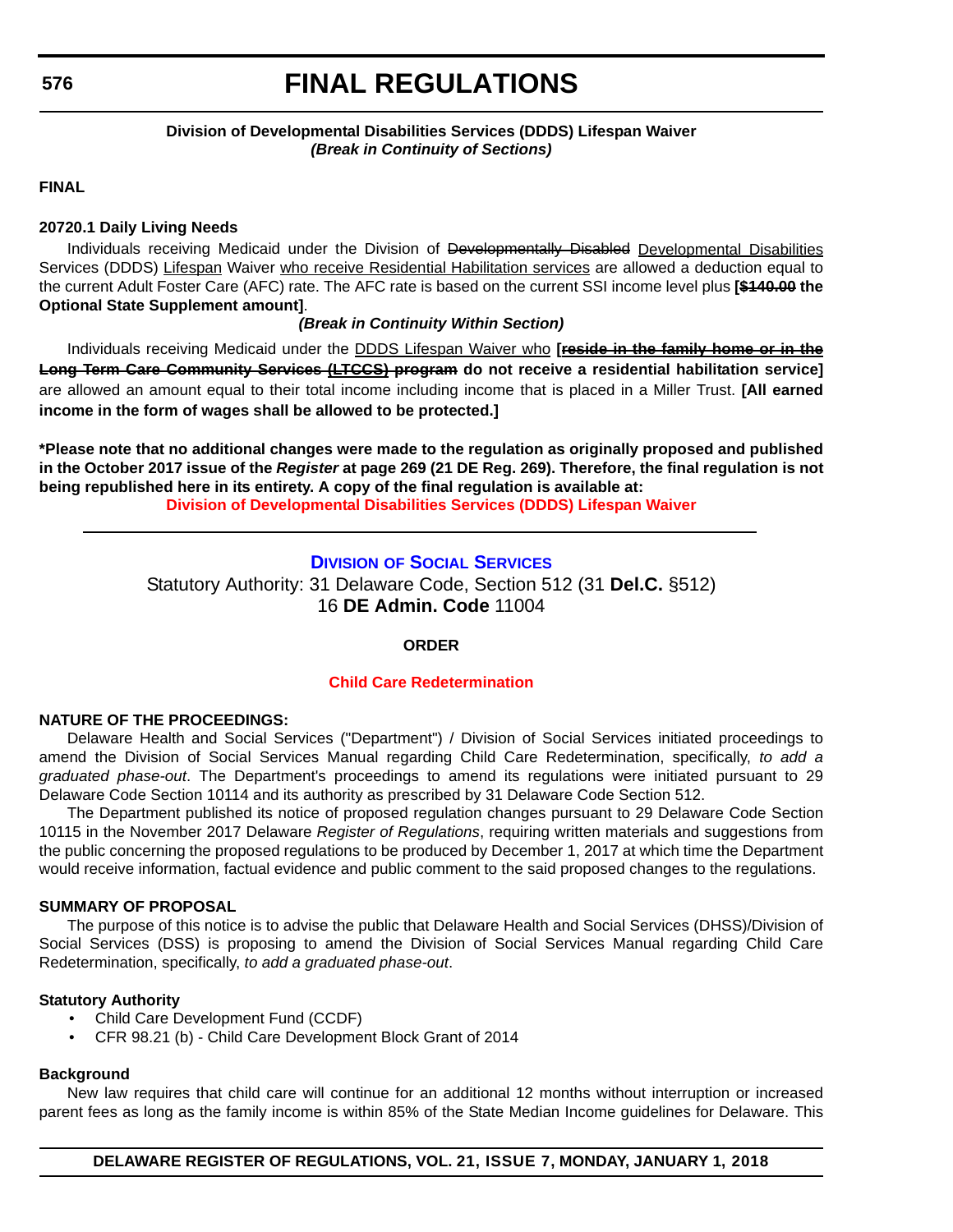new law is required so that families will have a transition period or "graduated phase-out" from the child care assistance program to leave the child care assistance program, rather than the assistance abruptly ending.

#### **Summary of Proposal**

#### *Purpose*

The purpose of this proposed regulation is to provide families who exceed the child care income a "graduated phase-out" from the child care assistance program.

### *Summary of Proposed Changes*

Effective for services provided on and after January 1, 2018 Delaware Health and Social Services/Division of Social Services proposes to amend the Division of Social Service Manual to provide a "graduated phase-out" from the child care assistance program.

*Public Notice*

In accordance with the *federal* public notice requirements established at Section 1902(a)(13)(A) of the Social Security Act and 42 CFR 447.205 and the *state* public notice requirements of Title 29, Chapter 101 of the Delaware Code, Delaware Health and Social Services (DHSS)/Division of Social Services (DSS) gives public notice and provides an open comment period for thirty (30) days to allow all stakeholders an opportunity to provide input on the proposed regulation. Comments were to have been received by 4:30 p.m. on December 1, 2017.

### **Fiscal Impact**

The following fiscal impact is projected:

|                       | Federal Fiscal Year 2018 | Federal Fiscal Year 2019 |
|-----------------------|--------------------------|--------------------------|
| General (State) funds | \$2,000,000              | \$2,250,000              |
| Federal funds         | \$6,000,000              | \$6,250,000              |

## **Summary of Comments Received with Agency Response and Explanation of Changes**

The State Council for Persons with Disabilities (SCPD) offered the following summarized observations:

SCPD commented that "The Department of Health & Social Services maintains a program covering the costs of child care for individuals meeting certain program and financial standards… The Division projects a State fiscal impact of \$2 million in FFY18 whose impact is partially offset by \$6 million in federal funds."

"Since the State is required to implement the federal regulation, and the revision benefits program participants (including "special needs" parents and children), the SCPD is endorsing the proposed regulation."

*Agency Response:* The Division of Social Services (DSS) thanks the Council for its support.

No change to the regulation was made as a result of these comments.

DSS is pleased to provide the opportunity to receive public comments and greatly appreciates the thoughtful input given by the State Council for Persons with Disabilities.

## **FINDINGS OF FACT:**

The Department finds that the proposed changes as set forth in the November 2017 *Register of Regulations* should be adopted.

THEREFORE, IT IS ORDERED, that the proposed regulation to amend the Division of Social Services Manual regarding Child Care Redetermination, specifically, to add a graduated phase-out, is adopted and shall be final effective January 11, 2018.

12/20/17 Kara Odom Walker, MD, MPH, MSHS Cabinet Secretary, DHSS

**\*Please note that no changes were made to the regulation as originally proposed and published in the November 2017 issue of the** *Register* **at page 374 (21 DE Reg. 374). Therefore, the final regulation is not being republished. A copy of the final regulation is available at:**

**[Child Care Redetermination](http://regulations.delaware.gov/register/january2018/final/21 DE Reg 576 01-01-18.htm)**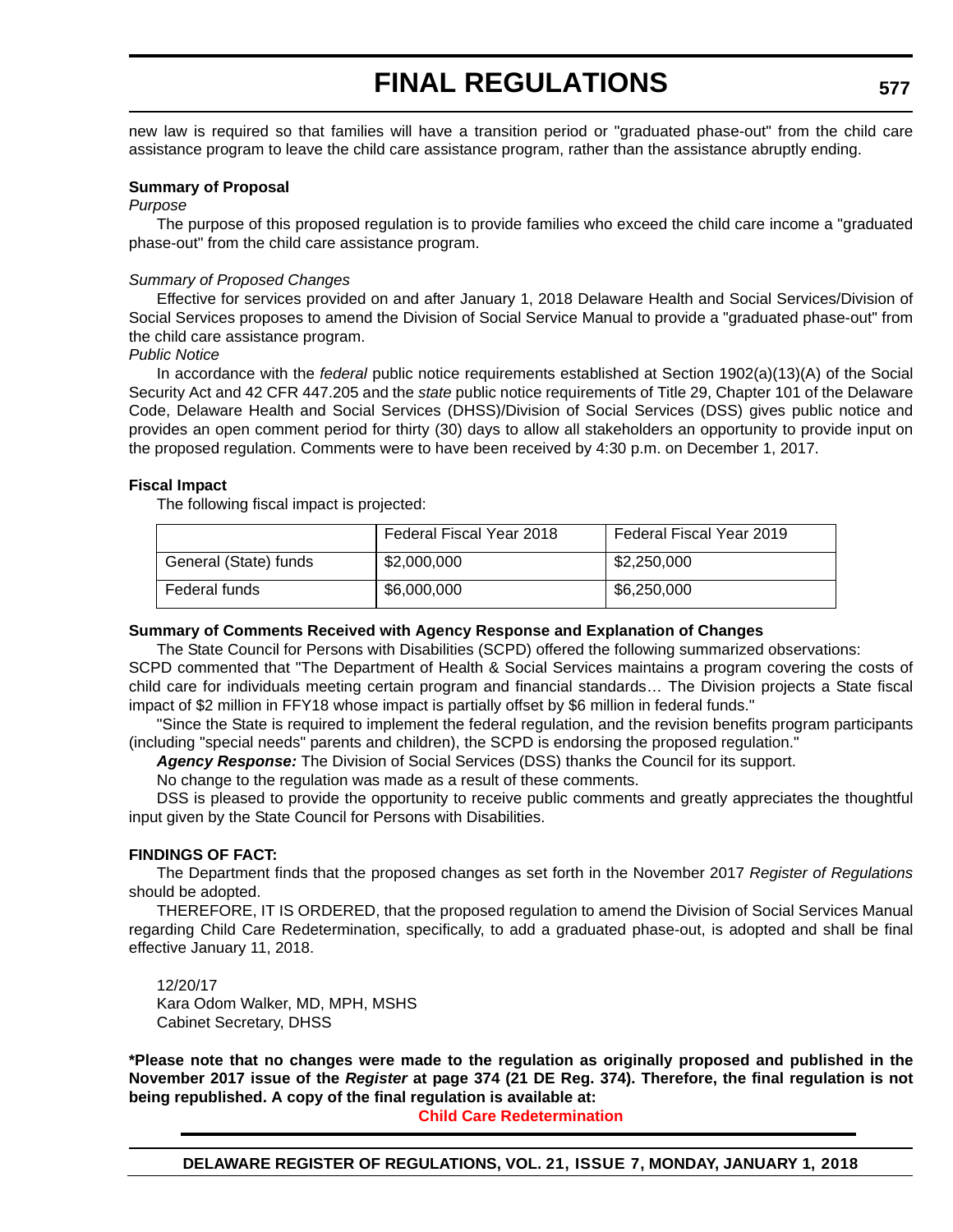## **[DEPARTMENT OF INSURANCE](https://insurance.delaware.gov/)**

**OFFICE OF THE COMMISSIONER**

Statutory Authority: 18 Delaware Code, Section 311 and Chapter 85 (18 **Del.C.** §311 & Ch. 85)

## **REGULATORY IMPLEMENTING ORDER**

#### **[307 Corporate Governance Annual Disclosure Regulation](#page-4-0)**

#### **I. SUMMARY OF THE EVIDENCE AND INFORMATION SUBMITTED**

The Department of Insurance gave notice in the Delaware *Register of Regulations* at 21 DE Reg. 394 (11/01/ 17) of proposed new Regulation 307 relating to Corporate Governance and Annual Disclosure. The Department's internal docket number for this regulatory project is 3575- 2017.

The proposed new regulation sets forth the procedures for filing and the required contents of the Corporate Governance Annual Disclosure (CGAD) prescribed by the Corporate Governance Annual Disclosure Act (the CGAD Act). Through the CGAD Act, the Legislature amended Title 18 of the Delaware Code by adding a new Chapter 85 (see Senate Bill No. 40 as amended by Senate Amendment No. 1, approved on August 2, 2017, effective on January 1, 2018). The CGAD Act requires that the first filing of the CGAD be in 2018. The Department modeled its proposed new regulation on the NAIC model regulation, which may be viewed on the NAIC's website at<http://www.naic.org/store/free/MDL-306.pdf>.

The Department did not hold a public hearing on the proposed regulation. The Department accepted written comments, suggestions, briefs, and compilations of data or other materials concerning the proposed amendment

until the 4:30 p.m. EST, the 4<sup>th</sup> day, December, 2017, which was thirty days from the date of publication.

During the comment period, the American Council of Life Insurers (ACLI) pointed out that at subsection 4.3 of the proposed regulation does not exactly track the Model Regulation. A copy of the comments are available from the Department.

It is the Department's intention that the rule track the Model Regulation while also comporting to Delaware's drafting norms. Revising the regulation to exactly track the Model Regulation is a technical error that can be addressed in this order without the need for re-proposal. See 29 **Del.C.** §10113(b)(4).

#### **II. FINDINGS OF FACTS**

The Commissioner finds that it is appropriate to adopt proposed new 18 **DE Admin. Code** 307 with a technical correction that will conform 18 **DE Admin. Code** 307 to the Model Regulation 306 as published by the NAIC, and as indicated in the attached version of the regulation.

#### **Ill. DECISION TO AMEND THE REGULATION**

For the foregoing reasons, the Commissioner concludes that it is appropriate to amend 18 **DE Admin. Code** 307, with the correction of the technical error at subsection 4.3.

### **V. EFFECTIVE DATE OF ORDER**

The actions hereinabove referred to were taken by the Commissioner pursuant to 18 **Del.C.** §§311 and Chapter 85, and 29 **Del.C.** Ch. 101 on December 15, 2017. The effective date of this Order shall be ten (10) days from the date this Order is published in the Delaware *Register of Regulations*.

## **IT IS SO ORDERED.**

The 15<sup>th</sup> day of December, 2017 Trinidad Navarro, Commissioner

### **307 Corporate Governance Annual Disclosure Regulation** *(Break in Continuity of Sections)*

#### **4.0 Filing Procedures**

*(Break in Continuity Within Section)*

**578**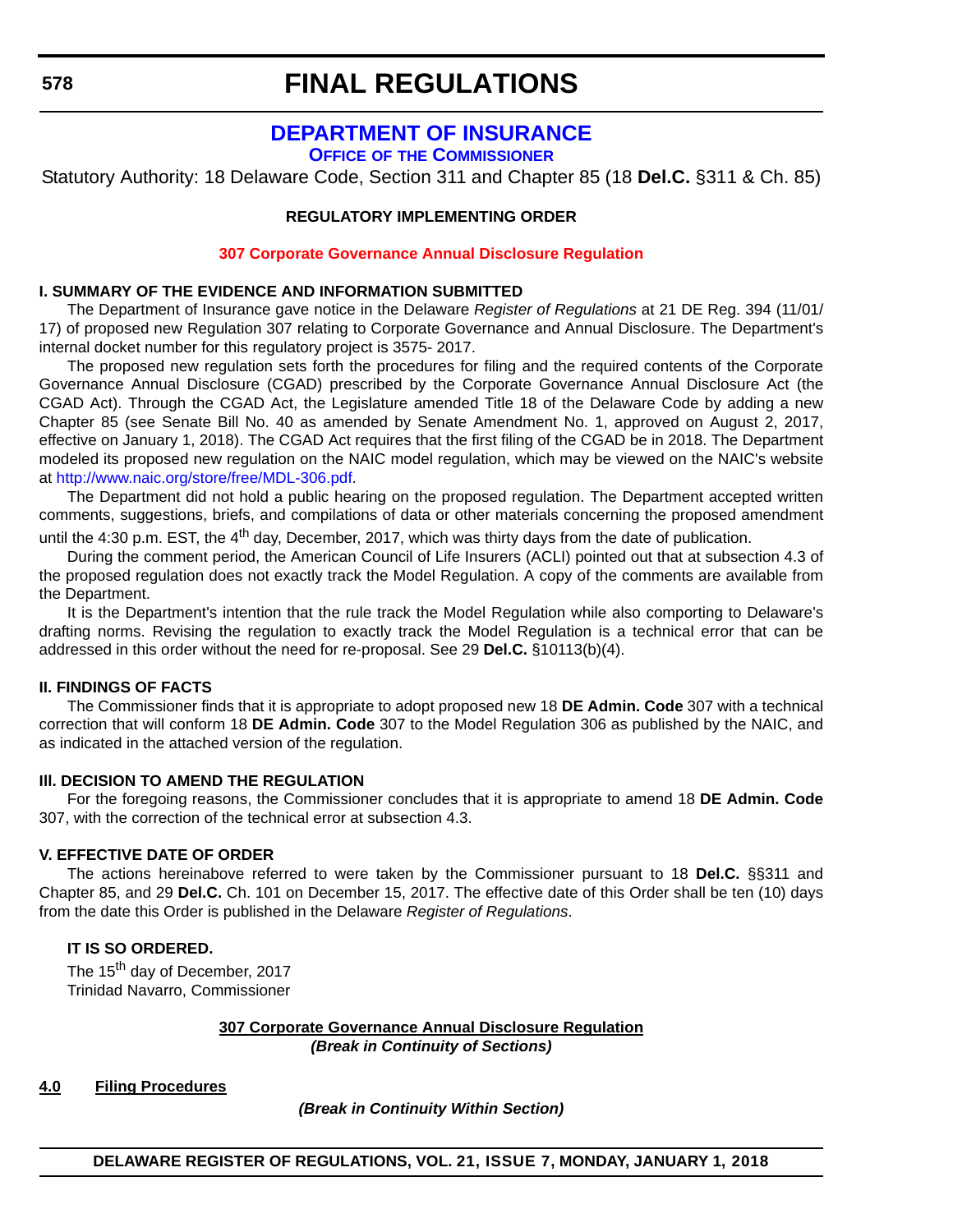4.3 **[The For purposes of completing the CGAD, the]** insurer or insurance group **[shall may choose to]** provide information on governance activities that conforms with the structure of the insurer's or insurance group's system of corporate governance, whether at the ultimate controlling parent level, an intermediate holding company level, or at the individual legal entity level, depending upon how the insurer or insurance group has structured its system of corporate governance.

**\*Please note that no additional changes were made to the regulation as originally proposed and published in the November 2017 issue of the** *Register* **at page 394 (21 DE Reg. 394). Therefore, the final regulation is not being republished here in its entirety. A copy of the final regulation is available at: [307 Corporate Governance Annual Disclosure Regulation](http://regulations.delaware.gov/register/january2018/final/21 DE Reg 578 01-01-18.htm)** 

## **OFFICE OF [THE COMMISSIONER](https://insurance.delaware.gov/)**

Statutory Authority: 18 Delaware Code, Section 311 and Chapter 23, and 21 Delaware Code, Sections 2118 and 2118B (18 **Del.C.** §311 & Ch. 23, & 21 **Del.C.** §§2118 and 2118B) 18 **DE Admin. Code** 901

#### **REGULATORY IMPLEMENTING ORDER**

#### **[901 Arbitration of Automobile and Homeowners' Insurance Claims](#page-4-0)**

### **I. SUMMARY OF THE EVIDENCE AND INFORMATION SUBMITTED**

The Department of Insurance (the Department) gave notice in the *Delaware Register of Regulations* at 21 DE Reg. 398 (11/01/17) of proposed amendments to Regulation 901, Arbitration of Automobile and Homeowners' Insurance Claims.

The amendments as proposed raise the filing fees for Automobile Insurance and Homeowners' Insurance claims from \$30.00 to \$50.00. These fees have not been adjusted since the regulation was codified on March 1, 2002. The Department also proposed non-substantive amendments to correct style and subsection references. The Department's internal docket number for this regulatory project is 3647-2017.

The Department did not hold a public hearing on the proposed regulation. The Department accepted written comments, suggestions, briefs, and compilations of data or other materials concerning the proposed amendment until the 4:30 p.m. EST, the 4th day, December, 2017, which was thirty days from the date of publication. No comments, suggestions, briefs, or compilations of data or other materials concerning the proposed amendments were submitted.

#### **II. FINDINGS OF FACTS**

The Commissioner finds that it is appropriate to adopt proposed amendments to 18 **DE Admin. Code** 901 as proposed. The Department received no comments on the proposed filing fee increases, and these fees have not been raised since 2002.

#### **Ill. DECISION TO AMEND THE REGULATION**

For the foregoing reasons, the Commissioner concludes that it is appropriate to amend 18 **DE Admin. Code** 901 as proposed.

#### **V. EFFECTIVE DATE OF ORDER**

The actions hereinabove referred to were taken by the Commissioner pursuant to 18 **Del.C.** §311 and Chapter 23, and 21 **Delaware Code**, Sections 2118 and 2118B on December 15, 2017. The effective date of this Order shall be ten (10) days from the date this Order is published in the Delaware *Register of Regulations*.

## **IT IS SO ORDERED.**

The 15<sup>th</sup> day of December, 2017 Trinidad Navarro Commissioner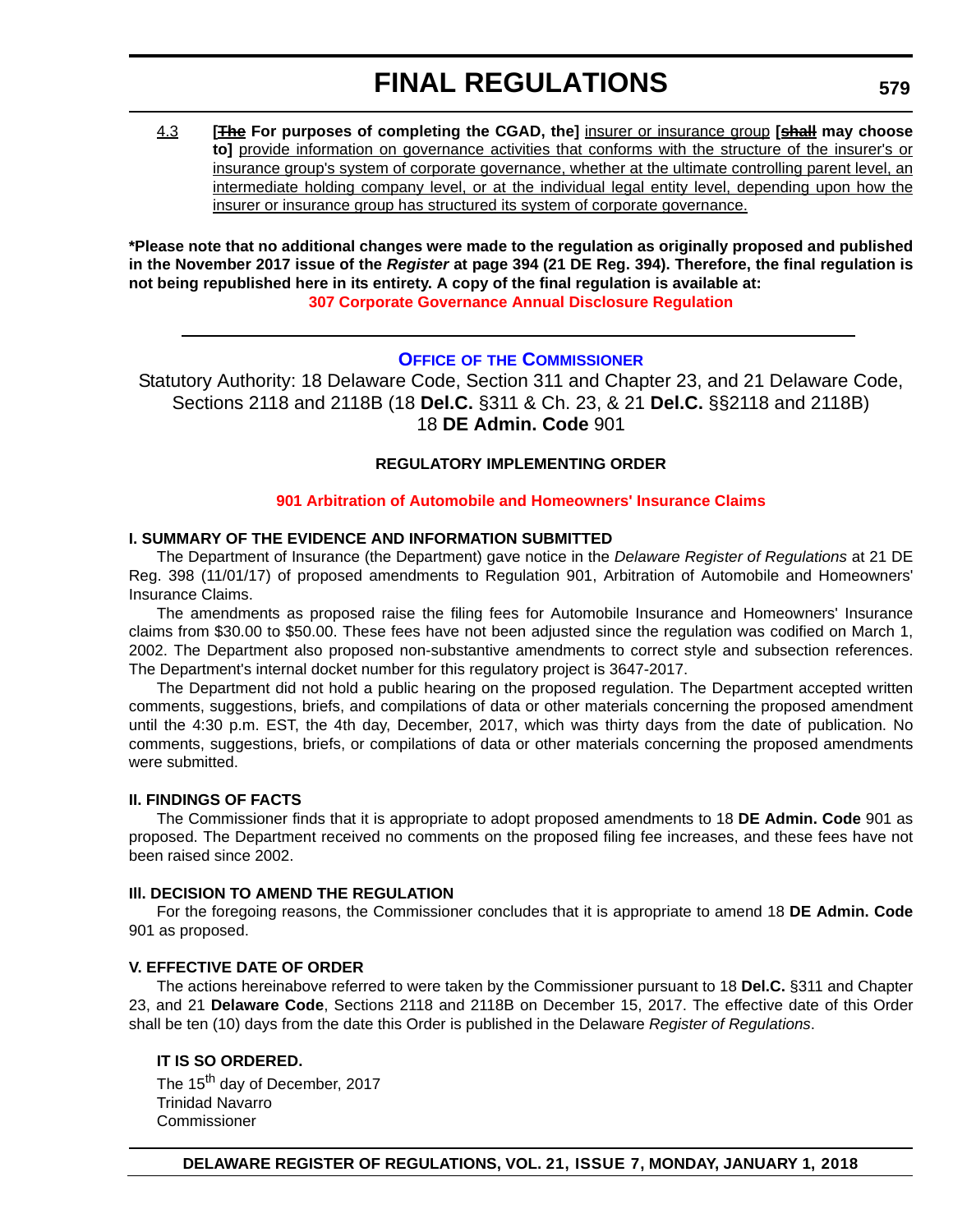**580**

## **FINAL REGULATIONS**

**\*Please note that no changes were made to the regulation as originally proposed and published in the November 2017 issue of the** *Register* **at page 398 (21 DE Reg. 398). Therefore, the final regulation is not being republished. A copy of the final regulation is available at:**

**[901 Arbitration of Automobile and Homeowners' Insurance Claims](http://regulations.delaware.gov/register/january2018/final/21 DE Reg 579 01-01-18.htm)** 

## **OFFICE OF [THE COMMISSIONER](https://insurance.delaware.gov/)**

Statutory Authority: 18 Delaware Code, Sections 332, 6408, 6416 and 6417 (18 **Del.C.** §§332, 6408, 6416 & 6417) 18 **DE Admin. Code** 1301

### **REGULATORY IMPLEMENTING ORDER**

#### **[1301 Internal Review and Independent Utilization Review of Health Insurance Claims](#page-4-0)**

#### **I. SUMMARY OF THE EVIDENCE AND INFORMATION SUBMITTED**

At 21 **DE Reg.** 192 (September 1, 2017), the Department published its first notice of intent to amend Regulation 1301 and solicited written comments from the public for thirty (30) days as mandated by 29 **Del.C.** §10118(a). The Department's docket number is DOI Docket No. 3571-2017.

In its first notice, the Department proposed to amend the definition of "Authorized Representative" and the content of the notice to be provided by insurance carriers to their insureds. These proposed amendments implement Section 3 of HB 100, which amended 18 **Del.C.** §332 to now require that an insurance carrier, when informing a covered person of its internal review process, must inform the covered person of the availability of assistance from the Delaware Department of Justice (DOJ) in the preparation of an appeal of an adverse determination involving treatment for substance abuse.

HB 100 was signed into law on May 30, 2017, became effective on September 27, 2017 and sunsets on January 1, 2020 unless expressly reauthorized prior to that date. The Department also proposed non-substantive amendments to correct punctuation at subsections 3.1.6 and 9.4.6, and to correct style throughout subsections 5.7, 7.1 and 11.1, and throughout Sections 9.0 and 10.0.

The Governor's Advisory Council for Exceptional Citizens and the State Council for Persons with Disabilities submitted an identical set of comments on the substance of the amendments proposed in September. Both organizations offered their support of the proposed amendments, and suggested that the Department more clearly ensure that the regulations clearly state that assistance from the DOJ is available at all stages of the appeals process for cases involving substance abuse.

In response to the comments received, the Department gave notice in the Delaware *Register of Regulations* at 21 **DE Reg.** 400 (11/01/17) of the re-proposal of amendments to Regulation 1301 with additional amendments that incorporate commenters' suggestions. The re-proposal of amendments to companion Regulation 1315 were published at 21 **DE Reg.** 406 (11/01/17).

The Department did not hold a public hearing on the re-proposal. The Department accepted written comments, suggestions, briefs, and compilations of data or other materials concerning the re-proposal of amendments until the 4:30 p.m. EST, the  $4<sup>th</sup>$  day, December, 2017, which was thirty days from the date of publication.

The Governor's Advisory Council for Exceptional Citizens and the State Council for Persons with Disabilities again submitted an identical set of comments on the substance of the amendments proposed in November, this time endorsing the amendments without qualification. A copy of those comments are available by contacting the Department.

#### **II. FINDINGS OF FACTS**

The Commissioner finds that it is appropriate to adopt proposed amendments to 18 **DE Admin. Code** 1301 as proposed. The Department received no adverse comments on the amendments as re-proposed and the amendments as re-proposed appropriately implement Section 3 of HB 100. See elsewhere in this issue of the Delaware *Register of Regulations* for the adoption of amendment to companion Regulation 1315.

#### **III. DECISION TO AMEND THE REGULATION**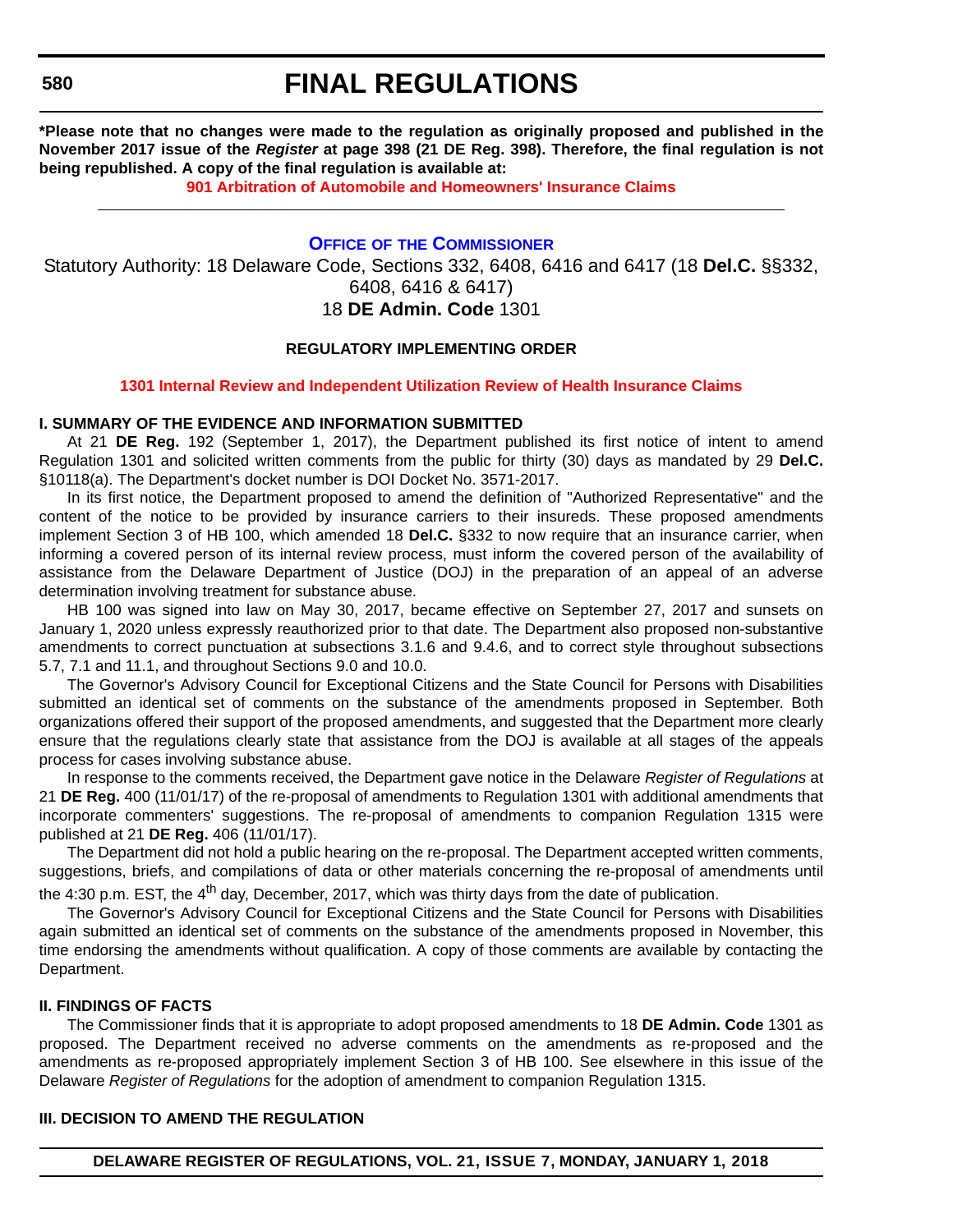For the foregoing reasons, the Commissioner concludes that it is appropriate to amend 18 **DE Admin. Code** 1301 as re-proposed.

#### **V. EFFECTIVE DATE OF ORDER**

The actions hereinabove referred to were taken by the Commissioner pursuant to 18 Delaware Code, Sections 332, 6408, 6416 and 6417 on December 15, 2017. The effective date of this Order shall be ten (10) days from the date this Order is published in the Delaware *Register of Regulations*.

#### **IT IS SO ORDERED.**

The 15<sup>th</sup> day of December, 2017 Trinidad Navarro, Commissioner

**\*Please note that no changes were made to the regulation as originally proposed and published in the November 2017 issue of the** *Register* **at page 400 (21 DE Reg. 400). Therefore, the final regulation is not being republished. A copy of the final regulation is available at:**

**[1301 Internal Review and Independent Utilization Review of Health Insurance Claims](http://regulations.delaware.gov/register/january2018/final/21 DE Reg 580 01-01-18.htm)** 

#### **OFFICE OF [THE COMMISSIONER](https://insurance.delaware.gov/)**

Statutory Authority: 18 Delaware Code, Sections 311 and 332 (18 **Del.C.** §§311 & 332) 18 **DE Admin. Code** 1315

#### **REGULATORY IMPLEMENTING ORDER**

#### **[1315 Arbitration of Health Insurance Disputes Between Individuals and Carriers](#page-4-0)**

#### **I. SUMMARY OF THE EVIDENCE AND INFORMATION SUBMITTED**

At 21 DE Reg. 196 (September 1, 2017), the Department published its first notice of intent to amend Regulation 1315 and solicited written comments from the public for thirty (30) days as mandated by 29 **Del.C.** §10118(a). The Department's docket number is DOI Docket No. 3572- 2017.

In the Department's September 1 notice, the Department proposed to amend the definition of "Authorized Representative" to implement Section 3 of HB 100. Section 3 of HB 100 amended 18 **Del.C.** §332 to now require that an insurance carrier, when informing a covered person of its right to appeal an adverse coverage decision, must inform the covered person of the availability of assistance from the Delaware Department of Justice in the preparation of an appeal of an adverse determination involving treatment for substance abuse. HB 100 was signed into law on May 30, 2017, became effective on September 27, 2017 and sunsets on January 1, 2020 unless expressly reauthorized prior to that date. The Department also proposed non-substantive amendments in punctuation and grammar throughout sections 3 and 4.

The Governor's Advisory Council for Exceptional Citizens and the State Council for Persons with Disabilities submitted an identical set of comments on the substance of the amendments proposed in September. Both organizations offered their support of the proposed amendments, and suggested that the Department more clearly ensure that the regulations clearly state that assistance from the DOJ is available at all stages of the appeals process for cases involving substance abuse.

In response to the comments received, the Department gave notice in the Delaware *Register of Regulations* at 21 DE Reg. 406 (11/01/17) of the re-proposal of amendments to Regulation 1301 with additional amendments that incorporate commenters' suggestions. The re-proposal of amendments to companion Regulation 1301 were published at 21 DE Reg. 400 (11/01/17).

The Department did not hold a public hearing on the re-proposal. The Department accepted written comments, suggestions, briefs, and compilations of data or other materials concerning the re-proposal of amendments until the 4:30 p.m. EST, the  $4<sup>th</sup>$  day, December, 2017, which was thirty days from the date of publication.

The Governor's Advisory Council for Exceptional Citizens and the State Council for Persons with Disabilities again submitted an identical set of comments on the substance of the amendments proposed in November, this time endorsing the amendments without qualification. A copy of those comments are available by contacting the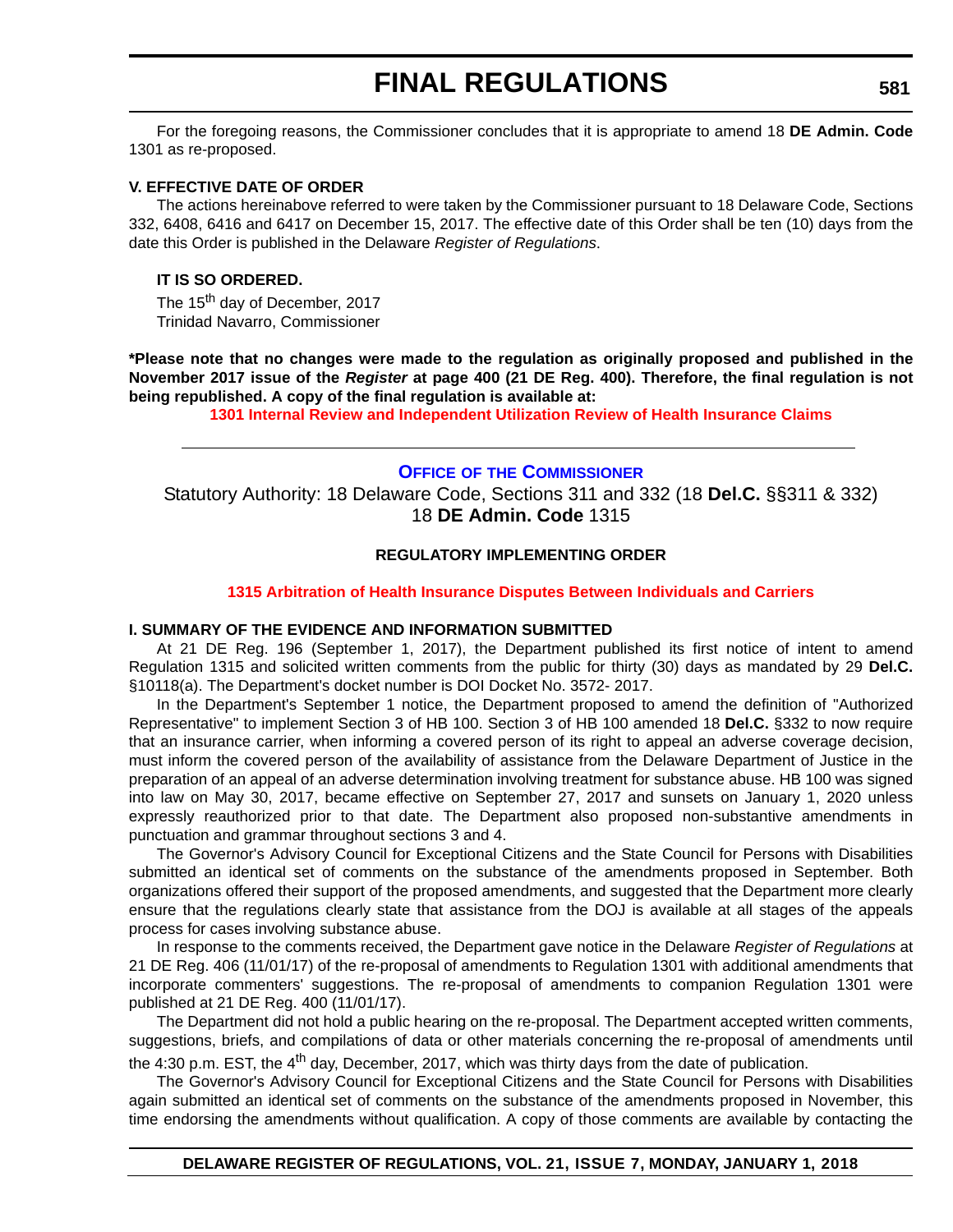# **FINAL REGULATIONS**

Department.

## **II. FINDINGS OF FACTS**

The Commissioner finds that it is appropriate to adopt proposed amendments to 18 **DE Admin. Code** 1315 as proposed. The Department received no adverse comments on the amendments as re-proposed and the amendments as re-proposed appropriately implement Section 3 of HB 100. See elsewhere in this issue of the Delaware *Register of Regulations* for the adoption of amendment to companion Regulation 1301.

## **Ill. DECISION TO AMEND THE REGULATION**

For the foregoing reasons, the Commissioner concludes that it is appropriate to amend 18 **DE Admin. Code** 1315 as re-proposed.

## **V. EFFECTIVE DATE OF ORDER**

The actions hereinabove referred to were taken by the Commissioner pursuant to 18 Delaware Code, Sections 332, 6408, 6416 and 6417 on December 15, 2017. The effective date of this Order shall be ten (10) days from the date this Order is published in the Delaware *Register of Regulations*.

## **IT IS SO ORDERED.**

The 15<sup>th</sup> day of December, 2017 Trinidad Navarro, Commissioner

**\*Please note that no changes were made to the regulation as originally proposed and published in the November 2017 issue of the** *Register* **at page 406 (21 DE Reg. 406). Therefore, the final regulation is not being republished. A copy of the final regulation is available at:**

**[1315 Arbitration of Health Insurance Disputes Between Individuals and Carriers](http://regulations.delaware.gov/register/january2018/final/21 DE Reg 581 01-01-18.htm)** 

## **[DEPARTMENT OF STATE](https://dpr.delaware.gov/boards/podiatry/)**

**DIVISION OF PROFESSIONAL REGULATION**

**500 BOARD OF PODIATRY**

Statutory Authority: 24 Delaware Code, Section 506(a)(1) (24 **Del.C.** §506(a)(1)) 24 **DE Admin. Code** 500

## **ORDER**

## **[500 Board of Podiatry](#page-4-0)**

The Delaware Board of Podiatry pursuant to 24 **Del.C.** §506(a)(1), proposed to revise its regulations. The proposed changes to Regulation nine eliminate several crimes that are listed as substantially related to the practice of podiatry.

## **SUMMARY OF THE EVIDE NCE AND IN FORMATION SUBMITTED**

Following publication in the Delaware *Register of Regulations* on April 1, 2017, a public hearing was held on June 7, 2017, at a regularly scheduled meeting of the Delaware Board of Podiatry to receive verbal comments regarding the Board's proposed amendments to its regulations. No comments were submitted at that time.

## **SUMMARY OF THE EVIDENCE AND INFORMATION SUBMITTED**

At the time of the deliberations, the Board considered the following documents:

**Board Exhibit 1 -** Affidavit of publication of the public hearing notice in the *News Journal*;

**Board Exhibit 2 -** Affidavit of publication of the public hearing notice in the *Delaware State News*; There was no verbal testimony given at the public hearing on June 7, 2017. No written comments were

## **DELAWARE REGISTER OF REGULATIONS, VOL. 21, ISSUE 7, MONDAY, JANUARY 1, 2018**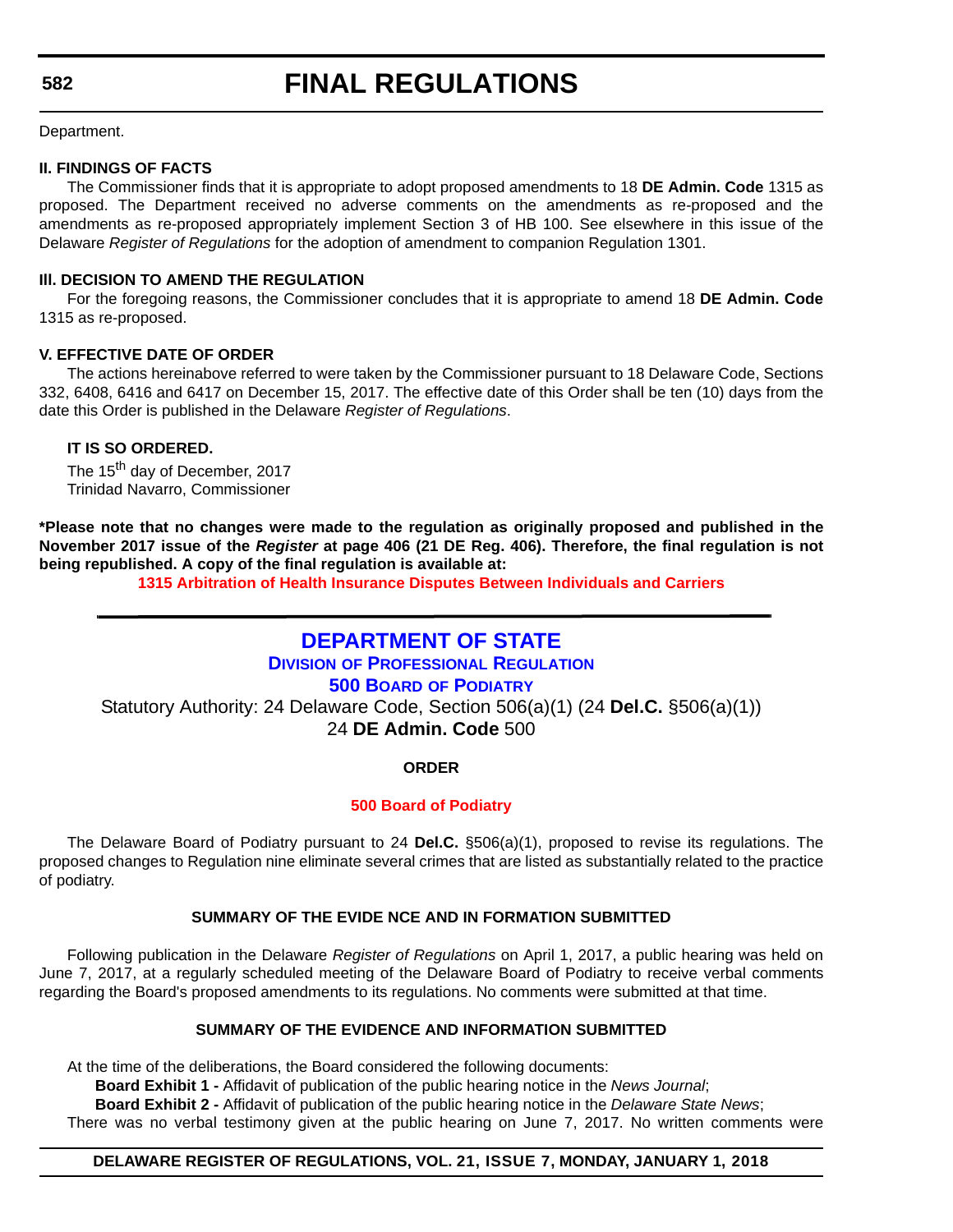# **FINAL REGULATIONS**

received by the Board during the initial thirty-day public comment period; nor were any written comments received after the public hearing during the fifteen day 29 **Del.C.** §10118(a) second public comment period.

### **FINDINGS OF FACT AND CONCLUSIONS**

1. The public was given notice and an opportunity to provide the Board with comments in writing and by testimony at the public hearing on the proposed amendments to the Board 's regulations.

2. There were no public comments provided to the Board during the two written public comment periods, or the public hearing.

3. Pursuant to 24 **Del.C.** §506(a)(1) the Board has statutory authority to promulgate rules and regulations clarifying specific statutory sections of its statute.

4. The proposed changes to regulation nine truncate the list of crimes substantially related to the practice of podiatry.

5. The public was given notice and an opportunity to provide the Board with comments in writing and by testimony at the public hearing on the proposed changes to the Board 's rules and regulations.

6. Having received no public comments, the Board finds no reason to amend the regulations as proposed.

### **DECISION AND ORDER CONCERNING THE REGULATIONS**

NOW THEREFORE, pursuant to 24 **Del.C.** §506(a)(1) and for the reasons set forth above, the Board of Podiatry does hereby ORDER that the regulations be, adopted and promulgated as set forth in the Delaware *Register of Regulations*. The effective date of this Order is ten days from the date of its publication in the Delaware *Register of Regulations*, pursuant to 29 **Del.C.** §10118(g). The new regulations are attached hereto as Exhibit A.

**SO ORDERED** this 6<sup>th</sup> day of September, 2017.

**BOARD OF PODIATRY**

Harold Gruber, DPM, President **Internal Cluber, DPM, Vice President (absent)** James Bray, DPM Joseph Stormer, Public Member

**\*Please note that no changes were made to the regulation as originally proposed and published in the April 2017 issue of the** *Register* **at page 782 (20 DE Reg. 782). Therefore, the final regulation is not being republished. A copy of the final regulation is available at:**

**[500 Board of Podiatry](http://regulations.delaware.gov/register/january2018/final/21 DE Reg 582 01-01-18.htm)** 

## **DIVISION [OF PROFESSIONAL REGULATION](https://dpr.delaware.gov/boards/riverpilots/) 1000 BOARD OF PILOT COMMISSIONERS** Statutory Authority: 23 Delaware Code, Section 102 (23 **Del.C.** §102)

24 **DE Admin. Code** 1000

## **ORDER**

#### **[1000 Board of Pilot Commissioners](#page-4-0)**

The Delaware Board of River Pilot Commissioners pursuant to 23 **Del.C**. §102(1), proposed to create Regulation 13. The proposed creation of Regulation 13 establishes the process to be followed for accepting applications for licensure.

#### **Summary of the Evidence and Information Submitted**

Following publication in the Delaware *Register of Regulations* on July 1, 2017 a public hearing was held on August 18, 2017. Written comment periods were held open for thirty days before the public hearing, and an

**DELAWARE REGISTER OF REGULATIONS, VOL. 21, ISSUE 7, MONDAY, JANUARY 1, 2018**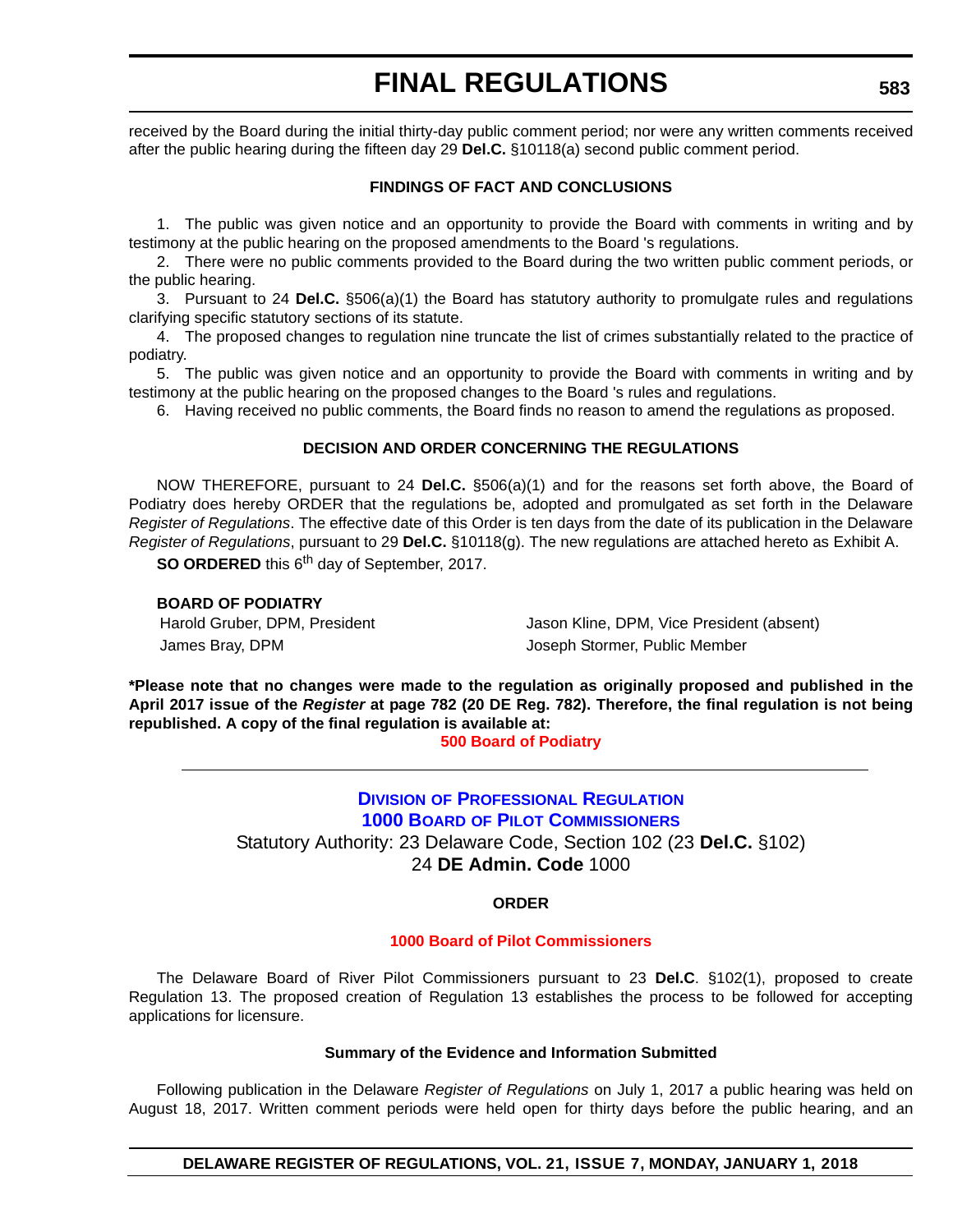#### **584**

# **FINAL REGULATIONS**

additional fifteen days following the public hearing pursuant to 29 **Del.C.** §10118(a). At the hearing, the Board accepted as evidence and marked as the Board's Exhibit 1 documentation of publication of the notice of the public hearing in the *News Journal* and the *Delaware State News*. During the written public comment periods, no public comment was received. No public comment was received by the Board during the public hearing on August 18, 2017.

#### **Summary of the Findings of Fact**

Pursuant to discussions held at open public Board meetings, the Board proposed to create Regulation 13 to memorialize the process the Board will follow when accepting applications for licensure. This memorialization is needed as the call for applications for new licensees occurs infrequently, and the Board determined that the new Regulation 13 reflects the best practice for handling new applications in the future, based on its experience with the most recent application process. Because the proposed regulations clarify the documentation that will be required of new applications, the Board utilized the full notice and comment requirements of the Delaware Administrative Procedures Act, 29 **Del.C.** Ch. 101, electing not to adopt these regulations as internal operating procedures only under Section 10113 of that Act.

#### **Decision of the Board**

Having found that the proposed changes to the regulations are necessary as outlined herein, and having received no public comment on the proposed regulations, the Board finds that the regulations shall be adopted as final in the form as proposed. The exact text of the regulations, as amended, are attached to this order as Exhibit A. These changes will become effective ten days following publication of this order in the Delaware *Register of Regulations* on January 1, 2018.

IT IS SO ORDERED this 17<sup>th</sup> day of November, 2017 by the Delaware Board of Pilot Commissioners.

**Bradford Schell Mark Reardon** Penelope Marshall (absent) Carl T. Joseph, III Stephen McGuiness Maia Murphy (absent) Laura Phillips

**\*Please note that no changes were made to the regulation as originally proposed and published in the July 2017 issue of the** *Register* **at page 34 (21 DE Reg. 34). Therefore, the final regulation is not being republished. A copy of the final regulation is available at:**

**[1000 Board of Pilot Commissioners](http://regulations.delaware.gov/register/january2018/final/21 DE Reg 583 01-01-18.htm)** 

## **DIVISION OF PROFESSIONAL REGULATION 5200 BOARD OF EXAMINERS [OF NURSING HOME ADMINISTRATORS](https://dpr.delaware.gov/boards/nursinghomeadmin/)** Statutory Authority: 24 Delaware Code, Section 5206(1) (24 **Del.C.** §5206(1)) 24 **DE Admin. Code** 5200

#### **ORDER**

#### **[5200 Board of Examiners of Nursing Home Administrators](#page-4-0)**

On August 1, 2017 the Delaware Board of Nursing Home Administrators published proposed changes to its regulations in the Delaware *Register of Regulations*, Volume 21, Issue 2. The notice indicated that written comments would be accepted by the Board, a public hearing would be held, and written comments would be accepted for fifteen days thereafter. After due notice in the *Register of Regulations* and two Delaware newspapers, a public hearing was held on September 12, 2017 at a regularly scheduled meeting of the Board of Nursing Home Administrators to receive verbal comments regarding the Board's proposed amendments to its regulations.

**DELAWARE REGISTER OF REGULATIONS, VOL. 21, ISSUE 7, MONDAY, JANUARY 1, 2018**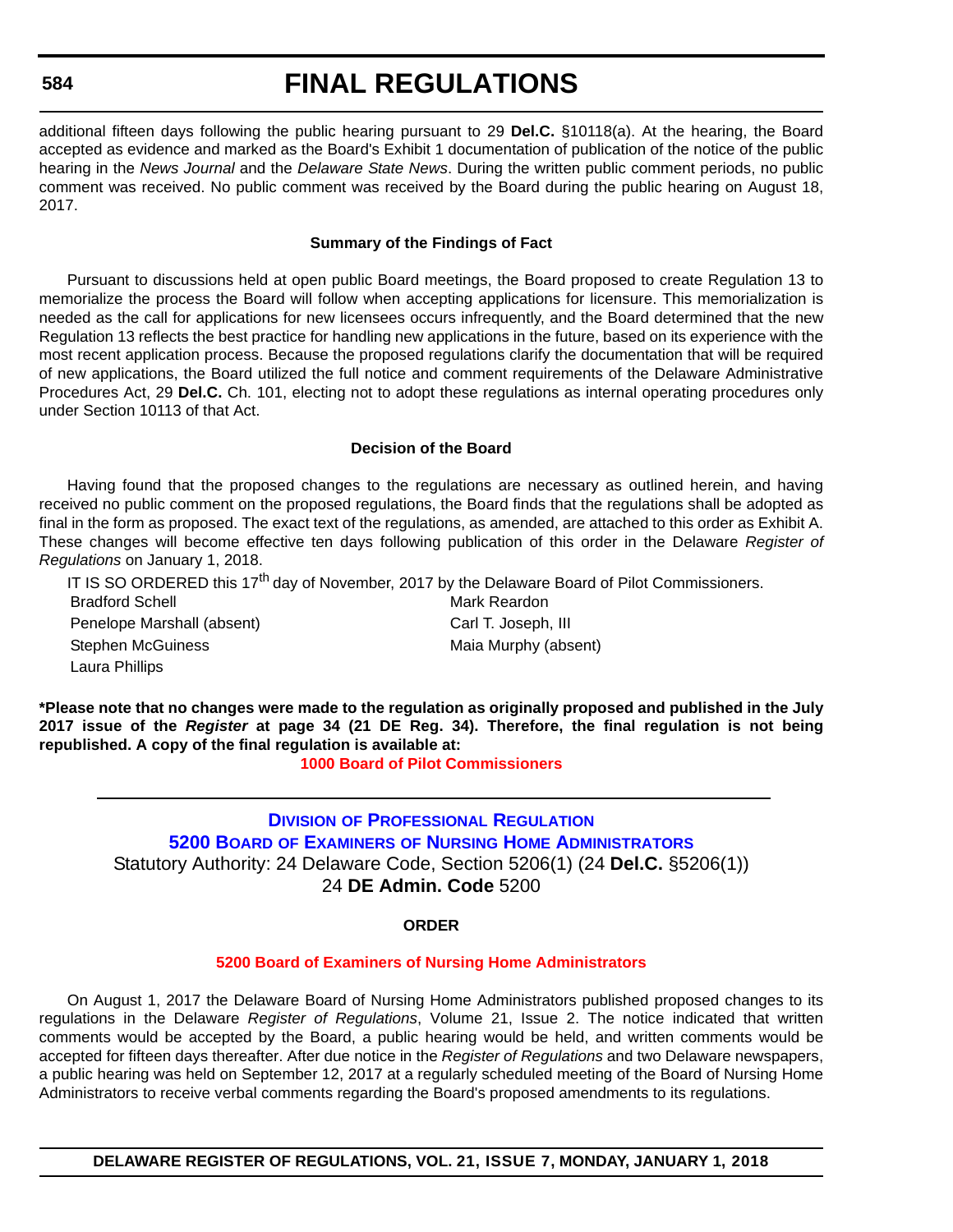## **SUMMARY OF THE EVIDENCE AND INFORMATION SUBMITTED**

At the time of the deliberations, the Board considered the following documents:

**Board Exhibit 1 -** Affidavit of publication of the public hearing notice in the *News Journal*; and

**Board Exhibit 2 -** Affidavit of publication of the public hearing notice in the *Delaware State News*.

There was no verbal testimony presented at the public hearing. No written comments were received by the Board.

#### **FINDINGS OF FACT AND CONCLUSIONS**

1. The public was given notice and an opportunity to provide the Board with comments on the proposed amendments to the Board's regulations in writing and by testimony at the public hearing.

2. There were no public comments provided to the Board during the written public comment periods.

3. Pursuant to 24 **Del.C.** §5206(1) the Board has the statutory authority to promulgate rules and regulations clarifying specific statutory sections of its statute.

4. Having reviewed no public comments, the Board finds no reason not to amend the regulations as proposed.

## **DECISION AND ORDER CONCERNING THE REGULATIONS**

**NOW THEREFORE**, pursuant to 24 **Del.C.** §5206(1) and for the reasons set forth above, the Board does hereby ORDER that the regulations be, and that they hereby are, adopted and promulgated as set forth in the Delaware *Register of Regulations* on August 1, 2017. The effective date of this Order is ten days from the date of its publication in the Delaware *Register of Regulations*, pursuant to 29 **Del.C.** §10118(g).

The new regulations are attached hereto as Exhibit A.

**SO ORDERED** this 14<sup>th</sup> day of November, 2017.

## **DELAWARE BOARD OF NURSING HOME ADMINISTRATORS**

Michael Salitsky, N.H.A., President (absent) E. Ray Quillen, N.H.A., Vice President Gwendolyn Benton **Gwendolyn Benton** Jenifer Vaughn Georgia Lane, R. N., B.S. **Howard Payne, Jr., N.H.A.** Eleanor Allione Cecelia Jones Timothy Bane (absent)

**\*Please note that no changes were made to the regulation as originally proposed and published in the August 2017 issue of the** *Register* **at page 138 (21 DE Reg. 138). Therefore, the final regulation is not being republished. A copy of the final regulation is available at:**

**[5200 Board of Examiners of Nursing Home Administrators](http://regulations.delaware.gov/register/january2018/final/21 DE Reg 584 01-01-18.htm)** 

## **[DEPARTMENT OF TRANSPORTATION](https://www.deldot.gov/index.shtml)**

**DIVISION OF TRANSPORTATION SOLUTIONS** Statutory Authority: 21 Delaware Code, Section 4504 (21 **Del.C.** §4504) 2 **DE Admin. Code** 2405

## **ORDER**

## **[2405 Oversize/Overweight Hauling Permit Policy and Procedures Manual](#page-4-0)**

Pursuant to the authority provided by 21 **Del.C.** §4504, the Delaware Department of Transportation proposed to adopt changes to its regulation entitled the Oversize/Overweight Hauling Permit Policy and Procedures Manual. The Department, through its Division of Transportation Solutions, published proposed revisions to the existing

**DELAWARE REGISTER OF REGULATIONS, VOL. 21, ISSUE 7, MONDAY, JANUARY 1, 2018**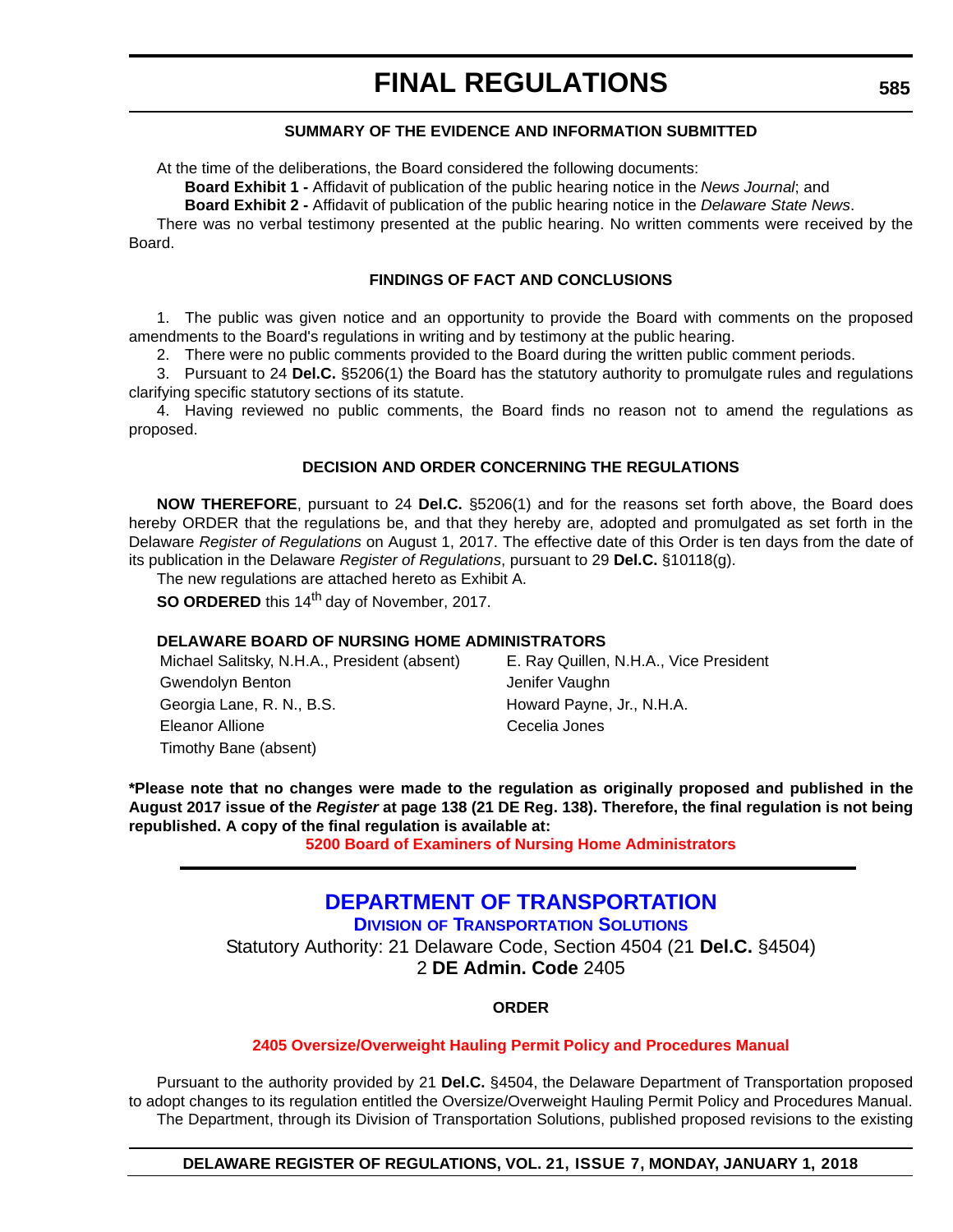**586**

# **FINAL REGULATIONS**

regulation, the Oversize/Overweight Hauling Permit Policy and Procedures Manual, seeking public comment through the public notice appearing in 21 DE Reg. 418 (11/01/17).

The Department indicated in its November 1, 2017 notice that it would accept written public comments on the proposed changes to the Oversize/Overweight Hauling Permit Policy and Procedures Manual from November 1, 2017 through December 1, 2017.

No comments were received.

## **Summary of the Evidence and Information Submitted.**

The proposed changes to the Oversize/Overweight Hauling Permit Policy and Procedures Manual are procedural changes, administrative in nature and serve to clarify the intent of the Department.

## **Findings of Fact**

Based on the record in this docket, I make the following findings of fact:

1. The proposed amendments to the Oversize/Overweight Hauling Permit Policy and Procedures Manual are useful and proper. The public comment period was appropriately held open for thirty days and no public comment was received.

2. The adoption of these proposed changes to the Oversize/Overweight Hauling Permit Policy and Procedures Manual is in the best interests of the State of Delaware. Having received no public comment, there is no basis upon which to further amend the regulation and it is adopted as amended.

## **Decision and Effective Date**

Based on the provisions of Delaware law and the record in this docket, I hereby adopt the amended Oversize/ Overweight Hauling Permit Policy and Procedures Manual, as set forth in the version attached hereto, to be effective on January 11, 2018.

**IT IS SO ORDERED** this 20<sup>th</sup> day of December, 2017.

Jennifer Cohan, Secretary Delaware Department of Transportation

**\*Please note that no changes were made to the regulation as originally proposed and published in the November 2017 issue of the** *Register* **at page 418 (21 DE Reg. 418). Therefore, the final regulation is not being republished. A copy of the final regulation is available at:**

**[2405 Oversize/Overweight Hauling Permit Policy and Procedures Manual](http://regulations.delaware.gov/register/january2018/final/21 DE Reg 585 01-01-18.htm)**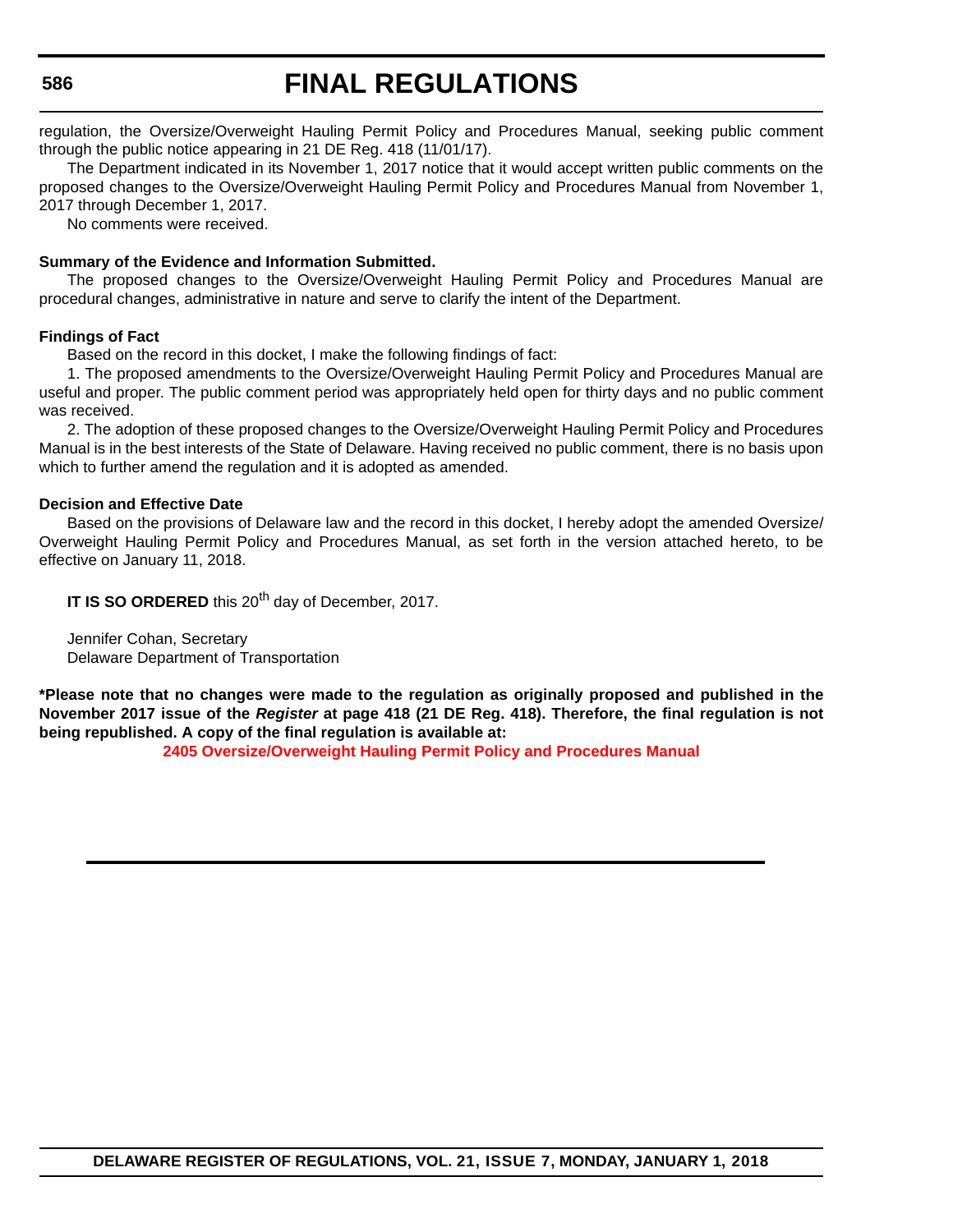## **[DELAWARE RIVER BASIN COMMISSION](http://www.state.nj.us/drbc/)**

### **[PUBLIC NOTICE](#page-4-0)**

#### **Notice of Proposed Rulemaking and Public Hearing**

### **Proposed Amendments to the Administrative Manual and Special Regulations Regarding Natural Gas Development Activities; Additional Clarifying Amendments**

**Summary:** The Commission will hold public hearings and accept written comment on a proposal to amend its *Special Regulations* by the addition of a section on hydraulic fracturing in shale and other rock formations, including: the prohibition of high volume hydraulic fracturing in such formations; provisions related to water use for hydraulic fracturing; and provisions related to the management of produced water from hydraulic fracturing. The Commission also proposes to amend its *Administrative Manual - Rules of Practice and Procedure* by the addition of project review classifications and fees related to the management of produced water from hydraulic fracturing of hydrocarbon bearing rock formations. Minor amendments to the project review classifications unrelated to hydraulic fracturing are also proposed.

### **DATES:**

*Written comments:* Written comments will be accepted through 5 p.m. on February 28, 2018.

*Public hearings:*

- 1. January 23, 2018, 1 p.m. to 4:30 p.m., Waymart, Wayne County, PA
- 2. January 23, 2018, 6 p.m. to as late as 9:30 p.m., Waymart, Wayne County, PA
- 3. January 25, 2018, 1 p.m. to 4:30 p.m., Philadelphia, PA
- 4. January 25, 2018, 6 p.m. to as late as 9:30 p.m., Philadelphia, PA

On November 30, 2017, a notice including these public hearing dates, times and locations was posted on the DRBC website and circulated directly to DRBC notice subscribers interested in this subject matter. Members of the public may sign up through the Commission's website to receive direct notice via email of additional comment opportunities or changes to the information provided above.

## **ADDRESSES:**

Written comments will be accepted through the Commission's on-line public comment collection system at: [http://](http://dockets.drbc.commentinput.com) [dockets.drbc.commentinput.com](http://dockets.drbc.commentinput.com). Requests to submit comments by another method will be granted based on lack of access to the web-based comment system. Requests may be addressed to: Commission Secretary, DRBC, P.O. Box 7360, West Trenton, NJ 08628.

The hearing locations are:

- 1. Ladore Camp, Retreat and Conference Center, 287 Owego Turnpike, Waymart, PA 18472 (Jan. 23 hearings)
- 2. DoubleTree by Hilton Hotel Philadelphia Airport, 4509 Island Avenue, Philadelphia, PA 19153 (Jan. 25 hearings)

Additional opportunities for comment or changes to the public input process will be published on the Commission's website, drbc.net and through its Twitter account. To receive direct notice of such additions or changes, please subscribe through the Commission's website at: [http://www.nj.gov/drbc/contact/interest/.](http://www.nj.gov/drbc/contact/interest/)

Public hearing registration procedures are set forth below.

#### **Registration to Attend and Speak at a Public Hearing**

To reduce uncertainty on the part of attendees about whether they will have a seat and an opportunity to speak at a public hearing, and to provide for a safe and orderly hearing process, the Commission is requiring on-line or on-site

**DELAWARE REGISTER OF REGULATIONS, VOL. 21, ISSUE 7, MONDAY, JANUARY 1, 2018**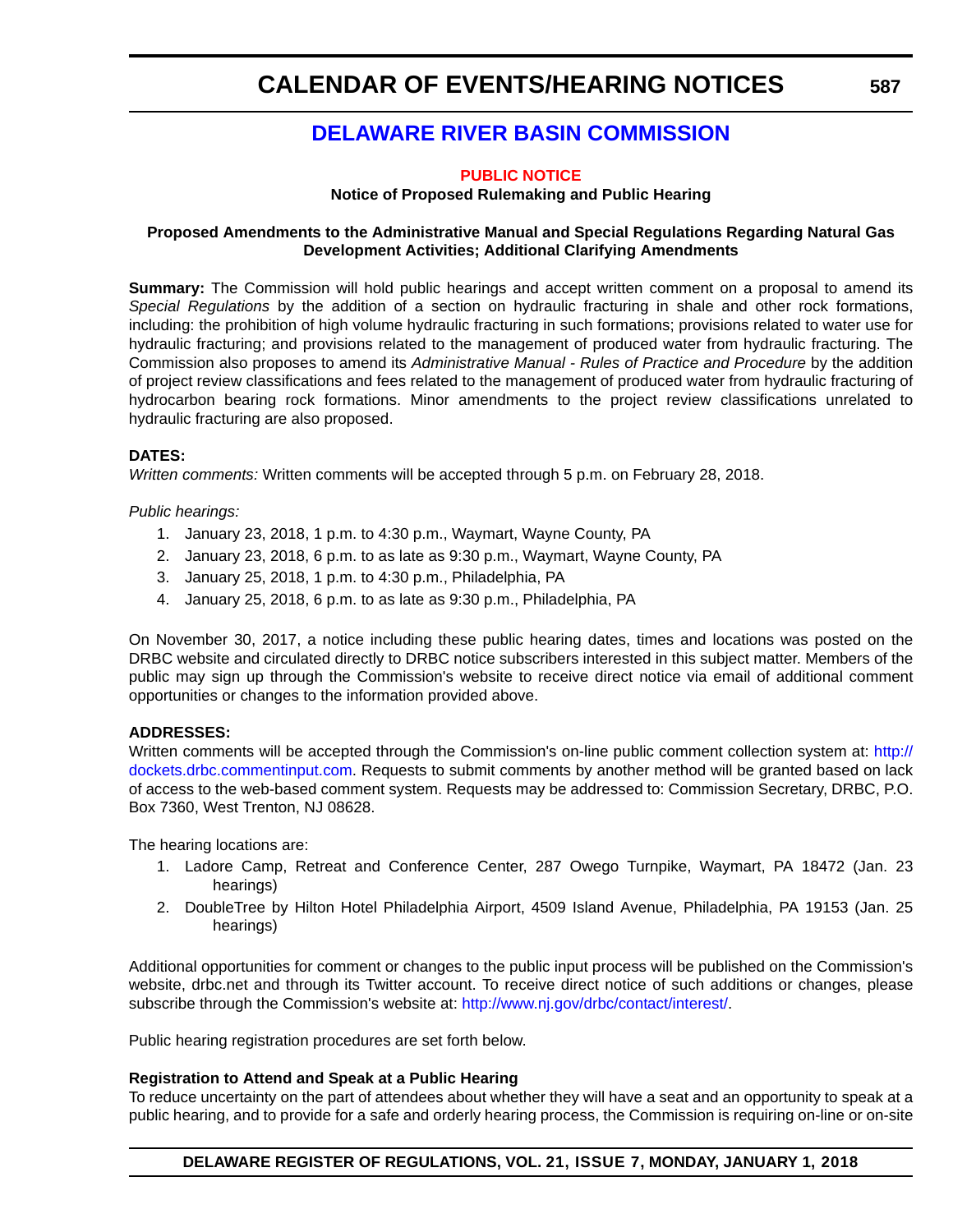registration to attend each public hearing and is encouraging use of the on-line registration system, which will track and publish in real time the available capacity for each hearing. Advance registrants will be eligible to request speaking time and will be informed in advance if they have a reserved speaking slot. Those who register on site may sign up to speak if time allows or may be added to a waiting list. Key elements of the procedure are as follows:

- On-line or on-site registration is required to attend each public hearing.
- On-line registration will remain open until the beginning of each hearing.
- On-site registration will be available at the hearing venues.
- Available capacity for each hearing will be posted on the web-based registration system. When users access the system, they will see the number of seats still available or if the venue is at capacity.
- If capacity has been reached for a specific hearing, registrants will be placed on a waiting list.
- Those who do not register in advance are advised to check the availability of seats BEFORE planning travel to a hearing.
- **Those who pre-register on-line will be eligible to reserve an opportunity to speak at a hearing.**
- Prior to the hearing dates, the DRBC will contact all those who have pre-registered and provide them with an opportunity to request speaking time.
- If more people request to speak than time allows, those not assigned time will be placed on a waiting list.

Written and oral comment will receive equal consideration. See the "Public Process" subsection of **Supplementary Information** for additional details concerning the public hearings and submission of written comments.

#### **Preamble**

For background on the draft rule and a description of its contents, click here: [http://regulations.delaware.gov/](http://regulations.delaware.gov/register/january2018/proposed/DRBC preamble.pdf) [register/january2018/proposed/DRBC preamble.pdf](http://regulations.delaware.gov/register/january2018/proposed/DRBC preamble.pdf)

### **Additional Information Regarding the Public Process**

*Substance of comments.* The Commission expressly seeks comment on the effects the proposed rules may have within the basin on: water availability, the control and abatement of water pollution, economic development, the conservation and protection of drinking water supplies, the conservation and protection of aquatic life, the conservation and protection of water quality in Special Protection Waters, and the protection, maintenance and improvement of water quantity and quality basinwide. Comment is also requested on whether use of base fluids other than water for HVHF is practical within the basin and if so, how it should be addressed in these rules, and on any alternatives to the proposed rules that the commenters would like the Commission to consider, as well as on draft guidance published simultaneously with the rules for determining background concentrations of certain pollutants. The Commission welcomes and will consider any other comments that concern the potential effects of the draft rules on the conservation, utilization, development, management and control of the water and related resources of the Delaware River Basin. Comments on matters not within this scope may not be considered.

Non-digitized voluminous materials such as books, journals or collected letters/petitions will not be accepted. Digital submissions of these, as well as articles and websites, must be accompanied by a statement containing citations to the specific findings or conclusions the commenter wishes to reference.

*Submission of written comments.* Written comments along with any attachments may be submitted through the Commission's web-based comment system ([http://dockets.drbc.commentinput.com\)](http://dockets.drbc.commentinput.com) until 5 P.M. on February 28, 2018. All materials should be provided in searchable formats, preferably in.pdf searchable text. Notably, a picture scan of a document may not result in searchable text. Comments received through a method other than the designated on-line method, including via email, fax, postal/delivery services or hand delivery, will be included in the rulemaking record if an express exception has been granted. Requests for exceptions to the submission of comments using the web-based system will be granted based on lack of access to the Internet and may be addressed to: Commission Secretary, DRBC, P.O. Box 7360, West Trenton, NJ 08628.

Public hearings. Details regarding registration to attend public hearings and to request speaking time are set forth in the fourth section of this notice, captioned "Registration to Attend and Speak at a Public Hearing". Additional procedures are described here. Notably, municipal, county, state, and federal elected officials (and staff speaking on behalf of elected officials) will be asked to identify themselves as such when registering. The number

## **DELAWARE REGISTER OF REGULATIONS, VOL. 21, ISSUE 7, MONDAY, JANUARY 1, 2018**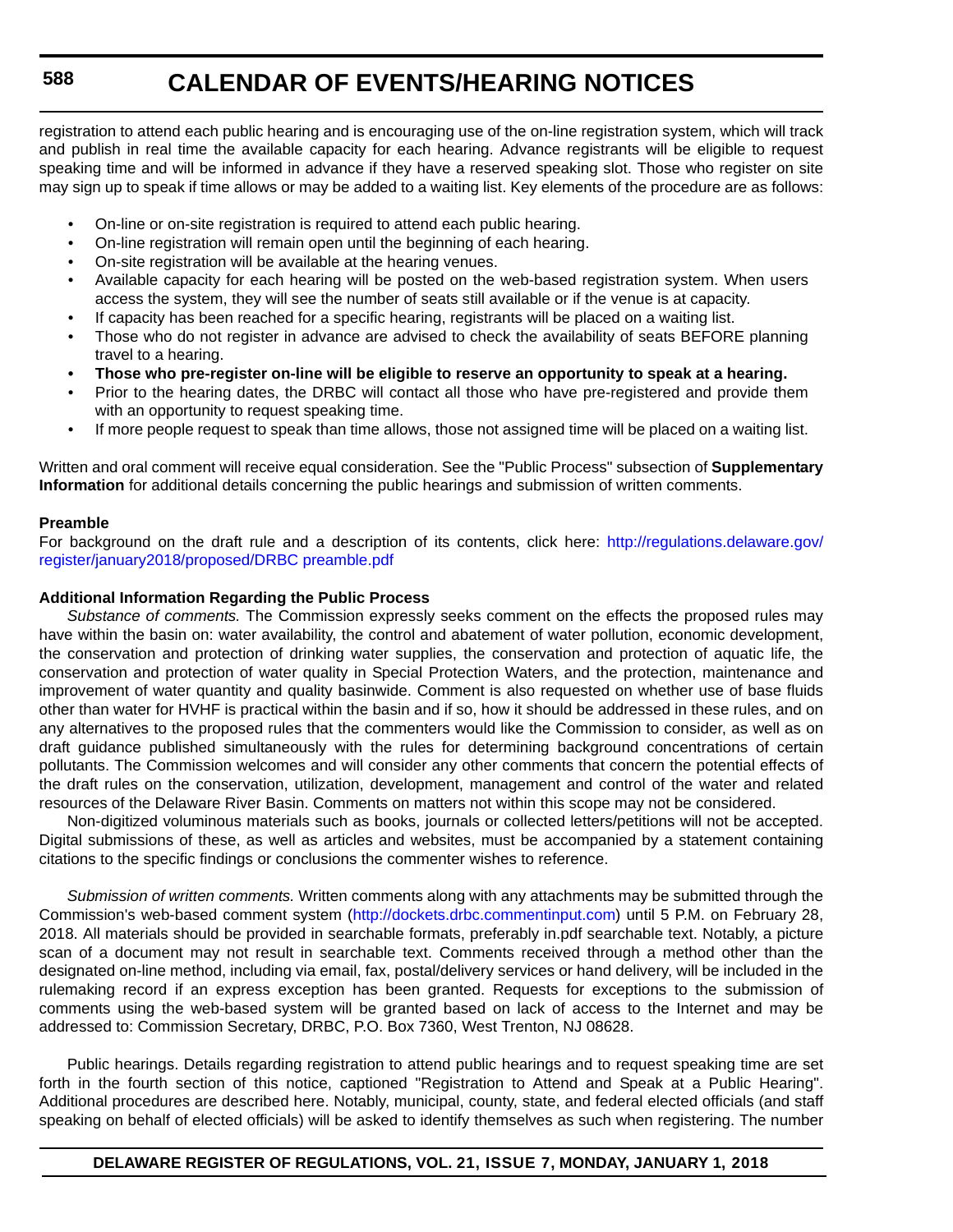of speakers and the number of attendees will be limited by the space and time available. In order to provide as many individuals who wish to speak as possible with an opportunity to do so, each person will be limited to one time slot at one hearing location. Depending on the number who wish to be heard, speakers will be limited to two or three minutes.

The Commission appreciates the public's participation and input on this important matter. In order to ensure that scheduled public hearings are orderly and safe, it is essential that public hearing procedures be followed. The Commission's policies related to speaker conduct, audience conduct, safety, security, signs, placards and banners will be in effect at these public hearings. Participants are requested to review all DRBC public hearing procedures on DRBC's website at:

[http://www.state.nj.us/drbc/library/documents/procedures\\_public-hearings050317.pdf.](http://www.state.nj.us/drbc/library/documents/procedures_public-hearings050317.pdf)

The public is reminded that oral and written comments will receive the same consideration.

#### **Supplementary Information:**

The Delaware River Basin Commission (DRBC or "Commission") is a regional interstate and federal agency formed by concurrent compact legislation of the four basin states and the federal government in 1961 to manage the water resources of the Delaware River Basin without regard to political boundaries. Its members are, *ex officio,* the governors of the basin states (Delaware, New Jersey, New York, and Pennsylvania) and the commander of the U.S. Army Corps of Engineers North Atlantic Division, who represents the federal government. Most actions of the Commission, including the adoption of rules to effectuate, apply and enforce the compact, require a majority vote of the Commission's five members. The Commission is not subject to the requirements of the Delaware Administrative Procedure Act.

Detailed and up-to-date information about the public process, including links to the proposed rules and guidance are available on the Commission's website, drbc.net, and specifically, at:

[http://www.nj.gov/drbc/meetings/proposed/notice\\_hydraulic-fracturing.html.](http://www.nj.gov/drbc/meetings/proposed/notice_hydraulic-fracturing.html)

#### **Proposed Rule Text**

The draft rule text may be viewed here: [http://regulations.delaware.gov/register/january2018/proposed/DRBC Rule](http://regulations.delaware.gov/register/january2018/proposed/DRBC Rule Text.pdf) [Text.pdf](http://regulations.delaware.gov/register/january2018/proposed/DRBC Rule Text.pdf)

## **[DELAWARE STATE FIRE PREVENTION COMMISSION](https://statefirecommission.delaware.gov/)**

#### **[PUBLIC NOTICE](#page-4-0)**

#### **710 Ambulance Service Regulations**

The Delaware State Fire Prevention Commission, pursuant to 16 **Del.C.** §6604(1), proposes to revise regulation 710, Sections 14.2 and 14.3 by clarifying that Delaware certified EMTs are required to obtain and maintain National Registry of Emergency Medical Technicians certification and providing a path for recertification for out of state EMTs.

The Board will hold a public hearing on the proposed regulation change on February 20, 2018 at 10:00 a.m., in the Commission Chamber, Delaware Fire Service Center, 1463 Chestnut Grove Road, Dover, DE 19904. Written comments should be sent to Sherry Lambertson, Executive Specialist for the Delaware Fire Prevention Commission, Delaware Fire Service Center, 1463 Chestnut Grove Road, Dover, DE 19904. Written comments will be accepted until March 8, 2018 pursuant to 29 **Del.C.** §10118(a).

## **[DEPARTMENT OF EDUCATION](https://www.doe.k12.de.us/) [PUBLIC NOTICE](#page-4-0)**

The State Board of Education will hold its monthly meeting on Thursday, January 18, 2018 at 5:00 p.m. in the Townsend Building, Dover, Delaware.

**DELAWARE REGISTER OF REGULATIONS, VOL. 21, ISSUE 7, MONDAY, JANUARY 1, 2018**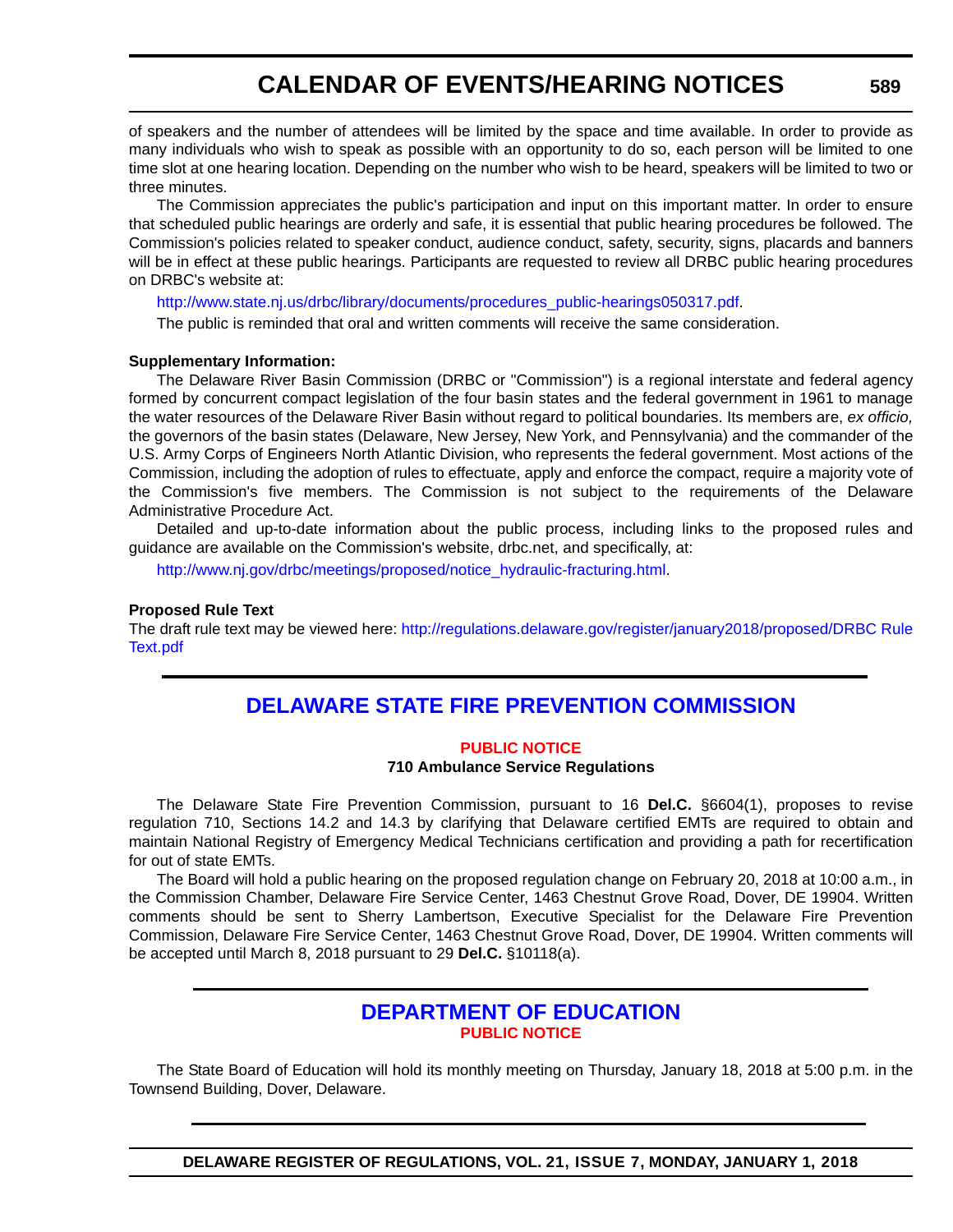## **[DEPARTMENT OF HEALTH AND SOCIAL SERVICES](http://www.dhss.delaware.gov/dhss/dss/) DIVISION OF SOCIAL SERVICES [PUBLIC NOTICE](#page-4-0) Child Care Assistance**

In compliance with the State's Administrative Procedures Act (APA - Title 29, Chapter 101 of the Delaware Code), 42 CFR §447.205, and under the authority of Title 31 of the Delaware Code, Chapter 5, Section 512, Delaware Health and Social Services (DHSS) is proposing to amend Division of Social Services Manual regarding Child Care Assistance, specifically, *to clarify policy related to determination of eligibility*.

Any person who wishes to make written suggestions, compilations of data, testimony, briefs or other written materials concerning the proposed new regulations must submit same to, Planning, Policy and Quality Unit, Division of Medicaid and Medical Assistance, 1901 North DuPont Highway, P.O. Box 906, New Castle, Delaware 19720-0906, by email to [Nicole.M.Cunningham@state.de.us](mailto:Nicole.M.Cunningham@state.de.us), or by fax to 302-255-4413 by 4:30 p.m. on January 31, 2018. Please identify in the subject line: Child Care Assistance.

The action concerning determination of whether to adopt the proposed regulation will be based upon the results of Department and Division staff analysis and the consideration of the comments and written materials filed by other interested persons.

## **[DEPARTMENT OF INSURANCE](https://insurance.delaware.gov/) OFFICE OF THE COMMISSIONER [PUBLIC NOTICE](#page-4-0)**

## **906 Use of Credit Information**

The Department of Insurance (Department) hereby gives notice of the proposed repeal of existing Regulation 906, Use of Credit Information, effective on May 1, 2018.

HS1 for HB 80 replaced then existing Chapter 83 of the Delaware Insurance Code with a new chapter. The new chapter was signed into law on August 1, 2017, and it becomes effective on May 1, 2018. The new chapter sets forth the permissible uses of credit information in rating personal insurance, and prohibits insurance companies from increasing rates on current customers solely for having reached the age of 75 or above or for having a change in marital status due to the death of a spouse.

Regulation 906 is now outdated as it lacks many of the requirements in the new statute. Additionally, HS1 for HB 80 is sufficiently prescriptive to not warrant implementing regulations. Accordingly, the Department proposes to repeal existing Regulation 906. The repeal would be effective on May 1, 2018.

The Department does not plan to hold a public hearing on the proposed repeal. The text of the regulation to be repealed appears below and can also be viewed at the Department of Insurance website at [http://](http://insurance.delaware.gov/information/proposedregs/) [insurance.delaware.gov/information/proposedregs/.](http://insurance.delaware.gov/information/proposedregs/) The Department's docket number is DOI Docket No. 3690- 2017.

Any person may file written comments, suggestions, briefs, and compilations of data or other materials concerning the proposed amendment. Any written submission in response to this notice and relevant to the proposed new regulation must be received by the Department of Insurance no later than 4:30 p.m. EST, the 31<sup>st</sup> day of January, 2018. Any such requests should be directed to:

Leslie W. Ledogar, Regulatory Specialist

DOI Docket No. 3690-2017 Delaware Department of Insurance 841 Silver Lake Drive Dover, DE 19904 (302) 674-7379 Email: [Leslie.Ledogar@state.de.us](mailto:Leslie.Ledogar@state.de.us)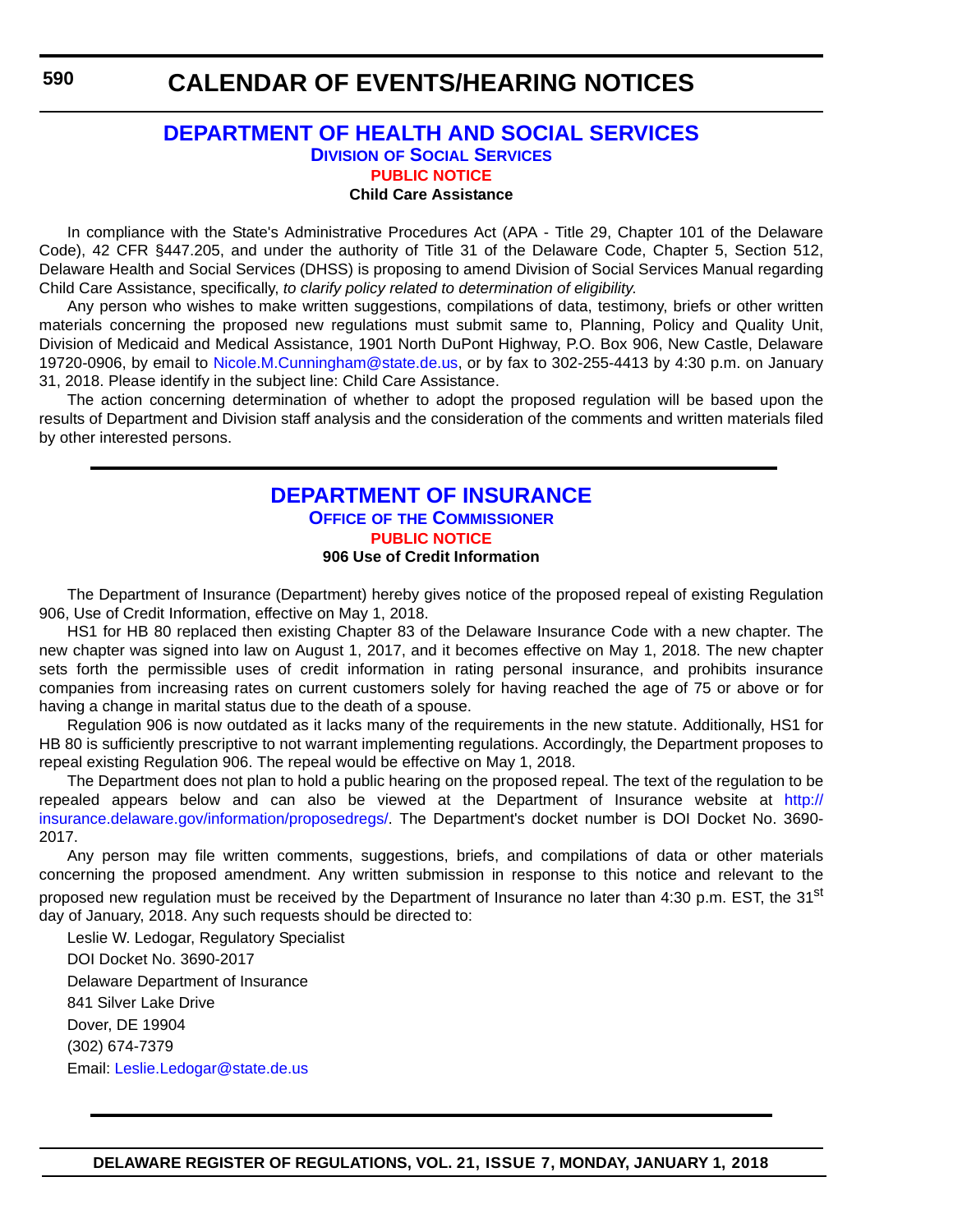## **[DEPARTMENT OF NATURAL RESOURCES AND ENVIRONMENTAL](http://www.dnrec.delaware.gov/dwhs/Pages/default.aspx)  CONTROL**

## **DIVISION OF WASTE AND HAZARDOUS SUBSTANCES**

**[PUBLIC NOTICE](#page-4-0)**

### **1353 Boiler Safety Regulations For Boilers, Pressure Vessels, and Nuclear**

The proposed regulations reflect changes that will reduce the likelihood of an incident involving the loss of life and property from a boiler or pressure vessel due to an explosion, equipment failure, or harmful exposure to carbon monoxide. The proposed regulations require owners of boilers located in places accessible to the public such as commercial businesses, churches, hospitals, and schools, to conduct monthly inspections of their boiler systems and record any maintenance, testing, or service performed on the boiler. The proposed regulations also require owners to hire a licensed heating, ventilation, and air conditioning technician to perform an annual service check on the boiler system.

The proposed regulations also amend the inspection and testing requirements for pressure vessels associated with air cannons. The thickness of the wall of the pressure vessels must now be checked using ultrasonic testing technologies to ensure that the wall is thick enough to sustain the maximum allowable working pressure originally assigned to the pressure vessel when it was manufactured. There are also requirements for owners to conduct penetrant testing and necessary repairs on the pressure vessel when a commissioned inspector detects cracks or surface defects during an inspection.

The hearing record on the proposed amendments to 7 **DE Admin Code** 1353 Boiler Safety Regulations For Boilers, Pressure Vessels, and Nuclear Installations will be open January 1, 2018. Individuals may submit written comments regarding the proposed changes via e-mail to [Lisa.Vest@state.de.us](mailto:Lisa.Vest@state.de.us) or via the USPS to Lisa Vest, Hearing Officer, DNREC, 89 Kings Highway, Dover, DE 19901 (302) 739-9042. A public hearing on the proposed amendments will be held on January 25, 2018 beginning at 6:00 PM in the DNREC Richardson and Robbins Building Auditorium, 89 Kings Highway Dover, DE 19901. Comments will be accepted in accordance with 29 **Del.C.** §10118.

## **[DEPARTMENT OF STATE](https://dpr.delaware.gov/) DIVISION OF PROFESSIONAL REGULATION 700 BOARD OF CHIROPRACTIC [PUBLIC NOTICE](#page-4-0)**

The Delaware Board of Chiropractic, pursuant to 24 **Del.C.** §706(a)(1), proposes to revise its regulations. The proposed regulation increases the number of continuing education hours that can be taken in an asynchronous format from 6 to 12.

The Board will hold a public hearing on the rule change on February 1, 2018 at 8:30 a.m., in the Second Floor Conference Room B, Cannon Building, 861 Silver Lake Blvd., Dover, DE 19904. Written comments should be sent to LaTonya Brown, Administrator of the Board of Chiropractic, Cannon Building, 861 Silver Lake Blvd., Suite 203, Dover, DE 19904. Written public comments will be accepted until February 16, 2018.

## **DIVISION [OF PROFESSIONAL REGULATION](https://dpr.delaware.gov/) 2600 EXAMINING BOARD OF PHYSICAL THERAPISTS AND ATHLETIC TRAINERS [PUBLIC NOTICE](#page-4-0)**

Pursuant to 24 **Del.C.** §2604(a)(1), the Delaware Examining Board of Physical Therapists and Athletic Trainers ("Board") has proposed revisions to its rules and regulations.

Revisions to Section 9.0 amend the requirements for physical therapist and physical therapist assistant applicants who were trained outside of the United States. Most such applicants will need to provide the Board with an evaluation of professional education and training prepared by a Board approved credentialing agency. For initial applicants, that is, applicants who are not applying by reciprocity, the evaluation must be based on the most recent

**DELAWARE REGISTER OF REGULATIONS, VOL. 21, ISSUE 7, MONDAY, JANUARY 1, 2018**